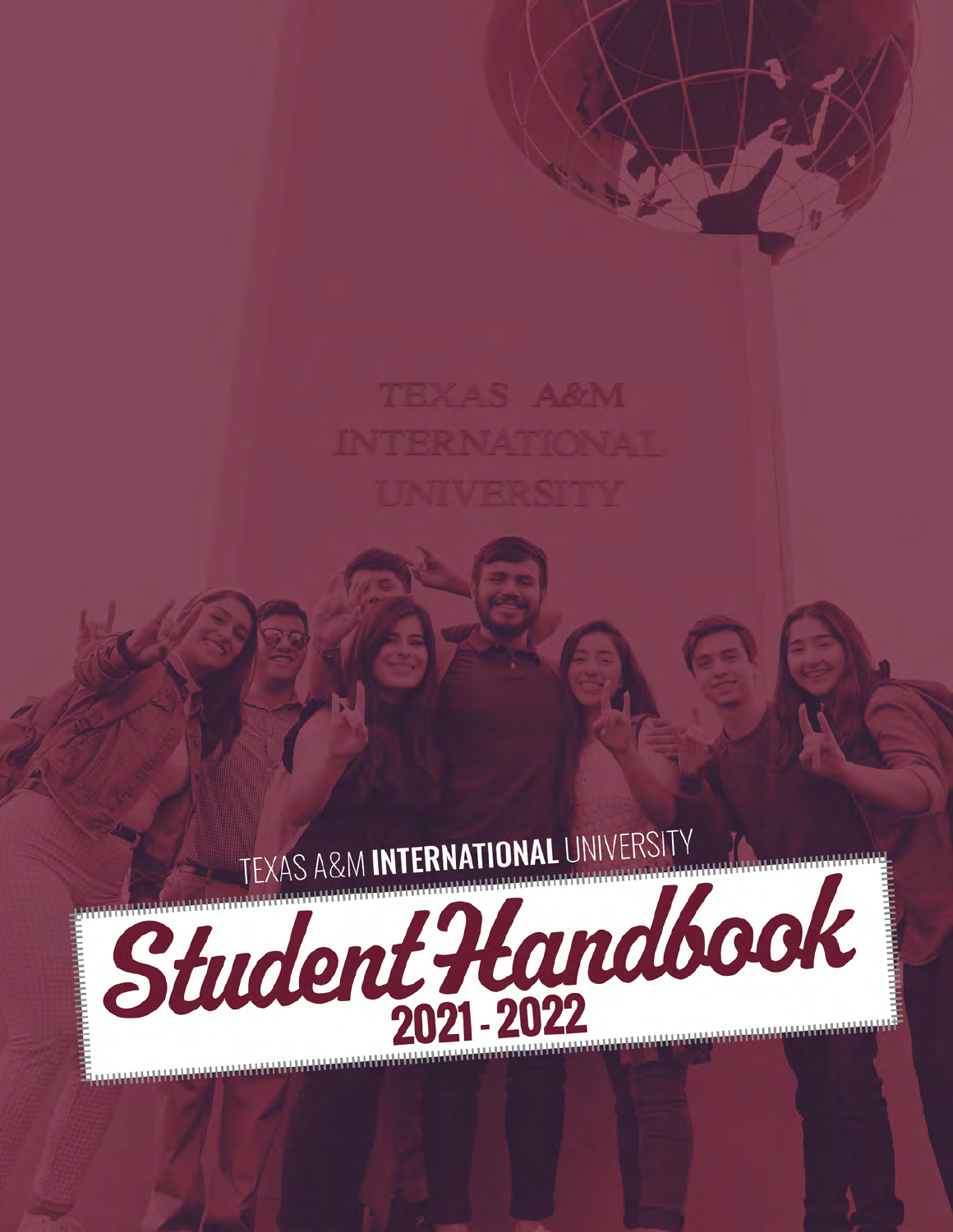#### **Our Mission**

Texas A&M International University (TAMIU), a Member of The Texas A&M University System, prepares students for leadership roles in an increasingly complex, culturally diverse state, national, and global society. TAMIU provides a learning environment built on a solid academic foundation in the arts and sciences. The University offers a range of baccalaureate and master's programs and the Doctor of Philosophy degree in International Business Administration. In addition, the University pursues a progressive agenda for global study and understanding across all disciplines.

Through instruction, faculty and student research, and public service, TAMIU improves the quality of lives for citizens of the border region, the State of Texas, and national and international communities.

#### **Our Institutional Vision**

TAMIU aspires to become a premier international university, serving as the agent of change for the people of the region, the nation, and the world through multicultural teaching, research, and service.

#### **Our Institutional Values**

**Respect** – Respect for individual, their points of view and their diverse backgrounds.

**Integrity** – Model ethical standards of personal and professional behavior.

**Service** – Serve the University, regional, national, and international communities.

**Excellence** – Strive for the highest quality in all endeavors.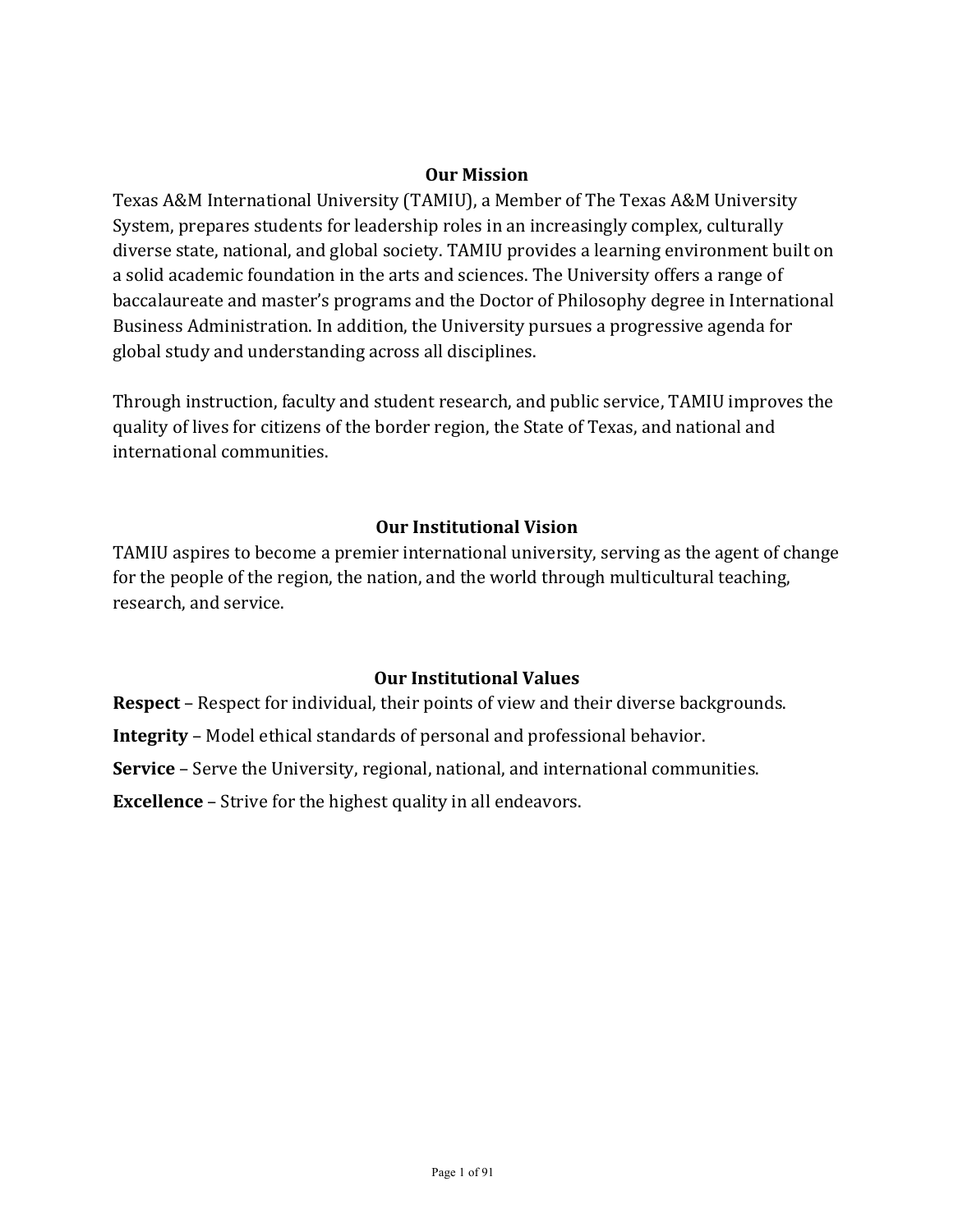#### **Alma Mater**

#### **A Song for Texas A&M International University**

Near to Rio Grande's waters, stately towers above the plain, Stands our noble Alma Mater, wisdom raised for all to gain.

Binding nations, hearts and visions, aspirations ever new, Hail to Thee, our Alma Mater! Hail to Thee, dear TAMIU!

Here, 'neath sun and gentle breezes, dove and deer lodge safely by, May Thy children, safe in wisdom, flourish ever 'neath Thy sky. Pledge we faith and homage ever, joined in our diversity, May time ne'er efface the memory of our University!

Binding nations, hearts and visions, aspirations ever new,

Hail to Thee, our Alma Mater! Hail to Thee, dear TAMIU!

Lyrics by Ray M. Keck, III, Ph.D., President

#### **TAMIU Fight Song**

Go! Dustdevils! South Texas shining pride. Go! Dustdevils, with spirit from inside! Fight! Fight! Go! Dustdevils, we'll always stand by you. Let's go Dustdevils, the pride of TAMIU! Fight! Fight! T!...A!...M-I-U! TAMIU! Dustdevils! Go... Fight!

Composed by Michael Bryan Parker (1965-2022)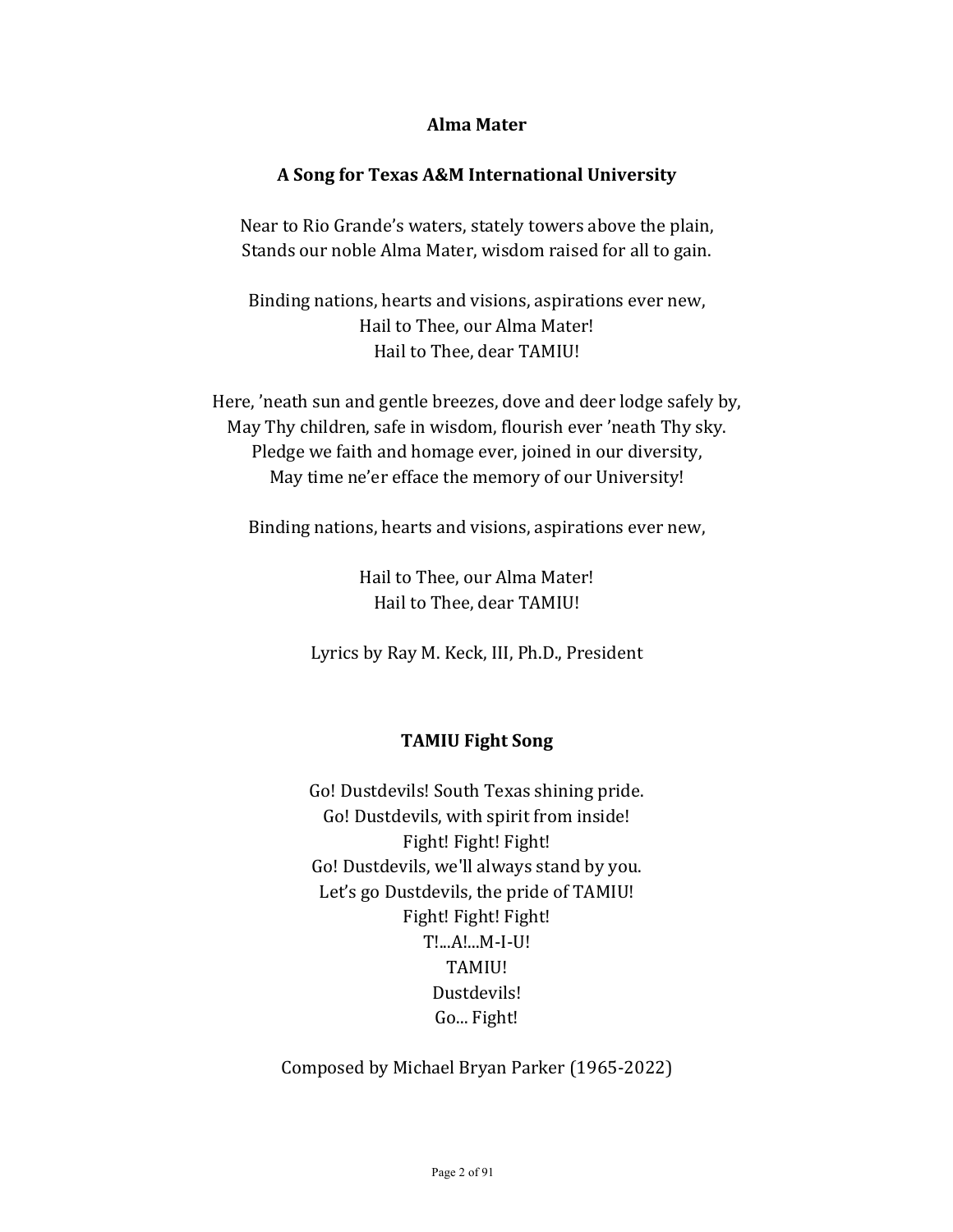# **TABLE OF CONTENTS**

| <b>ARTICLE 1. PURPOSE OF THE STUDENT HANDBOOK</b>                               | $\overline{7}$ |
|---------------------------------------------------------------------------------|----------------|
| <b>ARTICLE 2. STUDENT RIGHTS AND RESPONSIBILITIES</b>                           | $\overline{7}$ |
| <b>Section 2.01 Preamble</b>                                                    | $\overline{7}$ |
| Section 2.02 The Texas A&M University System Policies                           | 8              |
| Section 2.03 Student Rights (System Policy 13.02)                               | 8              |
| Section 2.04 Students' Responsibilities (System Policy 13.02)                   | 8              |
| <b>Section 2.05 Freedom of Access to Higher Education</b>                       | 9              |
| <b>Section 2.06 Freedom in the Class</b>                                        | 9              |
| <b>ARTICLE 3. GENERAL UNIVERSITY INFORMATION</b>                                | 10             |
| Section 3.01 Higher Education Opportunity Act of 2008 and Student Right-To-Know | 10             |
| <b>Section 3.02 Family Educational Rights and Privacy Act (FERPA)</b>           | 10             |
| <b>Section 3.03 Official University Notifications</b>                           | 10             |
| <b>Section 3.04 Emergency Notification</b>                                      | 11             |
| <b>Section 3.05 Identification Cards</b>                                        | 11             |
| <b>Section 3.06 Financial Obligations</b>                                       | 11             |
| <b>Section 3.07 Attendance Policy</b>                                           | 12             |
| <b>Section 3.08 Student Leave of Absence</b>                                    | 12             |
| <b>Section 3.09 Faculty/Staff Contact Information</b>                           | 12             |
| <b>Section 3.10 Copyright</b>                                                   | 12             |
| Section 3.11 Risk, Fraud, Waste, Abuse, and Misconduct Hotline                  | 12             |
| <b>Section 3.12 Solicitation</b>                                                | 13             |
| <b>Section 3.13 Campus Parking and Non-Motorized Vehicles</b>                   | 14             |
| <b>Section 3.14 Pets</b>                                                        | 14             |
| <b>Section 3.15 Housing and Residence Life</b>                                  | 15             |
| <b>Section 3.16 Recognized Student Organizations</b>                            | 15             |
| <b>Section 3.17 Hazing</b>                                                      | 15             |
| Section 3.18 Expressive Activity on Campus (TAMIU Rule 08.99.99.L1)             | 17             |
| <b>Section 3.19 Student Report and Complaint Process</b>                        | 17             |
| <b>Section 3.20 Behavioral Assessment Intervention Team (BAIT)</b>              | 17             |
| Section 3.21 Administrative Response to Distress or Disruptive Behavior         | 17             |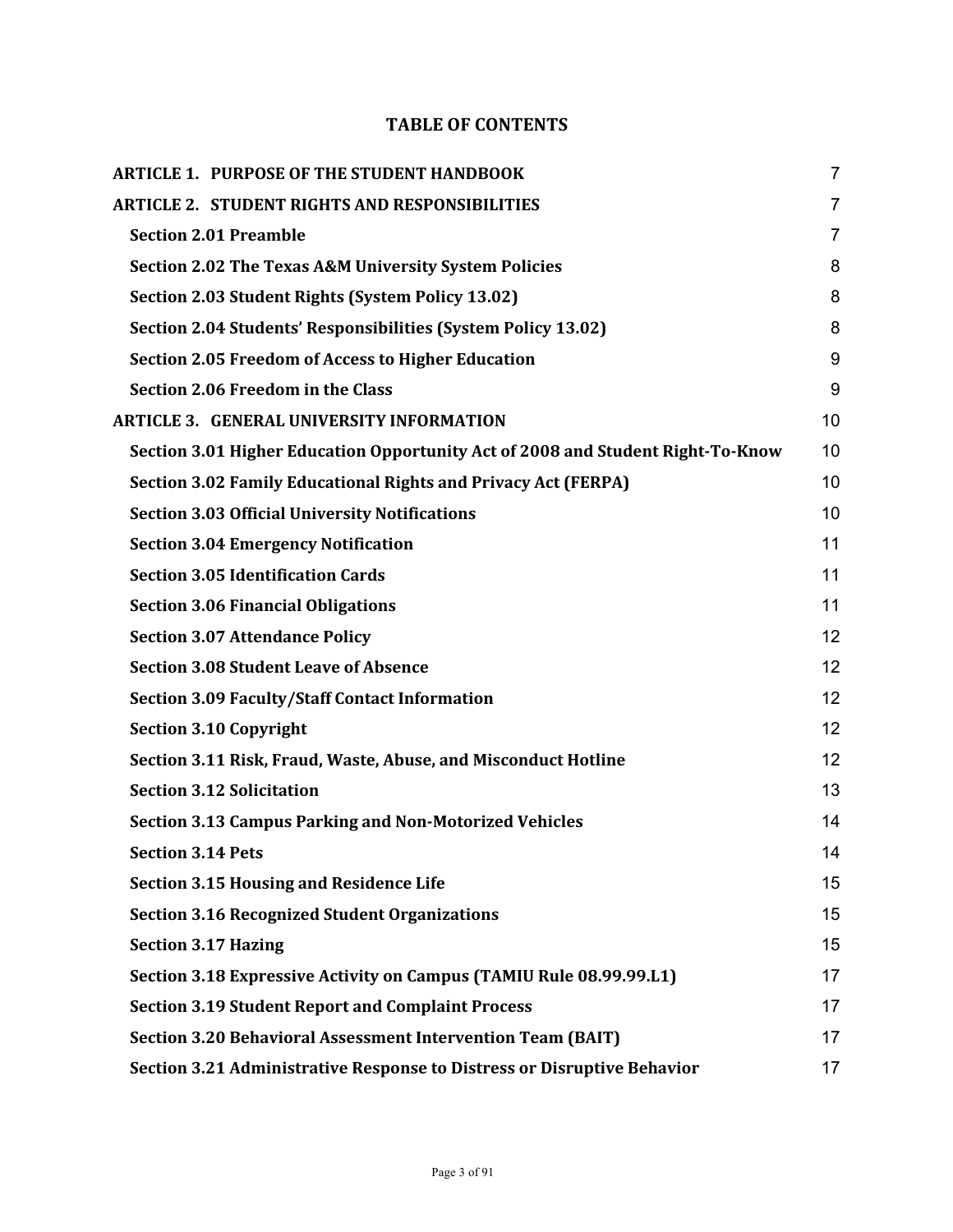| Section 3.22 Jeanne Clery Disclosure of Campus Security Policy and Campus Crime |    |
|---------------------------------------------------------------------------------|----|
| <b>Statistics Act</b>                                                           | 18 |
| Section 3.23 Civil Rights Protections and Compliance (System Policy 08.01)      | 18 |
| <b>Section 3.24 Campus Sex Crimes Prevention Act</b>                            | 19 |
| <b>Section 3.25 Pregnancy and Parenting</b>                                     | 19 |
| <b>Section 3.26 HIV/AIDS</b>                                                    | 20 |
| <b>Section 3.27 Bystander Provision</b>                                         | 20 |
| <b>Section 3.28 Student Travel</b>                                              | 20 |
| Section 3.29 TAMIU Rules and Standard Administrative Procedures (SAP)           | 21 |
| <b>ARTICLE 4. CLASSROOM BEHAVIOR &amp; ACADEMIC DISPUTES</b>                    | 21 |
| <b>Section 4.01 Classroom Behavior</b>                                          | 21 |
| <b>Section 4.02 Disputes over Academic Matters</b>                              | 22 |
| <b>Section 4.03 Grievances Against Faculty</b>                                  | 24 |
| <b>ARTICLE 5. HONOR PLEDGE</b>                                                  | 25 |
| <b>ARTICLE 6. THE STUDENT CODE OF CONDUCT AND STANDARDS</b>                     | 25 |
| <b>Section 6.01 Philosophy Statement</b>                                        | 26 |
| <b>Section 6.02 Definitions</b>                                                 | 26 |
| <b>Section 6.03 Student Conduct Authority</b>                                   | 30 |
| Section 6.04 Jurisdiction of the Student Code of Conduct                        | 30 |
| <b>Section 6.05 The Standards of Conduct</b>                                    | 30 |
| <b>Section 6.06 Prohibited Behavior</b>                                         | 30 |
| <b>ARTICLE 7. ACADEMIC CONDUCT</b>                                              | 38 |
| <b>Section 7.01 Violations of Academic Conduct</b>                              | 38 |
| <b>ARTICLE 8. STUDENT CONDUCT DISCIPLINARY PROCEDURES</b>                       | 40 |
| <b>Section 8.01 Right to File Grievance Against Students</b>                    | 40 |
| <b>Section 8.02 Process</b>                                                     | 40 |
| Section 8.03 Standard of Proof: Preponderance of the Evidence                   | 41 |
| <b>Section 8.04 Good Cause Provision</b>                                        | 41 |
| <b>Section 8.05 Amnesty</b>                                                     | 41 |
| <b>Section 8.06 No Contact Orders (No Communication Order)</b>                  | 42 |
| <b>Section 8.07 Advisor Role During Student Conduct Proceedings</b>             | 42 |
| <b>Section 8.08 Sex-Based Grievances and Disciplinary Procedures</b>            | 43 |
| <b>ARTICLE 9. STUDENT CONDUCT PROCEEDING</b>                                    | 43 |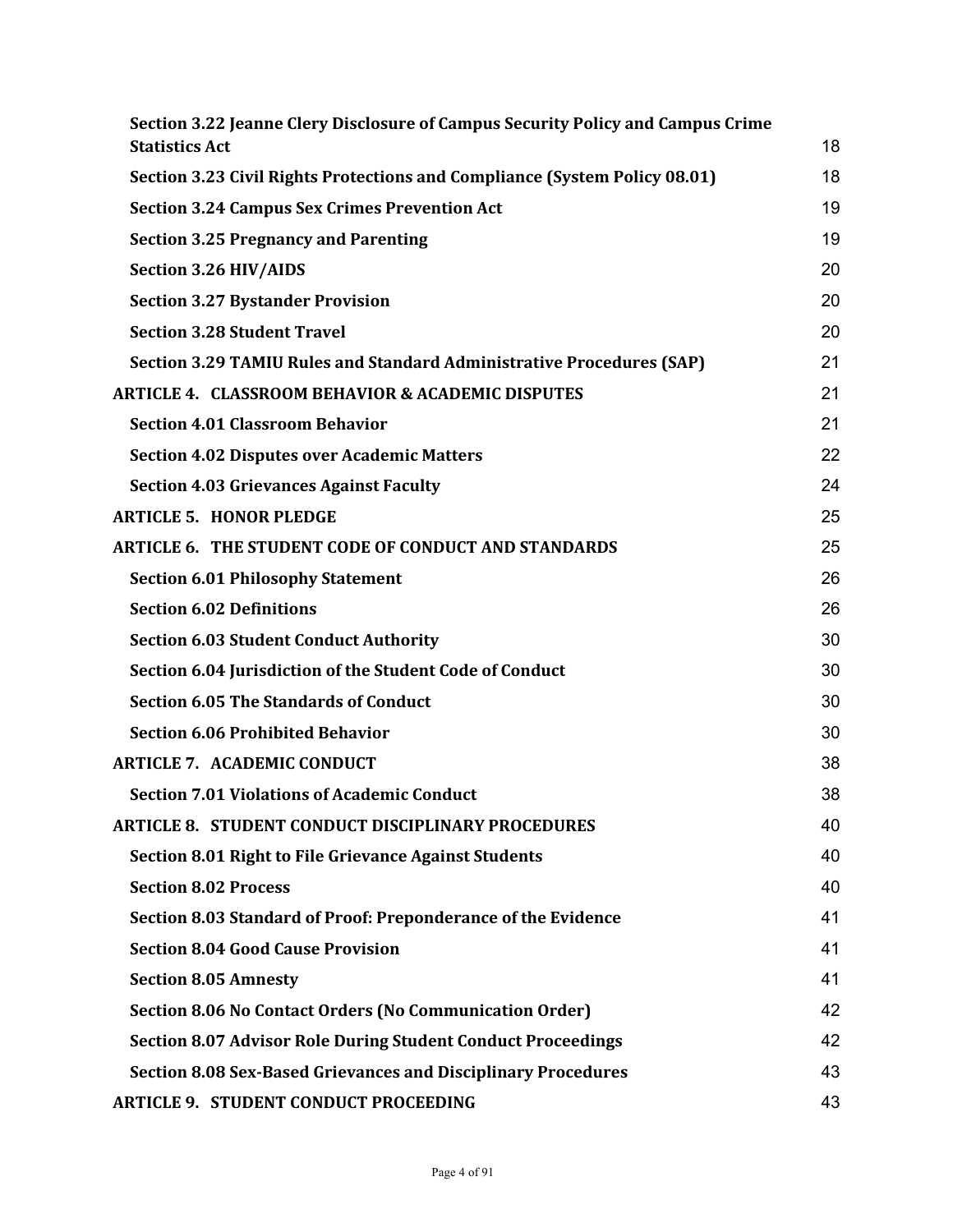| <b>Section 9.01 Investigation Process</b>                                          | 43 |
|------------------------------------------------------------------------------------|----|
| <b>Section 9.02 Interim Actions</b>                                                | 44 |
| <b>Section 9.03 Notice of Administrative Hearing</b>                               | 45 |
| <b>Section 9.04 Administrative Hearing</b>                                         | 45 |
| <b>Section 9.05 Findings</b>                                                       | 46 |
| <b>Section 9.06 Notification of Outcomes</b>                                       | 46 |
| Section 9.07 Right to an Appeal (non-academic)                                     | 46 |
| <b>Section 9.08 Bases for an Appeal</b>                                            | 47 |
| <b>Section 9.09 The Appeals Panel</b>                                              | 47 |
| <b>Section 9.10 Appeal Request Review</b>                                          | 47 |
| <b>Section 9.11 UDAP Appeal Decision</b>                                           | 48 |
| <b>Section 9.12 Failure to Complete Sanctions</b>                                  | 48 |
| <b>Section 9.13 Disciplinary Sanction Review Request</b>                           | 48 |
| <b>ARTICLE 10. ACADEMIC CONDUCT PROCEEDINGS</b>                                    | 50 |
| <b>Section 10.01 Honor Council Mission Statement</b>                               | 50 |
| <b>Section 10.02 Essential Functions of the Honor Council</b>                      | 50 |
| <b>Section 10.03 Membership of the Honor Council</b>                               | 50 |
| <b>Section 10.04 Responsibility of Honor Council</b>                               | 51 |
| Section 10.05 The Role of the Chair and Vice-Chair                                 | 52 |
| Section 10.06 The Role of the Office of SCCE                                       | 52 |
| Section 10.07 Faculty, Administrators and Staff Reporting of Honor Code Violations | 53 |
| <b>Section 10.08 Responsibilities of Faculty</b>                                   | 53 |
| Section 10.09 Responsibility of Academic Administrators and Staff                  | 53 |
| <b>Section 10.10 Student Reporting Academic Violation</b>                          | 54 |
| <b>Section 10.11 Student Reporting Formats</b>                                     | 54 |
| <b>Section 10.12 The SCCE Process</b>                                              | 55 |
| <b>Section 10.13 Student Advisor</b>                                               | 55 |
| <b>Section 10.14 Academic Violation Process</b>                                    | 55 |
| <b>Section 10.15 Sanctions for Violations of the Honor Code</b>                    | 57 |
| <b>Section 10.16 Grade Sanctions</b>                                               | 57 |
| <b>Section 10.17 General Sanctions</b>                                             | 58 |
| Section 10.18 Appeal to Honor Council of Academic Charge                           | 59 |
| <b>Section 10.19 Appeals of Faculty Findings</b>                                   | 60 |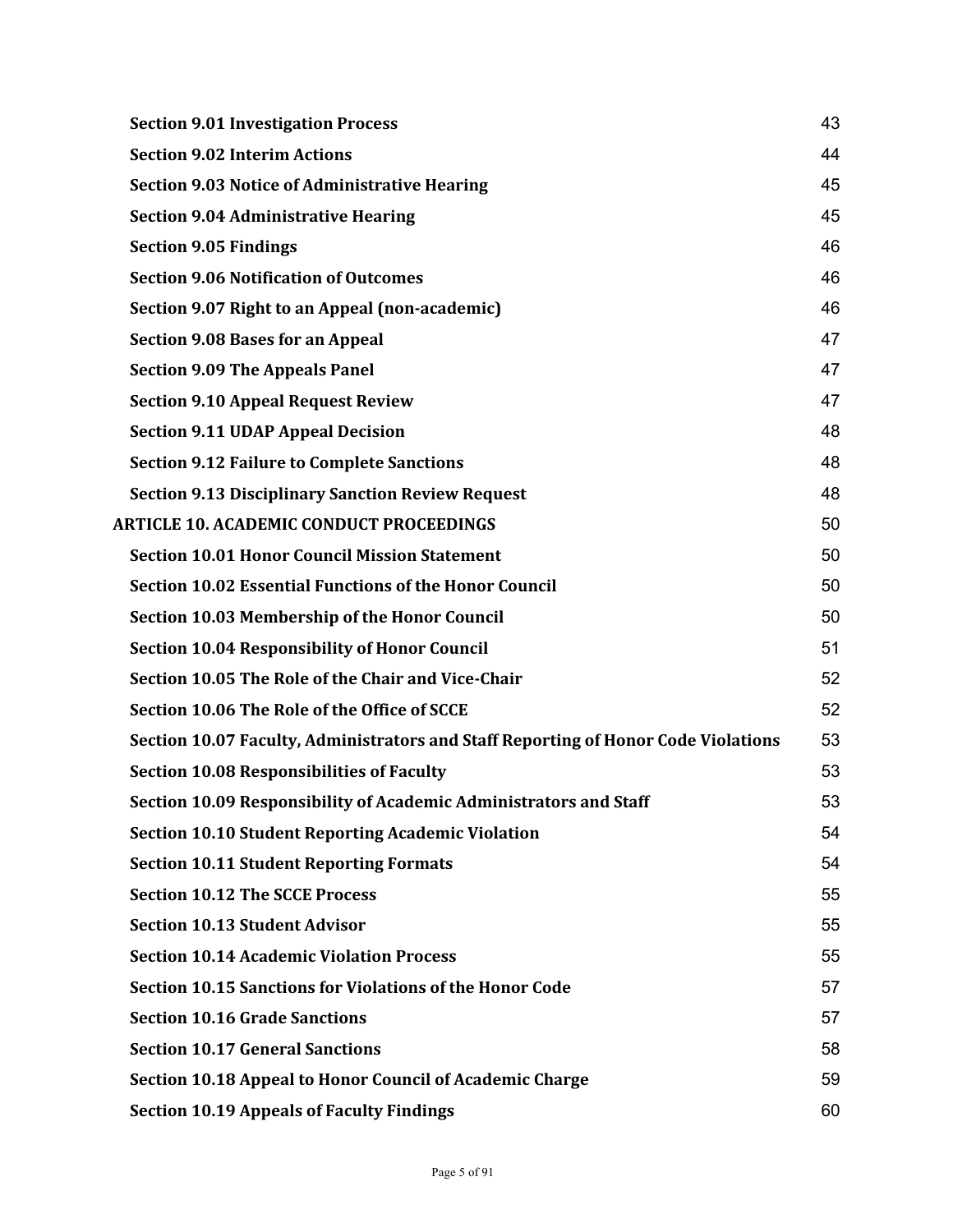| <b>Section 10.20 Honor Council Findings</b>                                 | 60 |
|-----------------------------------------------------------------------------|----|
| <b>Section 10.21 Appeal to Provost of Honor Council Decisions</b>           | 60 |
| Section 10.22 Appeal of Sanctions other than Separation from the University | 61 |
| Section 10.23 Appeal of Separation from the University                      | 61 |
| <b>ARTICLE 11. SANCTIONS</b>                                                | 61 |
| <b>ARTICLE 12. NOTIFICATIONS AND DISCLAIMERS</b>                            | 64 |
| <b>Section 12.01 Disciplinary Hold</b>                                      | 64 |
| Section 12.02 Handbook Subject to Change                                    | 64 |
| <b>Section 12.03 Case Information and Confidentiality Procedures</b>        | 64 |
| <b>Section 12.04 Record Retention</b>                                       | 64 |
| Section 12.05 Student Disciplinary Background Checks and Certifications     | 64 |
| <b>Section 12.06 Transcript Notation</b>                                    | 65 |
| <b>Section 12.07 Parent Notification</b>                                    | 65 |
| Section 12.08 Standing with the University                                  | 65 |
| <b>ARTICLE 13. APPENDICES</b>                                               | 66 |
| <b>Appendix A: Attendance Rule</b>                                          | 66 |
| <b>Appendix B: Leave of Absence (LOA) Rule</b>                              | 68 |
| <b>Appendix C: Student Grievance Process</b>                                | 73 |
| <b>Appendix D: Amnesty</b>                                                  | 78 |
| <b>Appendix E: Civil Rights Procedures and Further Information</b>          | 82 |
| Appendix F: Administrative Response to Distress or Disruptive Behavior      | 84 |
| Appendix G: TAMIU Rule 08.99.99.L1, Expressive Activity on Campus           | 86 |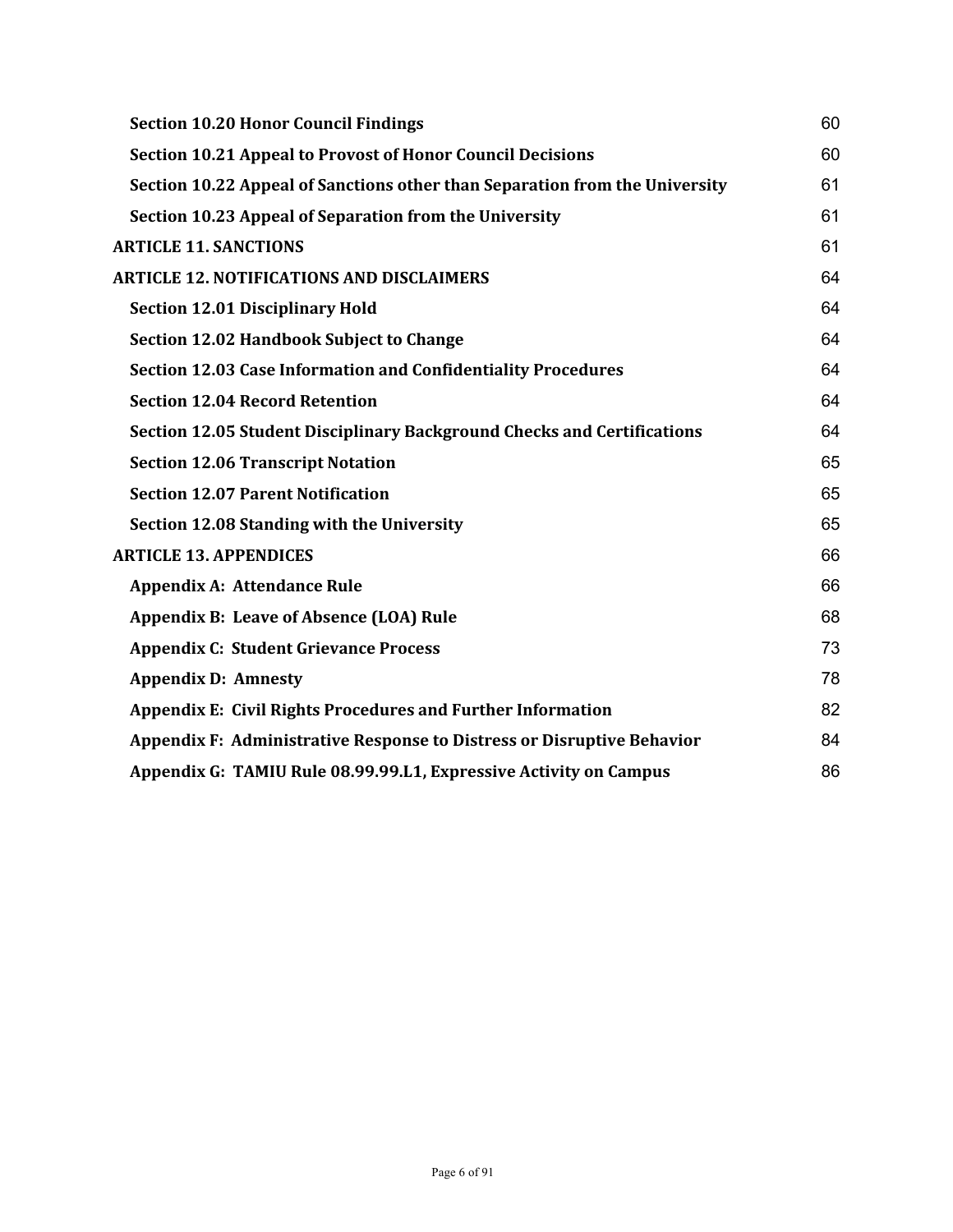## **ARTICLE 1. PURPOSE OF THE STUDENT HANDBOOK**

TAMIU provides undergraduate and graduate level course work in the four colleges (College of Arts and Sciences (COAS), College of Education (COED), College of Nursing and Health Sciences (CONHS), and University College (UC) and two schools (A.R. Sanchez, Jr. School of Business and Graduate School) of the University. In the tradition of American higher education, TAMIU transmits and creates knowledge, provides an opportunity for the personal growth and development of individuals, supports the spirit of free inquiry, and contributes to the improvement of its surrounding society. The University recognizes its special obligation to serve the higher education needs of South Texas, while serving the larger communities of Texas, the United States, and the world.

It is the responsibility of the administration, faculty, staff, and students to be aware of and abide by all approved policies, procedures, rules, and regulations set forth by The Texas A&M University System Board of Regents that are posted on the System website or that are disseminated through handbooks and manuals to all component campuses that make up The Texas A&M University System (TAMUS). The TAMIU Student Handbook, which contains a description of the rights and responsibilities of all students enrolled at this institution, is posted on the University website for quick reference and easy access to students, faculty, and staff.

This Handbook does not constitute a contract, express or implied, between TAMIU and any current or prospective student. TAMIU reserves the right to amend, add, or delete any information in this Handbook without prior notice. It should be noted that all students are responsible for keeping abreast of any changes in regulations and/or procedures that may have bearing on their enrollment at TAMIU.

# **ARTICLE 2. STUDENT RIGHTS AND RESPONSIBILITIES**

#### **Section 2.01 Preamble**

Academic institutions exist for the transmission of knowledge, the pursuit of truth, the development of students, and the general well-being of society. Free inquiry and free expression are indispensable to the attainment of these goals. As members of the academic community, students should be encouraged to develop critical judgment and to engage in sustained and independent search for truth.

Freedom to teach and freedom to learn are inseparable facets of academic freedom. The freedom to learn depends upon appropriate opportunities and conditions in the classroom,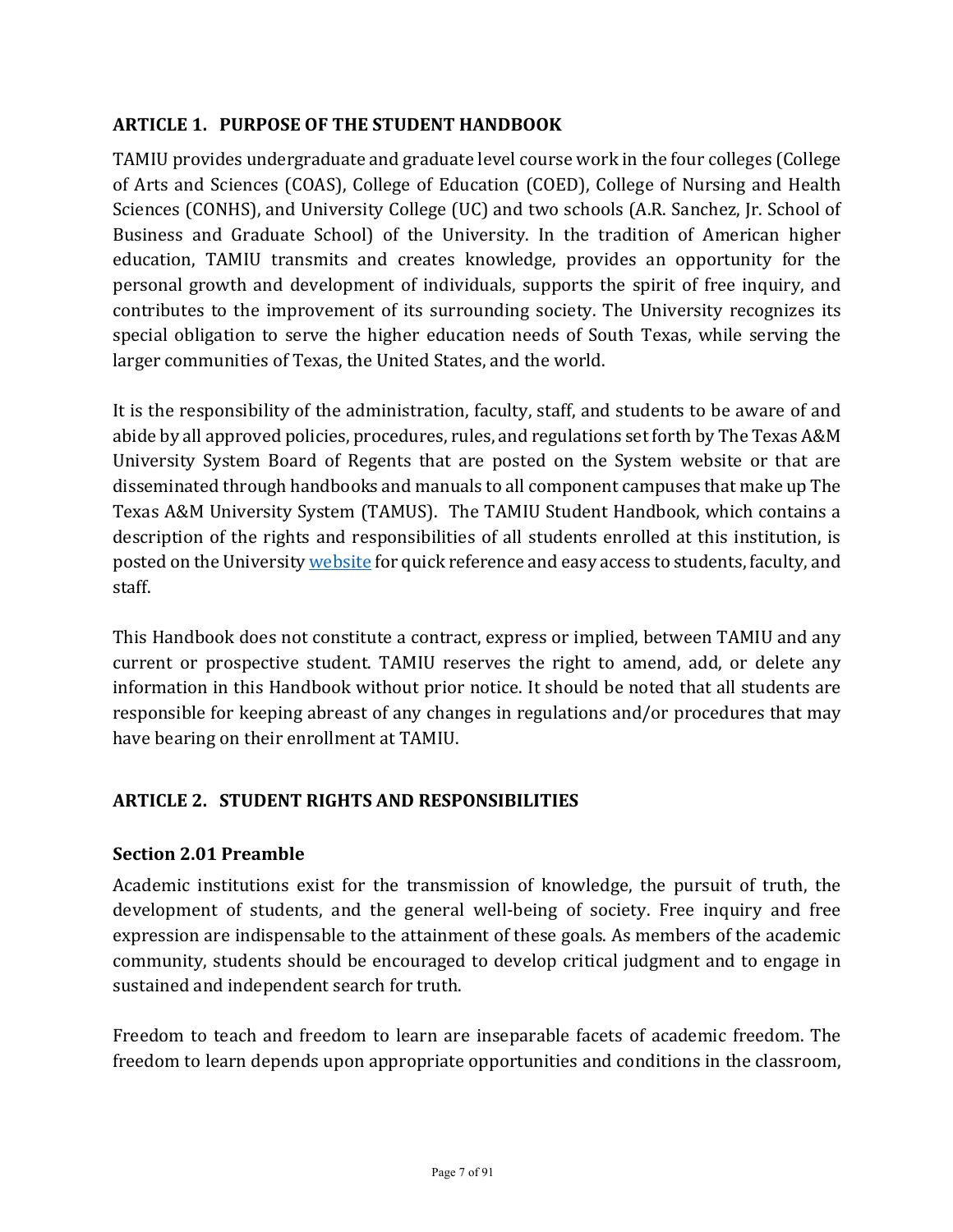on the campus, and in the larger community. Students should exercise their freedom with responsibility.

The responsibility to secure and to respect general conditions conducive to the freedom to learn is shared by all members of the academic community.

### **Section 2.02 The Texas A&M University System Policies**

TAMIU is a part of TAMUS and is required to follow all System policies and procedures as set forth by TAMUS. http://www.tamiu.edu/compliance/TAMIURulesSAPs.shtml.

Students are expected at all times to recognize constituted authority, to conform to the ordinary rules of good conduct, to be truthful, to respect the rights of others, to protect private and public property, and to make the best use of their time toward an education.

# **Section 2.03 Student Rights (System Policy 13.02)**

- 1. A student has the right to participate in a free exchange of ideas. TAMIU encourages students to exercise their rights of freedom of speech, expression, petition, and peaceful assembly, as set forth in the Texas and United States Constitutions while imposing reasonable time, place, and manner restrictions on activities of expression and/or dissent.
- 2. Each student has the right to participate in all areas and activities of the University, free from any form of discrimination, including harassment, on the basis of race, color, national origin, religion, sex, disability, age, gender identity, sexual orientation, genetic information, or veteran status in accordance with applicable federal and state laws.
- 3. A student has the right to personal privacy except as otherwise provided by law, and students and University authorities will observe this alike.
- 4. Each student subject to disciplinary action arising from violations of University Student Code of Conduct shall be assured a fundamentally fair process . All student conduct hearings will be determined on a preponderance of the evidence standard.

#### **Section 2.04 Students' Responsibilities (System Policy 13.02)**

- 1. A student has the responsibility to respect the rights and property of others, including other students, the faculty and the administration.
- 2. A student has the responsibility to be fully acquainted with the published University Student Code of Conduct and to comply with the Code and local, state and federal law.
- 3. A student has the responsibility to recognize that student actions reflect upon the individuals involved and upon the entire University community.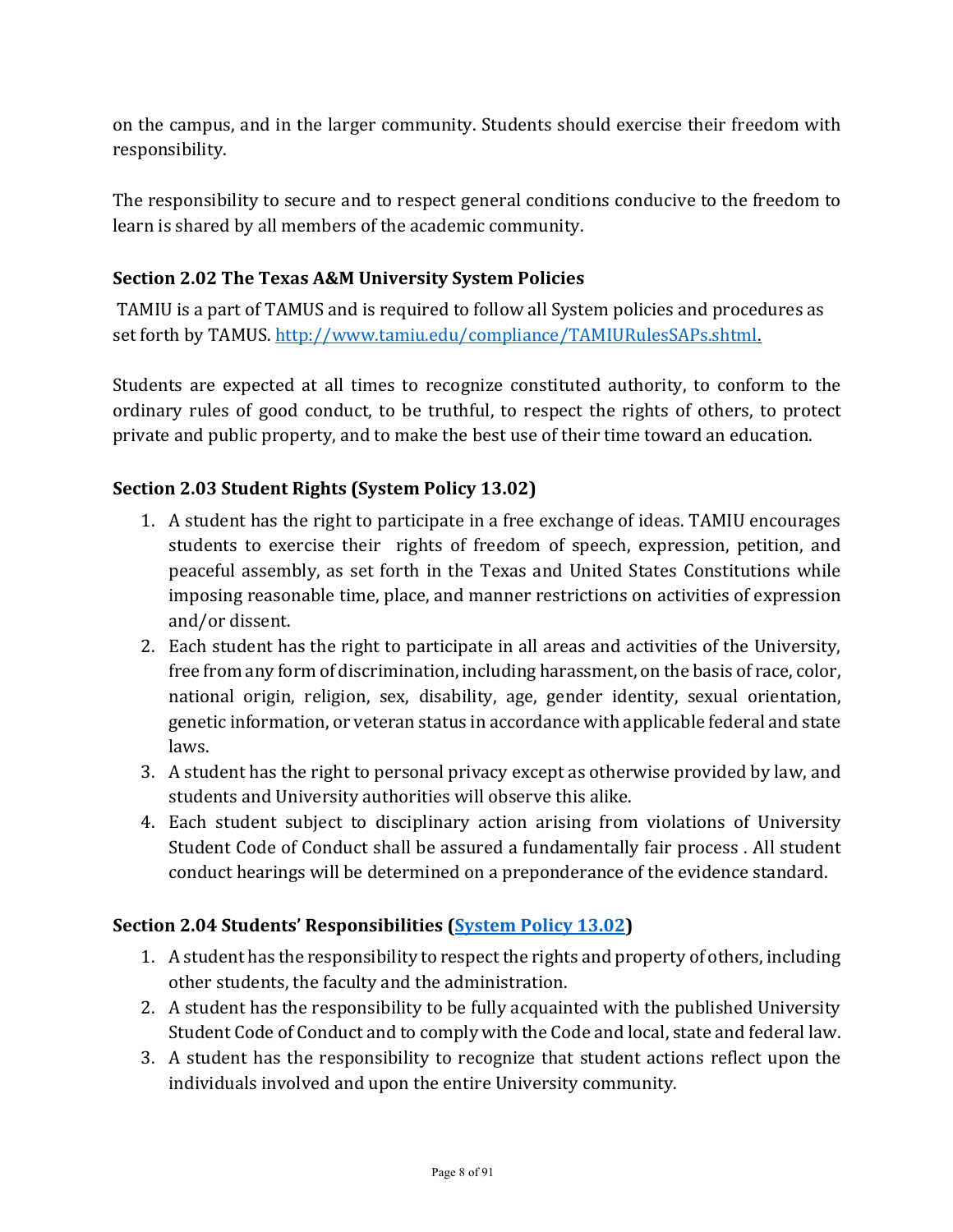# **Section 2.05 Freedom of Access to Higher Education**

TAMIU is committed to providing an educational and work environment that is conducive to the personal and professional development of every student. TAMIU is responsible for providing an equal opportunity environment and is accountable for creating an atmosphere that values and nurtures community, respect and accessibility.

TAMIU is committed to serving the State's students and citizens through education, leadership development, research and service. TAMIU does not discriminate or permit harassment or retaliation on the basis of race, color, national origin, religion, age, sex, gender identity, sexual orientation, genetic information, disability, or veteran status.

TAMIU will investigate all grievances of discrimination, and retaliation in accordance with applicable laws, *Texas A&M University System Policies* and *Regulations*, University Rules and Procedures, and this Code.

Students are entitled to pursue an education free of improper interference. Any person who engages in improper interference or disruption is subject University disciplinary action and/or legal action.

#### **Section 2.06 Freedom in the Class**

The professor, in the classroom and in conference, will encourage free discussion, inquiry, and expression. Student performance will be evaluated solely on the basis of academic standards enumerated in the learning outcomes and objectives of a course or program and not on opinions or conduct in matters unrelated to those standards.

Protection of Freedom of Expression: Students are free to take reasoned exception to the data or views expressed in any course of study and to withhold judgment about matters of opinion, but they are responsible for learning the content of any course or program in which they are enrolled.

Students have the right to be evaluated for their participation and work in the classroom in accordance with the parameters indicated in the course syllabus. A syllabus will be provided online or in print to each student at the first-class meeting. In the event that the student believes that they have not been properly evaluated, the student may initiate an appeal as outlined in the TAMIU Faculty Handbook. An online version can be found by visiting: http://www.tamiu.edu/senate/handbook.shtml. 

Protection Against Improper Disclosure: Information about student views, gender identity, sexual orientation, beliefs, and political associations, which professors acquire in the course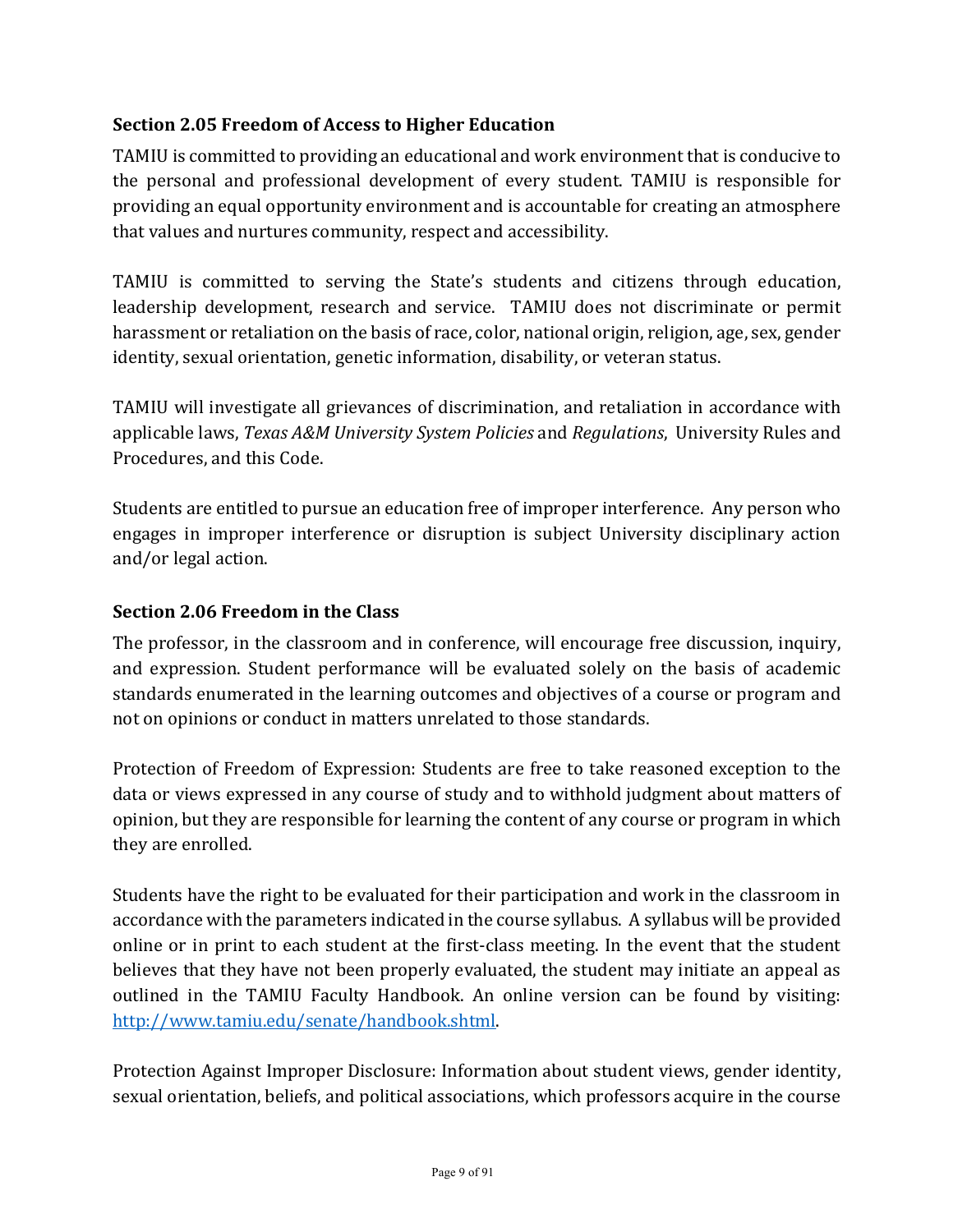of their work as instructors, advisors, and counselors should not be improperly disclosed. Judgments of ability and character may be provided under appropriate circumstances, normally with the knowledge and consent of the student.

# **ARTICLE 3. GENERAL UNIVERSITY INFORMATION**

## **Section 3.01 Higher Education Opportunity Act of 2008 and Student Right-To-Know**

Federal regulations require the University to release specific information to the student body, visit the HEOA Disclosure Site for more information [\(http://www.tamiu.edu/StudentConsumerInformation.shtml\)](http://www.tamiu.edu/StudentConsumerInformation.shtml).

### **Section 3.02 Family Educational Rights and Privacy Act (FERPA)**

The Family Educational Rights and Privacy Act (FERPA) is a federal law that was put in place to protect the educational records of students. TAMIU, without consent of the student, may release information designated as Directory Information. In most cases, confidential information from a student's record cannot be released without prior written consent of the student. 

Students who **do not want information to be released**, are responsible for notifying the Registrar in writing, or by completing the Request to Withholding information Form (PDF) during the first week of class to ensure that information is not released by the university. Students are responsible for requesting the release of their information once a request for withholding public information has been placed on record.

To learn more please visit <http://www.tamiu.edu/registrar/ferpa.shtml> or call 956.326.2250 for more information. You can also visit the University Registrar located in Senator Judith Zaffirini Success Center room 121.

#### **Section 3.03 Official University Notifications**

All official communications from the University to TAMIU students will be distributed through the student's TAMIU  $(\emptyset$  dusty.tamiu.edu) email account. It is the responsibility of each student to activate their student email account and check that email account on a regular basis. Failure to keep up with TAMIU email is not an excuse for being unaware of announcements, deadlines, or other pertinent information sent to students. In addition, students are strongly encouraged to visit the University's website to keep abreast of official University news and information, important calendar items and special student engagement opportunities.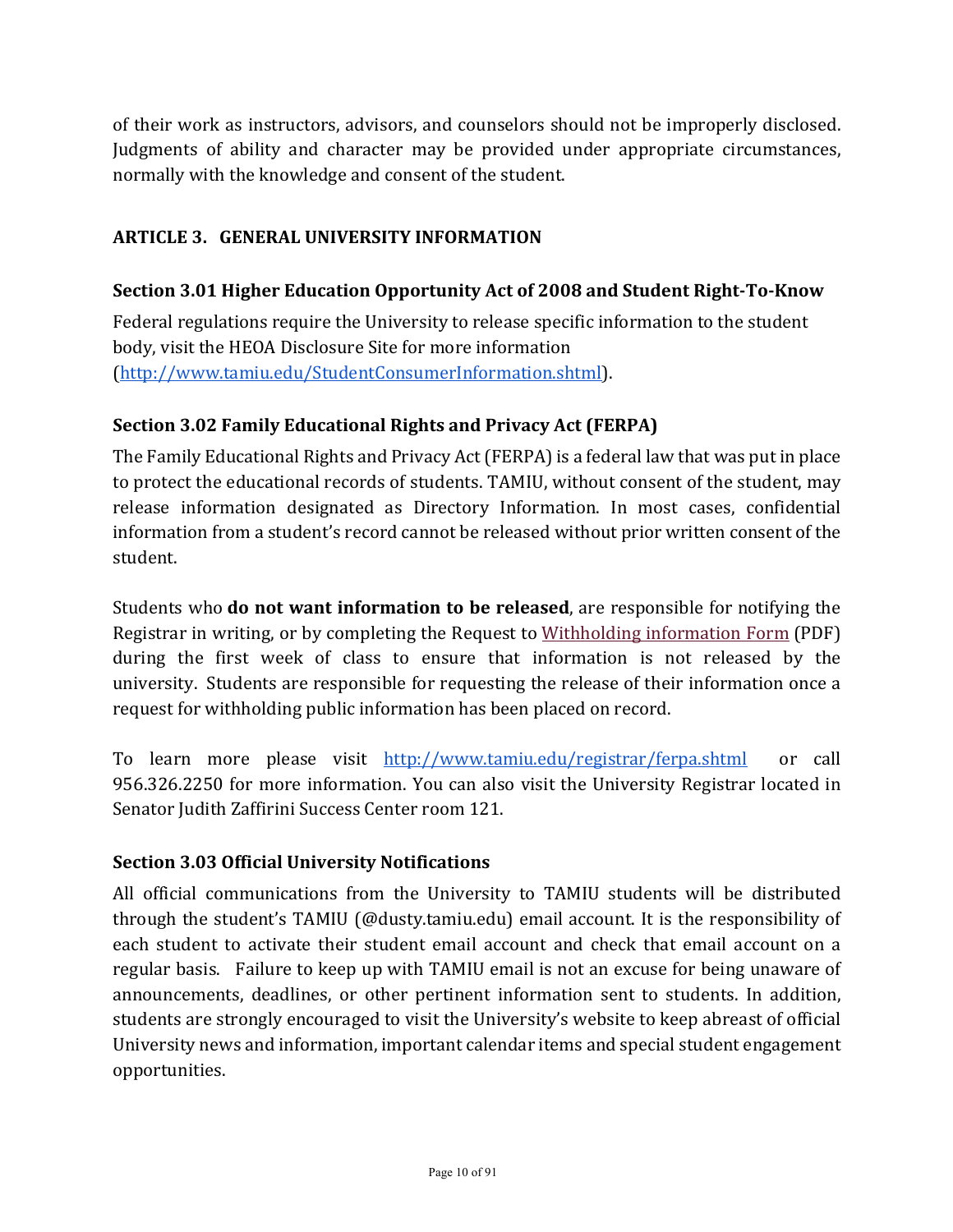Contact the Office of Information Technology, located in the Sue and Radcliffe Killam Library 257, or call 956.326.2310.

For more information, please visit: [http://www.tamiu.edu/oit/index.shtml.](http://www.tamiu.edu/oit/index.shtml)

## **Section 3.04 Emergency Notification**

TAMIU utilizes a broad spectrum of platforms and devices as part of its Emergency Notification System. Primary to this effort is the DustyALRT Emergency Notification System which sends messages by email, text, social media and the University website, and is supplemented with active crawl notifications, on-campus digital signage, classroom notifications and a mass public address system on campus.

TAMIU will notify the campus community when it learns of a threat or situation that may pose an imminent danger to the community.

All faculty, staff and students are encouraged to register annually for the DustyALRT Emergency Notification System at http://dustyalrt.tamiu.edu. Please note that you will need to renew your registration for DustyALRT on an annual basis and will be notified when your renewal is due.

#### **Section 3.05 Identification Cards**

The TAMIU OneCard is the official identification card for TAMIU students. The OneCard allows access to services, the Sue and Radcliffe Killam Library, computer labs, recreation center, other academic resources and University athletic events. The OneCard has a declining balance option called Dusty Dollars. Dusty Dollars are a convenient, cashless way to pay for goods or services on campus including in the campus bookstore and food service venues.

You may obtain your OneCard at Card Services located at the Senator Judith Zaffirini Student Success Center, room 131. For more information, please visit www.tamiu.edu/onecard or call 956.326.2877.

#### **Section 3.06 Financial Obligations**

Students are expected to pay all financial obligations to the University when due. Failure to pay such obligations may result in transcript, final grade, and registration holds or dropped classes. Financial obligations include, but are not limited to, returned checks, returned check charges, lost or damaged library book charges, loss of or damage to instructional material or equipment, book loans, emergency loans, tuition and fees, installment loans, parking violations, and/or housing charges. Delinquent accounts are sent to a collection agency, and collection fees are an additional charge incurred by the student.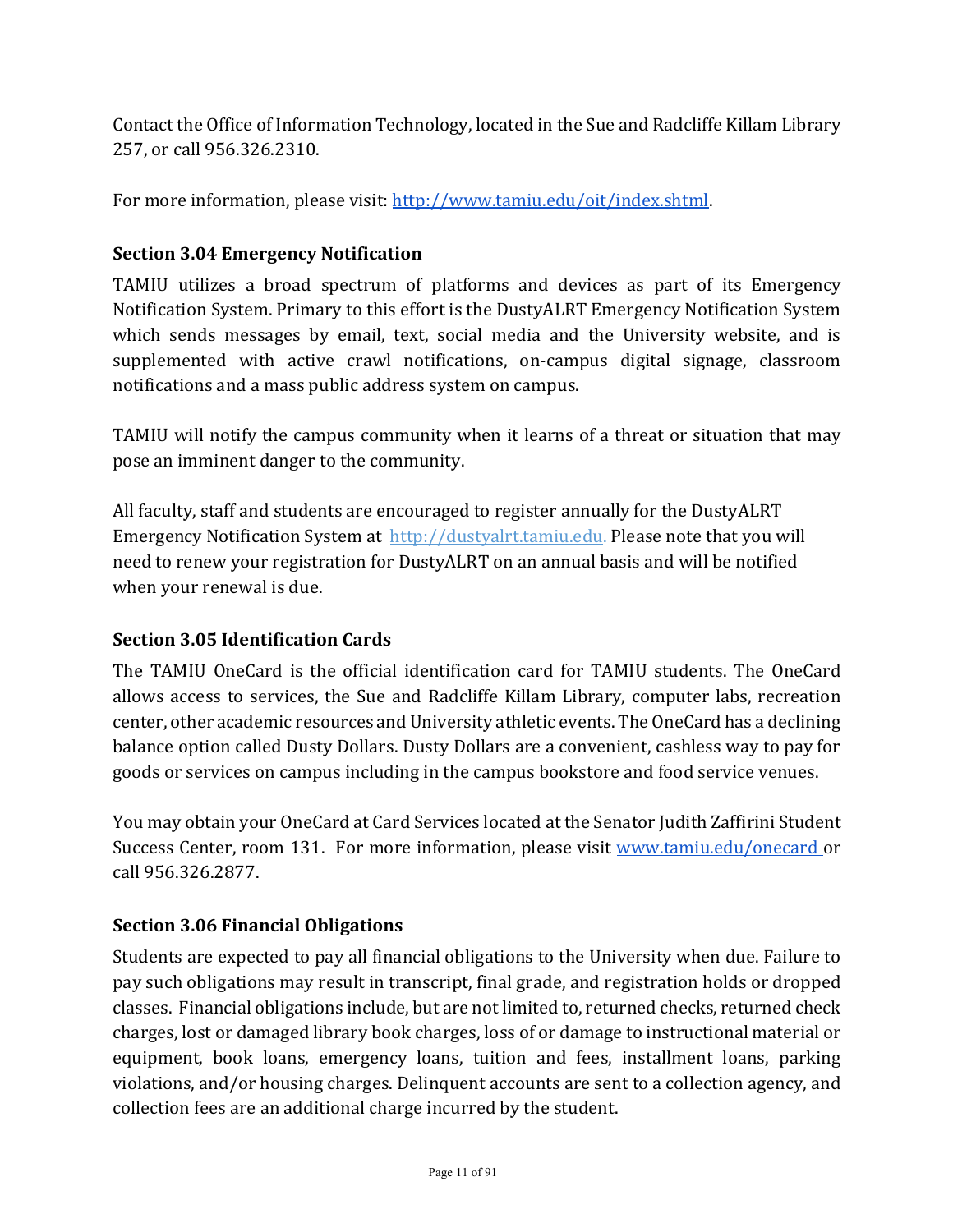## **Section 3.07 Attendance Policy**

A vital part of every student's education is regular attendance of class meetings. Every faculty member keeps a current attendance record on all students. Absences may affect the quality of a student's work and grades.

To learn more about the Attendance Rule and specific excused absences, read Appendix A.

### **Section 3.08 Student Leave of Absence**

The Student Leave of Absence (LOA) rule assists and encourages students to return and graduate after an absence from TAMIU. Eligible students are encouraged to take advantage of the benefits provided by a LOA, e.g., a returning student need not apply for readmission to the University and may participate in their regularly scheduled registration/enrollment period upon return. Please note that re-admission to a college program may be required. To learn more about the Student Leave of Absence (LOA) rule, read Appendix B.

### **Section 3.09 Faculty/Staff Contact Information**

TAMIU offers an online directory with useful information that provides phone numbers, emails and office location. A printable directory with all phone numbers is also available. Please visit http://www.tamiu.edu/directory for this information or call 956.326.2001.

#### **Section 3.10 Copyright**

The Copyright Act of 1976 grants copyright owners the exclusive right to reproduce their works and distribute copies of their work. Works that receive copyright protection include published works such as a textbook. Copying a textbook without permission from the owner of the copyright may constitute copyright infringement. Civil and criminal penalties may be assessed for copyright infringement. Civil penalties include damages up to \$100,000; criminal penalties include a fine up to \$250,000 and imprisonment. To learn more, please visit http://www.copyright.gov. and refer to *TAMIU SAP 29.01.99.L1*, *Information Resources*.

#### **Section 3.11 Risk, Fraud, Waste, Abuse, and Misconduct Hotline**

Every TAMIU student shares the responsibility of promoting an ethical and safe environment. If you have factual information suggestive of unsafe, fraudulent, wasteful, abusive, or inappropriate activities involving any TAMIU employee, student, or other affiliate, we want you to report it. Examples of reportable issues include:

• Misuse of TAMIU Property, Information, Resources *(i.e., taking University property home for personal use; driving a University vehicle to run personal errands; using a University credit card to buy personal items)*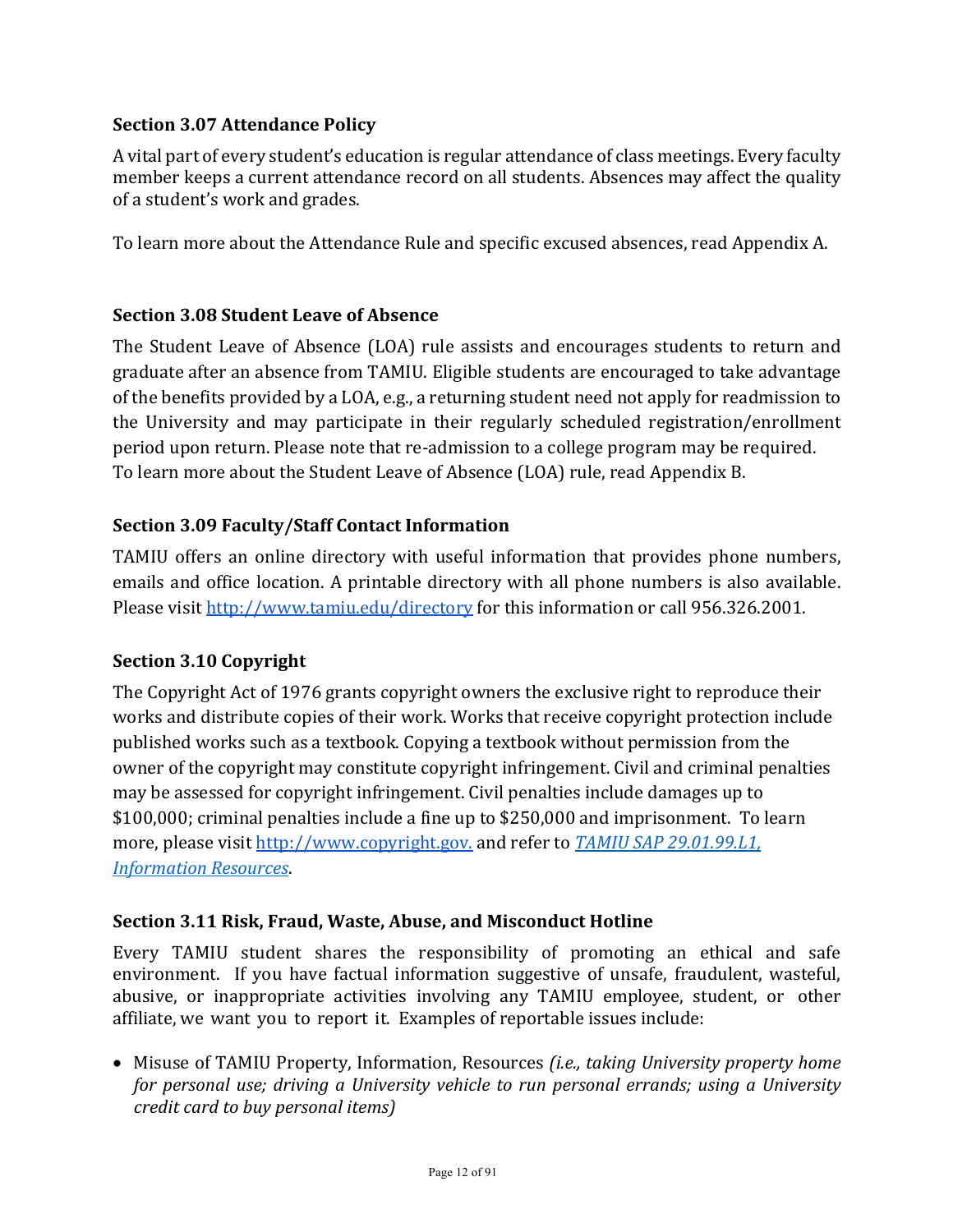- Violations of Safety Rules or Environmental Laws
- Theft *(i.e., stealing or borrowing money)*
- Conflicts of Interest
- NCAA Violations
- Inappropriate Conduct
- Harassment
- Discrimination

Reports can be made using the Texas A&M University System risk, fraud, and misconduct **hotline** *EthicsPoint* **Called** *Called Called EthicsPoint* [\(https://secure.ethicspoint.com/domain/media/en/gui/19681/index.html\)](https://secure.ethicspoint.com/domain/media/en/gui/19681/index.html). *EthicsPoint* is a telephone and web-based reporting system that is independently operated and available 24/7. Students can submit an anonymous report via the *EthicsPoint* link above (the link is also located at the bottom of all TAMIU webpages) by following the instructions under "Raise a Concern" or by calling toll free 1-888-501-3850. *EthicsPoint* reports are forwarded to the appropriate TAMIU official for action.

Anonymous reports can also be made to the Texas State Auditor's Office by calling 1-800-892-8348 or submitting an online report at https://sao.fraud.texas.gov.

If you have questions about *EthicsPoint*, please contact the Office of Compliance at 956-326-2855.

# **Section 3.12 Solicitation**

Persons interested in engaging in solicitation which may result in a sale or donation, on the TAMIU campus, whether the solicitation is personal, printed or electronic, must first receive permission from the Office of Community Relations and Special Events; additionally, students and student groups must also follow rules established by the Division of Student Success. Upon submission of the completed forms, the Office of the Vice President for Institutional Advancement will render a decision on the request. It is a violation for any person to solicit or sell to students without prior approval, as outlined by this section, students who do not abide by the outlined process are subject to disciplinary action through the established conduct policies and procedures. The full solicitation policy is published in the TAMIU Standard Administrative Procedure (SAP) 21.99.09.L1.01.

For more information, contact Community Relations and Special Events at .956.326.2001 located in STC 271 or visit:

<http://www.tamiu.edu/compliance/documents/21.99.09.L1.01AccesstoUniversityPropert> yforSalesandSolicitationPurposes.pdf.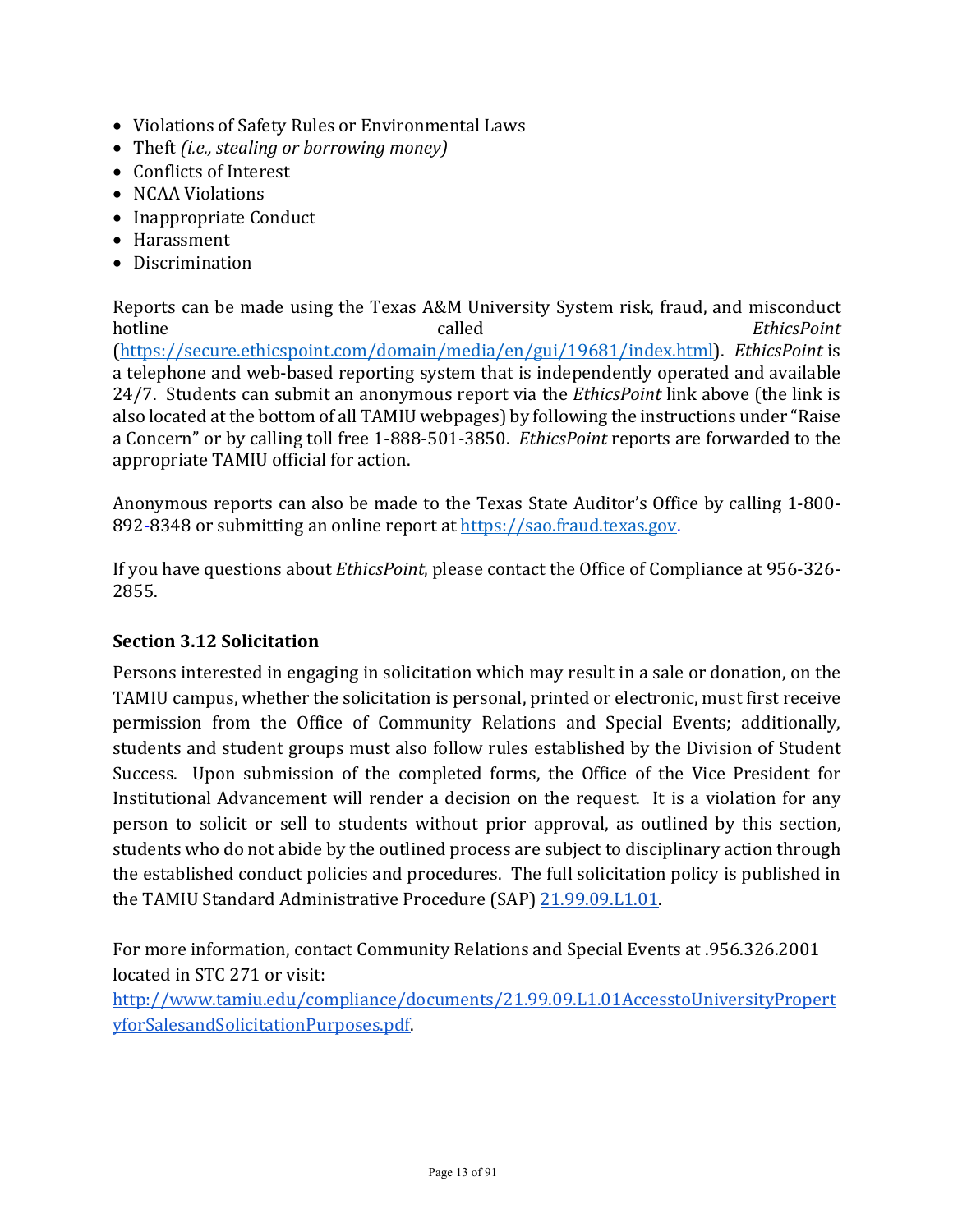# **Section 3.13 Campus Parking and Non-Motorized Vehicles**

Students are expected to comply with all applicable parking, traffic, and transportation laws, as well as System and University policies, rules, regulations, and procedures which are enforced 24 hours a day by the University Police. Parking permits are only required for designated reserved parking lots and spaces.

Non-motorized vehicles and wheeled devices: Bicycles and wheeled devices are permitted on campus; however, riders of these devices must yield the right-of-way to pedestrians at all times. Bicycles must be parked in bicycle racks available throughout campus. No wheeled devices are permitted inside University buildings, residence halls and/or athletics courts/fields. This provision shall not be construed to exclude or limit the use of wheelchairs or other medically prescribed/necessitated accessibility devices on campus.

Wheeled devices may not be used on railings, ramps, curbs, stairs/steps, benches or any such fixtures that may be damaged by these activities, and individuals may be liable for damage to University property caused by these activities. Hover boards and similar motorized devices may not be charged anywhere on campus (indoors or outdoors).

For more information on parking regulations, visit: <http://www.tamiu.edu/adminis/police/trfrgs.shtml>.

# **Section 3.14 Pets**

Pets are not allowed in campus buildings at any time. The only exceptions are:

- 1. Service Animals individually trained to do work or perform tasks that are directly related to the disability of an individual with a disability and,
- 2. Emotional Support Animals (ESA), defined as an animal that provides emotional support that alleviates one or more identified symptoms or effects of a person's disability but does not have special training to perform tasks that assist people with disabilities.
	- ESAs are permitted only in residential facilities for approved students with disabilities on a case-by-case basis. For requests to have an ESA in a residential facility, please contact the Office of Housing and Residence Life.

Pets may be allowed on campus grounds (but never in campus buildings) provided they are leashed or otherwise under the control of the owner and are not disruptive to campus activities, instructional or otherwise. Owners are responsible for cleaning up after their pets, and failure to do so may result in a citation. Unattended pets will be removed from University property and will be turned over to City of Laredo animal control authorities.

All Service Animals, Emotional Support Animals, and pets are required to have updated vaccinations as mandated by local and state law.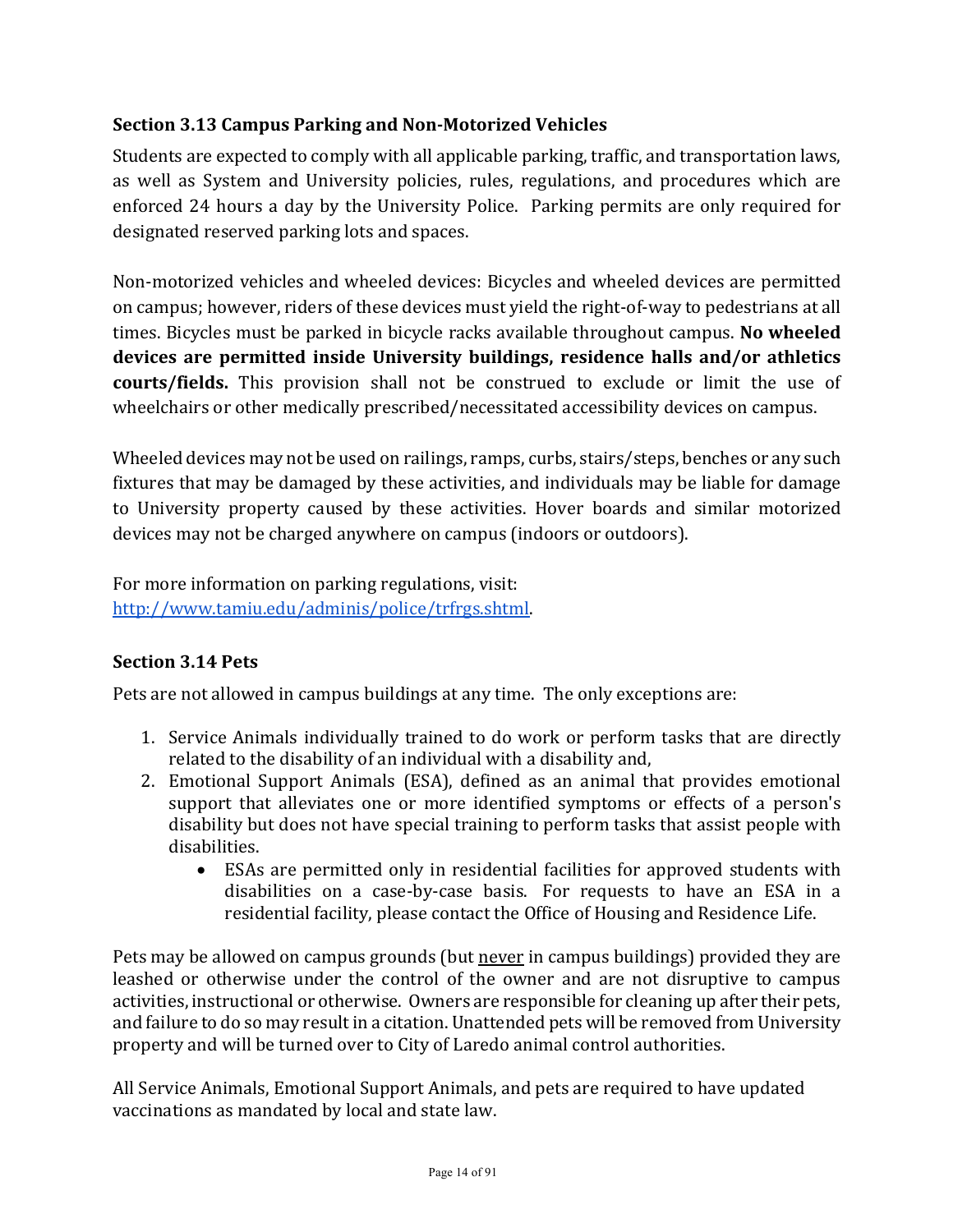## **Section 3.15 Housing and Residence Life**

Housing and Residence Life provides a variety of on-campus living options. Students are expected to comply with all TAMIU rules and procedures, including those adopted to ensure the health and welfare of those who reside in, work in, or visit TAMIU housing.

For more information about Housing and Residence Life rules and community standards, visit: http://www.americancampusresidents.com/residentiallearningcommunity.

### **Section 3.16 Recognized Student Organizations**

Recognized Student Organizations are formed to further the common interest of their members and the University community. Organizations are open to all students to serve an essential component to the co-curricular programs at TAMIU. Recognized Student Organizations and their advisors are responsible for compliance with the Student Code of Conduct, State and federal laws. More information and guidelines concerning recognized student organizations are available in *The Leader*, a guidebook published by the Office of Student Orientation, Leadership and Engagement (SOLE).

To learn more, please visit: [http://www.tamiu.edu/sole/.](http://www.tamiu.edu/sole/)

### **Section 3.17 Hazing**

Hazing is a crime under Texas Law. It is also prohibited under this Code. It is a violation of the Code (and of state law) to engage in hazing, or to otherwise solicit, encourage, direct, aid or attempt to aid another in engaging in hazing. It is also a violation to recklessly permit hazing by another to occur. A student who receives firsthand knowledge of the planning of a specific hazing incident or has firsthand knowledge that a specific hazing incident has occurred, has an affirmative responsibility to report the incident in writing to dean of students or another appropriate official of TAMIU. Notification will be provided to the University community as required by law.

Both failing to report hazing and hazing that does not result in serious bodily injury are Class B misdemeanors. Hazing that results in serious bodily injury is a Class A misdemeanor. Hazing resulting in a death is a state jail felony. An organization found guilty of hazing may be fined \$5,000 to \$10,000 or, for incidents causing personal injury or property damage, an amount doubles the loss or expenses incurred because of the hazing incident.

It is not a defense to prosecution that the person hazed consented to the hazing activity.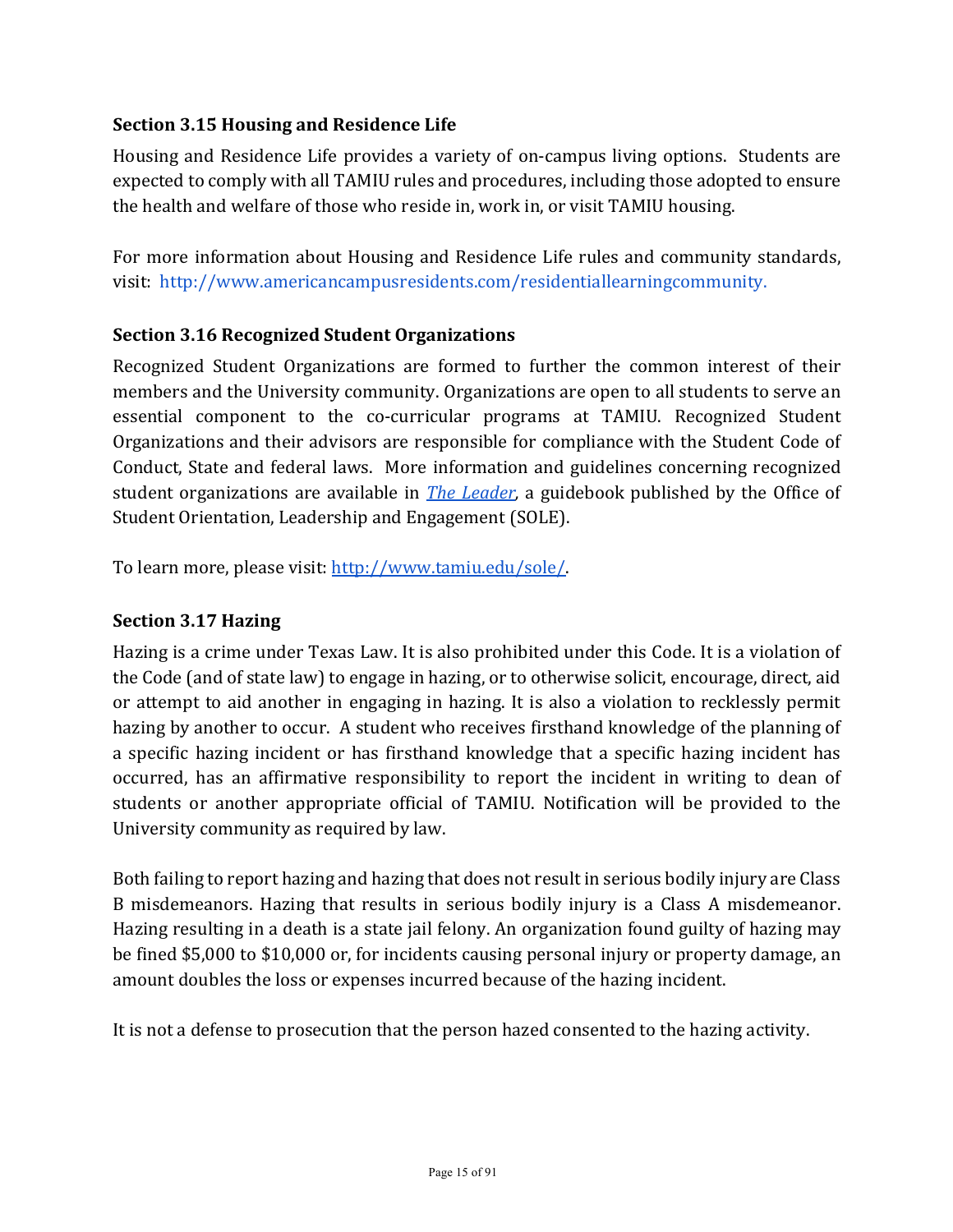A person reporting a specific hazing incident to the University is immune from civil and criminal liability unless the report is made in bad faith. This include immunity to student conduct charges.

State law does not limit or affect an education institution's right to enforce its own penalties against hazing.

The Education Code (Texas Education Code, Chapter 37) defines hazing as "any intentional, knowing, or reckless act occurring on or off the campus of an educational institution by one person or acting with others, directed against a student for the purpose of pledging, being initiated into, affiliating with, holding office in, or maintaining membership in an organization." The statute contains a list of conduct, which constitutes hazing.

Examples of hazing include, but are not limited to:

- a. Any type of physical brutality such as whipping, beating, striking, branding, electronic shocking should this be electric shocking, placing of a harmful substance on the body, or similar activities;
- b. Involves sleep deprivation, exposure to the elements, confinement in a small space, calisthenics, or other similar activity that subjects the student to an unreasonable risk of harm or that adversely affects the mental or physical health or safety of the student;
- c. Involves consumption of food, liquid, alcoholic beverages, drugs, or other substance which subjects the individual to risk of harm, or which adversely affects the mental or physical health or safety of the person;
- d. Any activity that involves coercing the student to consume a drug; an alcoholic beverage or liquor in an amount that would lead a reasonable person to believe that the student is intoxicated.
- e. Any activity that induces or requires the student to perform a duty or task, which involves a violation of the Penal Code.

**If you have knowledge of the planning or occurrence of a specific hazing incident, you must report it.** Students who learn of hazing should report it via the TAMIU ReportIt form available at [www.tamiu.edu/reportit](http://www.tamiu.edu/reportit) or:

- University Police Department, University Police Department building, 956. 326.2100 or for emergencies contact 956.326.2911
- Office of the Vice President for Student Success, University Success Center 224, 956. 326.2273
- Student Conduct and Community Engagement, Student Center 226, 956.326.2265
- Student Orientation, Leadership and Engagement (SOLE), Student Center 224, 956. 326.2280.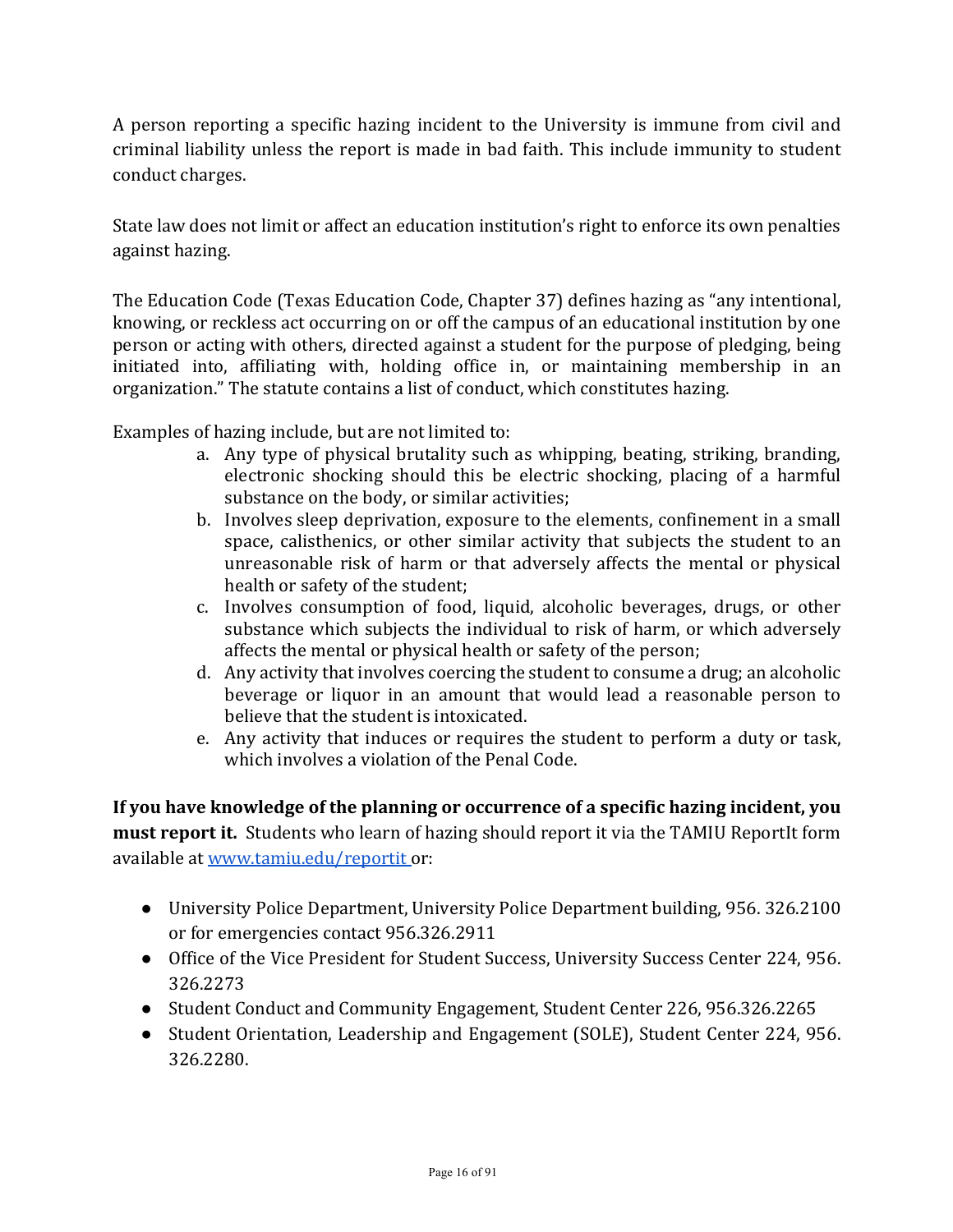## **Section 3.18 Expressive Activity on Campus (TAMIU Rule 08.99.99.L1)**

The University respects the First Amendment right to freedom of speech, expression, petition, and peaceful assembly and may impose reasonable time, place, and manner restrictions on activities of expression and/or dissent.

For more information, please refer to **TAMIU** Rule 08.99.99.L1, *Expressive Activity on Campus* online or in this handbook (see Appendix G).

### **Section 3.19 Student Report and Complaint Process**

Consistent with our mission, TAMIU welcomes feedback about our rules, procedures, programs and services in order to make changes that contribute to student success, development, and goal attainment. TAMIU is committed to ensuring that students have access to appropriate rules and procedures for articulating concerns, as well as appealing University decisions.

TAMIU students must comply with the rules and procedures that have been established within the unit about which the concern is being filed. Generally, the procedures require that a student discuss the matter with the staff, faculty, or department in which the issue originated.

To learn more about the Student Complaint Process, read Appendix C.

# **Section 3.20 Behavioral Assessment Intervention Team (BAIT)**

The purpose of the Behavioral Assessment and Intervention Team (BAIT) is to review information and respond to students who may be in distress or whose conduct may be disruptive or harmful to the safety, health and well-being of the TAMIU community. Members of the University community may report concerns to www.tamiu.edu/reportit.

# **Section 3.21 Administrative Response to Distress or Disruptive Behavior**

The University may assess, refer, or recommend treatment to students, as deemed appropriate. Students assessed with disruptive behavior may be withdrawn from the University. 

To learn more about the Administrative Response to Distress or Disruptive Behavior, read Appendix F.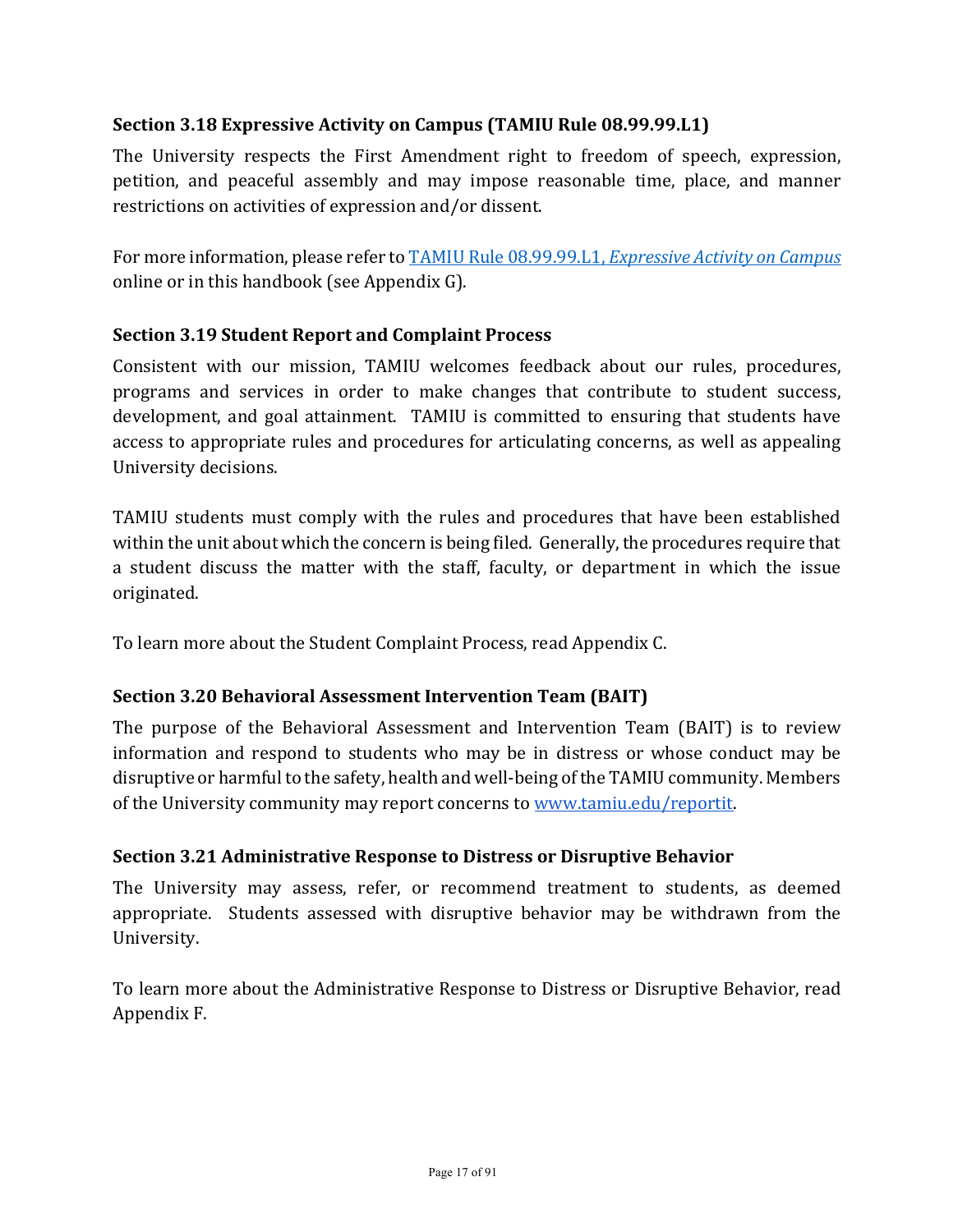# **Section 3.22 Jeanne Clery Disclosure of Campus Security Policy and Campus Crime Statistics Act**

The Clery Act requires the public reporting of the following information:

- Campus security policies and procedures
- Security services available
- Campus crime statistics
- Reporting Campus Crime How, Where and to Whom
- Crime prevention
- Alcohol and drug use policies, and
- Fire safety among other valuable information.

The Annual Security & Fire Report (ASFSR) is available on or before October 1 of each year to all current and prospective TAMIU students, faculty and staff. Notification of availability of the document is sent via University email and provides information on how to obtain a copy of the Crime Awareness and Campus Safety Report/ASFSR.

The ASFSR is available in hardcopy from the Department of Campus Safety and Planning, located in the University Police Department building, online at the TAMIU Police Department's web site at: http://www.tamiu.edu/clery.pdf, by mail/email: clerycompliance@tamiu.edu or calling 956.326.3310.

# **Section 3.23 Civil Rights Protections and Compliance (System Policy 08.01)**

TAMIU does not discriminate or permit harassment against any individual on the basis of race, color, sex, religion, national origin, age, disability, genetic information, veteran status, sexual orientation or gender identity in admissions, educational programs, or employment. Students who experience or observe alleged or suspected discrimination should report to the TAMIU Director of Equal Opportunity and Diversity/Title IX Coordinator, Lorissa M. Cortez, 5201 University Boulevard, KLM 159B, Laredo, TX 78041, TitleIX@tamiu.edu, 956.326.2857, via the anonymous electronic reporting website, *Report It*, at www.tamiu.edu/reportit, and/or the Office of Civil Rights (Dallas Office), U.S. Department of Education, 1999 Bryan Street, Suite 1620, Dallas, TX 75201-6810, 214.661.9600.

Under Title IX of the Educational Amendments of 1972, sex discrimination includes unwelcome conduct on the basis of sex including sexual harassment, sexual assault, domestic violence, dating violence; definitions for these terms can be found in 6.04 of this Handbook. TAMIU also prohibits all forms of sex-based misconduct which includes, but is not limited to sexual assault, sexual exploitation, dating violence, domestic violence, and stalking based on sex. Further information concerning TAMIU Civil Rights procedures can be found in Appendix E of this handbook and at http://www.tamiu.edu/compliance/Title%20IX.shtml.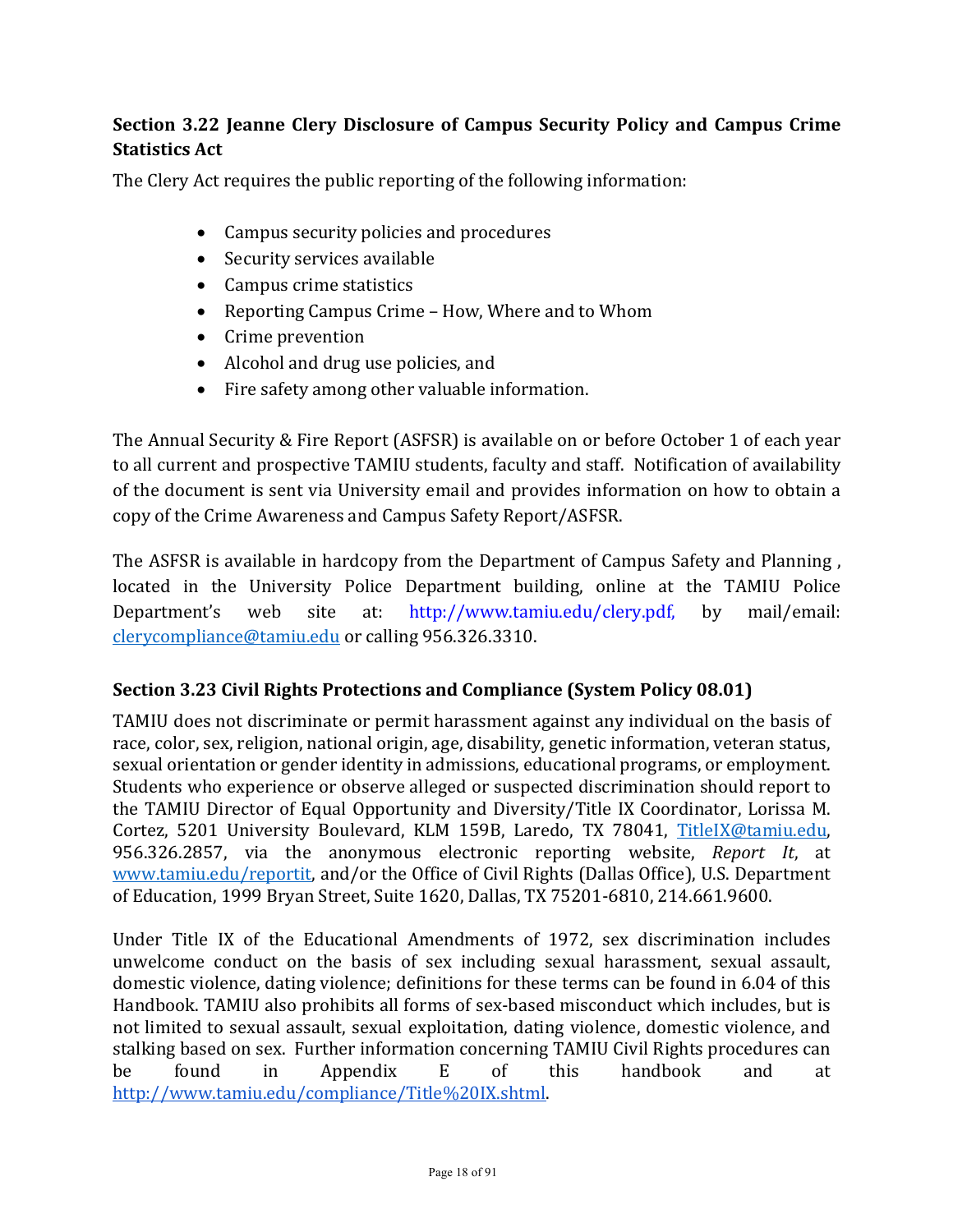### **Section 3.24 Campus Sex Crimes Prevention Act**

The Campus Sex Crimes Prevention Act is a federal law that provides for the tracking of convicted, registered sex offenders enrolled as students at institutions of higher education or working or volunteering on campus. The Act requires sex offenders to provide notice to each institution of higher education in the State in which the person is employed, carries out a vocation, or is a student. The Act also requires that State procedures ensure this registration information is promptly made available to law enforcement agencies with jurisdiction where the institution of higher education is located and entered into appropriate State records or data systems. State procedures are outlined in Article 62.051 of the Texas Code of Criminal Procedure.

In compliance with State and federal law, information about registered sex offenders may be obtained through the Texas Department of Public Safety Sex Offender Database: https://publicsite.dps.texas.gov/SexOffenderRegistry/Search. 

### **Section 3.25 Pregnancy and Parenting**

Under Title IX of the Education Amendments of 1972, harassment based on sex, including harassment because of pregnancy or related conditions, is prohibited. A pregnant/parenting student must be granted an absence for as long as the student's physician deems the absence medically necessary. It is a violation of Title IX to ask for documentation relative to the pregnant/parenting student's status beyond what would be required for other medical conditions. Students who experience or observe alleged or suspected discrimination due to their pregnant/parenting status, should report to the TAMIU Title IX Coordinator (Lorissa M. Cortez, 5201 University Boulevard, KLM 159B, Laredo, TX 78041, TitleIX@tamiu.edu, 956.326.2857) and/or the Office of Civil Rights (Dallas Office, U.S. Department of Education, 1999 Bryan Street, Suite 1620, Dallas, TX 75201-6810, 214.661.9600). You can also report it on TAMIU's anonymous electronic reporting site, *Report It*, at www.tamiu.edu/reportit.

TAMIU advises a pregnant/parenting student to notify their professor once the student is aware that accommodations for such will be necessary. It is recommended that the student and professor develop a reasonable plan for the student's completion of missed coursework or assignments. The Office of Equal Opportunity and Diversity (Lorissa M. Cortez, lorissam.cortez@tamiu.edu) can assist the student and professor in working out the reasonable accommodations. For other questions or concerns regarding Title IX compliance related to pregnant/parenting students, contact the Title IX Coordinator. In the event that a student will need a leave of absence for a substantial period of time, TAMIU urges the student to consider a Leave of Absence (LOA) as outlined in the TAMIU *Student Handbook*. As part of our efforts to assist and encourage all students towards graduation, TAMIU provides LOAs for students, including pregnant/parenting students, in accordance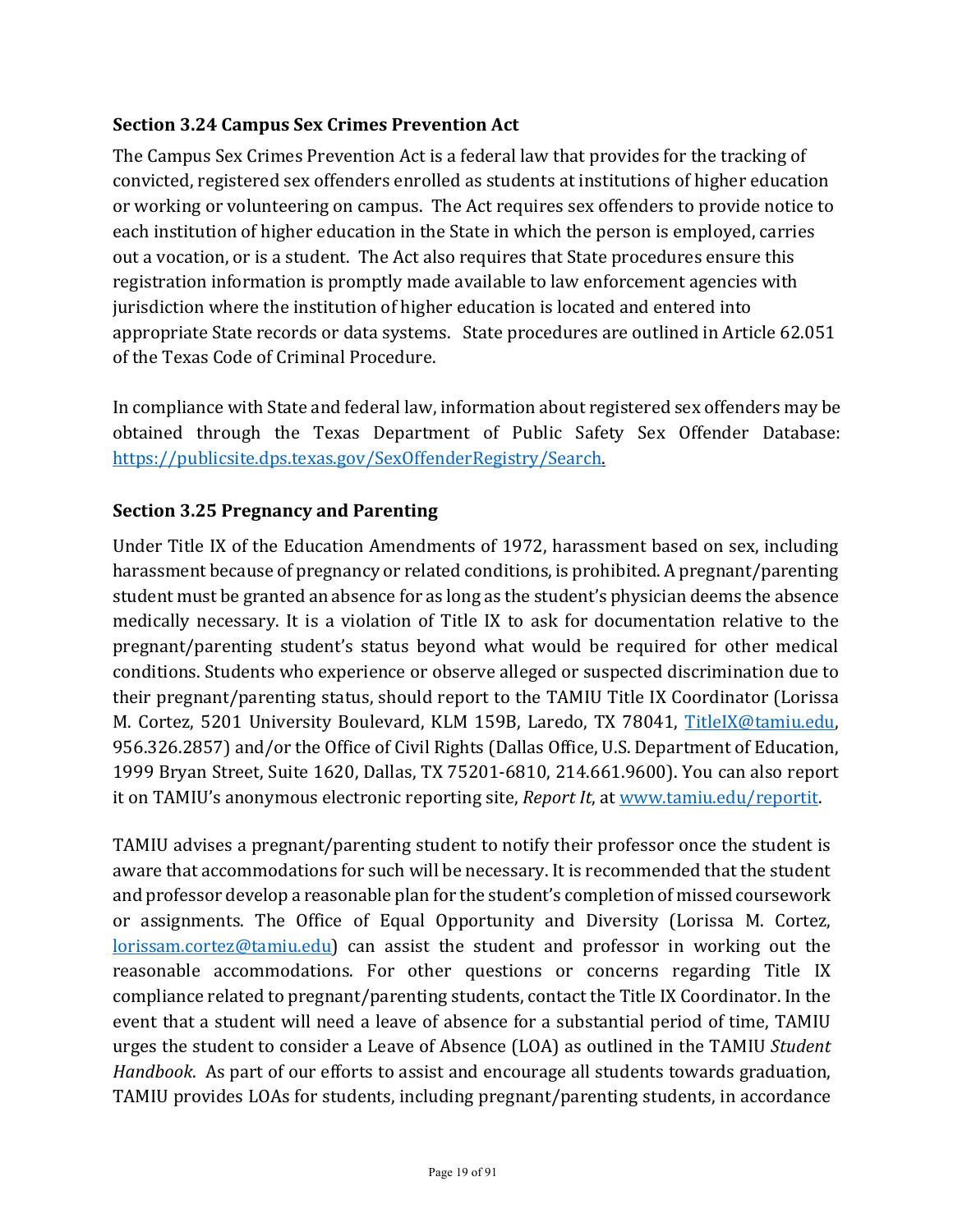with the Attendance Rule and the Student LOA Rule. Both rules can be found in the TAMIU *Student Handbook*.

### Section 3.26 HIV/AIDS

TAMIU will not use a person's HIV status to make employment or admission decisions nor to determine how services are delivered, except as allowed by state or federal law. The University will not ask students if they are HIV positive. HIV positive students are allowed to attend class without restriction as long as the students is physically and mentally able to participate and perform assigned work and reasonably poses no health risk to others. Educational pamphlets are available, upon request, at Student Health Services located in Student Center 125 or call 956.326.2236.

### **Section 3.27 Bystander Provision**

TAMIU encourages and trains students to respond to others in a moment of need. Green Dot is a movement, a program, and an action. The aim of Green Dot is to prevent and reduce power-based violence at TAMIU by engaging students as active bystanders who step in, speak up, and interrupt potential acts of violence. The Green Dot movement is about gaining a critical mass of students, staff and faculty who are willing to do their small part of actively and visibly reduce power-based personal violence.

The best way to get involved with Green Dot and maximize your impact as an active bystander is to attend Green Dot Bystander Training. The training is free. At this training you will learn the skills of being an active bystander, examine your own barriers to taking action, and ultimately gain the ability to intervene early on in situations that could lead to violence. Visit: http://www.tamiu.edu/compliance/TitleIX/greendot.shtml for more information.

#### **Section 3.28 Student Travel**

Student travel that includes both student organization(s) and non-student organization(s) traveling internationally or domestic, must submit paperwork via the Trailblazers webpage:  $\frac{https://trailblazers.tamiu.edu/}{https://trailblazers.tamiu.edu/}.$  Proper documentation will be required to be submitted prior to travel taking place for approval. Pleas visit the  $TAMIU$  Rule  $13.04.00.L1$ to learn more about student travel.

For more information, please contact the Office of Student Orientation, Leadership and Engagement at 956.326.2280, the Office of Environmental Health and Safety at 956.326.2194, or the Office of International Engagement at 956.326.2282.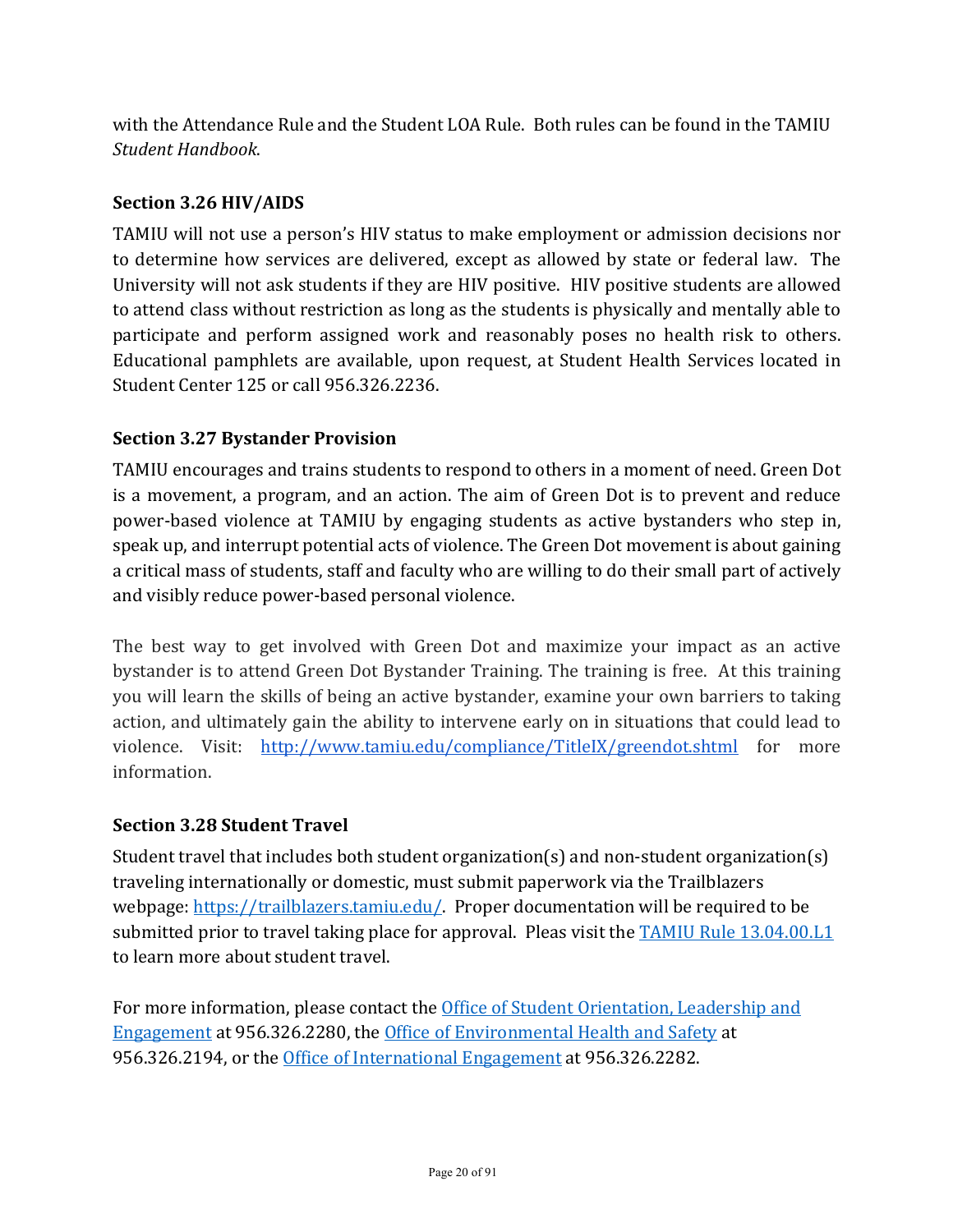### **Section 3.29 TAMIU Rules and Standard Administrative Procedures (SAP)**

All TAMIU rules and SAP's are accessible from the Office of Compliance webpage under the tab called *TAMIU Rules & SAP's*. For more information, please contact the Office of Compliance at 956.326.2855.

### **ARTICLE 4. CLASSROOM BEHAVIOR & ACADEMIC DISPUTES**

Behavior that interferes with the conduct of the class may result in disciplinary action.

#### **Section 4.01 Classroom Behavior**

When a student's behavior in a class is disruptive to a degree that immediate action is warranted, the faculty member has the authority to have the student removed from the class on an interim basis. Contact PD should faculty member anticipate physical defiance. A student who has been removed from a class on an interim basis is entitled to an informal hearing before the head of the department offering the course. The department head may either:

- 1. Approve an agreement of expectations between the student and the faculty member and reinstate the student to the class, or
- 2. Extend the removal of the student from the class and refer the case to the Office of Student Conduct and Community Engagement (SCCE) for review and resolution. A copy of all material sent to the Office of Student Conduct should be provided to the faculty's academic Dean (or their designee) and to the student's academic Dean (or their designee).

When a student's conduct requires immediate removal from the class, the following steps are required:

- A. The faculty member responsible for the class or activity where the alleged disruptive behavior occurred *will* inform the student that the behavior is inappropriate. The faculty member will describe to the student specific changes needed in the student's behavior. The student will be provided an opportunity to modify their behavior in accordance with the changes identified. The faculty member will provide the student with a written, dated summary of the discussion with the student, and the faculty member will retain a copy of this summary.
- B. If a student believes the faculty's expectations are unreasonable, the student may confer with the faculty member's department head about this matter. The department head may choose to support the guidelines developed by the faculty, or the student may work with the faculty member to develop a modified set of expectations. If there are changes in the faculty member's original set of expectations,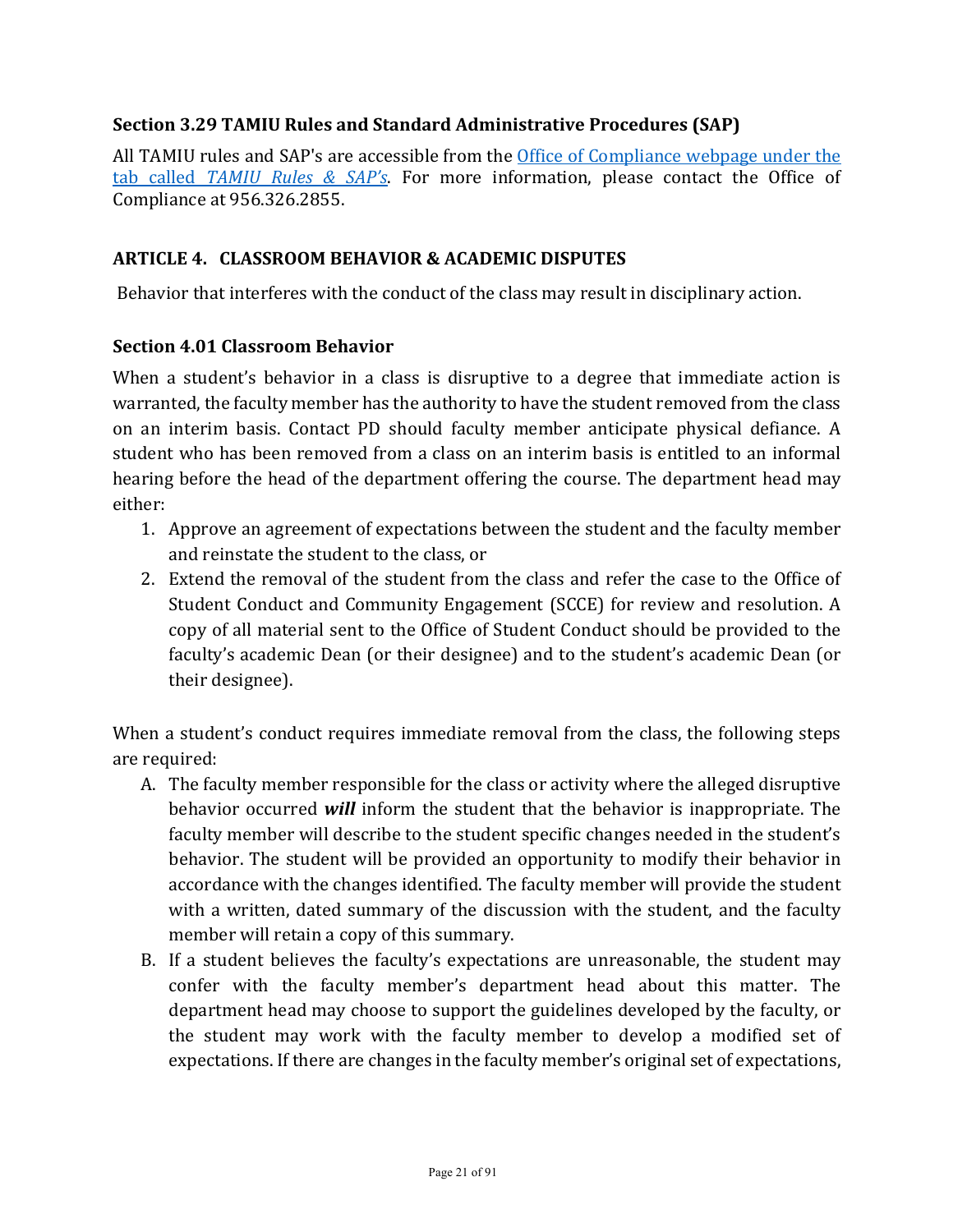the department head will provide a dated and signed copy to both the student and the instructor.

C. Should classroom conduct issues continue, the faculty member will apprise the faculty member's department head of the situation and will share with the department head a written summary of discussions held with the student. The department head may initiate an additional discussion with the faculty member and/or the student. If the department head concurs with the faculty member's view that the problem has not been resolved, the situation may be referred to the SCCE. A memorandum briefly describing the student's behavior, as well as a copy of the written summary of the faculty's discussion with the student and any other related material, should be forwarded to the SCCE for review. A copy of all material sent to the SCCE should be provided to the faculty member's academic Dean (or their designee) and to the student's academic Dean (or their designee).

# **Section 4.02 Disputes over Academic Matters**

Faculty members are responsible for determining course curricula, for developing appropriate methods of evaluating student learning, for evaluating fairly, for upholding academic standards, and for enforcing procedures concerning academic honesty. Decisions made by faculty members regarding the quality or integrity of student work, including decisions about course grades, are presumed to be fair and final (unless the student files a successful grade appeal). In cases of academic violation students may be subject to both grade sanctions and disciplinary action (see Student Violations of Academic Integrity below). Students who believe that they have grounds for challenging faculty decisions regarding academic issues--excepting those pertaining to matters of academic freedom--may appeal using the procedure outlined below. Faculty members are required to report acts of academic violation to their chair, their Dean, the Provost, the Honor Council (through the Office of Student Conduct and Community Engagement), and the Vice President for Student Success.

*Grade sanctions may be imposed only by faculty members.* Academic suspension or expulsion may be imposed only by the Provost. As with disputes about course grades, students may appeal grade sanctions imposed for academic violation only by following the procedure outlined below. Students should not attempt to persuade academic administrators to change a grade; they cannot and will not do it unless a student follows the grade appeal policy below and is successful in persuading either the faculty member for the course or an ad-hoc committee of faculty members that a change is warranted.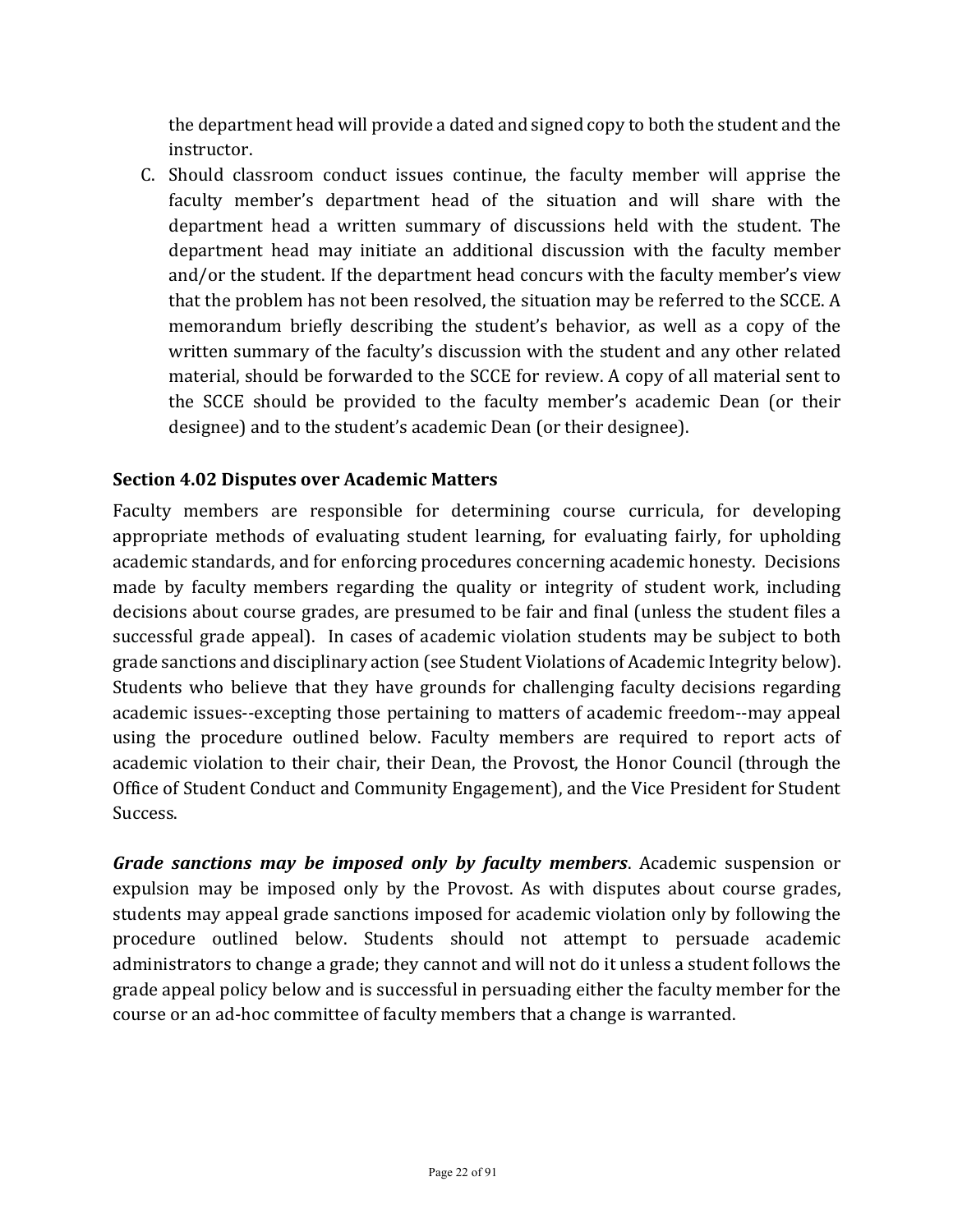Student appeals of faculty academic decisions should be completed within 15 University business days after the student's first meeting with the faculty member to question the faculty member's decision.

- 1. The student must first meet with the faculty member and discuss the faculty member's decision. This meeting should occur as soon as possible after the decision has been made, normally within one week of the student being notified of the decision. The faculty member is expected to listen to the student, provide an explanation for the decision, and change the grade or decision if the student's argument is persuasive. To change final course grades, a faculty member must submit a "Grade Change Form" and attach an accompanying memorandum justifying the decision to change the grade. The faculty member's department chair and Dean must approve the change.
- 2. If the faculty member declines to change the decision or grade, the student may then discuss the matter with the faculty member's immediate academic supervisor (hereafter, "chair" will be used to mean either the department chair or the immediate academic supervisor). If the chair believes that the student's position has merit, the chair will discuss the matter with the faculty member.
- 3. If the student is not satisfied with the chair's assessment of the issue or if the faculty member declines to change the decision after discussing it with the chair, the student may then request that an ad hoc committee of faculty members review the matter. This committee consists of three tenured faculty members within the same discipline or department, unless circumstances dictate otherwise. If the chair determines that a tenured faculty member cannot be selected from the same discipline or department, then the chair may add a tenured faculty member from a closely related disciplines. From the pool of eligible tenured faculty members designated by the chair, the faculty member, the student, and the chair will each nominate one faculty member to serve on the committee.
- 4. The ad hoc committee will hear from the student, the faculty member, and the chair and examine relevant documents. If the committee sustains the faculty member's decision, the committee will provide the student with a written statement explaining the reasons for the committee's decision. The student may request in writing that the committee reconsiders its decision and provides reasons for so doing. If the committee refuses to reconsider or if it reaffirms its original recommendation, the faculty member's original decision is final. If the committee finds in favor of the student, the committee will provide the faculty member with a written recommendation explaining the committee's reasons. If the faculty member disagrees with the committee's recommendation, the faculty member may request that the committee reconsiders its recommendation and provides the committee with a rationale for revisiting the recommendation. If after considering the faculty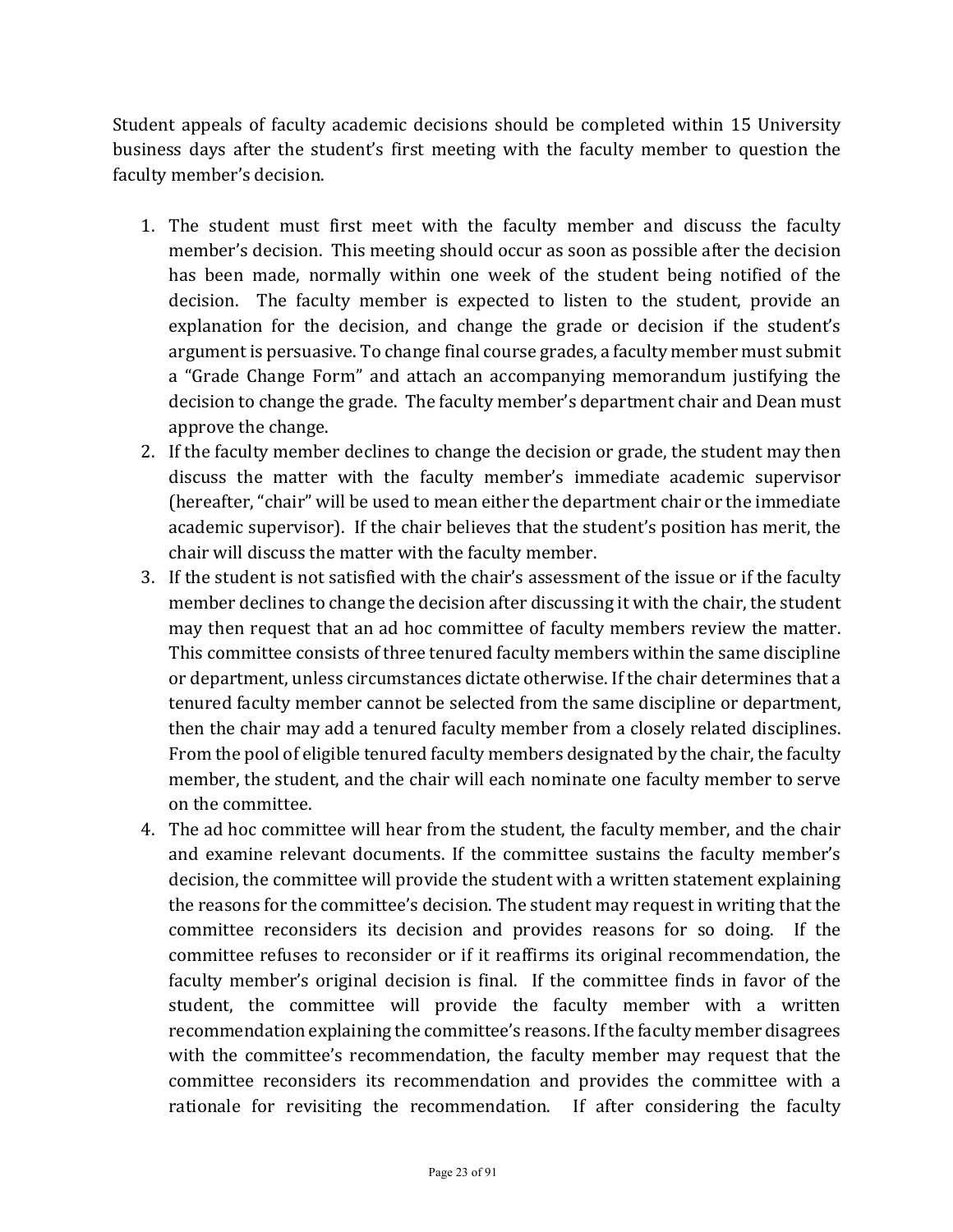member's rationale the ad hoc committee is still persuaded that the faculty member's original decision should be reversed, the committee will recommend in writing to the chair that the faculty member's decision be overturned. The committee may also make this recommendation to the chair if the faculty member fails to alter the original decision and also fails to respond to the committee's original recommendation. The faculty member will receive a copy of the recommendation to the chair, allowing a final opportunity to revise the original decision. If the faculty member fails to comply, the chair may override the faculty member's original decision, and, as appropriate, revise the student's course grade. In order to certify that the grade dispute process outlined above has been followed appropriately, the Dean of the College or the School and the Provost will review all decisions by chairs to change grades against the will of a faculty member.

# **Section 4.03 Grievances Against Faculty**

Conflicts or concerns with faculty that are unrelated to academic issues and unrelated to discrimination, harassment, or related retaliation based on a protected class are considered grievances. (For grievances alleging discrimination, harassment, or related retaliation based on a protected class, refer to Section 3.23 in this handbook. For disputes over academic matters, refer to Section 4.02 in this handbook.)

Before a grievance is filed, the student must make a good faith effort to meet with the faculty to seek an informal resolution. The student may also consult with the faculty member's department chair or dean.

If unable to meet with the faculty member or if the meeting does not produce a resolution, the student may initiate a grievance by following the steps outlined below.

- 1. The student will file a written complaint via the TAMIU *Report It* form available at [https://www.tamiu.edu/reportit/.](https://www.tamiu.edu/reportit/) The form will be shared with the faculty member's department chair and dean, the Provost, Associate Vice President for Student Success, and the Office of Human Resources (resolution form only). Other University personnel with a legitimate right to know will also receive a copy of incident report, if required.
- 2. The faculty member's department chair will send, within five University business days after receiving the grievance, a written notice to the student that the complaint has been received.
- 3. The student and faculty member will meet with the faculty member's department chair within five University business days of the notice of receipt.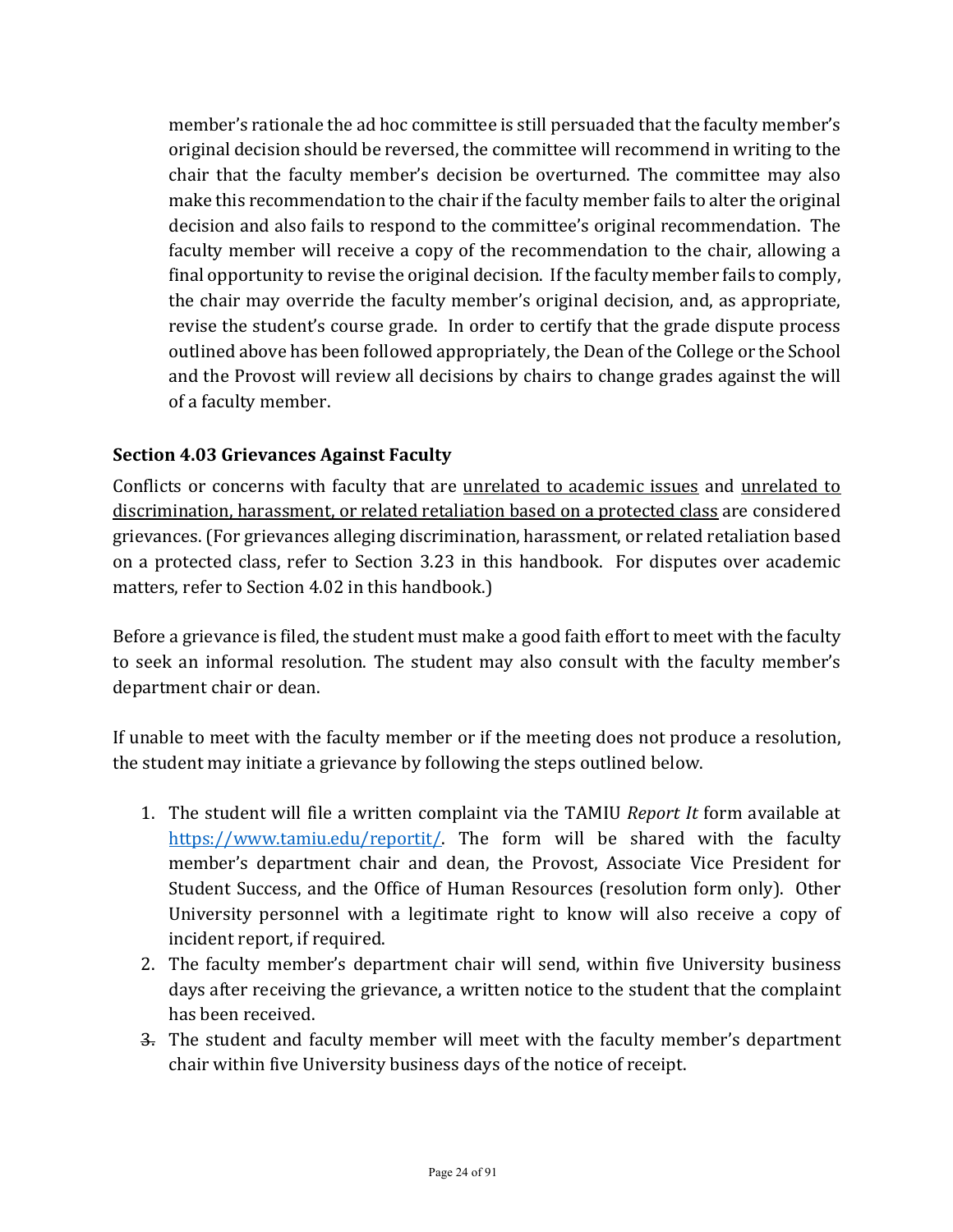- 4. If the grievance remains unresolved after meeting with the department chair, then within five University business days of the meeting with the chair, both the student and the faculty member will meet with either the dean of the respective college (or academic administrator to whom the chair reports).
- 5. If the complaint remains unresolved after that meeting, it will then be heard within five University business days by an ad hoc committee consisting of the faculty member's department chair, the director of SCCE (or their designee), and a faculty member or administrator selected by the student. The chair of the committee will be the director of SCCE (or their designee). After hearing from the student and the faculty member, and considering any documentation has been provided, the ad hoc committee will make its recommendation in writing to the Provost. This will occur within five University business days after the committee concludes its deliberations.
- 6. Within five University business days after receiving the ad hoc committee's deliberation, the Provost will notify in writing both parties of the final decision to resolve the grievance within five University business days of receiving the ad hoc committee's deliberation.
- 7. Deadlines for each aforementioned step in the process may be revised should extenuating circumstances justify doing so.

## **ARTICLE 5. HONOR PLEDGE**

On my honor, as a member of the TAMIU community, I pledge to uphold the values of *respect, integrity, service and excellence throughout my academic and professional career.*

#### **ARTICLE 6. THE STUDENT CODE OF CONDUCT AND STANDARDS**

Students are members of the University community and assume full responsibility for proper conduct until their separation from the institution. Misconduct at the University is not acceptable. All students at the University have a responsibility to ensure the honesty of others through their own individual actions and deeds.

Conduct standards at the University are set forth in writing in order to give students general notice of prohibited behavior. These prohibited behaviors should be read broadly and are not designed to define prohibited conduct in exhaustive terms.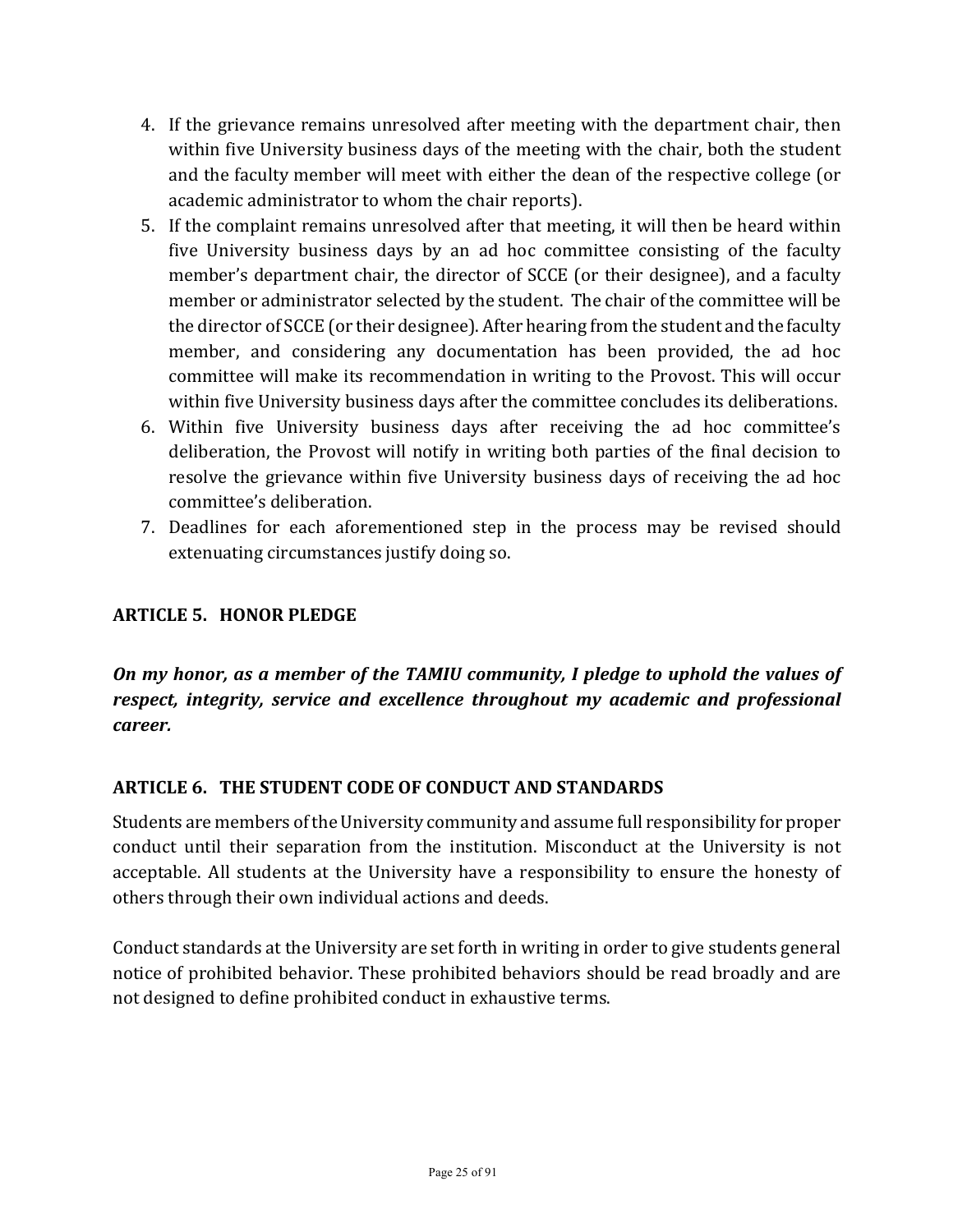## **Section 6.01 Philosophy Statement**

The TAMIU community is committed to fostering a campus environment that is conducive to academic inquiry, a productive campus life and thoughtful study and disclosure. The student conduct program is committed to an educational and developmental process that balances the interests of individual students with the interest of the University community.

At TAMIU, student members of the community are expected to uphold and abide by certain standards of conduct that form the basis of the Student Code of Conduct. These standards are embodied within a set of core values that include respect, integrity, service and excellence.

Students charged with misconduct are entitled to a fundamentally fair process, including notice and a reasonable opportunity to respond to the charges before charges are adjudicated. Conduct determinations will be based upon a preponderance of the evidence standard; that it is more likely than not that a violation occurred. Sanctions are intended to be proportionate to the severity of the violation and to the cumulative conduct history of the student. The student conduct process is not a criminal civil legal proceeding.

Students at the University are provided a copy of the Student Handbook annually in the form of a link on the University website and/or Uconnect. Students are responsible for having read and abide by the provisions of the Student Code of Conduct.

#### **Section 6.02 Definitions**

The following definitions will be used throughout the handbook, unless otherwise defined herein.

- 1. "**Administrative Hearing**" means a process which provides an opportunity for an accused *student* to respond to specific charges. The purpose of an *Administrative Hearing* is to determine whether there is a preponderance of evidence to support the charges and if so, to determine the appropriate *sanction* or sanctions. Only information presented during the *Administrative Hearing* can be used to determine if there is a finding of responsibility.
- 2. "Appeal Panel" means *University officials* authorized by the Vice President for Student *Success* or a designee to conduct appeal reviews.
- 3. **"Acceptance of responsibility"** means the charged student agrees that the conduct constitutes a violation of the Student Code of Conduct, as outlined in the student conduct notice, waives right to appeal, and accepts outcomes/sanctions imposed.
- 4. **"Aggravating factors"** means a fact or circumstance accompanying the commission of misconduct that may be relevant to adjudication. Examples include the use of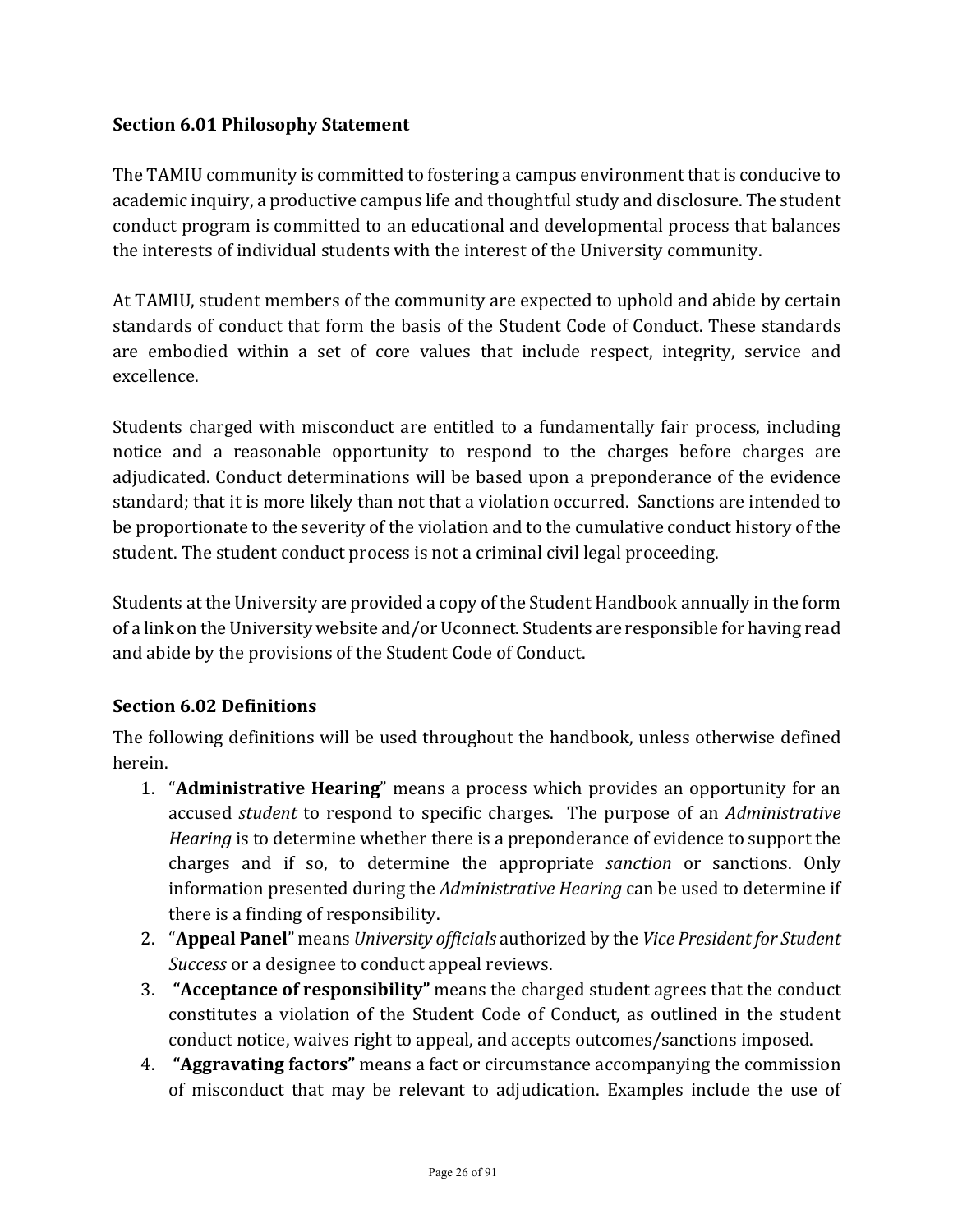violence or force, violation of a trust or duty, premeditation, and a previous conduct violation.

- 5. "**Chairperson**" means *Student Conduct Administrator* who is authorized by the Vice President for Student Success or their designee, to take the lead role in conducting *Administrative Hearing(s)* and/or appeals when there is more than one *Student Conduct Administrator* present.
- 6. "Charge" means an allegation of a potential violation of the Student Code of Conduct. Charges are issued after a *Student Conduct Administrator* has determined sufficient information exists to hold a conference.
- 7. "**Complainant**" or "**Reporter**" means any person who submits information indicating that a *student* may have violated the Student Code of Conduct. Information brought forth by the complainant may result in an *investigation*.
- 8. "**Complaint**" means a written petition made by a complainant that seeks to have specific behavior(s) cease.
- 9. "**Conference**" means a process which provides an opportunity for an accused student to respond to specific *charges*.
- 10. "**Consent**" means clear, voluntary and ongoing agreement to engage in a specific act. Also refer to definition of "Consent" in System Regulation 08.01.01, *Civil Rights Compliance*.
- 11. "Discrimination" means a materially adverse action or actions that intentionally or unintentionally excludes one from full participation in, denies the benefits of, or affects the terms and condition of employment or access to educational or institutional programs because of an individual's race, color, sex, religion, national origin, age, disability, genetic information, veteran status, sexual orientation, gender identity, or any other classification protected by federal, state, or local law. Discrimination includes harassment (based on both hostile environment and quid pro quo) and retaliation based on a legally protected category.
- 12. "**Faculty member**" means any person hired by the *University* to conduct classroom, teaching, or research activities or who is otherwise considered by the *University* to be a member of its faculty. (Refer to the **Faculty Handbook**)
- 13. "**Honor Council**" means the hearing body responsible for administering academic violation cases involving *students*.
- 14. "**Incapacitation**" means the physical and/or mental inability to make informed, rational judgments. States of *incapacitation* include, but are not limited to, sleep, unconsciousness, and brownouts and blackouts (where an individual is awake but is not forming memories). Where alcohol or other drugs are involved, *incapacitation* is defined with respect to how the substance consumed impacts a person's decisionmaking capacity, awareness of consequences, and ability to make fully informed judgments.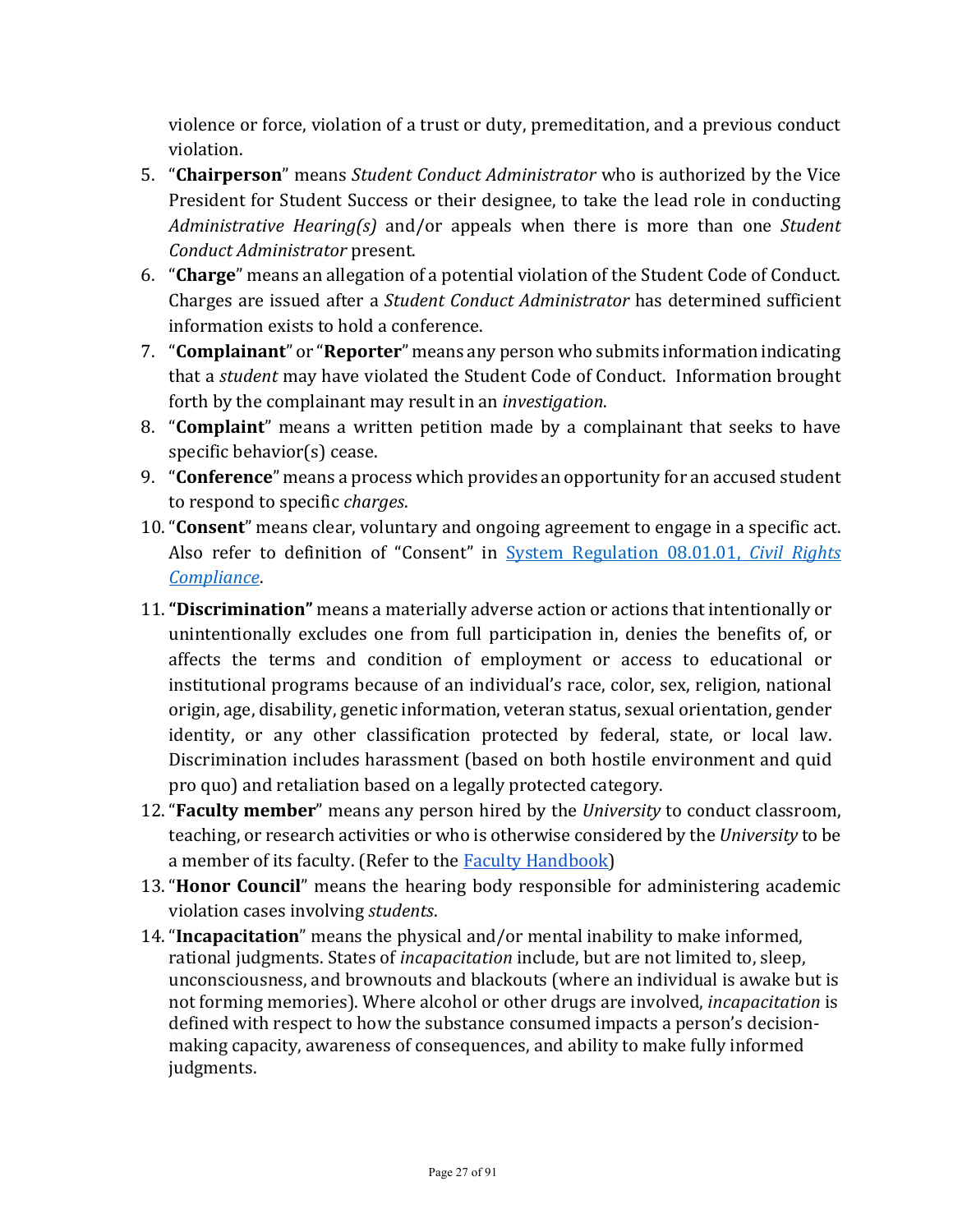- 15. "Investigation" means the process to obtain and review facts relevant to one or more conduct charges. Investigations may result in *charge(s)*, a form of alternative dispute resolution, or dismissal of complaint.
- 16. "Investigative authority" means one or more trained individuals appointed to conduct a formal investigation to discover and examine the facts of an allegation and conclude if, based on the preponderance of the evidence, the allegation is substantiated, unsubstantiated, or if there is insufficient information. In grievances involving allegation of sex-based behaviors, the investigative authority will be limited to only reporting the evidence collected during the investigation, as well as issuing appropriate determination surrounding credibility of witnesses and evidence.
- 17. "**Institution**" or "**University**" means TAMIU.
- 18. "**Member of the University community**" includes any person who is a *student*, *faculty member, staff, University official* or any other person employed by the *University*.
- 19. "Mitigating factors" means facts or circumstances that may be relevant to the adjudication or sanctioning of a student conduct case. These factors do not constitute a justification or excuse for the offense in questions.
- 20. "**Not in good standing**" means a student who is subject to the following restrictions: ineligibility to hold an office in any student organization recognized by the University or to hold any elected or appointed position within the University; Ineligibility to compete in intercollegiate athletic activity; ineligibility to represent the University in any capacity, including representing the University at any official function; and, ineligibility to receive a University-administered scholarship or fellowship when the sanction is in place for longer than one semester.
- 21. "Organization" means any number of people who meet one or more of the following criteria:
	- a. Belong to a group whose members are primarily TAMIU *students* including but not limited to academic, athletic, recreational, religious, performance, political, and social or similar groups, and/or,
	- b. Have complied with the formal requirements for *University* recognition, and/or
	- c. Are advised by a *University official* whose position description designates them as an advisor, and/or
	- d. Are advised by a *University official* who has volunteered as an advisor, and/or
	- e. Are otherwise considered by the *University* to be an organization.
- 22. "Peace officer" means a person authorized by state or federal law to enforce the law. University police are peace officers who may also assist in the enforcement of System policies and regulations and University rules and procedures.
- 23. **"Possession"** means on your person or within your custody, control or care, with or without rights of ownership.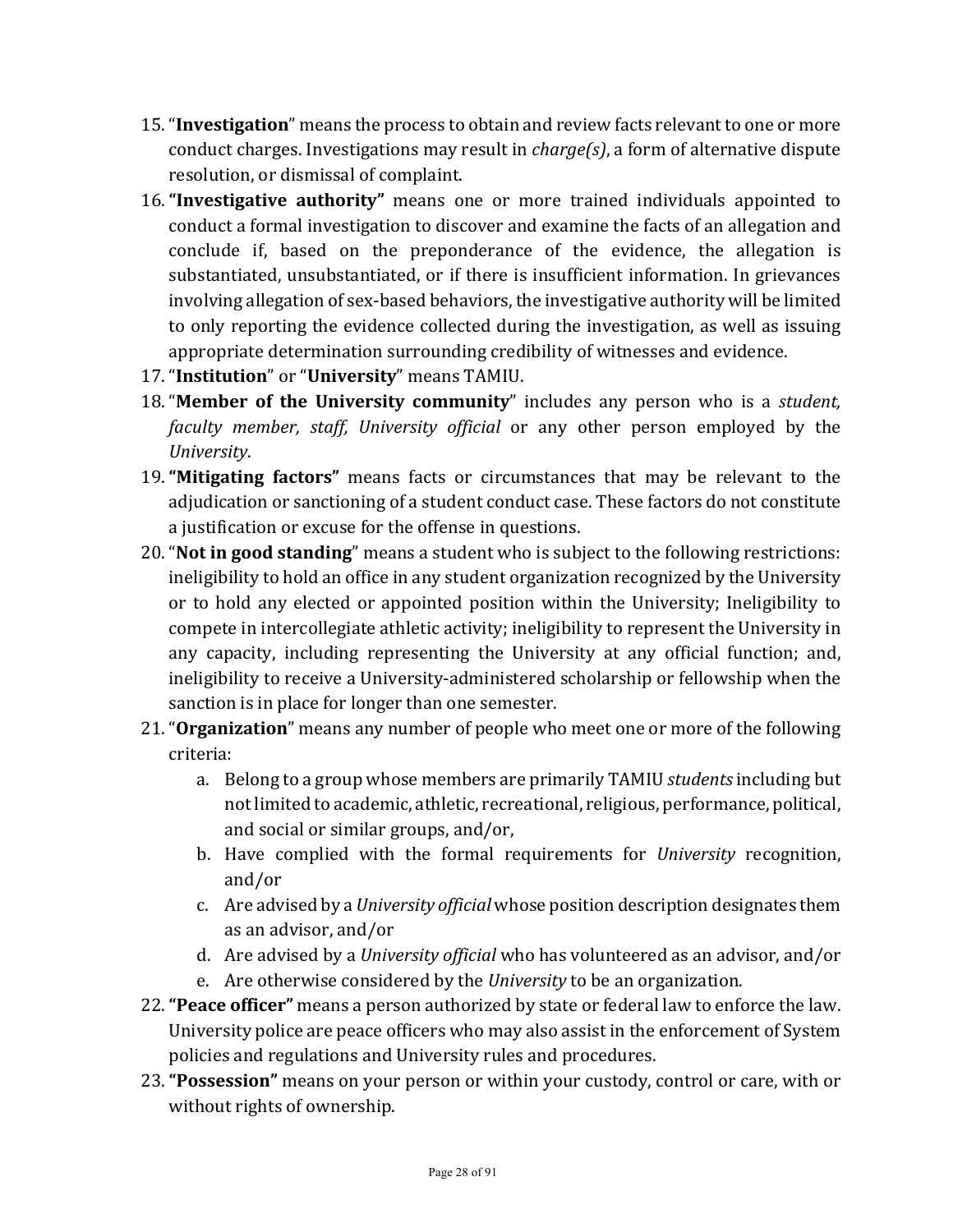- 24. "Respondent" means any student charged with a violation of the Student Code of Conduct.
- 25. "Sanction" or "Outcome" includes responses or requirements given by the *University* to a *student* during an *administrative hearing* in response to a violation of the Student Code of Conduct.
- 26. "Staff" means any nonfaculty employee of the *University*
- 27. "**Student Conduct Administrator**" means a *University official* authorized by the *Vice President for Student Success* (or their designee) to collect information, to initiate *charge* letters, present charges in conferences, present information to support *charges*, to conduct *administrative hearings*, and to impose *sanctions* for violations of the Student Code of Conduct.
- 28. "**Student**" includes all persons who have accepted their offer of admission, and/or who are taking courses at the *University*, either full-time or part-time, pursuing undergraduate, graduate, or professional studies and who are either currently enrolled or were enrolled the previous semester and registered for a future semester. Persons who withdraw after allegedly violating the Student Conduct Code, or who are not officially enrolled for a particular term but who have a continuing relationship with the *University* are considered *students*. In addition, persons who are living in University residence halls and apartments, although not enrolled in this *institution*, are also considered "*students*", for the purpose of enforcing this code.
- 29. **"University-affiliated activity"** means any activity on or off campus that is initiated, aided, funded, authorized or supervised by the *University* or by a recognized student organization of the *University*.
- 30. "University official" or "school official" means any faculty or staff member and other authorized individual(s) of the *University*.
- 31. "University premises" means buildings or grounds owned, leased, operated, controlled or supervised by the *University* (including adjacent streets and sidewalks).
- 32. "University business day" means Monday through Friday, except for official *University* holidays.
- 33. "Vice President for Student Success" is that person designated by the *University* President to be responsible for the administration of the Student Code of Conduct. The Vice President for Student Success may assign a designee to meet these responsibilities.
- 34. "Violation" encompasses those prohibited behavior contained in, but not limited to, the Student Handbook. These violations should be read broadly and are not designed to define prohibited conduct in exhausted terms.
- 35. **"Witness"** means any individual who may have information relating to a *complaint*.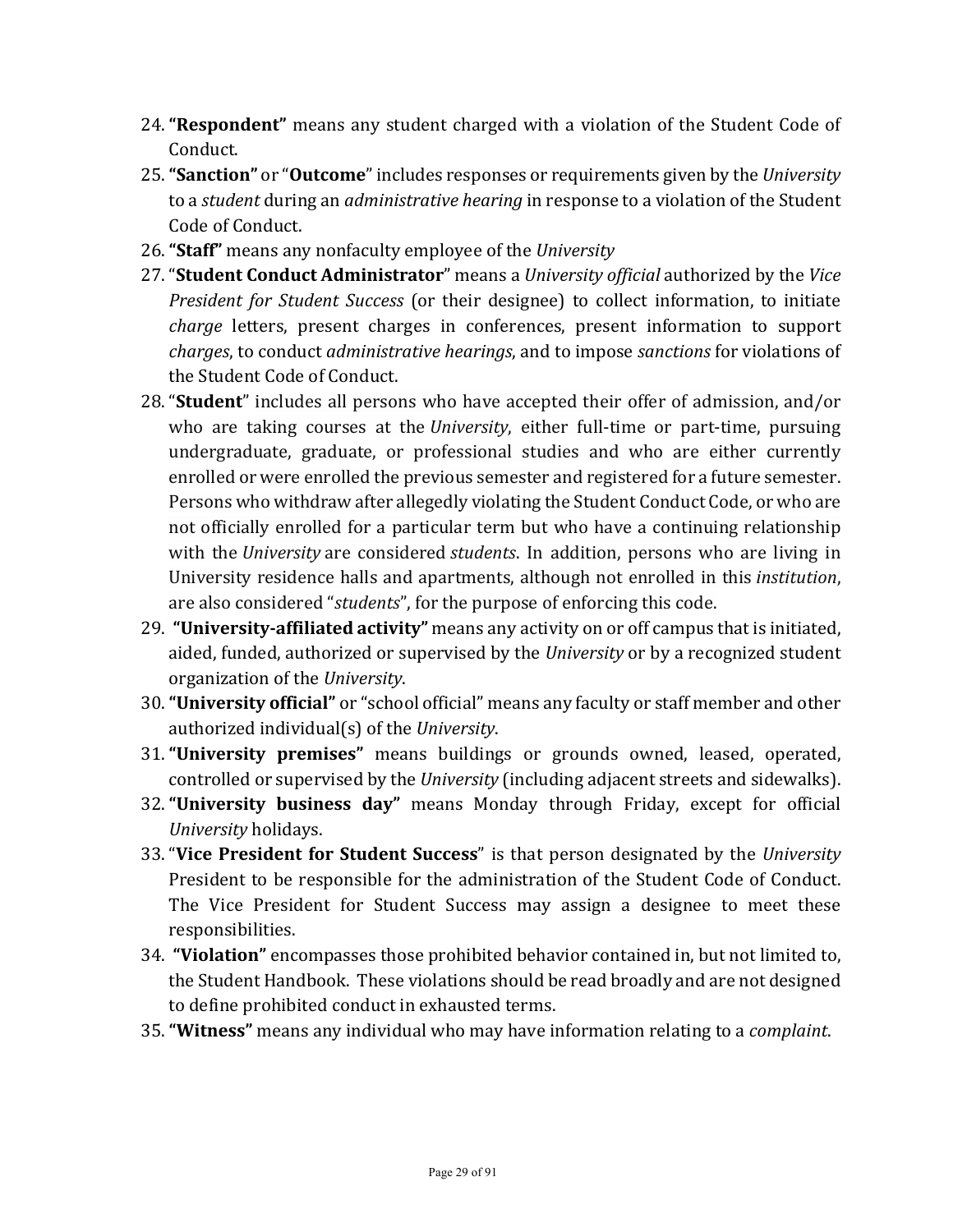## **Section 6.03 Student Conduct Authority**

The President vests the Vice President for Student Success with the authority over student conduct. The Vice President for Student Success has designated the Director of SCCE to serve as the chief Student Conduct Administrator and to administer the code.

Decisions made by a Student Conduct Administrator shall not be final until the appeal processes have been exhausted or waived.

### **Section 6.04 Jurisdiction of the Student Code of Conduct**

The Student Code of Conduct shall apply to conduct that occurs on or off University premises and/or at University-sponsored activities, which may affect the University community and/or the pursuit of its objectives (mission). This action may be taken for either affiliated or nonaffiliated activities.

### **Section 6.05 The Standards of Conduct**

**RESPECT** – TAMIU students recognize that respecting individuals, their points of view and their diverse backgrounds is essential for creating and sustaining a flourishing university community. They understand and appreciate how their decisions and actions impact others and are just and equitable in their treatment of all members of the community. They act to discourage and challenge those whose actions may be harmful to and/or diminish the worth of others.

**INTEGRITY** - TAMIU students model ethical standards of personal and professional behavior.

**SERVICE** – TAMIU students serve the University, regional, national, and international communities.

**EXCELLENCE** – TAMIU students strive for the highest quality in all endeavors.

#### **Section 6.06 Prohibited Behavior**

The conduct described below is considered inappropriate for the community and in opposition to the standards of conduct set forth by the University. The list below is not exhaustive.

**Abuse of Student Conduct Process.** Abuse of the student conduct, disciplinary and/or legal processes including, but not limited to, *investigations*, *conferences*, and appeals. Prohibited behavior includes, but is not limited to: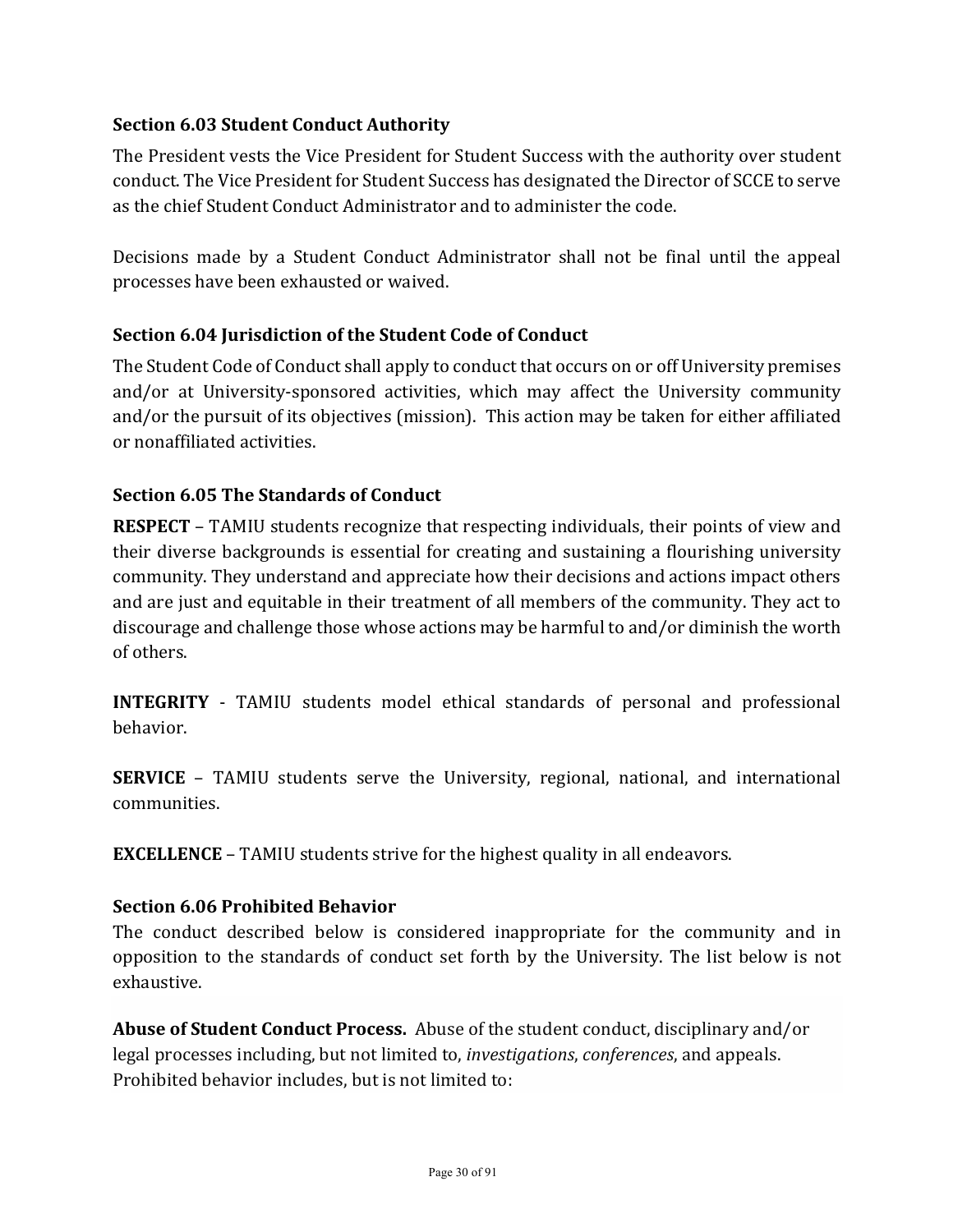- Failure to obey the notice from a *Student Conduct Panel*, *Student Conduct Administrator*, and/or *University official* to appear for a meeting or *conference* as part of an official *University* disciplinary process.
- Falsification, distortion, or misrepresentation of information.
- Disruption or interference with the orderly conduct of an *investigation*, *conference*, or an appeal process.
- Intentionally initiating or causing to be initiated any false report.
- Attempting to discourage an individual's proper participation in, or use of, a student conduct, disciplinary, or legal process.
- Attempting to influence the impartiality of a member of a *Student Conduct Panel* prior to, and/or during the course of, the *Student Conduct Panel*
- Verbal or physical intimidation, and/or retaliation of any party to the Student Conduct proceeding prior to, during, and/or afterwards.
- Committing a violation of *University* rules while serving a conduct probation, conduct review, or deferred suspension status or failing to meet deadlines imposed in accordance with *University*
- Failure to abide by the terms of *University* administered *sanctions*.
- Influencing or attempting to influence another person to commit an abuse of the Student Conduct Code system.

**Academic Violation.** Academic violation is any action intended to give an unfair academic advantage to the student. Refer to Article 7 and 10.

**Alcohol.** Alcohol use, possession, manufacturing, or distribution of alcoholic beverages (except as expressly authorized by *University* regulations), is prohibited on Texas A&M *University premises* and *University* sponsored events. In addition, use, possession, or distribution of alcohol beverages while driving or riding in or on a vehicle on *University premises* is prohibited. Alcoholic beverages may not, under any circumstance, be used by, possessed by, or distributed to any person under twenty-one (21) years of age. Individuals may not be in a state of public intoxication or drunkenness. Individuals may not operate a motor vehicle or another form of transportation while intoxicated or while under the influence of alcohol. The possession and/or consumption of alcohol is not permitted in the RLC residences and associated grounds by residents or guests, regardless of age. Additionally, furnishing alcohol to a minor whether by an adult or other minor is a Class A misdemeanor. 

**Animal Cruelty.** Intentionally, knowingly, or recklessly torturing or in a cruel manner killing or causing serious bodily injury to an animal, failing to provide necessary food, water or care for an animal in the person's custody, abandoning unreasonably an animal in the person's custody, transporting or confining an animal in a cruel manner, causing bodily injury to any animal without the owner's *consent*, causing one animal to fight with another animal, or seriously overworking an animal. Intentionally, knowingly, or recklessly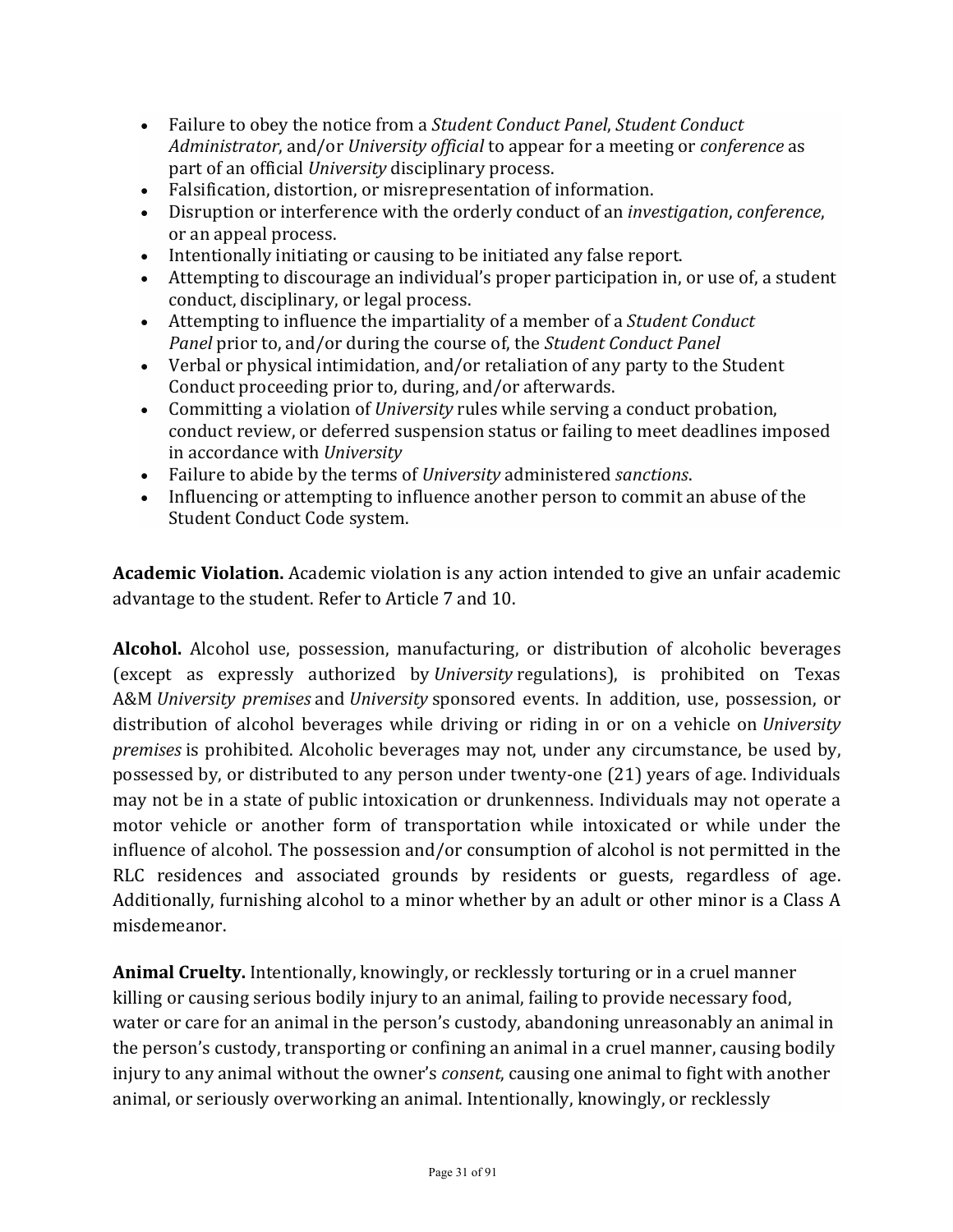attacking, injuring or killing an assistance animal or inciting another to attack, injure or kill an assistance animal.

This policy is not intended to prohibit:

- Killing or injuring an animal within the scope of a person's employment or furthering the goals of legitimate educational curriculum as designed and approved by the *University*.
- Killing or injuring an animal when the actor had a reasonable fear of bodily injury to self or another person by that animal.

**Bias-Related Violations.** Student Conduct that are motivated by prejudice toward a person or group because of factors such as race, religion, ethnicity, disability, national origin, age, gender or sexual orientation *may* be assessed an enhanced *sanction* as prescribed in article 11 of this publication.

**Breaching Safety or Security**. This includes but is not limited to: Unauthorized access to *University* facilities; unauthorized entry into or use of *University premises*; intentionally damaging door locks; unauthorized possession of *University* keys or access cards; duplicating *University* keys or access cards; propping open of exterior residence hall or other campus building doors; tampering with fire safety equipment such as fire extinguishers, smoke detectors, alarm pull stations, gas detectors, or emergency exits; and/or unauthorized entry into another person's or entity's residence, vehicle, or business.

**Bullying and Cyber-bullying.** Conduct that threatens, intimidates or is intended to intimidate, or cause harm to another person. This includes the use of electronic/social media.

**Complicity.** Attempting, aiding, abetting, conspiring, hiring or being an accessory to any act prohibited by this code *shall* be considered to the same extent as completed violations.

**Damage.** Behavior that destroys, damages, or litters any property of the *University*, of a *University* community member, of another institution, or of another person, on or off campus is prohibited under this *rule*.

**Dishonesty.** Acts of dishonesty, including but not limited to the following: Forgery, unauthorized alteration or misuse of any document, record or instrument of identification. Also includes withholding material information from the University, misrepresenting the truth before a hearing of the University and making false statements to any University official.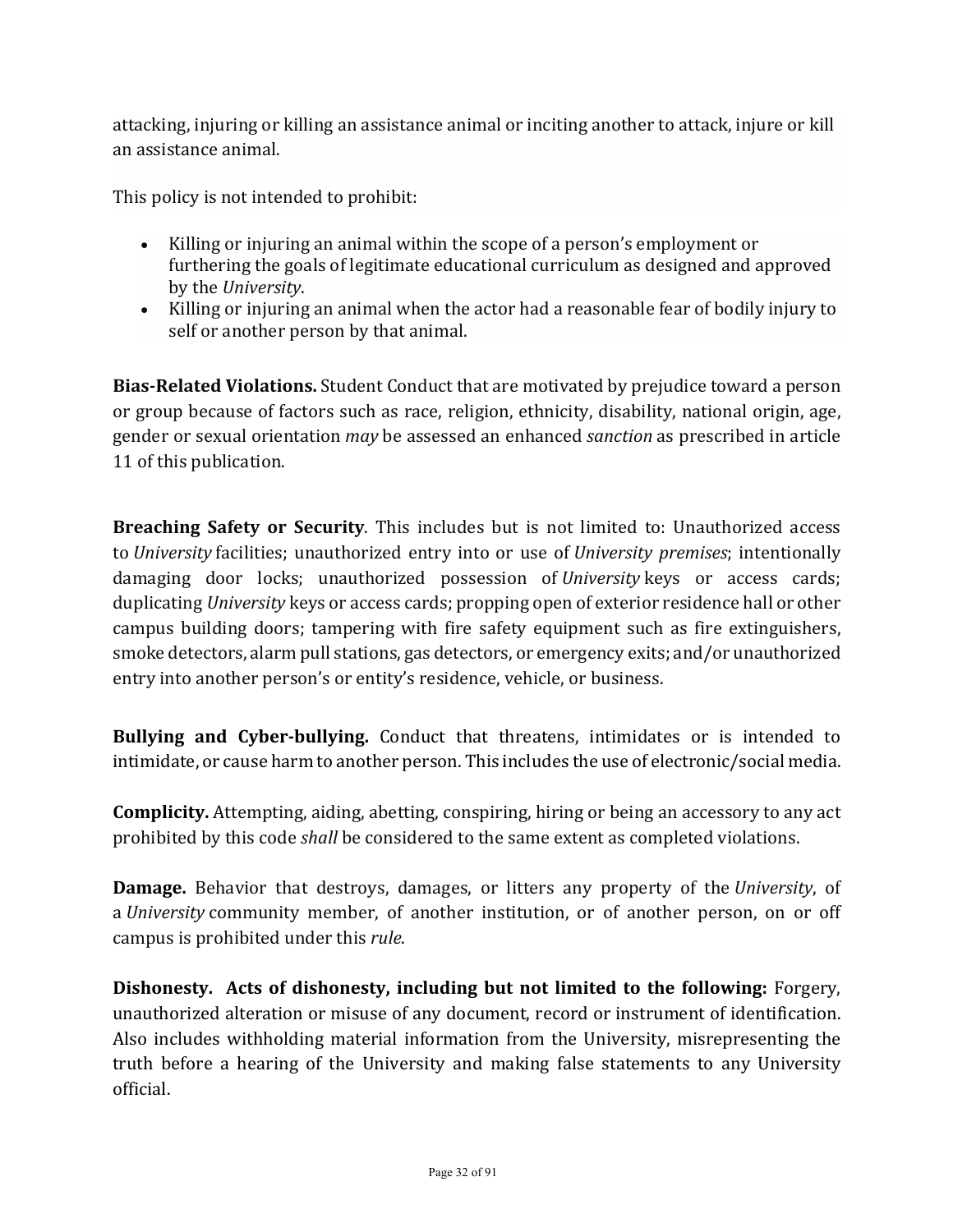**Disorderly conduct.** Public behavior that is disruptive, lewd, or indecent; breach of peace; or aiding, or procuring another person to breach the peace at functions sponsored by the *University* or participated in by members of the *University* community.

**Disruptive activity.** Disruption or obstruction of teaching, research, administration, or other *University* activities (including public-service functions on or off campus) or of other authorized non-*University* activities when conduct occurs on *University premises*. Such activities *may* include, but are not limited to:

- Leading or inciting others to disrupt scheduled and/or normal activities on *University premises*.
- Classroom behavior that seriously interferes with either (a) the *faculty member's* ability to conduct the class or (b) the ability of other *students* to profit from the instructional program.
- Any behavior in class or out of class, which for any reason interferes with the class work of others, involves disorder, or otherwise disrupts the regular and essential operation of the *University*.
- Activity or conduct that violates the Texas A&M International University Rules on Freedom of Expression.

**Drugs.** The act of using, possessing, being under the influence of, manufacturing, or distributing illegal drugs or illegally obtained/possessed controlled substances is prohibited. Abusing legally obtained drugs by failing to take the drug as directed. Except as expressly permitted by law, use, possession, manufacturing, or distribution or being a party thereto of marijuana, heroin, narcotics, or other controlled and/or prescribed substances and/or drug paraphernalia and/or dangerous drug is also prohibited. Individuals may not operate a motor vehicle or another form of transportation while under the influence of drugs or while intoxicated.

**Evading.** Intentionally fleeing from a *University official* or law enforcement officer when the person knows or reasonably should have known the *University official* or law enforcement officer is attempting to confront, arrest, or detain.

**Failure to comply.** Failure to comply with proper and lawful direction of any *University official* or law enforcement officer.

**Failure to present identification.** Failure to provide identification upon the request of a *University official*.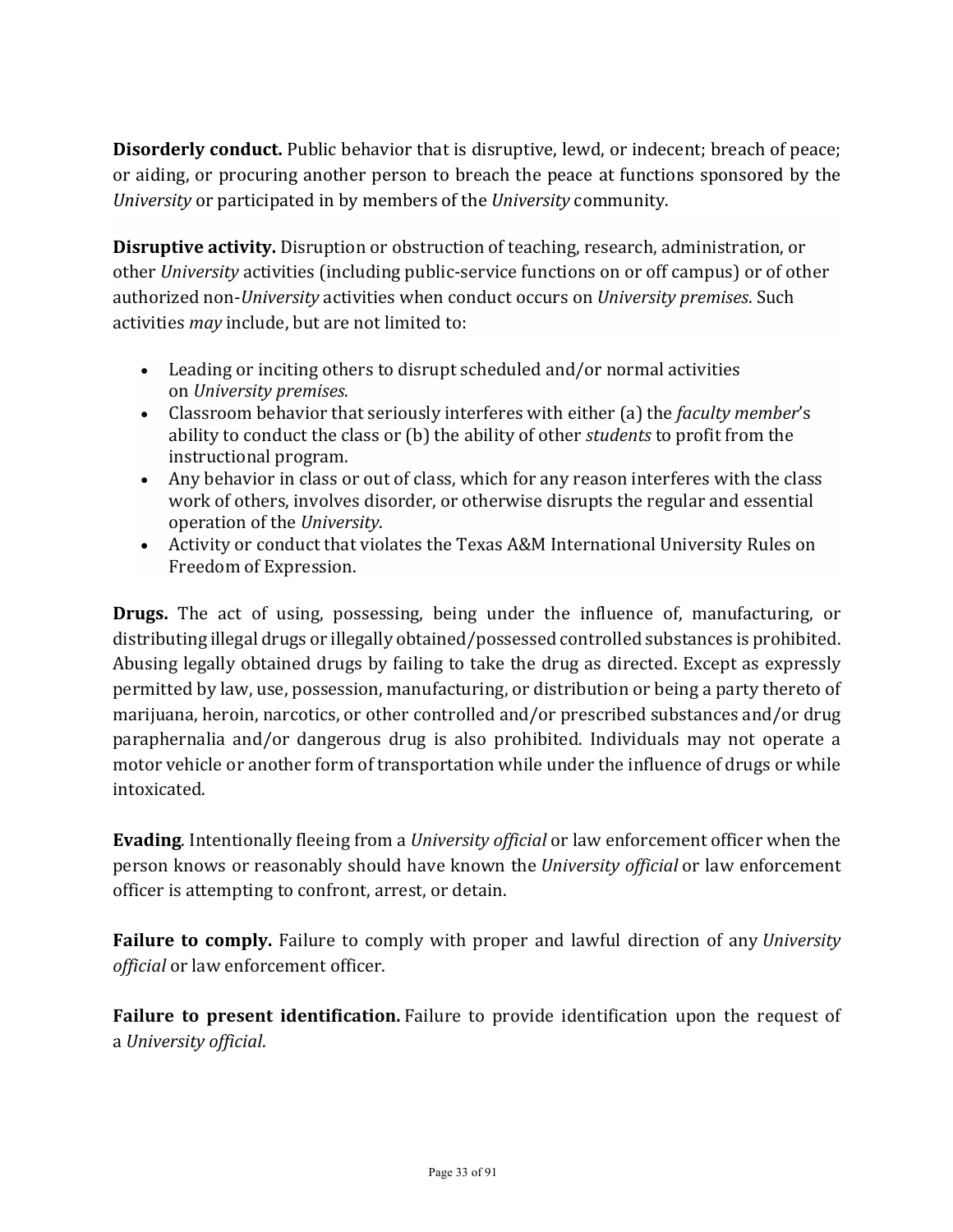**False reporting.** Intentionally making or causing to be made a false report, warning, threat of fire, explosion or other emergency concerning the University and University-sponsored activities.

**Harassment.** Behavior that is severe, pervasive, or persistent to a degree that a reasonable person similarly situated would be prevented from accessing an educational opportunity or benefit. This behavior includes, but is not limited to, verbal abuse, threats, intimidation, and coercion. In addition, harassment *may* be conducted by a variety of mediums, including but not limited to, physical, verbal, graphic, written, or electronic.

Hazing. Any act that endangers the mental or physical health or safety of a student, or that destroys or removes public or private property; and/or assisting, directing, or in any way causing others to participate in degrading behavior and/or behavior that causes ridicule, humiliation, or embarrassment; and/or engaging in conduct which tends to bring the reputation of the organization, group, or University into disrepute for the purpose of initiation, admission into, affiliation with, or as a condition for continued membership in a group or organization; or as part of any activity of a recognized student organization, student group, or special groups. Previously relied upon "traditions," (including fraternity/sorority, or any other group or organization activity, practice or tradition) intent of such acts, or coercion by current or former student leaders of such groups, or former students will not suffice as a justifiable reason for participation in such acts. It is not a defense that the person (or group) against whom the hazing was directed consented to, or acquiesced to, the behavior in question. Refer to Sect. 3.17 Hazing for examples. Hazing is also a violation of Texas State Law (See the Texas Education Code - EDUC 37.152. Personal Hazing Offenses).

**Misuse of Computing Resources.** Failure to comply with *University* regulations and policies, license agreements, and contracts governing network, software and hardware use; abuse of communal resources, use of computer resources for unauthorized commercial purposes or personal gain; failure to protect password or use of student account; breach of computer security, harmful access or invasion of privacy. Misuse and/or other abuse of computer facilities and resources including, but not limited to:

- 1. Use of another individual's identification and/or password.
- 2. Use of computing facilities and resources to send obscene or threatening message.
- 3. Use of computing facilities and resources in violation of copyright laws.

**Off-Campus Conduct.** When a student is alleged to have violated the Student Code of Conduct by an offense committed off of University premises, the University may investigate and adjudicate. The University may take action in situations occurring off University premises involving student conduct that may cause harm to another, result in damage to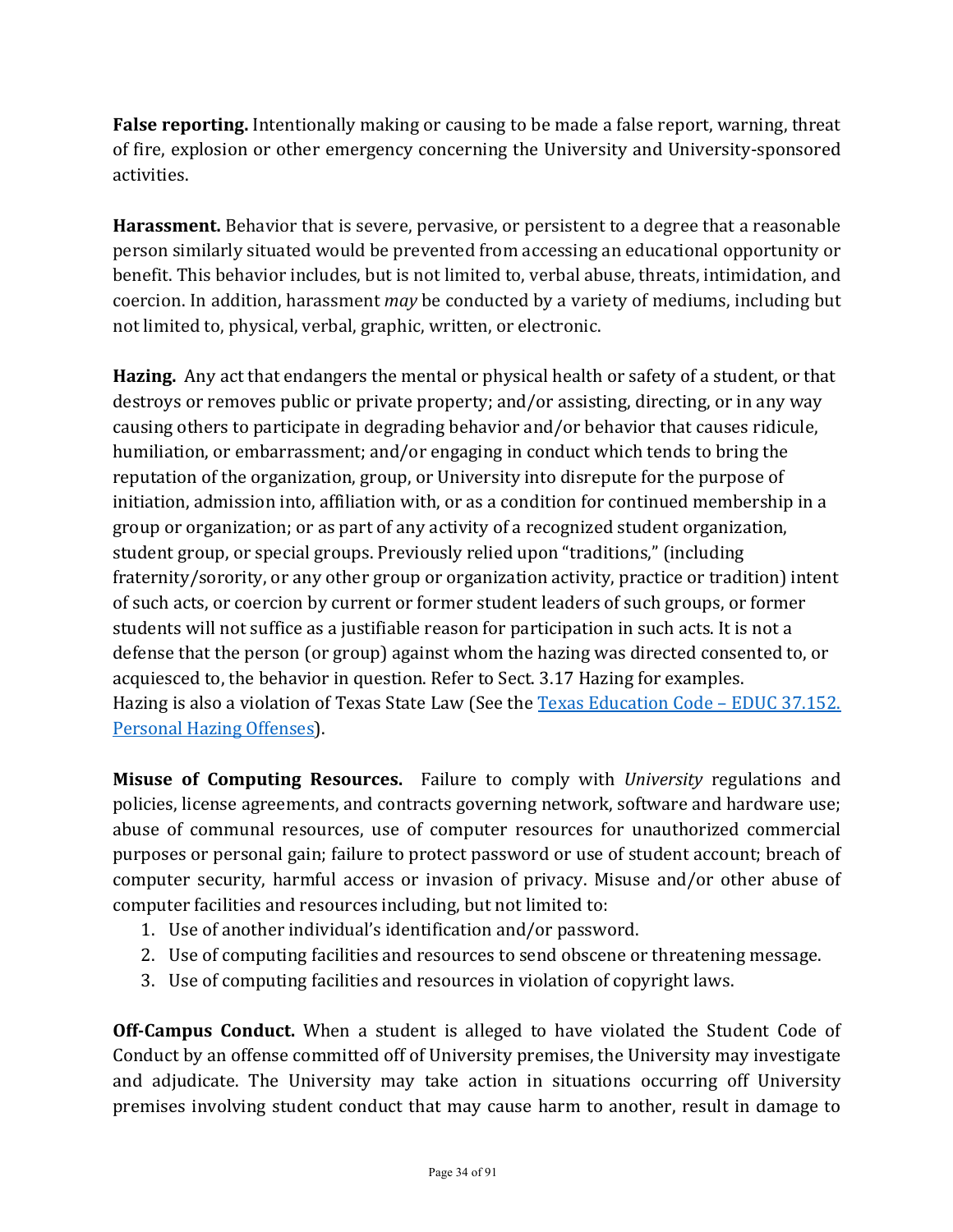property, or otherwise adversely affect the University community and its standing in the community. This action may be taken for either affiliated or nonaffiliated activities. If the Vice President for Student Success determines that the offense affects the University as stated above, then the SCCE shall hold an administrative hearing to consider whether the offense is of such nature as set out above, whether or not the student committed the offense, and take appropriate action. The action of the University administrative hearing officer shall be made independent of any off-campus authority.

**Physical Abuse.** Any attempt to cause injury or inflict pain; or causing injury or inflicting pain. Also causing physical contact with another when the person knows or should reasonably believe that the other will regard the contact as offensive or provocative. It is not a defense that the person, group, or *organization* against whom the physical abuse was directed consented to, or acquiesced to, the physical abuse.

The physical abuse *rule* is not intended to prohibit the following conduct:

- Customary public athletic events, contests, or competitions that are sponsored by the *University* or the organized and supervised practices associated with such events; or
- Any activity or conduct that furthers the goals of a legitimate educational curriculum, a legitimate extracurricular program or a legitimate military training program as defined and approved by the *University*.

**Reckless Driving.** Driving in a manner that recklessly endangers the health and/or safety of oneself or others.

**Retaliation.** Any adverse action taken against a person for making a good faith report of a violation of Texas A&M System policies, university rules, student rules, and/or the law, or for participating in any proceeding related to the investigation or resolution of such report. Retaliation includes threatening, intimidating, harassing, coercing or any other conduct that would discourage a reasonable person from engaging in activity protected under this policy. Retaliation may be present even where there is a decision of "unsubstantiated," "insufficient information to substantiate," "not responsible," and/or "not guilty" on the allegations. Retaliation does not include good faith actions lawfully pursued in response to a report. Violation of an interim, remedial, or protective measure will be considered retaliation.

**Sexual Contact.** Attempting or making sexual contact, including but not limited to, inappropriate touching without the person's consent (see "consent" definitions), or in circumstances where the person is physically, mentally or legally unable to give consent when the behavior is not so severe, pervasive, or persistent to create a work, educational, or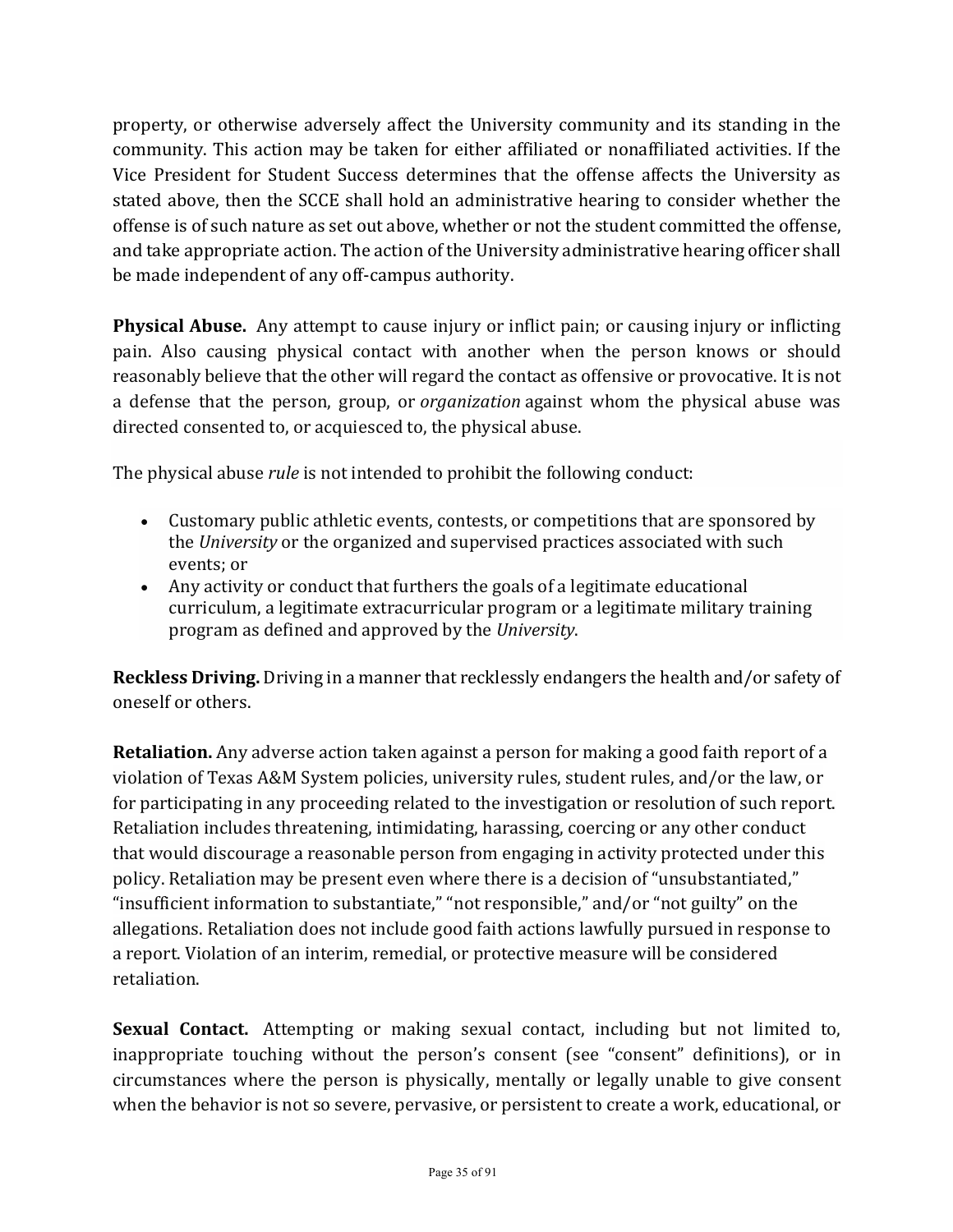campus living environment that a reasonable person would consider intimidating, abusive, or offensive or sexual exploitation as defined in Texas A&M University System Regulation 08.01.01. (For sex-based behaviors that are sever, persistent, or pervasive to create a work, education, or campus living environment that a reasonable person would consider intimidating, abusive, or offensive; sexual exploitation; sexual assault; or sexual harassment; please see System Texas A&M University System Regulation 08.01.01 and University Rule 08.01.01.L1)

**Theft.** Unauthorized removal or stealing and/or attempted removal or stealing of property of a *member of the University community* or other personal or public property, on or off campus. This includes knowingly possessing such stolen property. This also includes theft of services and/or misuse of another's property including, but not limited to, unauthorized use of another's property, unauthorized selling of subsidized tickets, and use of a forged parking permit.

**Traffic Obstruction.** Obstruction of the free flow of pedestrian or vehicular traffic on University premises or at University-sponsored or supervised activities.

**Unauthorized Recording.** Any unauthorized use of electronic or other devices to make an audio, video, still frame or photographic record of any persons without their prior knowledge, or without their effective consent when the person or persons being recorded have a reasonable expectation of privacy and/or such recording is likely to cause injury or distress. This includes, but is not limited to, surreptitiously taking pictures of another person in a gym, locker room, or restroom or recording administrative meetings with *University officials*. If a recording is made that captures a violation of the Student Rules or law, the *Student Conduct Administrator may* elect not to enforce this section of the Student Rules against the *student* making the recording.

**Unauthorized Representation.** Unauthorized representation of the University or any recognized entity of the University.

**Violation of Law.** Any act that violates federal, state, or local laws is a violation of this Code.

**Violation of National Collegiate Athletic Association (NCAA) Regulations.** Violations of any NCAA regulations.

**Violation of Published University or System Rules.** Violation of any University or System policy, rule, or regulation, including, but not limited to University Housing contracts and rules, University motor vehicle rules, rules relating to the use of student identification cards,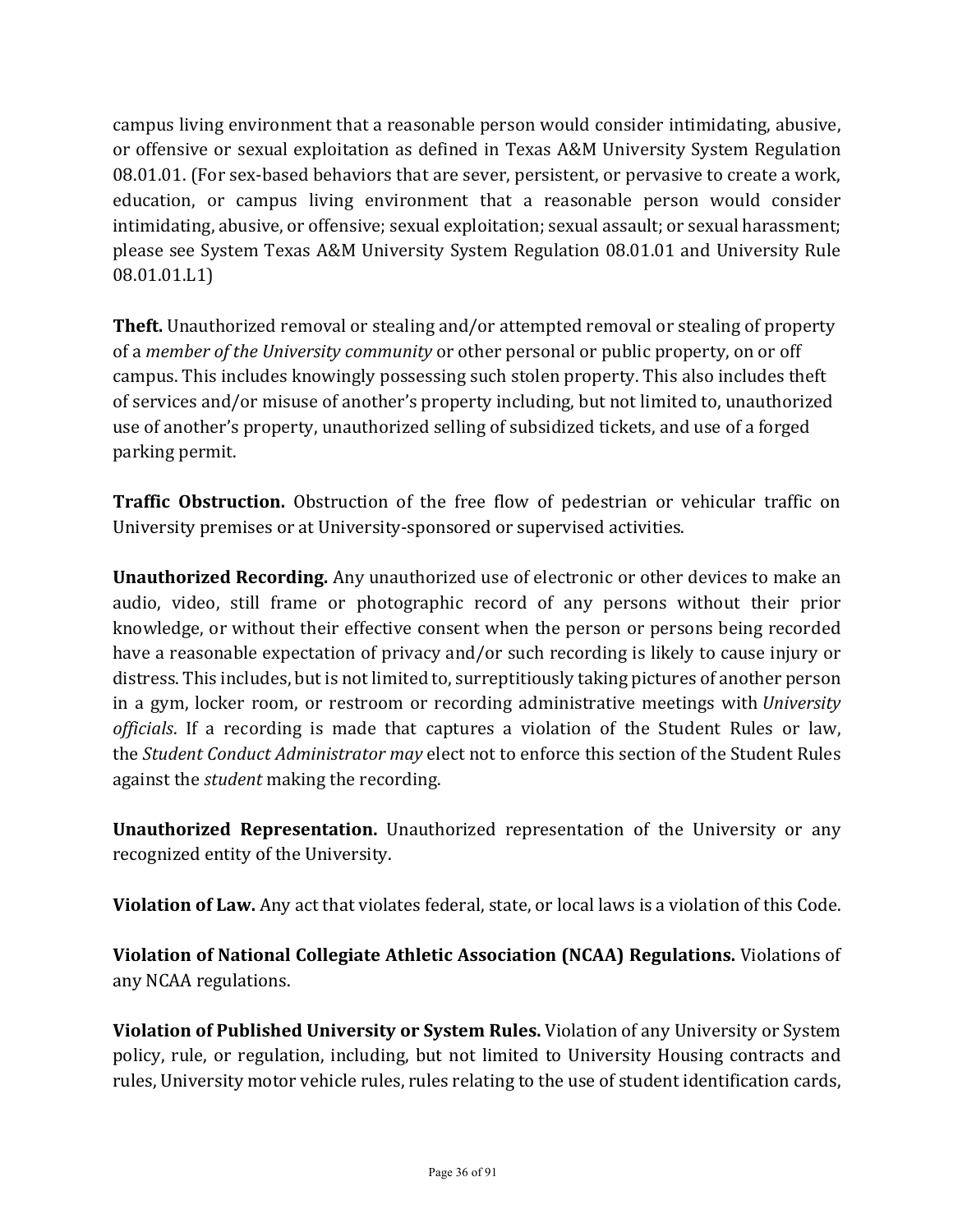entry, smoke and tobacco-free campus rule, and use of University facilities and dining hall conduct.

**Violations of Law and University Discipline**. The focus of inquiry in student conduct proceedings *shall* be the determination of whether a violation of University rules occurred. Student conduct proceedings *shall* be informal in nature and need not comply with the formal processes associated with the criminal and civil courts, nor *shall* deviations from prescribed process necessarily invalidate a decision or proceeding unless significant prejudice to the *student* or *University may* result.

Standards outlined by the *University* for *students may* be higher than those standards set for the general population. As each person is subject to multiple layers of expectations through the Federal, State, County and local governments, *students* are further expected to maintain a higher standard of behavior as members of the *University* community. *Students* failing to adhere to those standards *may* be subject to a University conduct process in addition to civil or criminal litigation should the behavior also be a potential violation of the law. The attempted analogy of student discipline to criminal proceedings against adults and juveniles is not sound.

*Students may* be charged with conduct that potentially violates both the criminal law and this Student Conduct Code (that is, if both possible violations result from the same factual situation) without regard to the pendency of civil or criminal litigation in court or criminal arrest and prosecution. Proceedings under this Student Conduct Code *may* be carried out prior to, simultaneously with, or following civil or criminal proceedings off campus at the discretion of Vice President for Student Affairs or designee.

Determinations made or *sanctions* imposed under this Student Conduct Code *shall* not be subject to change because criminal *charges* were dismissed, reduced, or resolved in favor of or against the criminal law defendant.

When a *student* is charged by federal, state, or local authorities with a violation of law, the *University* will not request or agree to special consideration for that individual because of that individual's status as a *student*. If the alleged offense is also being processed under the Student Conduct Code, the *University may* advise off-campus authorities of the existence of the Student Conduct Code and of how matters are typically handled within the *University* community. The *University* will attempt to cooperate with law enforcement and other agencies in the enforcement of criminal law on campus.

**Weapons and Explosives.** Possession or use of weapons, fireworks, or explosives on University-owned or controlled grounds and property is prohibited. The term weapon is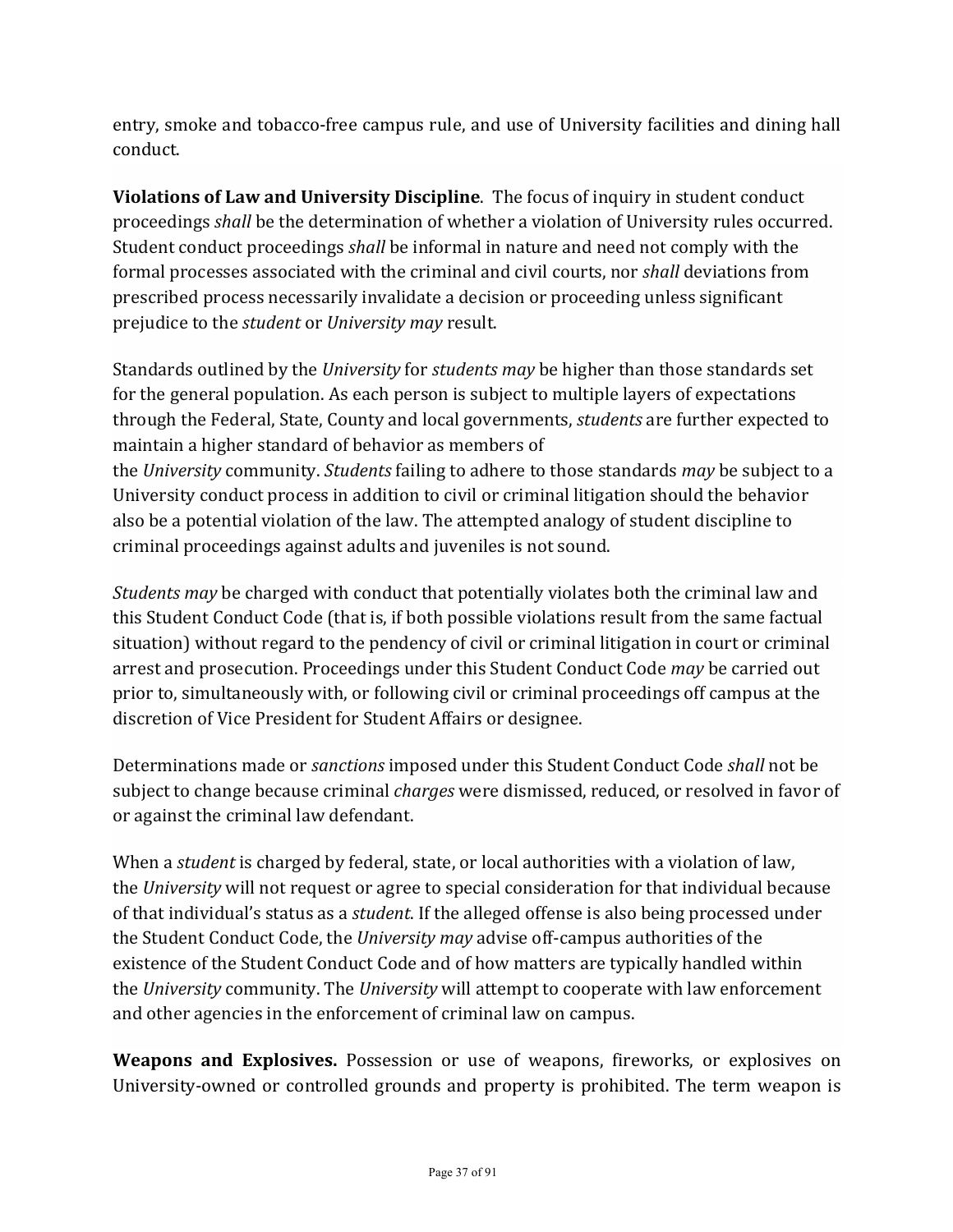defined as a firearm, illegal knife, club, or prohibited weapon as defined in System Regulation  $34.06.02$  Weapons. This prohibition excludes a concealed handgun carried by a license holder in accordance with state and federal law and TAMIU Rule 34.06.02.L1 Carrying Concealed Handguns on Campus. \*\*

### **ARTICLE 7. ACADEMIC CONDUCT**

As members in an academic community, students at TAMIU are expected to act with honesty and integrity in their pursuit of higher education, be mature, be self-directed and be able to manage their own affairs. Students who are unwilling to abide by these basic expectations may find themselves facing academic and disciplinary sanctions. Students are expected to share in the responsibility and authority with faculty and staff to challenge and make known acts that violate the TAMIU Honor Code. For more information on the Honor Code, please visit the Office of Student Conduct and Community Engagement website at <https://www.tamiu.edu/scce/>.

TAMIU Faculty have the authority to implement academic rules or impose grade penalties as appropriate. For more information, please visit the **TAMIU** Faculty Handbook.

### **Section 7.01 Violations of Academic Conduct**

Academic violation is any act, or attempt, which gives an unfair advantage to the student. Academic violation includes, but is not limited to:

- 1. **Plagiarism** The act of passing off some other person's ideas, words, or works as one's own. It includes, but is not limited to, the appropriating, buying, receiving as a "gift," or obtaining, by any other means, another's work for submission as one's own academic work. Examples include, but are not limited to:
	- a. Failing to credit sources used in a work product in an attempt to present the work as one's own.
	- b. Intentionally, knowingly, or carelessly presenting the work of another as one's own (i.e., without crediting the author or creator).
	- c. Copying test answers or the words or phrases of another without crediting the author or claim credit for the ideas of another.
	- d. Borrowing or lending a term paper, handing in as your own work a paper purchased from an individual or off the Internet, or submitting, as one's own any papers or work product from the files of any group, club, or organization.
	- e. Submitting in the same paper in more than one class without the permission of the instructor.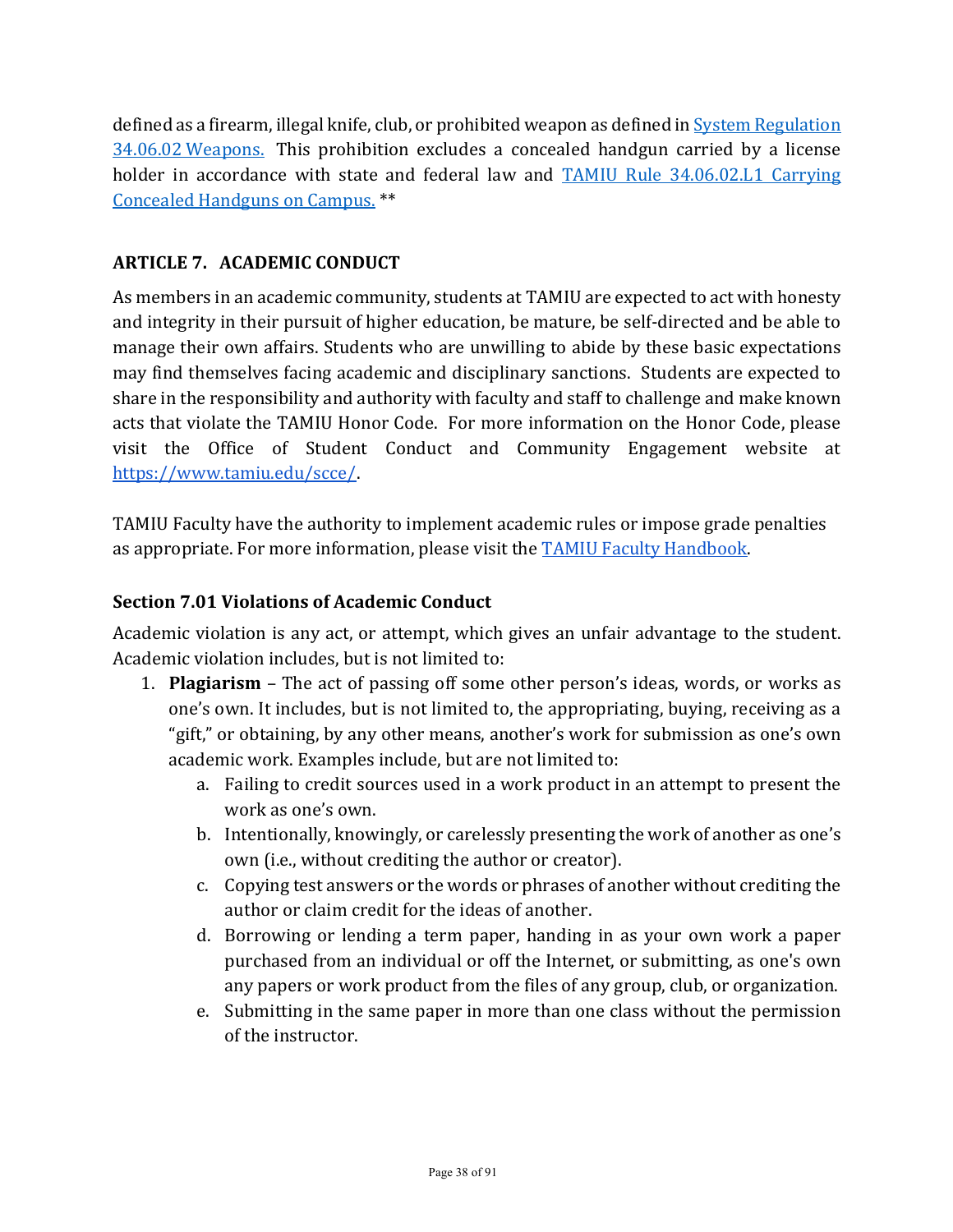- 2. **Cheating** An act of deception in which a student misrepresents that the student has mastered information related to an academic exercise. Examples include, but are not limited to:
	- a. Copying from another student's test, lab report, computer file, data listing, logs, or any other type of report or academic exercise.
	- b. Using unauthorized materials during a test.
	- c. Consulting a cell phone, text messages, PDAs, programmable calculators with materials that give an advantage over other students during an exam.
	- d. Using crib sheets or other hidden notes in an examination or looking at another student's test paper to copy strategies or answers.
	- e. Having another person supply questions or answers from an examination to be given or in progress.
	- f. Having a person other than oneself (registered for the class) attempt to take or take an examination or any other graded activity. In these cases, all consenting parties to the attempt to gain unfair advantage may be charged with an Honor Pledge violation.
	- g. Deliberately falsifying laboratory results, or submission of samples or findings not legitimately derived in the situation and by the procedures prescribed or allowable.
	- h. Revising and resubmitting a quiz or exam for regrading, without the instructor's knowledge and consent.
	- i. Giving or receiving unauthorized aid on a take-home examination.
	- j. Facilitating academic violation: intentionally or knowingly helping or attempting to help another to violate the Honor Pledge.
	- k. Signing in another student's name on attendance sheets, rosters, Scantrons.
	- l. Submitting in a paper, thesis, lab report, or other academic exercise falsified, invented, or fictitious data or evidence, or deliberate or knowingly concealing or distorting the true nature, origin, or function of such data or evidence.
	- m. Procuring and/or altering without permission from appropriate authority of examinations, papers, lab reports, or other academic exercises, whether discarded or actually used, and either before or after such materials have been handed in to the appropriate recipient.
	- n. Using, buying, selling, stealing, transporting, soliciting, copying or possessing, the contents of an un-administered test, a required assignment or a past test which has, by the professor, not been allowed to be kept by their students.
- 3. **Contract cheating** The form of academic violation where students get academic work completed on their behalf, which they then submit for academic credit as if they had created it themselves. Examples include, but are not limited to:
	- a. Looking to internet sites for the exact question/problem/scenario given to them from their instructors.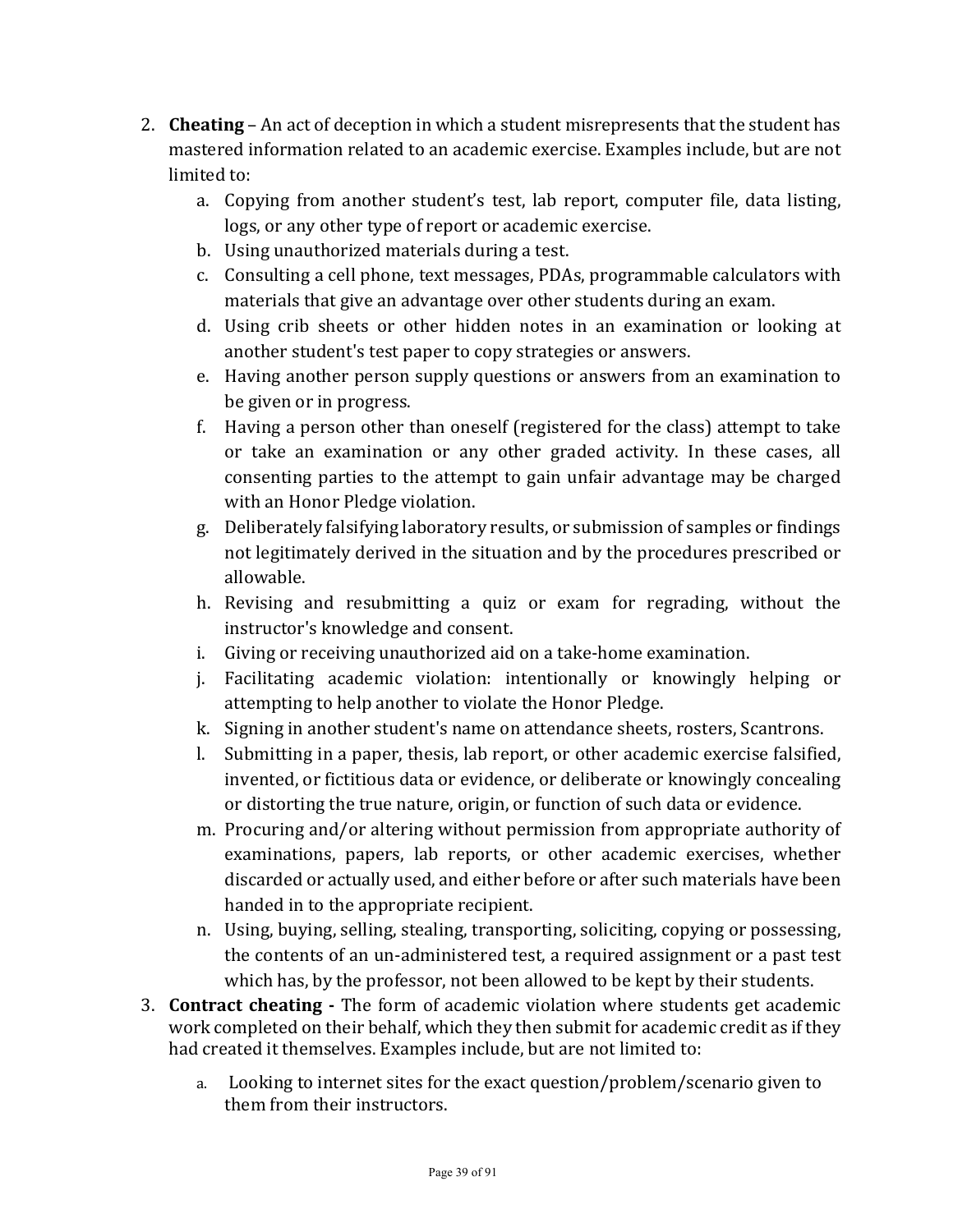- b. Posting the exact (or substantially similar) question(s) online (or social media platforms) for someone to answer.
- c. Copying the provided answer directly from the online source without spending time to understand it or check it for errors.
- d. Attempting to hide their online activities from institutional authorities by not making their name visible or by logging into "help" sites in a way that cannot be tied to their educational institution ID.
- 4. Lying Deliberate falsification with the intent to deceive as it applies to an academic submission.
- 5. **Bribery** Providing, offering or taking rewards in exchange for a grade, an assignment or the aid of academic violation.
- 6. **Collusion** The unauthorized collaboration with one or more persons with the intent of cheating.
- 7. **Flagrant academic violation** Repeated or severe violation(s) of the academic rule.

# **ARTICLE 8. STUDENT CONDUCT DISCIPLINARY PROCEDURES**

## **Section 8.01 Right to File Grievance Against Students**

Any member of the University community has the right to file a grievance against a student that is in violation of the Student Code of Conduct. Grievances should be filed in writing within 15 University business days of the discovery of the alleged infraction of the Student Code of Conduct to the Office of Student Conduct and Community Engagement via reporting system [\(http://www.tamiu.edu/reportit](http://www.tamiu.edu/reportit)). The timelines for the grievance process may be extended for good cause shown or at the discretion of the Office of Student Conduct and Community Engagement.

#### **Section 8.02 Process**

The purpose of the University disciplinary system is educationally based and is to decide if the student has misused or abused freedoms, violated System or University policies, rules, regulations or procedures, failed to accept responsibility for their actions; to communicate alleged misconduct, permit the student(s) to respond; determine appropriate action by the University; and assist the student(s) to develop a constructive response exhibiting selfdiscipline.

A University hearing is a function of the educational process. It is **NOT** an adversarial proceeding or trial in a court of law.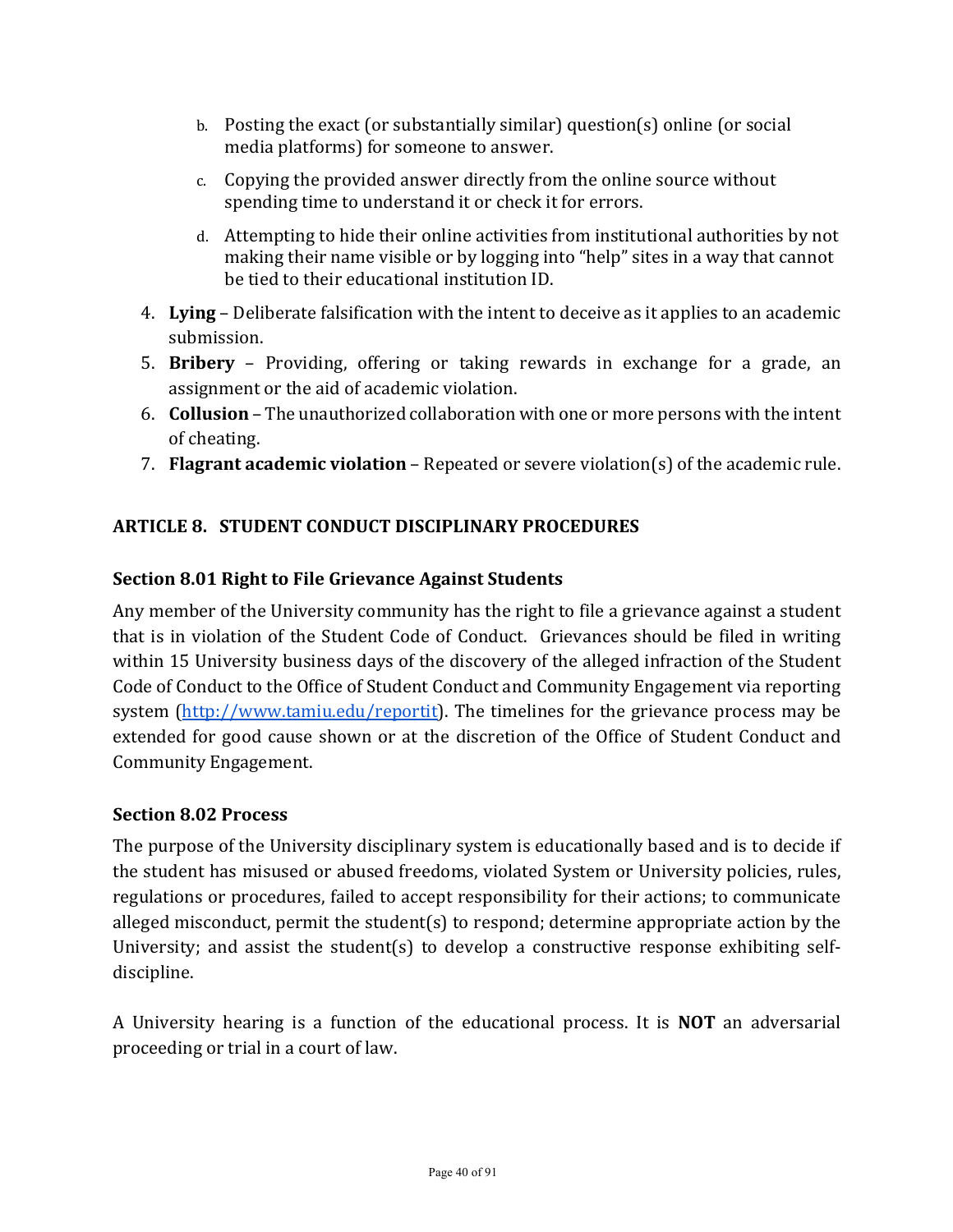## **Section 8.03 Standard of Proof: Preponderance of the Evidence**

The level of proof required at TAMIU in University disciplinary cases is a preponderance of the evidence. This means sufficient evidence to show that the facts are more likely to be true than not true.

#### **Section 8.04 Good Cause Provision**

The survivor or victim of an alleged act of misconduct may be unwilling to serve as the complainant. In such circumstances, if the Vice President of Student Success (or their designee) determine there is good cause for charges to be brought against the respondent(s) in the interest of the University community, the Vice President of Student Success (or their designee) may proceed with complaint. In cases involving Civil Rights grievances, the Director of Equal Opportunity and Diversity will make the determination.

#### **Section 8.05 Amnesty**

The health and safety of our students are of primary concern at TAMIU. TAMIU is committed to ensuring that students obtain timely medical assistance for themselves and fellow Dustdevils in the case of medical emergencies.

The Division of Student Success recognizes that the potential for disciplinary action by the University may discourage students from seeking medical assistance for themselves or others in a time when medical attention is needed. TAMIU's *Amnesty* assists individuals whose judgment or health is affected due to the consumption of alcohol or controlled substances by removing impediments to seeking medical assistance. Students are encouraged to contact the University Police Department, medical emergency professionals, or other University officials when medical assistance is needed.

In matters of sexual misconduct, concerns regarding alcohol and/or other drug violations should not prevent reporting an incident. TAMIU will "not take any disciplinary action against a student enrolled at the institution who in good faith reports to the institution being the victim of, or a witness to, an incident of sexual harassment, sexual assault, dating violence, or stalking [as defined in System Regulation 08.01.01, *Civil Rights Compliance*], for a violation by the student of the institution's code of conduct occurring at or near the time of the incident, regardless of the location at which the incident occurred or the outcome of the institution's disciplinary process regarding the incident, if any." (Texas Education Code Sec. 51.284).

To learn more about amnesty, please read Appendix D.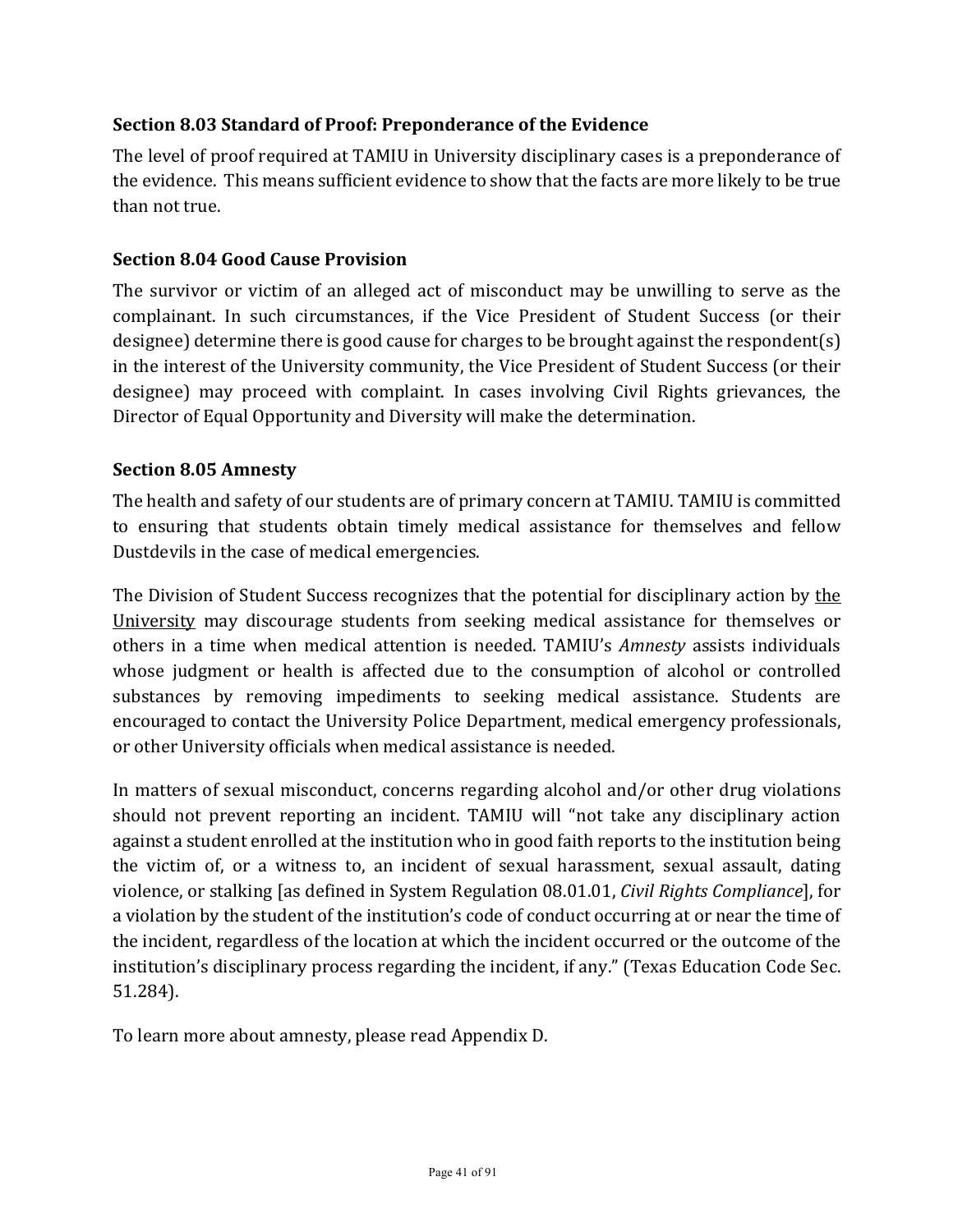### **Section 8.06 No Contact Orders (No Communication Order)**

No Contact Orders are directives issued by the Office of Student Conduct and Community Engagement or the Office of Compliance prohibiting contact or communication between or among designated students. No Contact Orders (NCOs) are issued when, in the judgment of a Student Conduct Administrator or Director of Equal Opportunity and Diversity/Title IX Coordinator, there is reason to believe that an order would be in the best interest of all parties and the community for promoting peace, civility or maintaining the integrity of an investigation. The NCO does not imply any judgment regarding the factual nature of the incident. NCO's do not become part of a student's conduct record unless they violate the order as determined by the student conduct system or NCO is imposed as a sanction. NCO's prohibit all forms of communication between designated students, direct or indirect, written, electronic or through a third party. The director of SCCE (or their designee) or Director of Equal Opportunity and Diversity/Title IX Coordinator determines the duration of an NCO. Students may request that an NCO be lifted after a sustained period of compliance.

No Contact Orders are not court imposed restraining orders and do not guarantee that designated parties will avoid sightings or passing interactions on the campus or local community. In some circumstances, no contact Orders may restrict students from parts of the campus not necessary for required academic activities.

Students who are concerned about personal safety should contact the Campus Safety Department 956.326.2100 at University Police Department building or local police.

Students who have questions about NCO's may speak with a Student Conduct Administrator during business hours at 956.326.2265 or visit Student Center 226.

#### **Section 8.07 Advisor Role During Student Conduct Proceedings**

Students are responsible for communicating the following guidelines to their advisors:

- 1. Each student has the opportunity to select an advisor at their discretion and at their own expense.
- 2. Attorneys, counselors and advisors may attend as advisors, but they **are not permitted** to advocate for a student at a University student conduct proceeding. A request that an advisor be present must be made in writing a minimum of three University business days before the scheduled student conduct proceedings.
- 3. Students who are charged in the same fact pattern, or who are not in good standing with the University are not eligible to serve as an advisor at student conduct proceedings.
- 4. Each student is responsible for presenting their own information. Therefore, a student should select as an advisor a person whose schedule allows attendance at the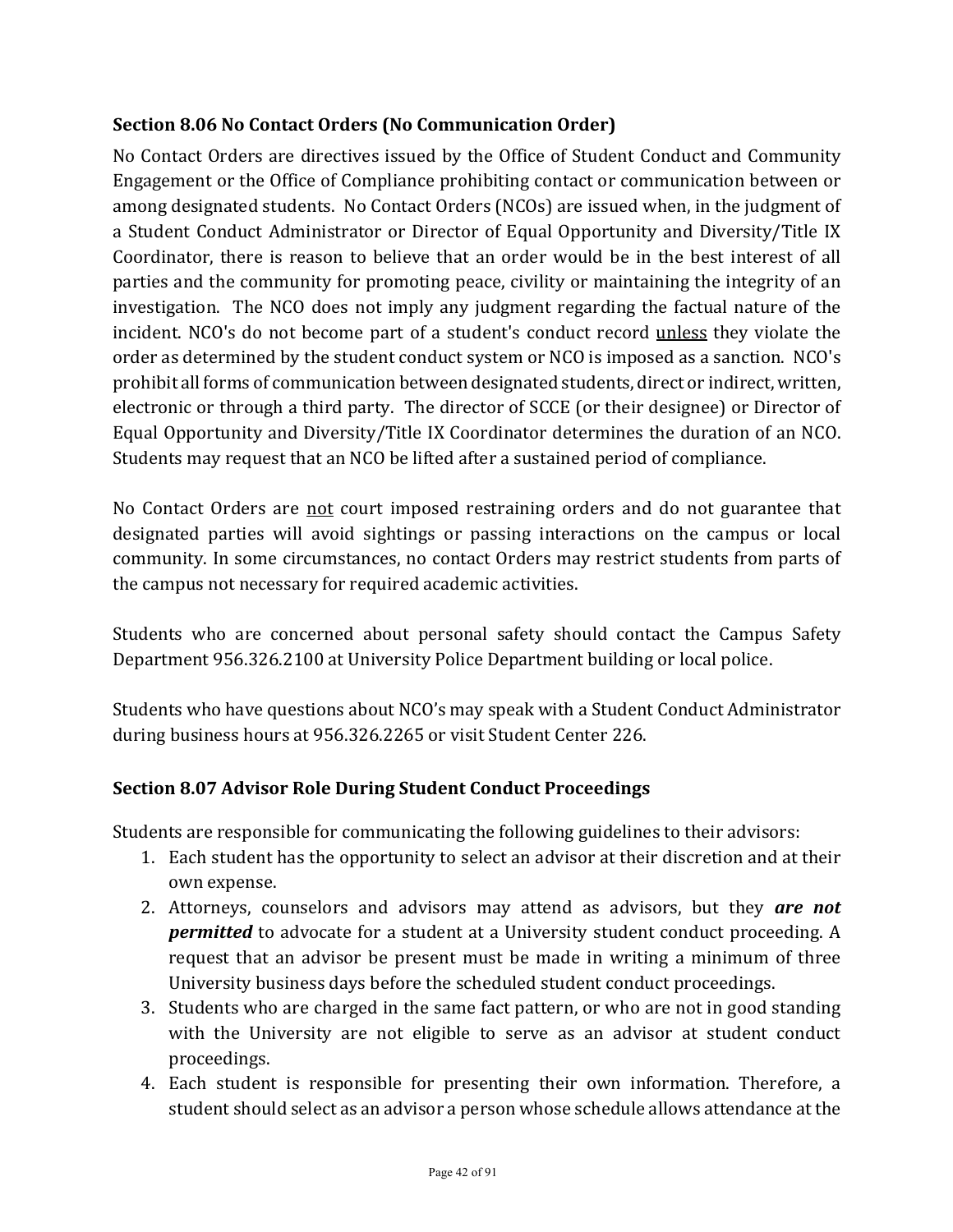scheduled date and time for the conference. Student conduct proceedings will not be delayed due to scheduling conflicts of an advisor.

Students should be aware that the role of an advisor is substantially different for matters related to sex-based discrimination, including matters of sexual violence, sexual misconduct, harassment, stalking, or dating violence.

### **Section 8.08 Sex-Based Grievances and Disciplinary Procedures**

For grievances involving student conduct disciplinary procedures that constitute sex-based discrimination, including matters of sexual violence, sexual misconduct, harassment, dating violence, domestic violence, and stalking, refer to Section 3.23 above.

### **ARTICLE 9. STUDENT CONDUCT PROCEEDING**

Any student whose conduct is the subject of a complaint by any member of the University community or who is alleged to have violated the Student Code of Conduct and/or any regulations of TAMIU or TAMUS will be notified of the complaint or charge via e-mail and/or in person by the SCCE.

Following notification to SCCE, a Student Conduct Administrator will investigate the facts and circumstances associated with the complaint. Investigation may result in charges, a form of alternative dispute resolution, or dismissal of complaint.

For academic conduct proceedings, please refer to Article 10. For civil rights procedures, please refer to Article F.

#### **Section 9.01 Investigation Process**

The student against whom a complaint is made is a respondent. A respondent will receive notification via University email (unless other address(es) are necessary or appropriate) that an allegation has been reported.

The Student Conduct Administrator will schedule a conference with the student to provide information about the conduct process and to obtain an account of the events in question. The student is expected to attend the meeting. If there is a schedule conflict, the student may reschedule by calling .956.326.2265. Failure to attend the meeting may be a violation of the Student Code of Conduct and may result in the student conduct process moving forward without the student's participation. The following will proceed:

1. A Student Conduct Administrator will meet with the student to explain the allegation.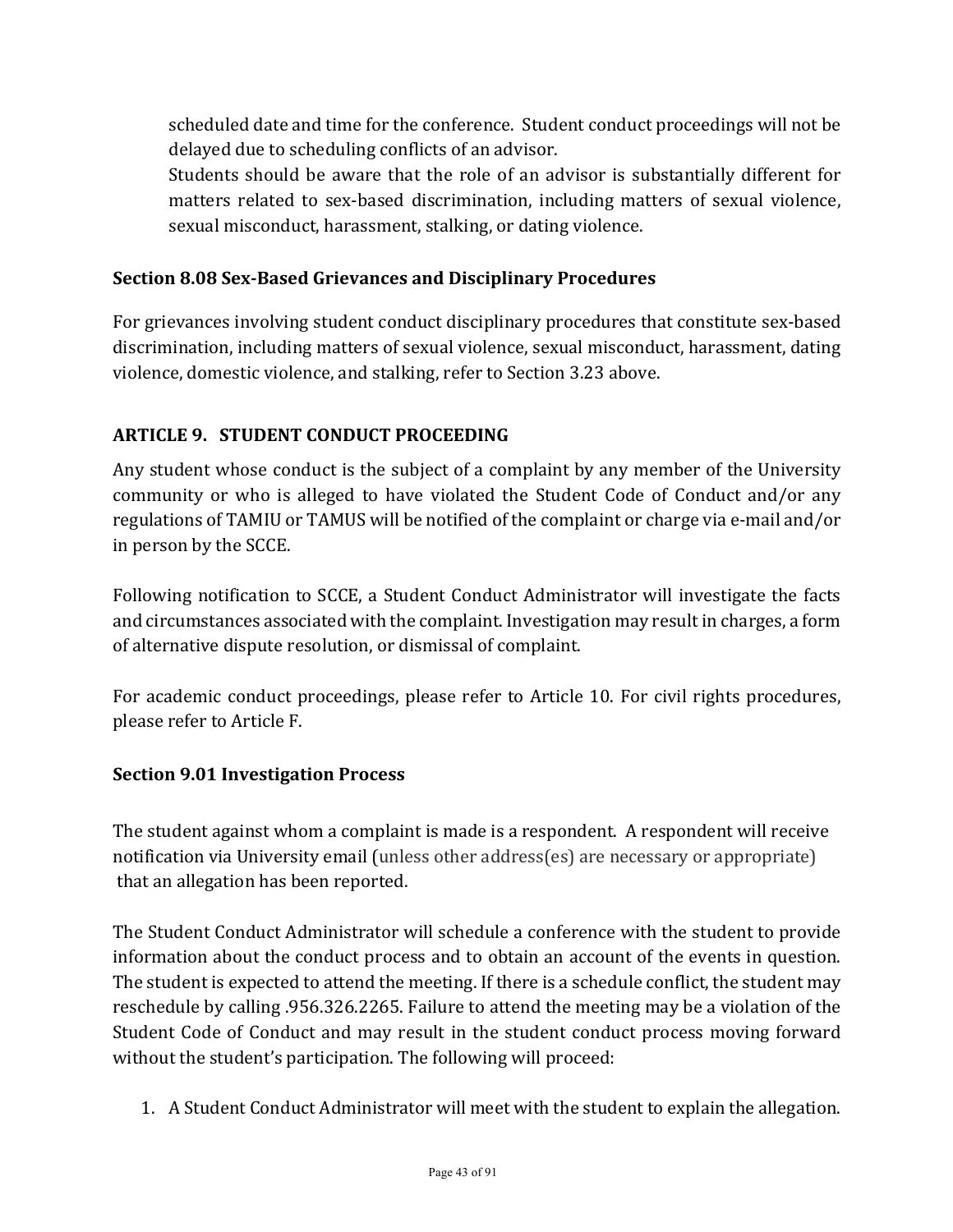- 2. A Student Conduct Administrator will explain the student conduct process, which includes the student's rights and responsibilities.
- 3. A Student Conduct Administrator will hear any statement that the student may wish to make.
- 4. Should the Student Conduct Administrator determine good cause exists to charge the responding student, all charges shall be presented to the responding student in written form via University email. The charge letter may indicate what the most severe possible outcome for the conduct conference could be.
- 5. If the responding student is charged for violating the Student Code of Conduct, the responding student will have an opportunity to review their conduct file and may:
	- a. Accept responsibility at this time or during the course of the investigation; waive their right to an administrative hearing; and proceed directly to sanctioning phase as described in Article 11.
	- b. Does not accept responsibility to the charge and proceed to an administrative hearing as described in Sec. 9.03.
- 6. The respondent will be provided not less than three University business days to prepare for an administrative hearing unless the student waives this right in writing.

## **Section 9.02 Interim Actions**

The Vice President of Student Success (or their designee) may impose restrictions and/or interim actions pending the outcome of a campus hearing on alleged violations(s) of the Student Code of Conduct. Restrictions and/or interim actions may be imposed to ensure the health, safety and well-being of the University community.

Notification of interim actions will be made in writing (to the student's University email account unless other address(es) are necessary or appropriate) and will include the reasons for the interim action.

Upon a notification of charges, a student conduct proceeding will be scheduled as soon thereafter as feasible.

- 1. During an interim suspension, a student may be denied access to campus, campus housing and all other University activities or privileges for which the student might otherwise be eligible. During an interim suspension, it is the student responsibility to communicate with professors electronically to keep up with course work. Faculty member will provide accommodation to the extent that assistance is reasonably possible.
- 2. Interim suspension does not affect the student conduct process, which will proceed as scheduled, up to and through a student conduct conference or civil rights proceeding, if required.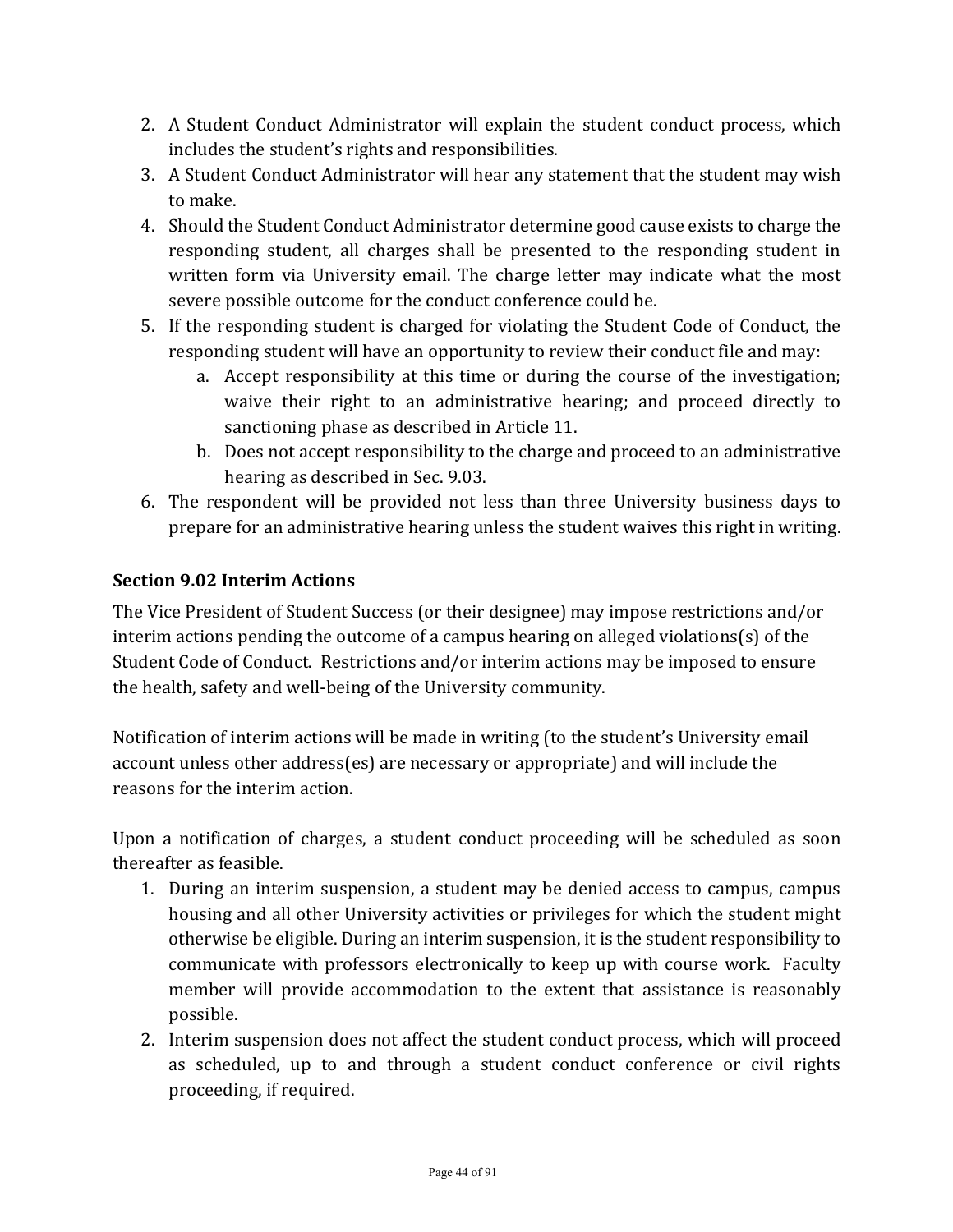3. If the sanction for a violation of the Code of Conduct is to suspend or expel the student, the sanction takes effect from the date of the interim suspension.

## **Section 9.03 Notice of Administrative Hearing**

If a student does not accept responsibility to a charge, the case will move forward to an administrative hearing. Notice will be given to the respondent in writing and will be emailed to the student's University-issued email account. Email notice is presumed to be delivered.

## **Section 9.04 Administrative Hearing**

A student who disputes a charged violation of the Student Code of Conduct will receive an administrative hearing before the Director of SCCE or Administrative Hearing panel. The Director of SCCE or Administrative Hearing panel will hear the case, render a decision and if found responsible for a violation, sanction the student. All outcomes will be communicated in writing.

The administrative hearing will be conducted by the following procedures:

- 1. Hearings will be closed to the public.
- 2. The respondent and the Student Conduct Administrator may arrange for witnesses to present pertinent information to the Director of SCCE (or their designee) or Administrative Hearing Panel. Witnesses may provide this information to, and answer questions from, the Director of SCCE (or their designee), Administrative Hearing panel, Student Conduct Administrator and respondent. Character statements shall be accepted in written form only.
- 3. Documentation, student impact statements and other written statements will be accepted for consideration at the discretion of the Director of SCCE (or their designee) or Administrative Hearing Panel. Student impact statements and other documents determined at the discretion of the Director of SCCE (or their designee) or Administrative Hearing Panel, will be taken into consideration during the sanction phase only.
- 4. Procedural issues will be determined by the Director of SCCE (or their designee) or Administrative Hearing Panel.
- 5. Upon receipt of all information accepted for consideration, the Director of SCCE (or their designee) or Administrative Hearing Panel will deliberate in private to determine whether the respondent has violated the Student Code of Conduct as charged.
- 6. Administrative hearings may be recorded at the discretion of the Director of SCCE (or their designee) or administrative hearing panel. Deliberations will not be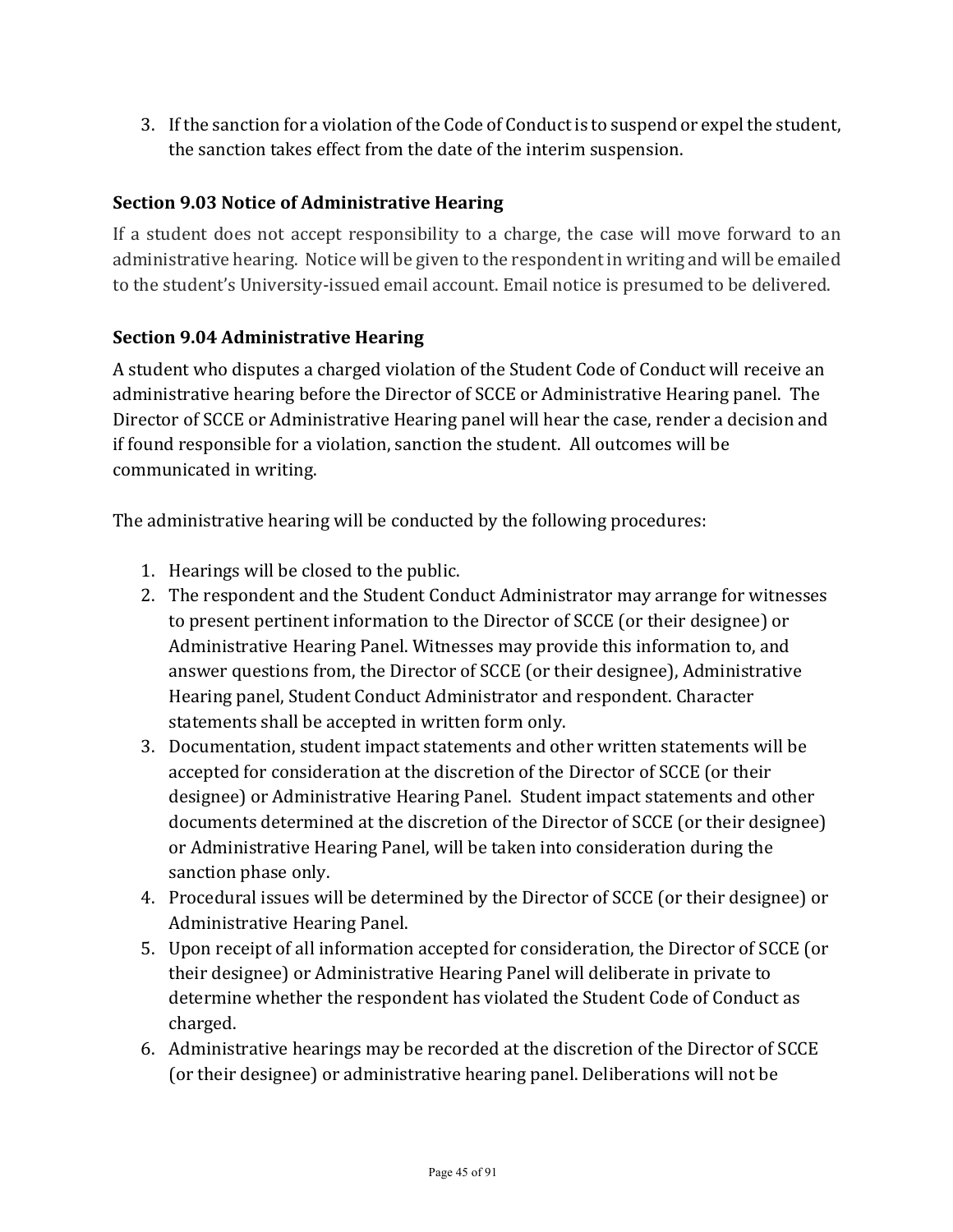recorded. The record shall be the property of the University and maintained in compliance with the Family Education Rights and Privacy Act (FERPA).

- 7. If a respondent fails to appear at an administrative hearing, the information in support of charges shall be presented, considered, and a decision will be made.
- 8. Concerns for the safety, well-being, and/or fears of confrontation of the complainant, respondent, or witnesses should be presented to the Director of SCCE (or their designee) or Administrative Hearing Panel prior to hearing. Requests for accommodations will be in accordance with state or federal laws.
- 9. A respondent and advisor may attend the student conduct proceedings, excluding deliberations by the Director of SCCE (or their designee) or Administrative Hearing Panel. The Director of SCCE (or their designee) or Administrative Hearing Panel may remove any participant for disruptive behavior. Admission of any other person to the student conduct proceedings shall be at the discretion of the Director of SCCE (or their designee) or Administrative Hearing Panel.

# **Section 9.05 Findings**

A finding of responsibility must be based upon a preponderance of the evidence. It may not be based solely upon a respondent's silence during an administrative hearing. A respondent found responsible for a violation may accept or appeal the findings and/or the sanctions, either in whole or in part, as outlined in Section 9.07. A finding of "responsible" will result in sanction. A finding of "not responsible" concludes the conduct process and the case is closed.

## **Section 9.06 Notification of Outcomes**

The outcome of an administrative hearing is part of the education record of the responding student and is subject to the protections of the Federal Education Rights and Privacy Act (FERPA) and Title IX of the Education Amendments of 1972.

The notification of outcomes is sent to the students' TAMIU email address unless other address(es) are necessary or appropriate.

## **Section 9.07 Right to an Appeal (non-academic)**

Decisions made by a lower level hearing body shall not be final until an appeal deadline is passed, when the appeal is exhausted, or when a student chooses not to appeal.

A student who has been found responsible for violating the Student Code of Conduct has the right to appeal the original decision. The appealing student must complete an online appeal request form, or other stated method for submitting an appeal, within five (5) University business days of the delivery of the decision. The appeal does not create an entitlement to a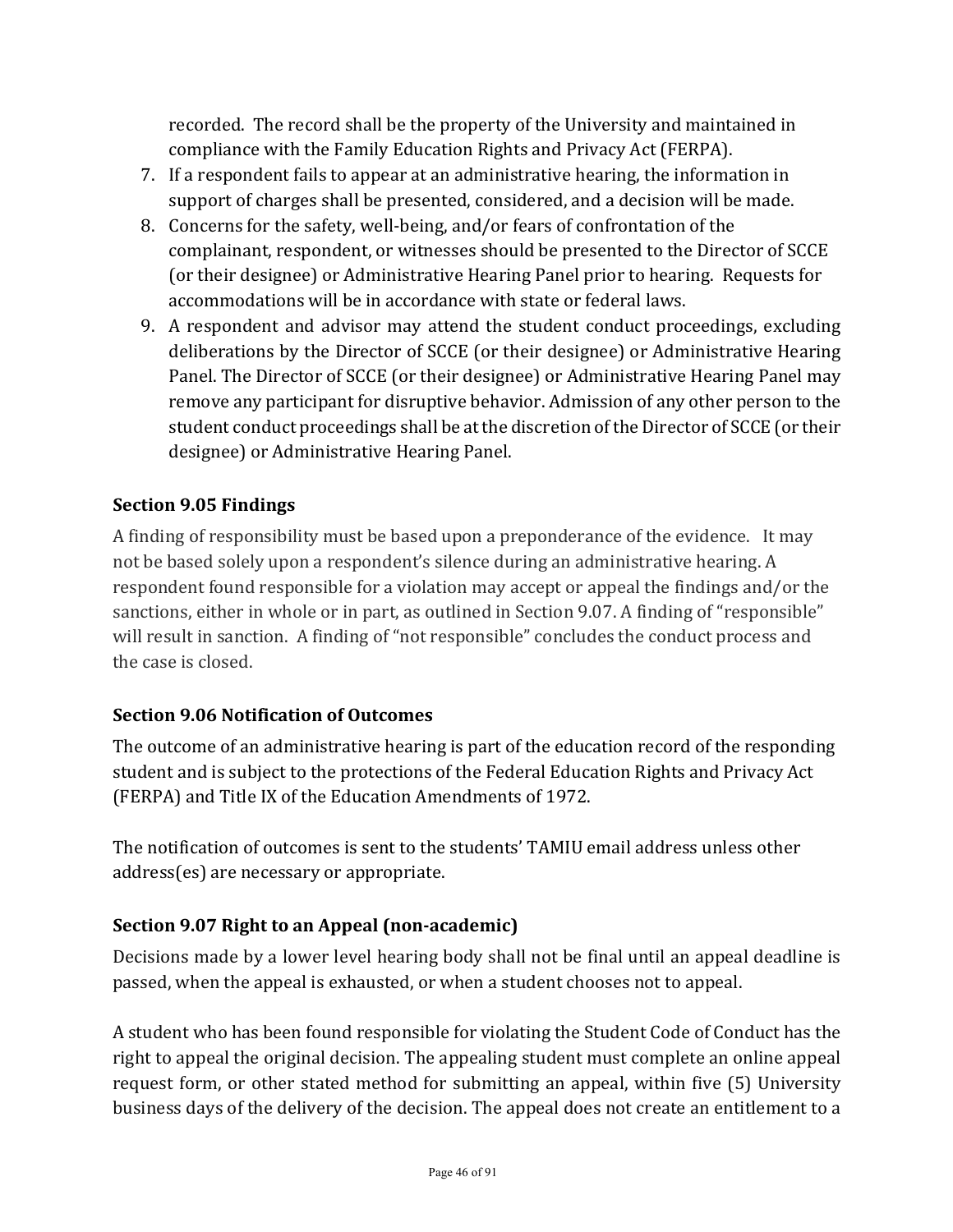new investigation or a full re-hearing of the case. The review is limited to the specific grounds outlined in this grievance procedure. The appeal request must state the specific grounds for the appeal and include all supporting documentation. Supporting documentation may be typed, reproduced material, or other material directly related to the basis for appeal.

Civil Rights appeals follow different procedures as outlined in Univeristy Rule 08.01.01.L1 Civil Rights Complaint and Appeal Process.

Academic violation appeals differ from other disciplinary matters. For more information on academic grade appeals, go to the Student Handbook - Classroom Behavior & Academic Disputes. 

## **Section 9.08 Bases for an Appeal**

An appeal may be based only upon one or more of the following grounds.

- 1. *Procedural error:* A procedural error or omission that significantly impacted the outcome;
- 2. *New information:* New information, unknown or unavailable during the original student conduct conference or at the time of the original decision that could have significantly impacted the outcome;
- 3. *Severity of the sanctions:* The appropriateness or severity of the sanctions.

## **Section 9.09 The Appeals Panel**

University Disciplinary Appeal Panel (UDAP) members are appointed by the Vice President of Student Success, and a panel assembled to decide an appeal typically will consist of a the Chair, and two  $(2)$  administrator. The chairperson is a non-voting member of UDAP and only participates in the deliberations of the panel to consult panelists regarding University Rules and Procedures. Concerns of bias or conflict of interest must be brought to the attention of the Vice President of Student Success, in writing, within three University business days of notice of the panel members. New panel member(s) may be selected from other University areas/divisions to ensure fair and objective appeal process.

## **Section 9.10 Appeal Request Review**

The chairperson will review appeal requests to determine whether one or more bases for appeal are supported by the appeal documents. If sufficient grounds have not been demonstrated, the chairperson may deny the appeal request or a portion of it. If the chairperson determines that there is a clear procedural error, the chairperson may refer the case back to the office with case jurisdiction to correct the error.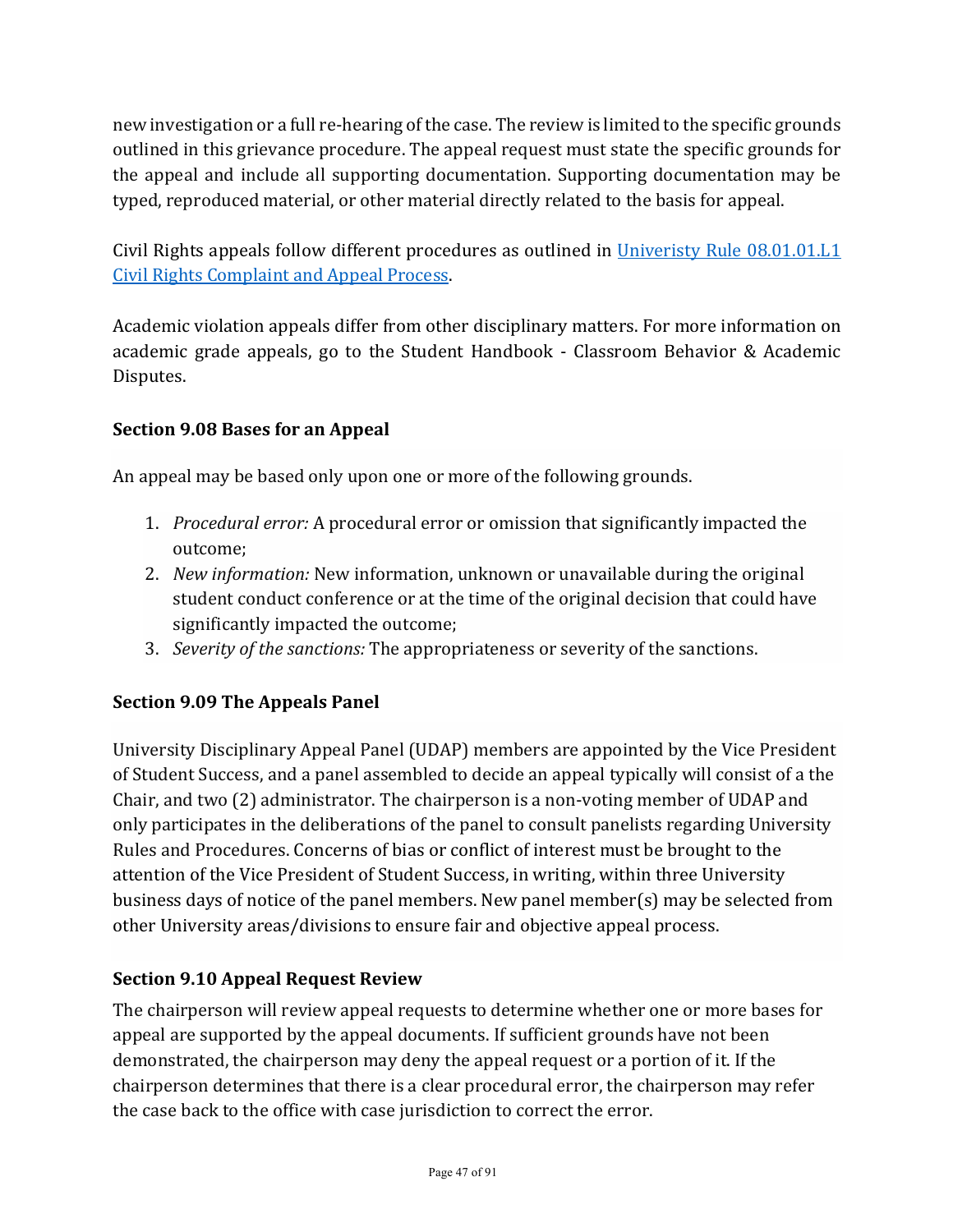## **Section 9.11 UDAP Appeal Decision**

UDAP will review the record for the case, the appeal request, and any submitted responses and replies outlined in section 58.3. In cases where the appeal is based on new information, UDAP will also review the relevant new information.

UDAP may take any of the following actions after reviewing the appeal:

- **Uphold** the outcome/sanction(s) imposed by the original Student Conduct Panel or Student Conduct Administrator:
- **Modify** the sanction(s) imposed by original Student Conduct Panel or Student Conduct Administrator;
- Remand the case in whole or in part if sufficient new information is presented that may have materially altered the decision of the original Student Conduct Panel or Student Conduct Administrator, and was not or could not have been known at the time of the original student conduct conference; or
- **Remand** the case in whole or in part, if UDAP determines that a procedural error occurred, with an instruction to correct the procedural error or omission. Upon correction of the error or omission, a Student Conduct Panel or Student Conduct Administrator will issue a new decision on the remanded issue(s). The new decision may be appealed.

After UDAP makes its decision, it will inform the appealing party of its decision in writing. UDAP will also provide notice of the outcome to anyone who is required to be notified pursuant to federal, state, or local laws or Texas A&M University Rules. All UDAP decisions are considered final and binding on all involved parties.

## **Section 9.12 Failure to Complete Sanctions**

Students are expected to comply with conduct sanctions within the timeframe specified by the director of Student Conduct and Community Engagement (or their designee) or Administrative Hearing Panel. Failure to complete conduct sanctions by the date specified, whether by refusal, neglect or any other reason, may result in additional sanctions, including suspension from the University. In such situations, resident students may be required to vacate University housing within twenty-four (24) hours of notification by the Director of SCCE and/or Director of Housing and Residence Life (or their designee). This deadline may be extended upon application to, and at the discretion of, the director of Housing and Residence Life and/or the Director of SCCE. A suspension will only be lifted when conduct sanctions are completed.

#### **Section 9.13 Disciplinary Sanction Review Request**

Upon completion of one semester of disciplinary probation or one semester of disciplinary suspension (not applicable for one semester suspensions or civil rights related sanctions)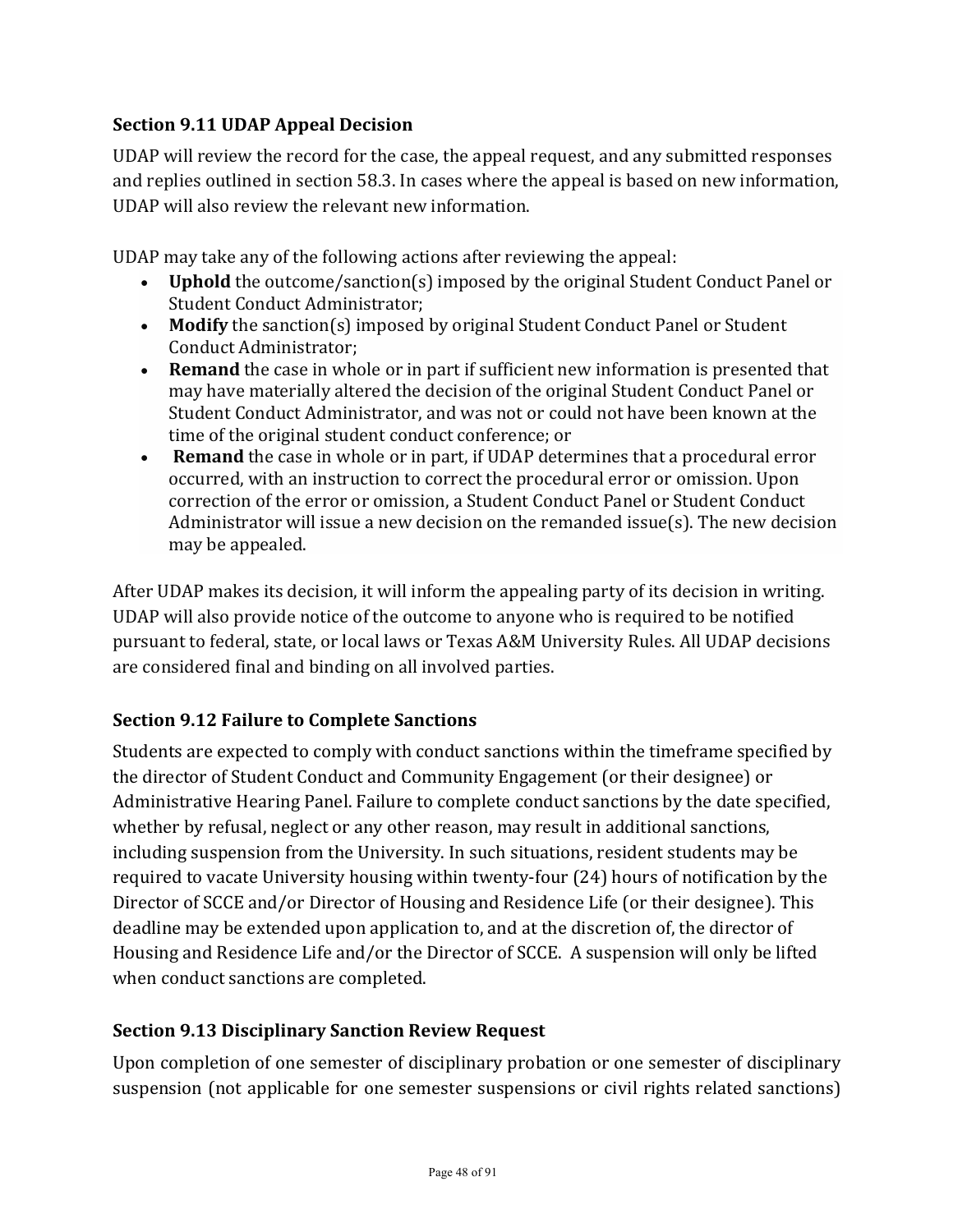and upon completion of all educational sanctions/requirements, a student has the opportunity to request a review of their disciplinary probation or suspension status.

- 1. Request must be submitted to the director of SCCE (or their designee) via an online Disciplinary Sanction Review Request Form. This request can only be submitted once.
- 2. This request is intended to provide a student with the opportunity to discuss in writing what they have done to pro-actively address their behavior while on disciplinary probation/suspension.
- 3. In considering this request, the student should provide information showing how they have been going above and beyond the basic requirements of their sanction(s). Students who fulfill the minimum requirements of their sanctions(s) will not be eligible for disciplinary sanction review.
- 4. A request for disciplinary sanction review should include, but is not limited to, information such as the following:
	- a. Positive change in ethical decision making and personal accountability.
	- b. Proof of counseling and/or assessment (if requested).
	- c. Involvement in educational programs and academic progress.
	- d. Community involvement/service.
- 5. Upon receipt of the request, it will first be reviewed by the director of SCCE (or their designee) to determine whether or not the student meets criteria for review. If the director of SCCE (or their designee) agrees that the student's request meets any/all of the above-mentioned criteria, the student generally will be contacted within 15 University business days to schedule a "disciplinary sanction review meeting" with the director of SCCE (or their designee).
- 6. At this meeting, the student will have the opportunity to further discuss with the director of SCCE (or their designee) why their disciplinary probation and/or suspension status should be modified or terminated. Modifications may not include new or increased sanctions.
- 7. After the meeting, the director of SCCE (or their designee) will provide a recommendation and rationale for a decision to the Associate Vice President of Student Success for review and approval or denial.
- 8. Upon approval or denial of the recommendation, the Associate Vice President of Student Success will provide notice of the outcome to the student in writing within 10 University business days. The decision shall include a written statement that explains the basis for the decision.
- 9. There is no appeal process for Disciplinary Sanction Review.
- 10. Deadlines for each step in the process outlined above may be revised should extenuating circumstances justify such a change.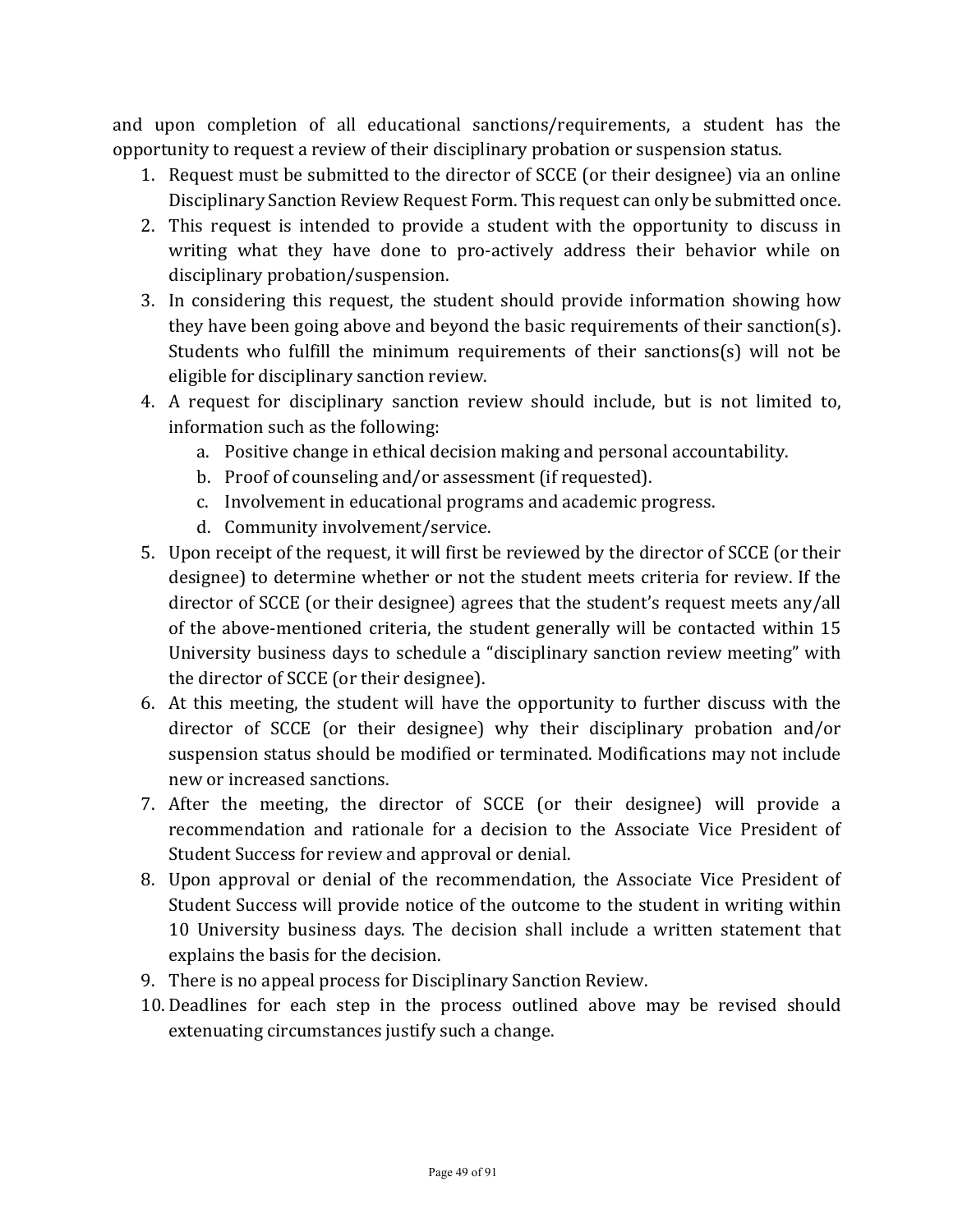### **ARTICLE 10. ACADEMIC CONDUCT PROCEEDINGS**

It is the policy of TAMIU that all faculty, administrators, staff, and students conduct themselves in a manner that is consistent with the values, integrity, reputation, and public trust of this University.

The TAMIU Honor Code provides employees and students notice of academic violation. It is the responsibility of TAMIU faculty, staff, administration, and students to be familiar with the information presented in the TAMIU Honor Code and to observe all provisions and procedures relating to the Code. Ignorance of this Code is not a defense to misconduct violations. 

#### **Section 10.01 Honor Council Mission Statement**

It is the mission of the TAMIU Honor Council to serve as a centralized system established to respond fairly to academic violations of the TAMIU Honor Code.

### **Section 10.02 Essential Functions of the Honor Council**

The Honor Council serves to provide faculty and students with a means by which they may report academic violation, to provide students with a means of appealing charges of academic violation, and to provide the Provost with recommendations regarding general academic sanctions or remedial efforts.

The Honor Council is the authority for the development and implementation of processes and procedures of the Honor System. Through the Office of Student Conduct and Community Engagement, this Council serves as the initial hearing body for cases involving academic integrity outside the scope of a course offered at TAMIU, and as an appellate body for students charged with violating the Honor Code during a course offered at TAMIU. The Honor Council is also responsible for maintaining records and for coordinating communication, prevention, training, remediation, and adjudication efforts. All proposed revisions to Honor Code will be submitted to Faculty Senate for review.

#### **Section 10.03 Membership of the Honor Council**

The Honor Council reports to the Provost. The Honor Council consists of at least 10 full-time faculty members and 10 University students. Five members constitutes a quorum, of which at least two members from each constituency (faculty and students) must be represented. At the first meeting of each year, the Provost will appoint the Chair and the Honor Council student representatives will elect a Vice-Chair. A faculty member will chair the Honor Council with the Director of SCCE (or their designee) serving as co-chair absent voting privileges, and the vice-chair shall be a student. The Director of Instructional Technology and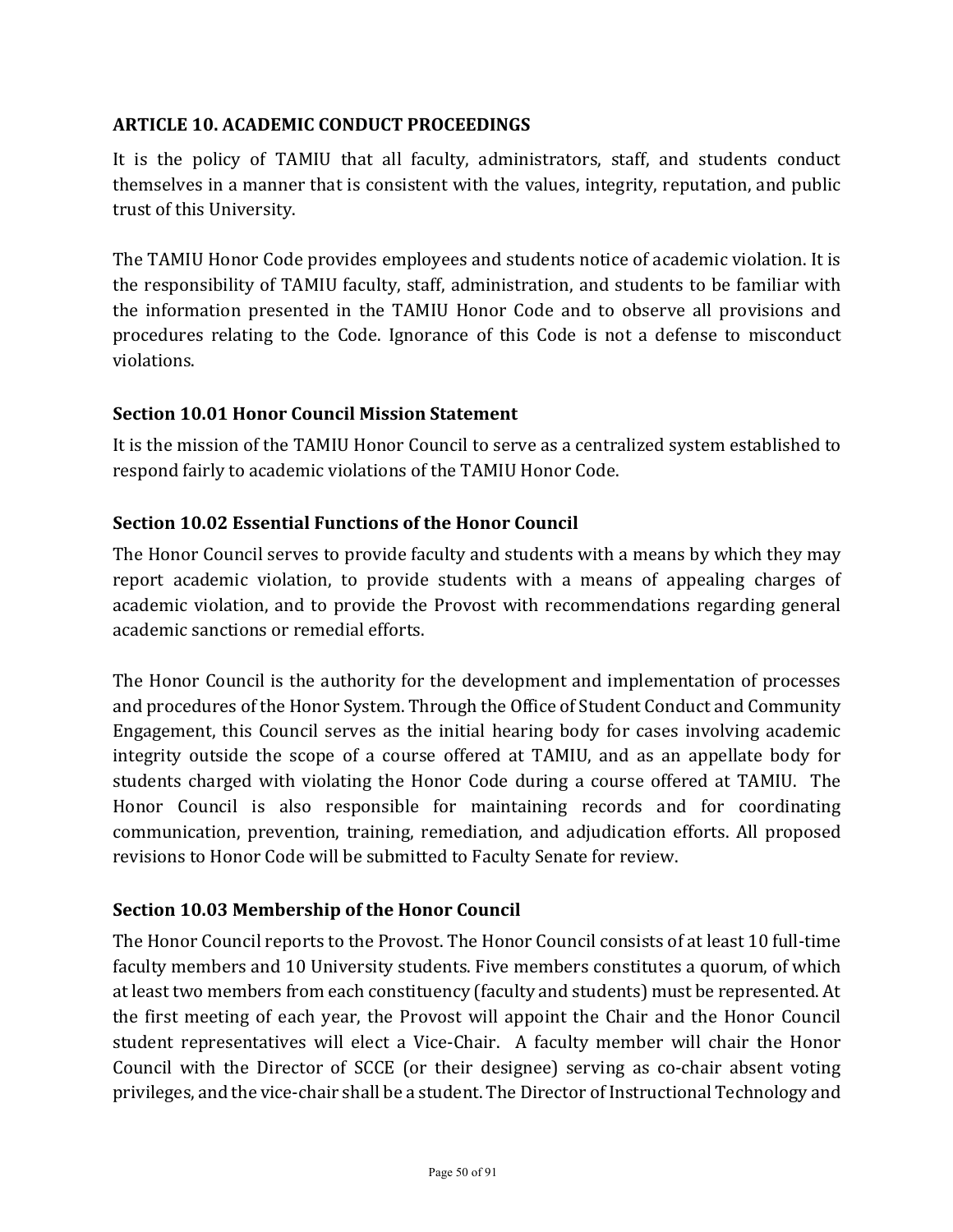Distance Education, the Testing Center Director, and the Director of Graduate Admissions and Recruitment serve as *ex officio* members.

Voting members include:

- 1. At least 10 full-time faculty members (nine elected by the Faculty-at-large through the Faculty Senate elections process, 1 appointed by the Provost).
- 2. At least 10 TAMIU students, including at least one graduate student (8 appointed by the VP of Student Success and 2 appointed by the Provost).
- 3. Members must be elected and appointed by September 1st of each academic year. Faculty serve two-year terms; student members serve one-year terms. Both faculty and student representatives may serve more than one term on the Honor Council.
- 4. If faculty or student resigns or cannot complete term, a new member will be elected/appointed to finish the initial term.
- 5. The Honor Council will hold general meetings as needed.
- 6. General meetings and trainings are considered mandatory. In addition, all members are expected to attend at least one hearing per long-semester. Failure to adhere to mandatory general meetings and trainings will trigger a review of membership by the Honor Council.
- 7. A member may not vote when a case is considered a conflict of interest or may not be fair and impartial due to the nature of the case.

The Honor Council may consult with The TAMUS legal representative through the Office of the Provost as needed. A legal representative from the TAMUS will serve on the council in situations where there are obvious legal issues and concerns.

## **Section 10.04 Responsibility of Honor Council**

Members of the Honor Council are expected to attend all general meetings and trainings. Members must also fulfill the following duties:

- 1. **Serve as an educator** inform students, faculty, staff, and administrators about the TAMIU Honor System and its mission and policies; promote academic integrity on campus.
- 2. **Serve as a hearing panel member** hear all information and render decisions on whether a student is responsible for violation. If the student is found responsible for the violation, the Honor Council will issue a proportional and educational sanction. Members must participate in at least one hearing per long semester.
- 3. **Serve as a case investigator** investigate and gather information with reporter(s), witness(es), and alleged violator(s) as coordinated with the Office of Student Conduct and Community Engagement. This duty will include the ability to request information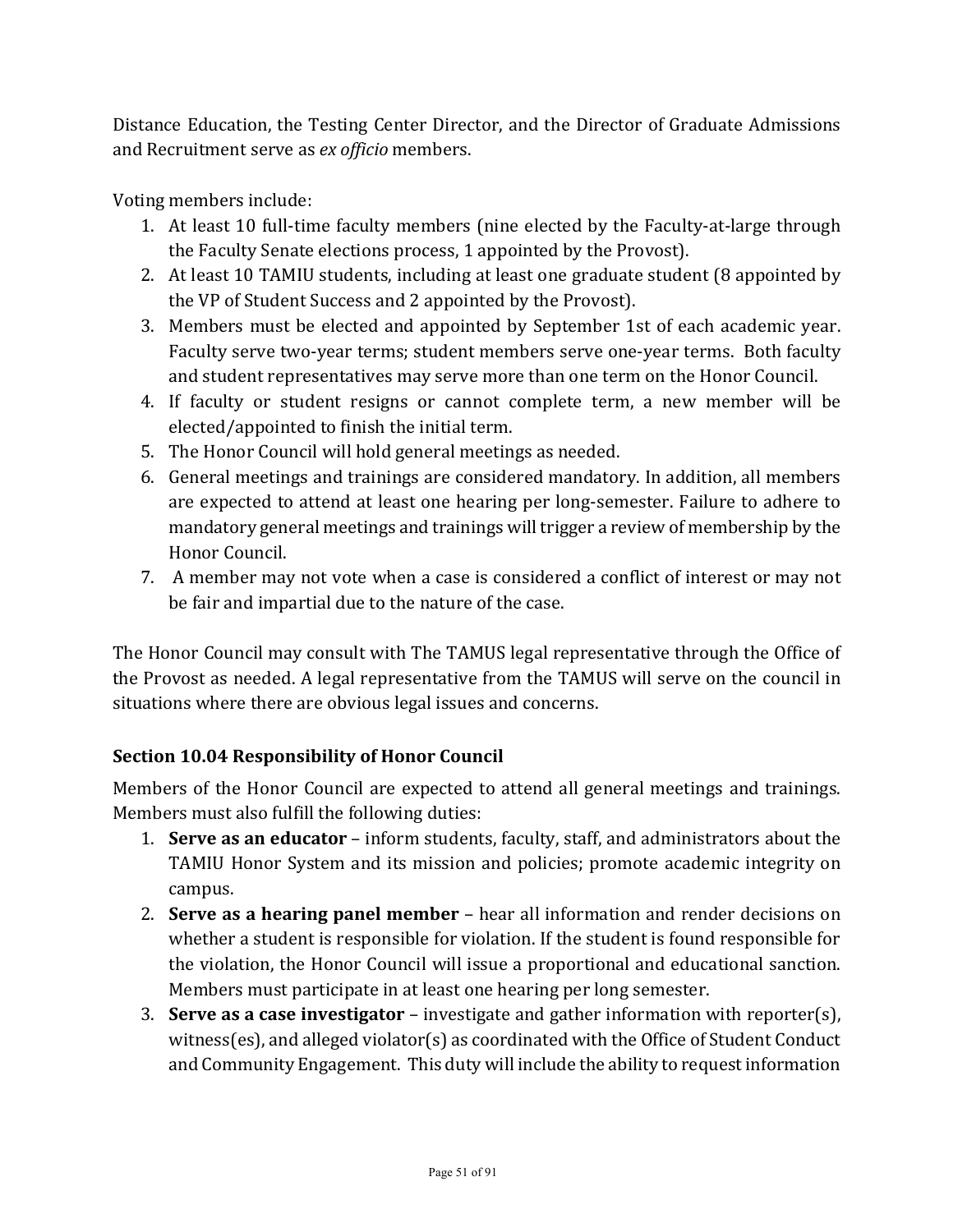in writing from faculty, witness(es), and alleged violator(s) as is necessary to ensure a fair hearing.

## **Section 10.05 The Role of the Chair and Vice-Chair**

The duties of the Chair will be to call regular meetings, conduct meetings, serve as the official liaison with the SCCE, and provide leadership to the Council:

- 1. The Chair shall be selected from the faculty members of the Honor Council.
- 2. The Chair will present all cases to the Honor Council and shall call a hearing to order.
- 3. Should the Chair be unable to meet their obligations, the Chair or Provost will designate a Chair Pro-temp, which must be a faculty Honor Council member.
- 4. The Vice-Chair shall be selected from the student members of the Honor Council.
- 5. The Vice-Chair role is to serve as the voice for the Honor Council student members.

### **Section 10.06 The Role of the Office of SCCE**

In coordination with the Honor Council, the SCCE will confer with the Chair of the Honor Council to assess current academic cases involving students and will serve as the facilitator and investigator of information. The SCCE will:

- 1. Gather information based on submission of the Sanction Letter, and supporting documents submitted by the faculty member.
- 2. Provide notification of hearing date and time to student upon receiving notice from the student requesting a hearing by the Honor Council and letter of acknowledgement by SCCE.
- 3. Administer a Judicial Hold on the student file while the case is adjudicated and sanctions are imposed and/or in accordance with the Standard Administrative Procedures 11.99.02.L0.01.
- 4. Serve the role of record keeper and case manager for all Honor Council meetings and/or hearings.
- 5. Notify the student of the outcome of the Honor Council meeting.
- 6. Include the faculty member, department/division Chair, Dean, and Provost as recipients of both the initial letter to the alleged student respondent and the final outcome notification letter. Other University administrators with a legitimate-rightto-know will also be notified of outcome.
- 7. Develop, implement and coordinate Honor Council trainings.

If the student fails to respond to the letter, the student waives their right to a hearing by the Honor Council, and the SCCE will retain the case for record. Student appeals of original allegation of academic violation must be submitted in writing within 10 University business days to the SCCE for Honor Council review.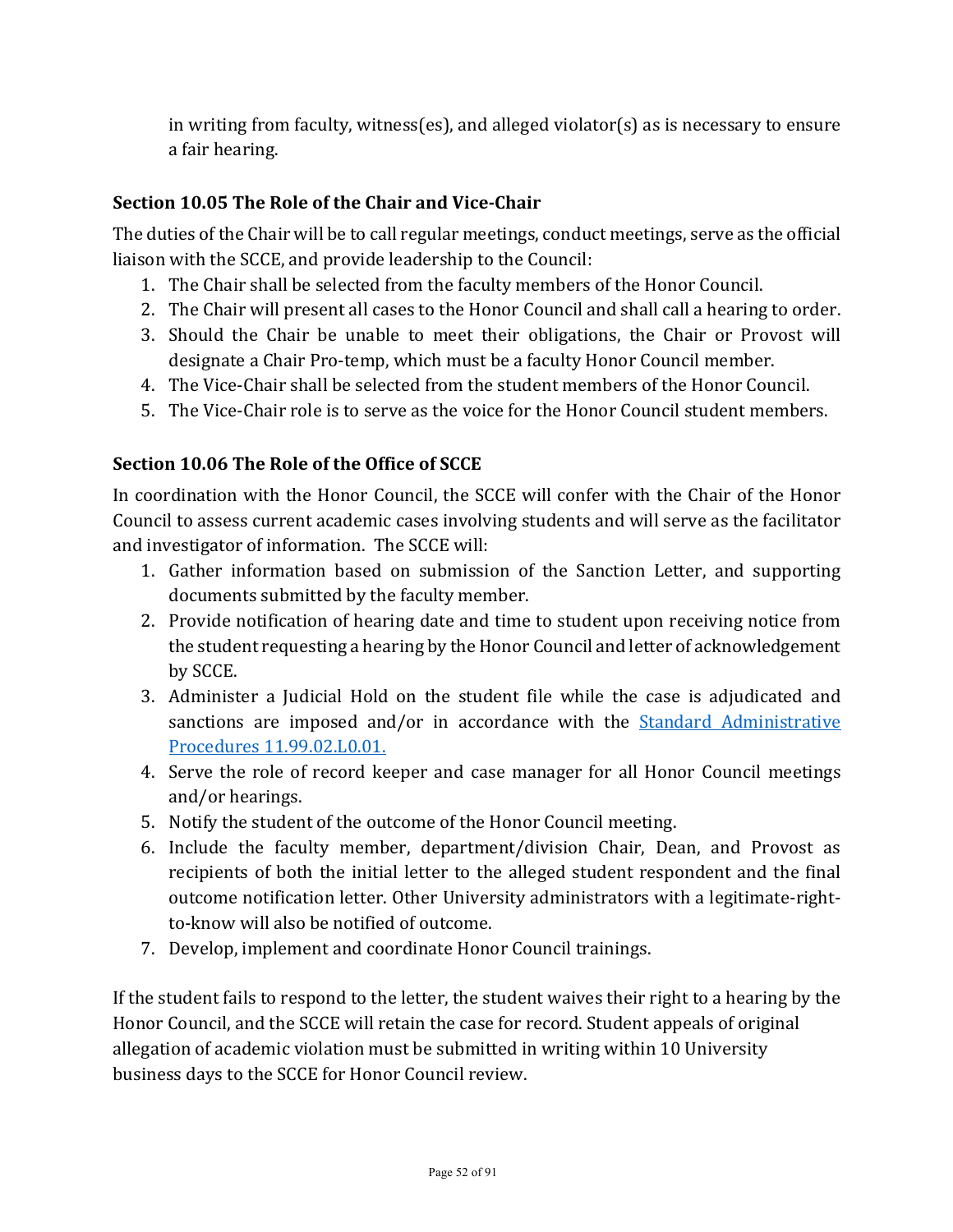## **Section 10.07 Faculty, Administrators and Staff Reporting of Honor Code Violations**

Faculty (meaning any individual listed as the teacher of record for a course at the University, including adjuncts), administrators, and staff share in the responsibility and authority to challenge and make known acts that violate the TAMIU Honor Code.

## **Section 10.08 Responsibilities of Faculty**

Faculty are expected to take proactive steps to promote academic integrity including, but not limited to:

- 1. Adding language to their syllabi that describes prohibited academic behavior and the consequences for misconduct.
- 2. Having an open discussion about academic integrity with students in their courses early in the semester.
- 3. Reporting academic violation, as required by the TAMIU Faculty Handbook.
- 4. Enforcing specified grade penalties for cheating or plagiarism, as outlined in their syllabi or as required by their department, college, or the TAMIU Faculty Handbook.

Upon finding a violation of the Honor Code, a faculty member has the responsibility to:

- 1. Assess the situation and impose an academic sanction on the student.
- 2. Send a sanction letter to the student's TAMIU email account, within 10 University business days of the discovery of the alleged violation and arrange for a conference with the student, if at all possible.
- 3. Copy the Provost, Chair, and Dean of the department, the Office of the Registrar, the Dean of the Graduate School (if the student is in graduate school), and the SCCE on the sanctioning letter (email).
- 4. Submit copies of course-work, and the source of academic violation, to the SCCE through the "Report It" system online within 10 University business days of the discovery of the alleged violation.

All breaches of the Honor Code and violations of academic integrity must be reported to *the* SCCE through the Reporting System (*<http://www.tamiu.edu/reportit>*) within 10 *University business days of the discovery of the alleged violation.* 

## **Section 10.09 Responsibility of Academic Administrators and Staff**

Academic administrators and staff are expected to take proactive steps to promote academic integrity including, but not limited to:

Academic administrators and staff are expected to provide support to the faculty and the students in enforcing the Honor Code. Specifically, they should encourage faculty to be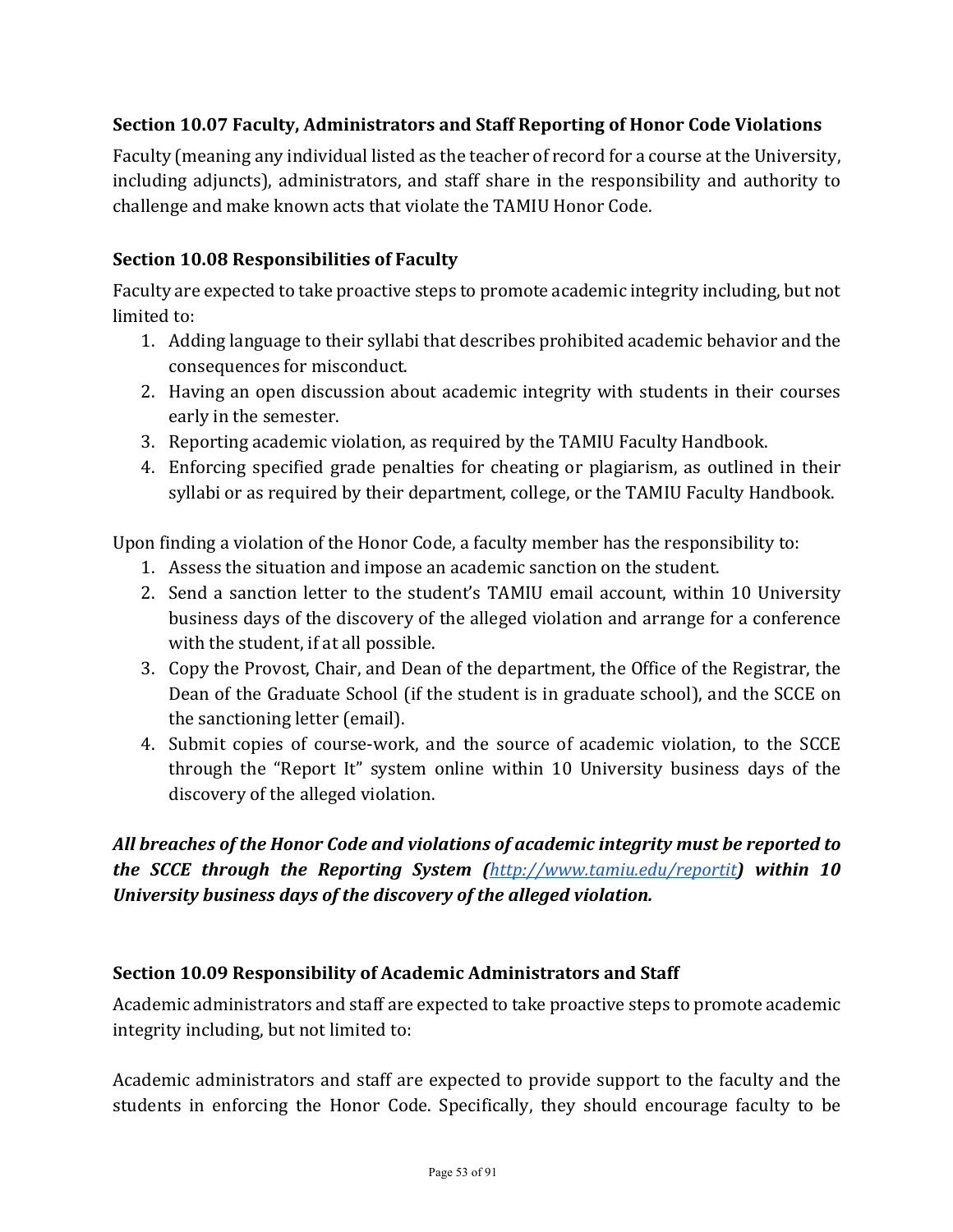proactive in informing students about the Honor Code and in teaching students appropriate ways to conduct and acknowledge research. Academic Administrators should also provide strong support to faculty who are appropriately and fairly enforcing the Honor Code. Staff, which includes graduate assistant teaching  $(GAT)$ , graduate assistant research  $(GAR)$  and graduate assistant non-teaching (GANT), must report allegation of academic violation to the faculty of record in which the alleged misconduct occurred.

Information shared with the Office of Student Counseling and Disability Services is confidential.

## **Section 10.10 Student Reporting Academic Violation**

Students must report academic violation to the Honor Council through the SCCE or to the faculty of the course in which the alleged violation occurred. Initiating formal procedures is a necessary and obligatory remedy when other methods are inappropriate or have failed (e.g., drawing attention to a suspected violation, peer pressure, etc.).

If a student is alleged to have violated the Honor Code but the class, department, and faculty cannot be identified, charges may be brought by anyone who has knowledge of the violation.

Intentionally false reports of academic violation is a violation of the Honor Code which will be adjudicated by the Honor Council.

## **Section 10.11 Student Reporting Formats**

There are three student-reporting formats for the Honor Code violations: (1) general reporting, (2) confidential reporting, and (3) anonymous reporting. Each reporting format will initiate some action by the Honor Council and can potentially lead to the initiation of a case. All reports must be made in writing.

- 1. **General Reporting** General reporting constitutes a submission of a report in which the reporting party is willing to fully identify him/herself to all involved in the case. This is the preferred reporting format and will ensure that all facts are obtainable.
- 2. **Confidential Reporting** Confidential reporting constitutes a submission of reports in which the reporting parties are willing to provide their names to faculty and/or the Honor Council but wish to have their names remain confidential through the proceedings of the case. Confidential reporting allows faculty and/or the Honor Council to contact the reporting party to gather further information when necessary.
- 3. **Anonymous Reporting** Anonymous reporting constitutes a submission of a report in which the reporting party desires to remain anonymous. This report will be considered a tip and handled as such. The reporting party will not be identifiable and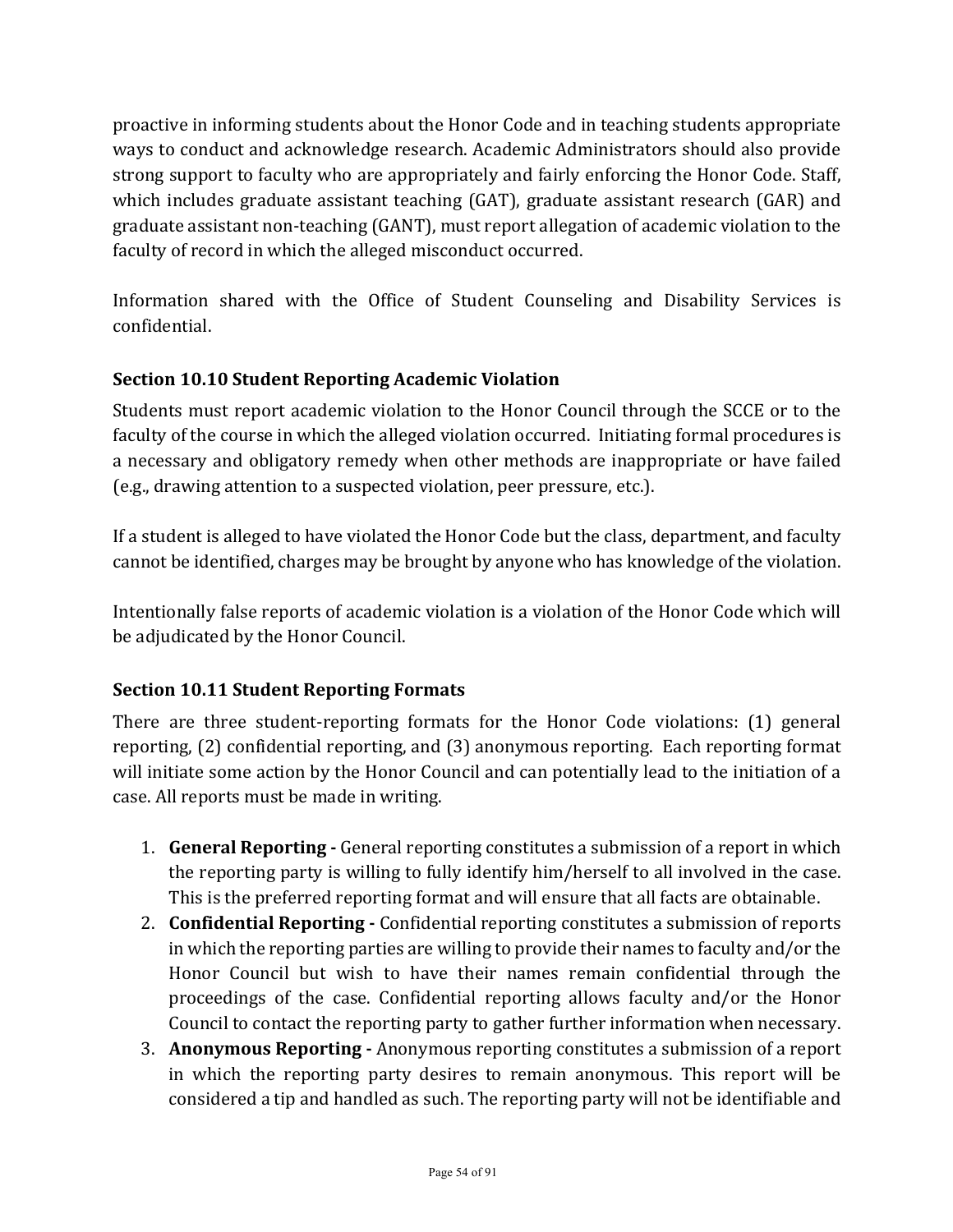cannot be contacted for further information on the case. An anonymous tip is **not** sufficient ground to initiate a charge; however, the tip can initiate an investigation.

### **Section 10.12 The SCCE Process**

The student will receive a notification via University email or in person informing the student that an academic violation charge has been brought against them. Other forms of communication will be used when necessary or appropriate.

The SCCE will schedule an appointment with respondent to obtain an account of the events. The following will then occur:

- 1. A Student Conduct Administrator will meet with the student to explain the charge.
- 2. A Student Conduct Administrator will discuss the student's rights and responsibilities.
- 3. A Student Conduct Administrator will explain the academic violation process.
- 4. A Student Conduct Administrator will hear any statement that student may wish to make for case file or Honor Council review.
- 5. Should the student respondent accept responsibility during the course of the meeting with faculty or Student Conduct Administrator, the respondent waives their right to an appeal.

#### **Section 10.13 Student Advisor**

Recognizing that participating in the student academic violation process can be a challenging experience for any student, a student can seek the assistance of an advisor. An advisor must be an administrative official, faculty member, or student of the University unless otherwise allowed by the Honor Council at the Council's discretion. More information on the advisor's role is described below.

The advisor, upon request of the student, may:

- 1. Advise the student in the preparation of information relevant to the case.
- 2. Accompany the student to all academic violation proceedings.
- 3. Advise the student in the preparation of an academic appeal.
- 4. Not speak for the respondent.

## **Section 10.14 Academic Violation Process**

All charges shall be presented to the student respondent in written form via University email. The student respondent will be given 10 University business days to request an Honor Council Hearing as of the date of the faculty and/or SCCE notice, whichever comes first. Honor Council appeal hearings will be conducted by the following procedures: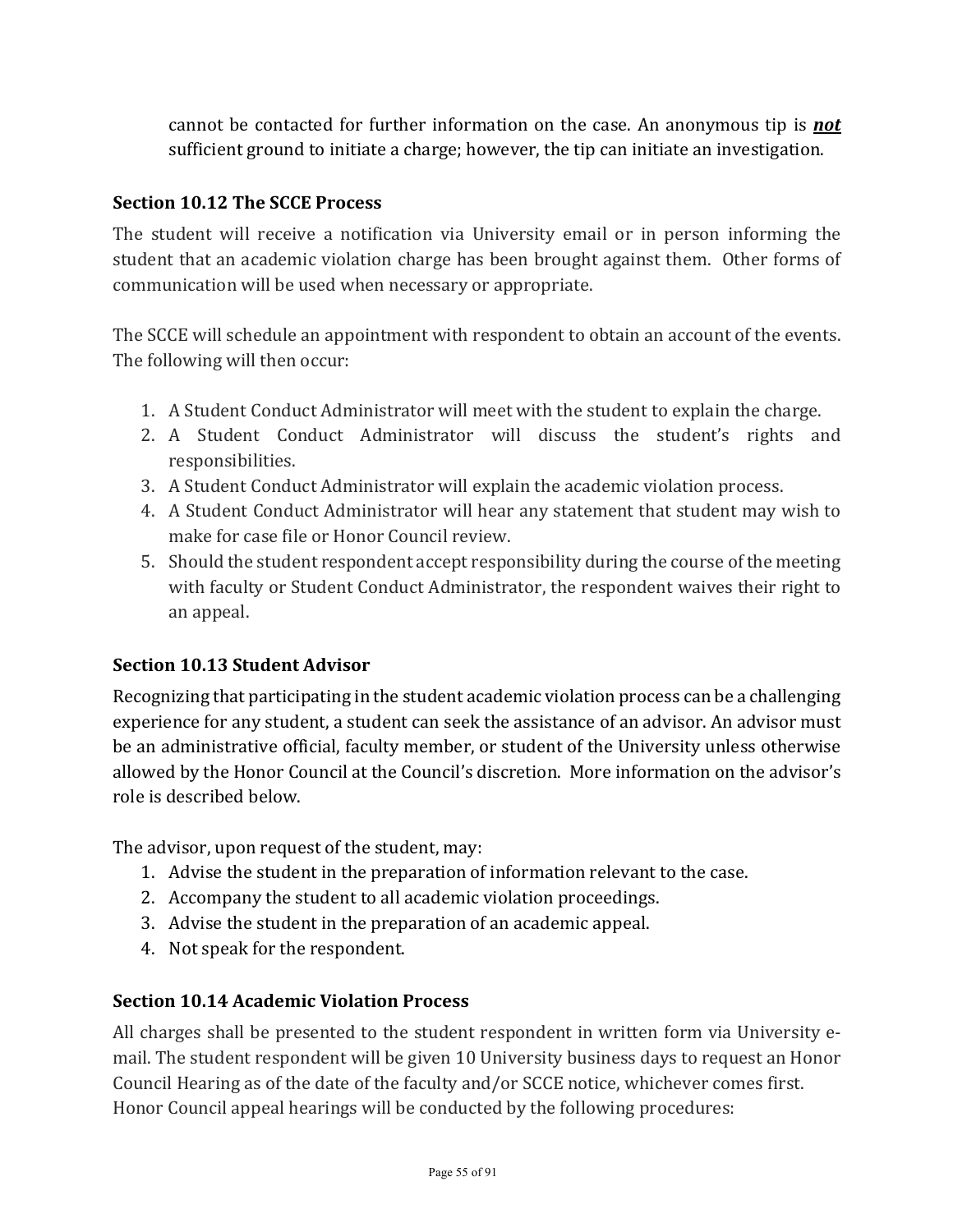- 1. The advisor role:
	- a. The student respondent has the opportunity to be assisted by an advisor they choose, at their own expense.
	- b. Advisors *are not permitted* to represent any student at an Honor Council appeal hearing. An advisor may be present and communicate with the student but shall not address the Honor Council at the appeal hearing. Request for advisor to be present must be done so in writing a minimum of three University business days before the scheduled appeal hearing.
	- c. Students who are charged in the same fact pattern, or who are not in good standing with the University are not eligible to serve as an advisor at Honor Council appeal hearings.
	- d. The respondent is responsible for presenting their own information. Therefore, a student should select an advisor whose schedule allows attendance at the scheduled date and time for the Honor Council appeal hearing. Appeal hearings will not be delayed due to scheduling conflicts of an advisor.
	- e. The respondent, the faculty member, and the SCCE (on behalf of Council) may arrange for witnesses to present pertinent information to the Chairperson. Witnesses may provide this information to and answer questions from the Chairperson, SCCE, and student respondent. Character statements shall be accepted in written form only.
- 2. Relevant records, exhibits, student impact statements and other written statements may be offered as information for consideration at the discretion of the chairperson. The student may appear in person to the Honor Council appeal hearing.
- 3. The Honor Council may ask additional questions of student respondent in regards to their testimony.
- 4. All procedural questions are subject to the final decision of the chairperson.
- 5. After all relevant information has been received, the hearing panel will deliberate in private.
- 6. The focus of inquiry in Honor Council appeal hearings shall determine whether a violation of the Honor Code has occurred. Determination is by majority vote.
- 7. In some instance, the Honor Council will serve as the complaint of an academic violation. In such circumstances, the appeal will be reviewed by the Provost.
- 8. There shall be a single record of all Honor Council appeal hearings and deliberation. The record shall be the property of the University.
- 9. If a respondent does not appear at an Honor Council appeal hearing, the information in support of charges will be presented, considered, and a decision will be made. Concerns for the safety, well-being, and/or fears of confrontation during the hearing may be made at the discretion of the Chair.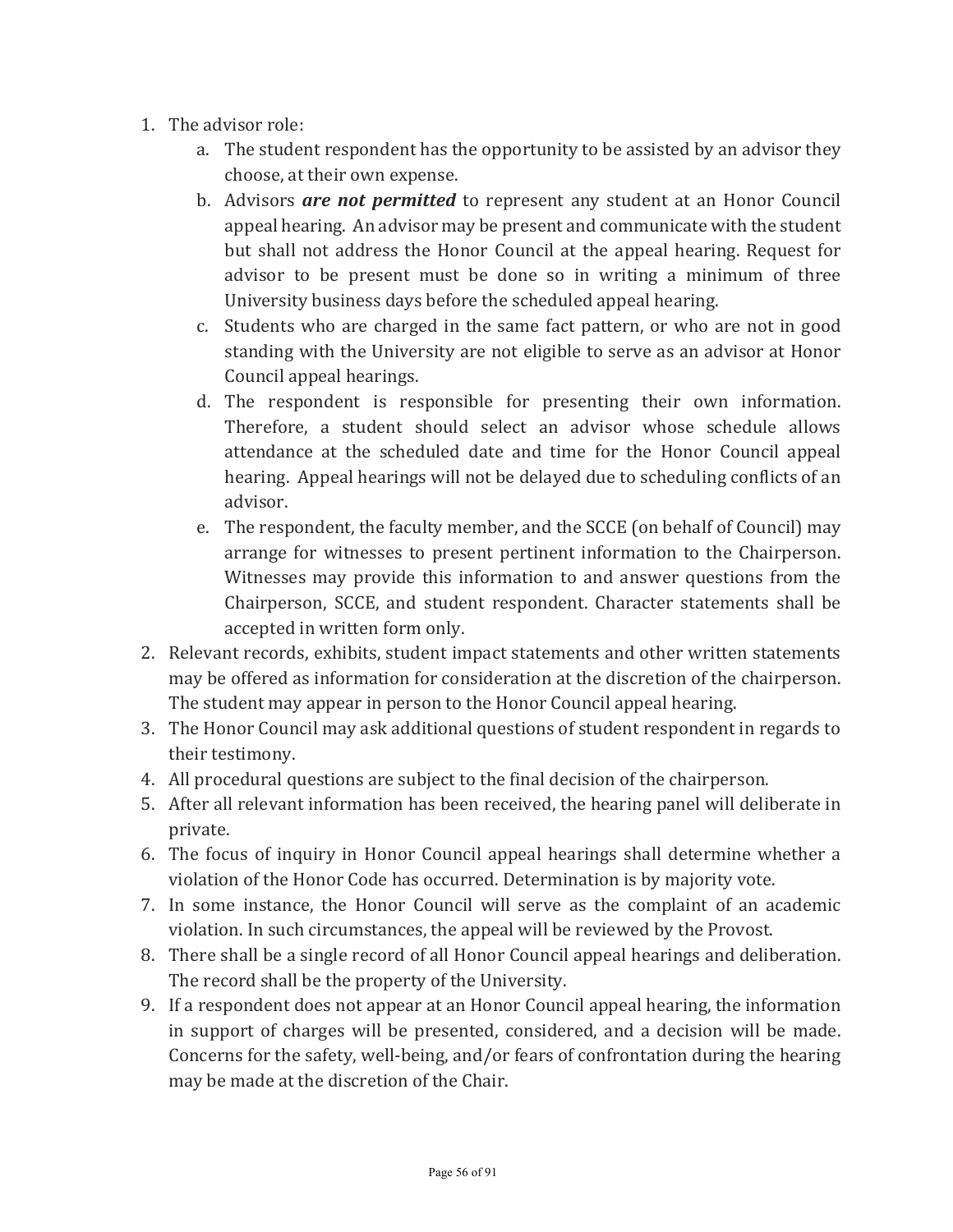- 10. The respondent and advisor may attend the entire Honor Council appeal hearing except the private deliberations of the Council. The Chairperson may remove a student or advisor for disruptive behavior.
- 11. A finding of responsibility may not be based on a respondent who chooses not to appear before an Honor Council appeal hearing.
- 12. The Council will deliberate in private and notify student of the decision within 10 University business days.
- 13. The student may accept or appeal the Honor Council's decision. An appeal must be submitted in writing to the Provost within 10 University business days of Honor Council notice of decision.
- 14. If the student accepts the Honor Council's decision, the case is closed.

## **Section 10.15 Sanctions for Violations of the Honor Code**

Academic integrity is fundamental to health and success of the University and the TAMIU community. Academic violation constitutes a serious offense. Sanctions for academic violation should reflect the importance of this bedrock principle, balancing individual accountability with the educational purpose of the sanction.

A wide range of sanctions can be utilized to redress findings of responsibility for academic violation.

## **Section 10.16 Grade Sanctions**

Faculty alone are responsible for assigning grade penalties in their courses for violations of the Honor Code.

- 1. The following are possible sanctions for academic violation within a single course. These are non-binding recommendations. Faculty retains the right to assign grade penalties as deemed appropriate for their course.
	- 1. **1000 or 2000 level course** with a first violation, a grade penalty of an "F" or "0" on the assignment or exam, if faculty deems the violation a result of a misunderstanding of the requirements of proper documentation.
	- 2. **1000 or 2000 level course** with a first violation, a grade penalty of an "F" in the course if faculty deems the violation a result of a deliberate attempt to deceive and not a result of misunderstanding of proper documentation.
	- 3. **1000 or 2000 level course** with a second violation in the same course, grade penalty of an "F" in the course;
	- 4. **3000 or 4000 or graduate level** course with a first violation, grade penalty of an "F" in the course.
- 2. If the faculty member determines that assigning a grade of "F" to the course is the appropriate penalty and this action is reported to the SCCE **prior** to the deadline for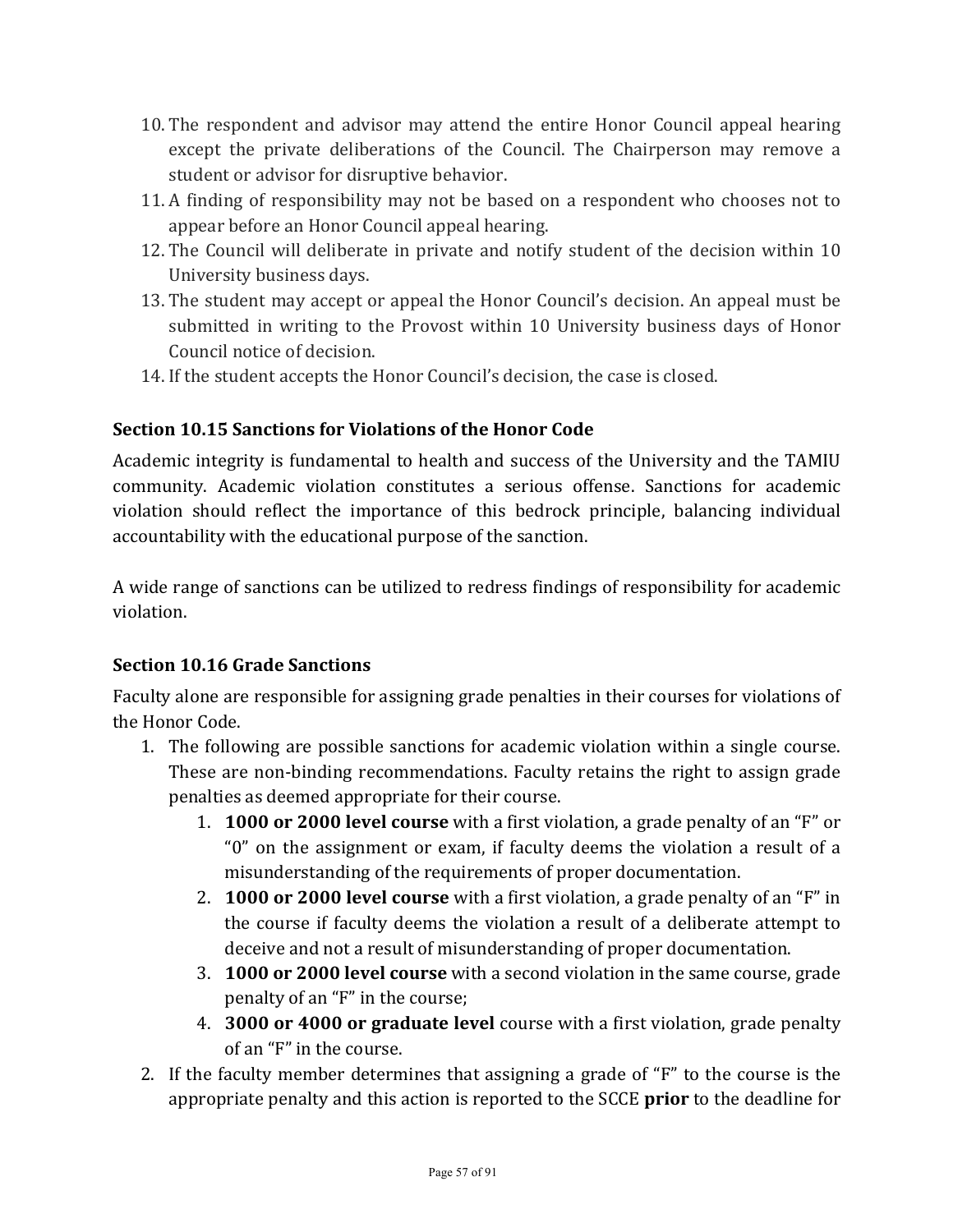dropping courses in the stated semester, the student forfeits their right to drop the course in question.

3. The Provost will suspend or expel a student in a Graduate or PhD level course with a first violation.

### **Section 10.17 General Sanctions**

A student may face general sanctions in addition to any grade penalty imposed by a faculty member. The Honor Council may make a request to the Provost that one of the following actions outlined below be taken. The Honor Council request must be made within 10 University business days of receiving the faculty member's report. The Provost will notify the student within 10 University business days (except under unusual circumstance) of receiving the request of the Honor Council.

- 1. Any undergraduate student in any level course who is reported for a second offense will automatically have their case reviewed by the Honor Council for possible assessment of additional sanctions, regardless of whether the student appeals the accusation of academic violation or not.
- 2. In all cases in which there are multiple reports against an individual student, the Honor Council will initiate a new complaint/report, for which said student will have the same rights of appeal as in any other reported academic violation.
- 3. Any graduate student who is reported for a first offense will have their case reviewed by the Honor Council to assess if additional charges and sanctions will be imposed. The graduate student will have the same rights of appeal as in any other reported academic violation.
- 4. For a student in a 1000 or 2000 level course with a second violation or a second offense in the same semester, the standard sanction shall be the grade penalty of an "F" in the course and the student may face suspension for one long semester (fall or spring).
- 5. For a student in a 3000 or 4000 level course with a second violation or a second offense in the same semester, the standard sanction shall be the grade penalty of an "F" in the course and the student will be suspended one academic year (including summer).
- 6. For a graduate student with a first violation, the standard sanction shall be the grade penalty of an "F" in the course and suspension for one academic year (including summer). Refer to the Graduate Handbook.
- 7. For a student with violations beyond those stipulated in points C-E above, the standard sanction shall be the grade penalty of an "F" in the course and expulsion from the University.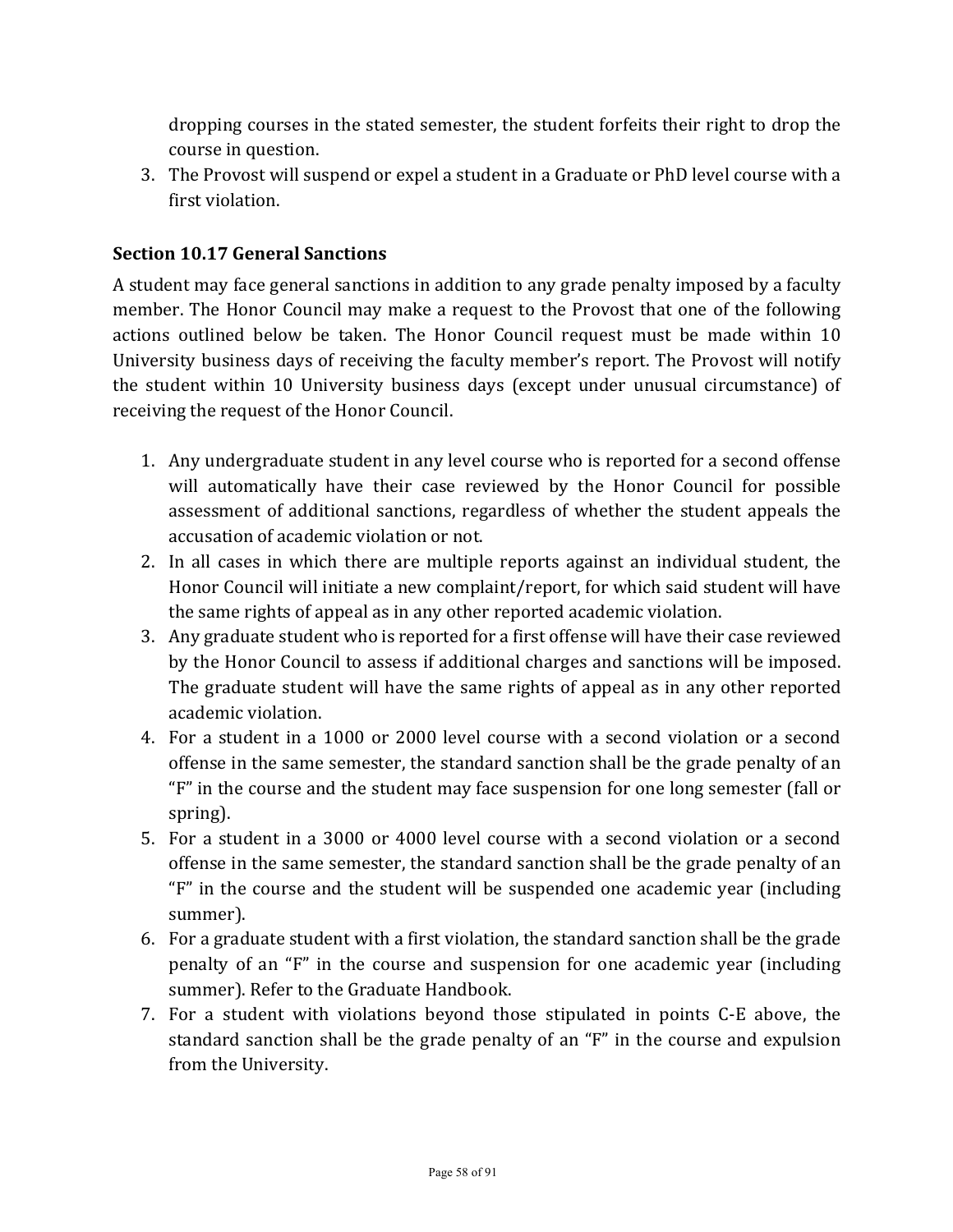The recommendations below are additional potential sanctions that a student found **responsible for academic violation may face.** 

- 8. Recommendation to the Provost for expulsion of the student from the specific program of study or from the University.
- 9. Recommendation to the Provost for Honor Code suspension of the student from the specific program of study or from the University.
- 10. Probation for Academic violation with a statement of the consequences for additional infractions and a description of the conditions, which must be met to end probationary status.
- 11. Required completion of an appropriate training or remediation program, whether or not probationary status is imposed.
- 12. Other sanctions as deemed necessary.

A student who is on "**Honor Code Probation**" is subject to the following restrictions:

- A. Ineligibility to hold an office in any recognized student organization recognized by the University or to hold any elected or appointed position within the University.
- B. Ineligibility to compete in intercollegiate athletic activity.
- C. Ineligibility to represent the University in any capacity, including representing the University at any official function.
- D. Ineligibility to receive a University-administered scholarship or fellowship when the "Honor Code Probation" is in place for longer than one semester.

Additional restrictions or conditions also may be imposed, depending on the timing, nature and severity of the misconduct. Examples are inability to pre-register, to receive an official transcript, or to participate in commencement exercises.

The Honor Council will disclose the outcome to persons who meet the definition of a school official who has a legitimate educational interest in the record and/or who are performing a task that is specific to the sanction imposed.

# **Section 10.18 Appeal to Honor Council of Academic Charge**

A student who is found responsible for an Honor Code violation, assessed a sanction, and has yet to appeal, has 10 University business days from the date of notification of outcome to file an appeal of the findings. The appeal must be stated in writing. The chair will determine if the appeal merits a hearing.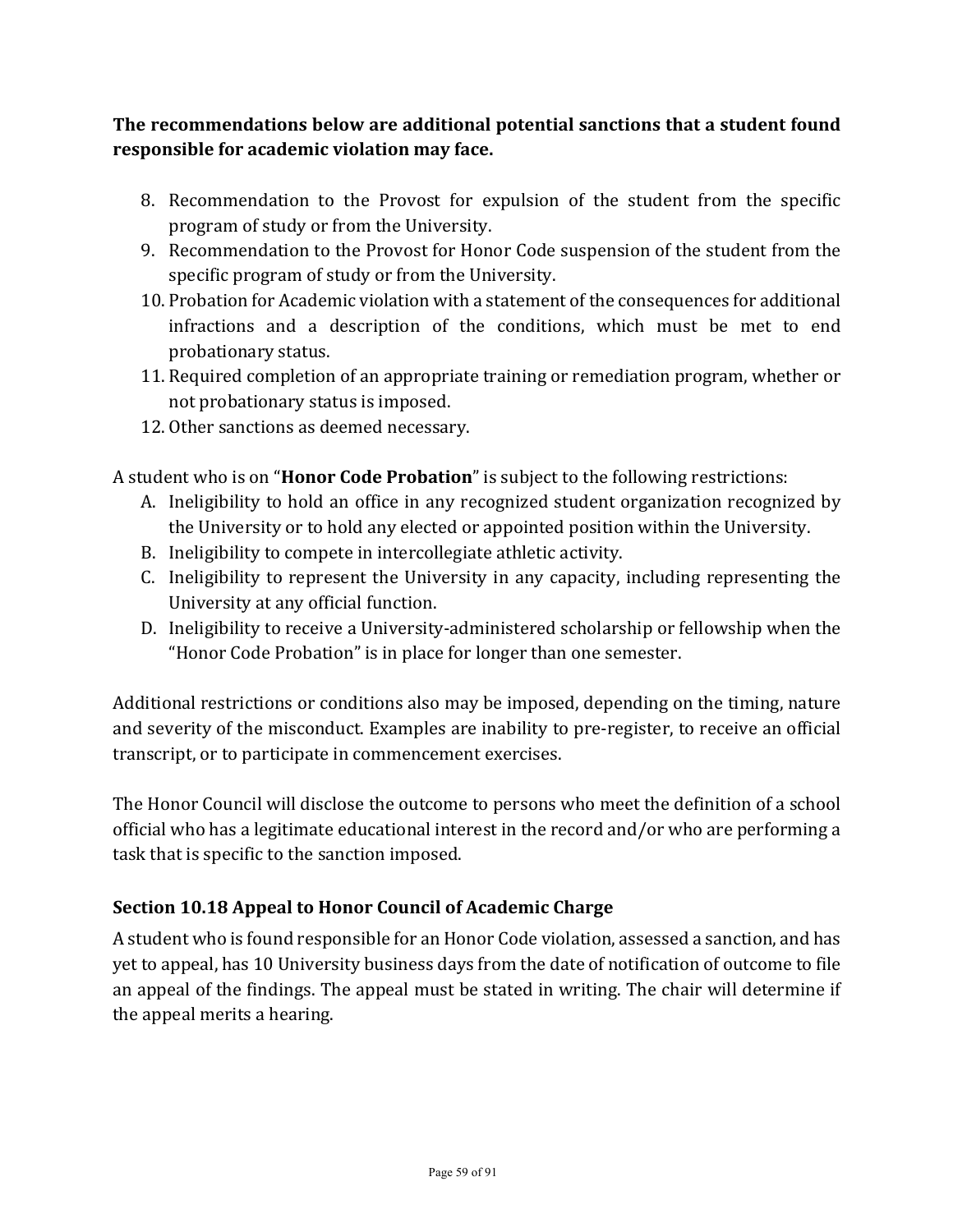## **Section 10.19 Appeals of Faculty Findings**

Faculty alone are responsible for assigning grade penalties in their courses for violations of the Honor Code. A student's appeal of a faculty member's charge of academic violation must be based on one of the following reasons:

- 1. **Insufficient or misinterpreted evidence** that led to the initial finding of the violation of the Honor Code.
- 2. **Substantial new evidence** not available at the time of the original faculty decision. In this case, the Honor Council will consider new information that is sufficient to alter a decision or other relevant facts not known to the person appealing at the time of the original hearing.

#### **Section 10.20 Honor Council Findings**

The Honor Council will hear the appeal and assess a finding of "responsible" or "not responsible" of academic violation. The Honor Council will notify the student, the faculty member, the chair of the department, the dean and the Provost of its findings. If the Honor Council assesses a finding of "responsible," the student may appeal following the appeal process defined below.

The Honor Council will disclose its determination of the academic appeal to school officials who have an educational interest in the finding or sanction.

#### **Section 10.21 Appeal to Provost of Honor Council Decisions**

Where Honor Council upholds the faculty member's original charge, a request for appeal may be made in writing to the Provost. The request must be submitted within 10 University business days after notification of the Honor Council's decision.

There are three grounds for an appeal:

- 1. **Substantial new evidence:** The Provost will consider new information that is sufficient to alter a decision or other relevant facts not known to the person appealing at the time of the original hearing.
- 2. **Procedural irregularities**: The Provost will determine whether the original hearing was conducted fairly in light of the charges and evidence presented, and in conformity with prescribed procedures giving the accused student a reasonable opportunity to prepare and present rebuttal of allegations.
- **3. The sanction is not commensurate with the violation:** The Provost will determine whether the sanction(s) imposed were appropriate for the violation of the Honor Code, which the student was found to have committed.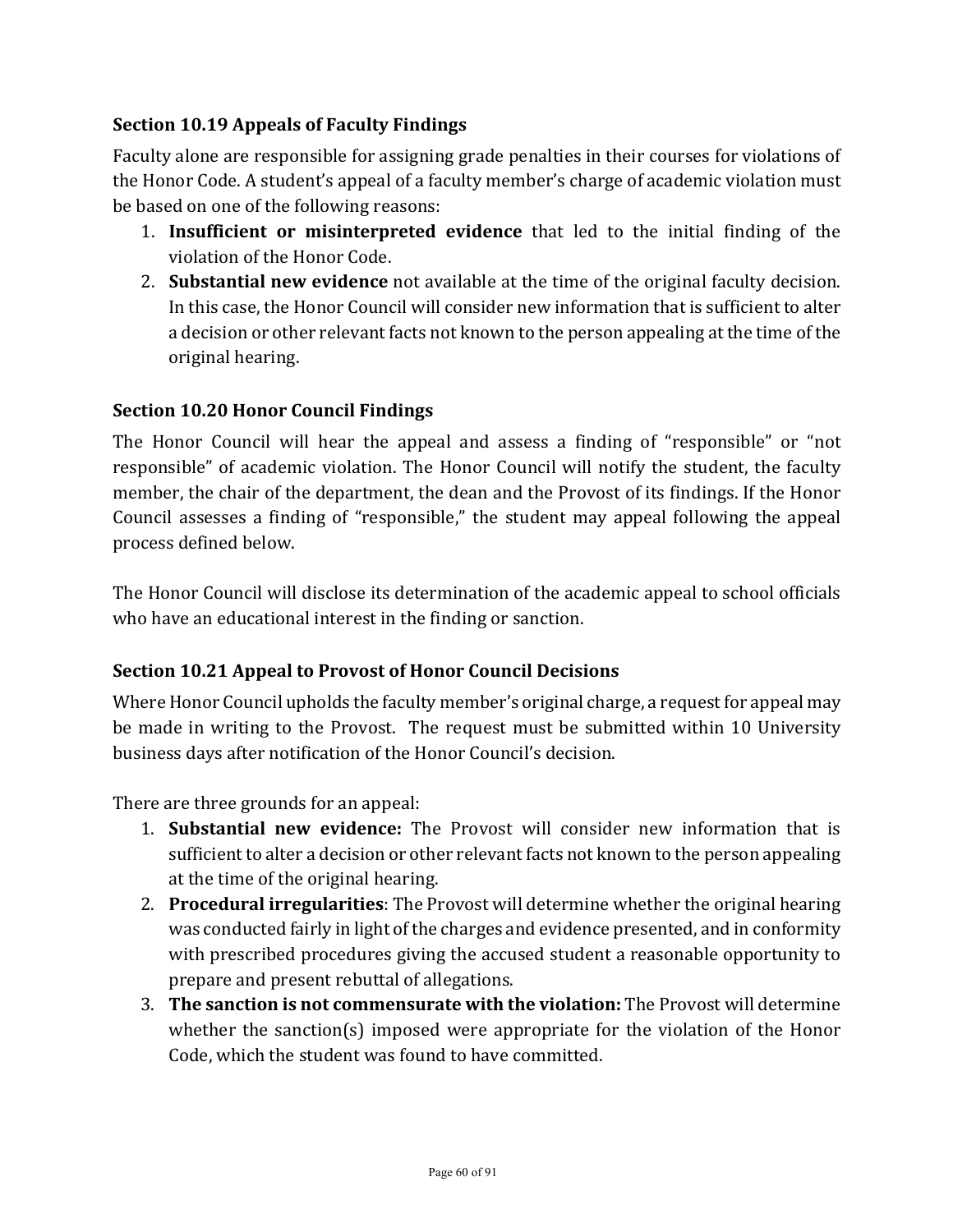After receiving the written request for an appeal, the Provost or a designee may:

- 1. **Deny** the request for an appeal and the Honor Council decision will be final.
- 2. **Accept** the appeal and ask the Honor Council to reconvene and hear the case again with the new information.
	- a. If the Provost grants the appeal upon a procedural irregularity, the Provost can reverse the decision.

### **Section 10.22 Appeal of Sanctions other than Separation from the University**

If the Provost or a designee finds that there is adequate basis for an appeal:

- 1. The Provost will hear the case and render a decision.
- 2. The Provost's decisions are final.

### **Section 10.23 Appeal of Separation from the University**

A student who receives a sanction of expulsion, dismissal, or suspension by the Honor Council of an appeal has 10 University business days upon receiving notification from the University to appeal sanction.

- 1. The Provost will hear the case and render a decision.
- 2. THE SCCE will notify the student of the decision rendered by the Provost.
- 3. The decision of the Provost is final.

#### **ARTICLE 11. SANCTIONS**

The University reserves the right, through fair process, to impose disciplinary and academic sanctions on students who have violated the Student Code of Conduct. Any sanction described below may be placed on deferred status. Please review TAMIU Rule 08.01.01.L1, *Civil Rights Complaint and Appeal Process* for the range of sanctions for violations of sexual harassment or sexual misconduct. The list below is not exhaustive.

**Campus Housing Probation:** An official notice that the student's conduct is in violation of residence hall rules, University Apartments rules and/or University rules and that more stringent student conduct sanctions, including removal from housing, may result if future violations occur.

*Community/University Service*: A student may be offered an opportunity to complete a specified number of hours of Community/University Service in lieu of or in addition to other sanctions.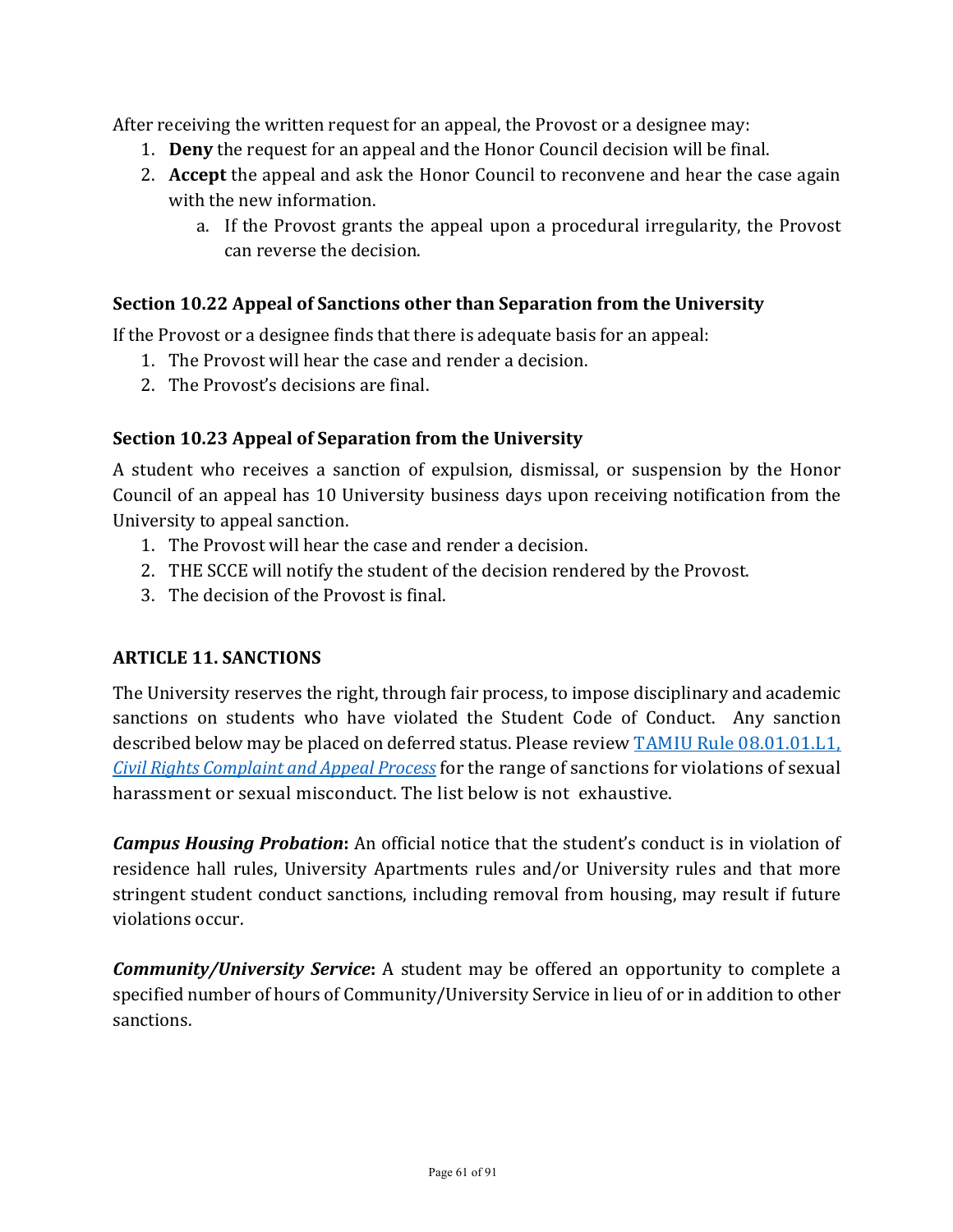*Conduct Probation***:** An official warning that the student's conduct is in violation of the TAMIU Student Code of Conduct, but is not sufficiently serious to warrant expulsion, dismissal or suspension. A student on conduct probation is "**not in good standing**" with the University. This sanction includes the same restrictions listed in Deferred Suspension. (Refer to Section 12.08)

*Conduct Review:* An official warning that the student's conduct is in violation of TAMIU Student Code of Conduct, but is not sufficiently serious to warrant expulsion, dismissal, suspension, or conduct probation. A student on conduct review shall have their conduct under review for a specified period of time. This sanction may require regular meetings with an appropriate official to ascertain and evaluate compliance with Student Code of Conduct. Additional restrictions or conditions also may be imposed, depending on the nature and seriousness of the misconduct. Students placed on this sanction remain "**in good standing**" with the University. If there is a finding of responsibility for subsequent violations of the Student Code of Conduct during this period of time, more severe sanctions may be administered. (Refer to Section 12.08)

**Criminal Trespass Warning:** In addition to being suspended or expelled from the University, the student is prohibited from entering the grounds and/or facilities owned, operated and/or maintained by the University. Entrance onto campus or into those facilities/areas will be viewed as a violation of this sanction and the student will be confronted and charged accordingly for trespassing and failure to comply.

**Deferred Loss of Campus Housing Privilege:** The sanction of Loss of Campus Housing Privilege may be placed in deferred status. If a student is found in violation of the Student Code of Conduct during the time of the deferred sanction, removal from housing takes effect immediately without further review. Additional student conduct sanctions appropriate to the new violation may also be taken.

**Deferred Suspension:** The sanction of Deferred Suspension may be placed in deferred status. If the student is found in violation of any University rule during the time of Deferred Suspension, the Suspension takes effect immediately without further review. Additional student conduct sanctions appropriate to the new violation also may be taken. A student who has been issued a Deferred Suspension sanction is deemed "**not in good standing**" with the University. (Refer to Section 12.08)

**Dismissal:** Separation of the student from the University for an indefinite period of time. Readmission to the University may be possible in the future, but no specific time for a decision is established. In civil rights related matters, respondents will have an opportunity to challenge the decision immediately following the removal.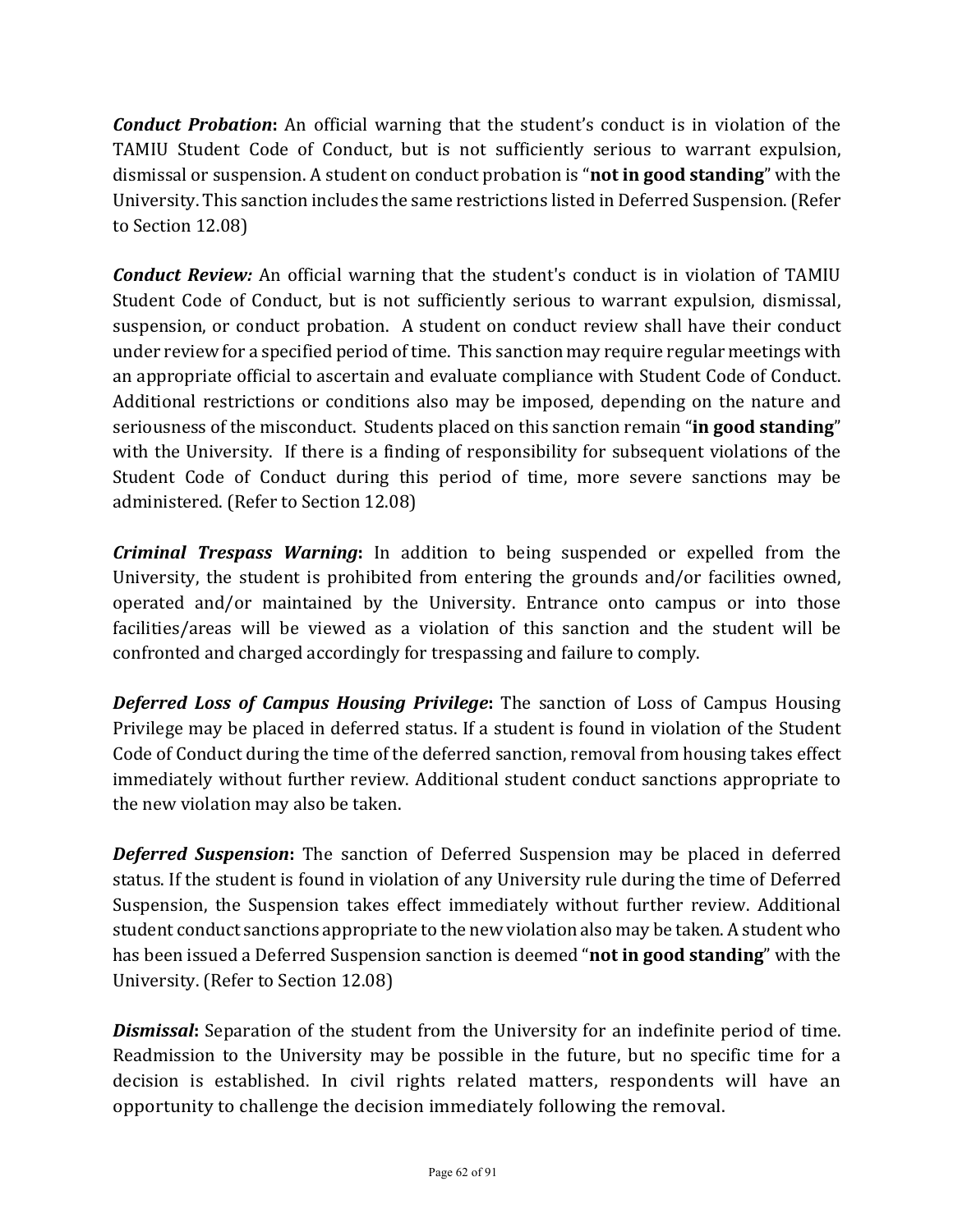*Educational Requirements:* A provision to complete a specific educational requirement directly related to the violation committed. Such educational requirements may include, but are not limited to, completion of an alcohol education workshop, a diversity awareness workshop, essays, reports, or other education requirements, as deemed appropriate to support student development.

**Expulsion:** Permanent separation of the student from the University whereby the student is not eligible for readmission to this university.

**Letter of Enrollment Block:** A letter stating that the student may not enroll at TAMIU without prior approval through the Vice President for Student Success (or their designee) if enrollment has been blocked for a previous student conduct problem or for medical reasons.

**Letter of Reprimand:** A letter providing a record of an incident that reflects unfavorably on the student or the University.

**Loss of Campus Housing Privilege:** Removal from University housing for disciplinary reasons.

*No Contact Order:* A no contact order is a directive to prohibit intentional contact, whether direct or indirect, with one or more designated persons or group(s) through any means, including personal contact, e-mail, telephone, social media or third parties. A violation of a no conduct order can result in additional conduct charges, more severe consequences, and/or issuing a trespass warning.

**Restitution:** A payment for financial injury caused to another through misconduct. Restitution may be imposed alone or in addition to other sanctions.

**Restrictions:** The withdrawal of specified privileges for a definite period of time.

**Suspension:** Separation of the student from the University for a definite period of time. The student is not guaranteed readmission at the end of such period of time but is guaranteed a review of the case and a decision regarding eligibility for readmission.

*Warning*: Admonition of a student for actions unbecoming to the University community.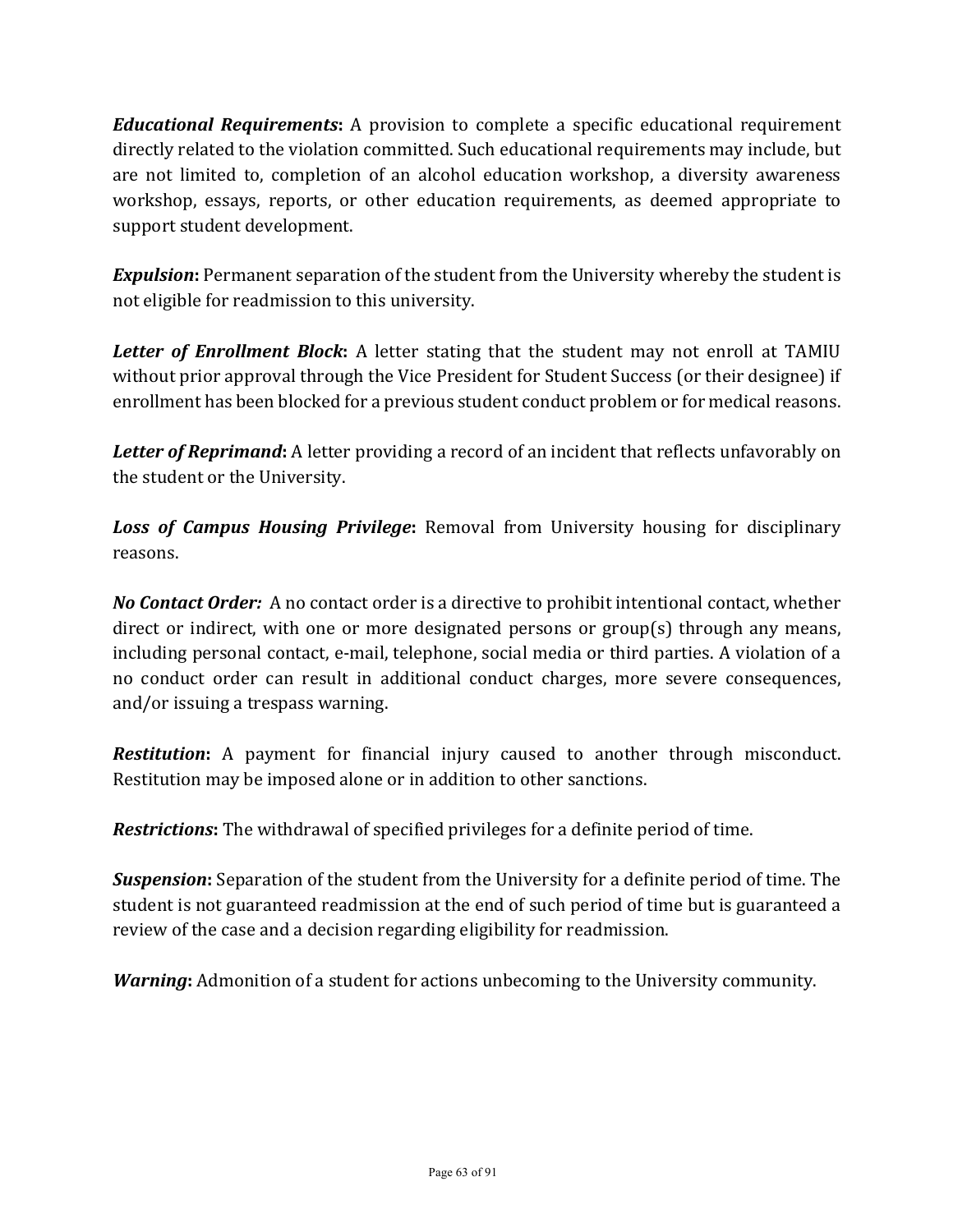### **ARTICLE 12. NOTIFICATIONS AND DISCLAIMERS**

### **Section 12.01 Disciplinary Hold**

A hold will be placed on a student's University record while one or more of the following are pending: student conduct proceedings, expulsion, dismissal, separation, suspension, criminal trespass, deferred suspension, conduct probation, Honor Code review, conduct review, interim suspension, or other outstanding sanctions. Hold is placed on student data systems including Banner. This hold will prevent the student from: 1) registering for future terms; 2) participating in drop/add; 3) receiving an academic transcript and 4) receiving a diploma. A hold may be waived upon student written request.

#### **Section 12.02 Handbook Subject to Change**

The provisions are subject to change without notice as deemed necessary and appropriate by the University administration.

#### **Section 12.03 Case Information and Confidentiality Procedures**

TAMIU administrators, faculty, staff, and members of conduct panels may exchange information consistent with applicable state and federal laws.

#### **Section 12.04 Record Retention**

All student conduct files are held by the SCCE or Compliance Office.

- 1. Students may review their files upon written request to SCCE or Director of Equal Opportunity and Diversity/Title IX Coordinator. Information provided in accordance with applicable law.
- 2. Student records will be retained as required by the **TAMUS** Records Retention Schedule.

#### **Section 12.05 Student Disciplinary Background Checks and Certifications**

Students who apply for jobs, internships, study abroad programs, graduate/professional school, and other opportunities both inside and outside TAMIU may be subject to a background check. Academic integrity and disciplinary records maintained by the Office of Student Conduct and Community Engagement will not be released to third parties without the student's written consent, unless permitted or required by law. It is important to note that information may be shared with University officials with a legitimate educational interest.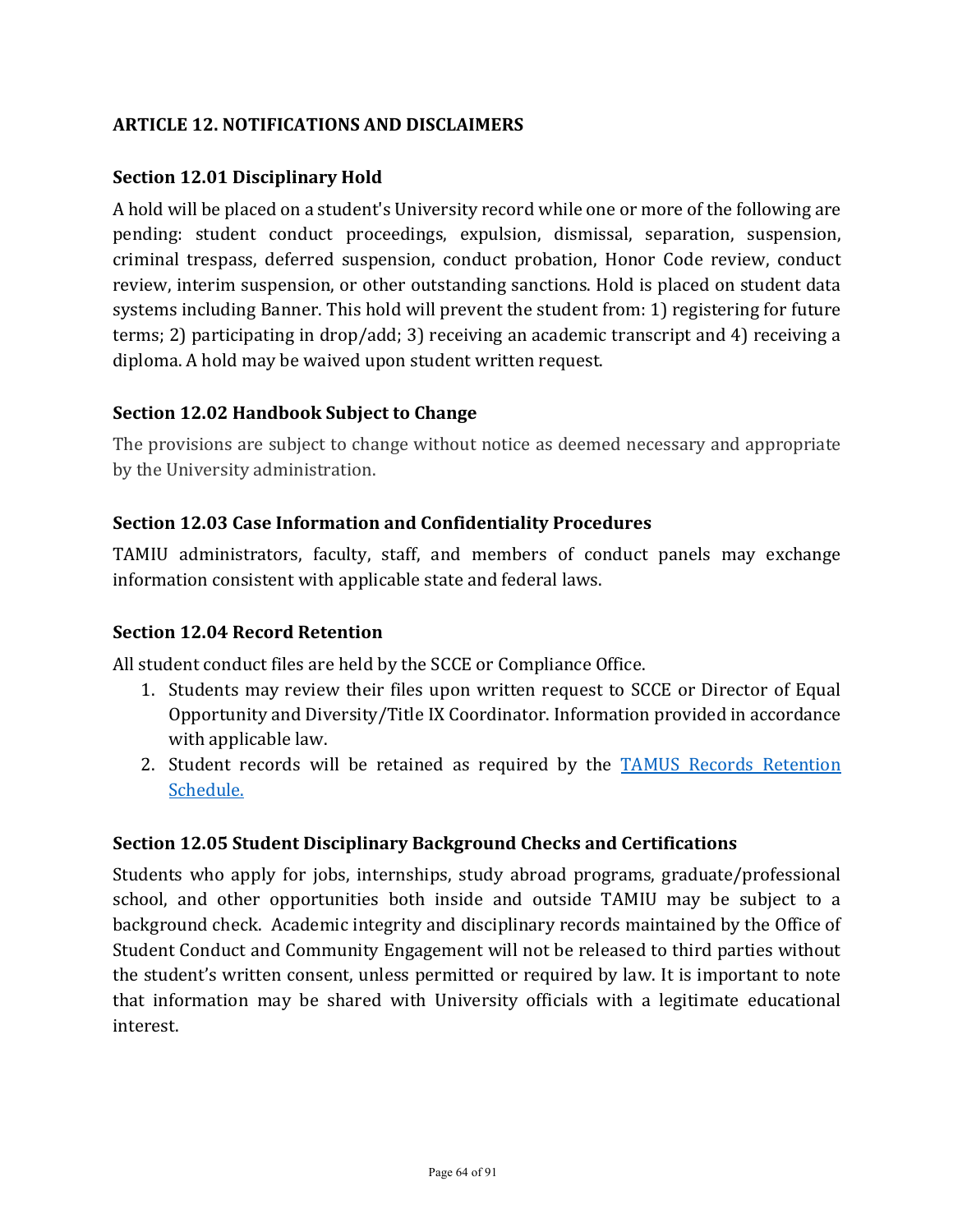## **Section 12.06 Transcript Notation**

The University has adopted a rule  $(SAP 11.99.02.L0.01)$  on transcript notation. This  $includes$  placing transcript notation on pending conduct investigation(s). The notation will include the following:

- 1. The nature of the separation.
- 2. The type of infraction.
- 3. The department responsible for issuing the student separation from the University.
- 4. The effective dates of separation from the University, if applicable.
- 5. An outcome of suspension or expulsion will result in a permanent notation on the transcript.

### **Section 12.07 Parent Notification**

The Family Educational Rights and Privacy Act (FERPA), permits universities to inform the parents/guardians of students less than 21 years of age when their student has been found in violation of university alcohol and drug regulations. Texas A&M International University may notify the parents/guardians of students less than 21 years of age under the following circumstances:

- a) If found to have committed a serious violation of the alcohol or drug rule or policy;
- b) After a second violation of the university alcohol or drug rule or policy;
- c) When a student endangers his or someone's health or welfare through the use of alcohol or drugs;
- d) When a drug or alcohol violation results in the termination of the student's housing contract.

The parents of students who find themselves in this situation will be sent a letter by the Vice President of Student Success (or their designee) indicating that their student has committed a violation and been issued a disciplinary sanction. Parents may also be notified of other concerns about students' behaviors, health or academic progress if a health or safety emergency involves their student.

## **Section 12.08 Standing with the University**

A student who is not in good standing with the University is subject to the following restrictions:

- 1. Ineligibility to hold an office in any student organization recognized by the University or to hold any elected or appointed position within the University;
- 2. Ineligibility to compete in intercollegiate athletic activity;
- 3. Ineligibility to represent the University in any capacity, including representing the University at any official function; and
- 4. Ineligibility to receive a University-administered scholarship or fellowship when the sanction is in place for longer than one semester.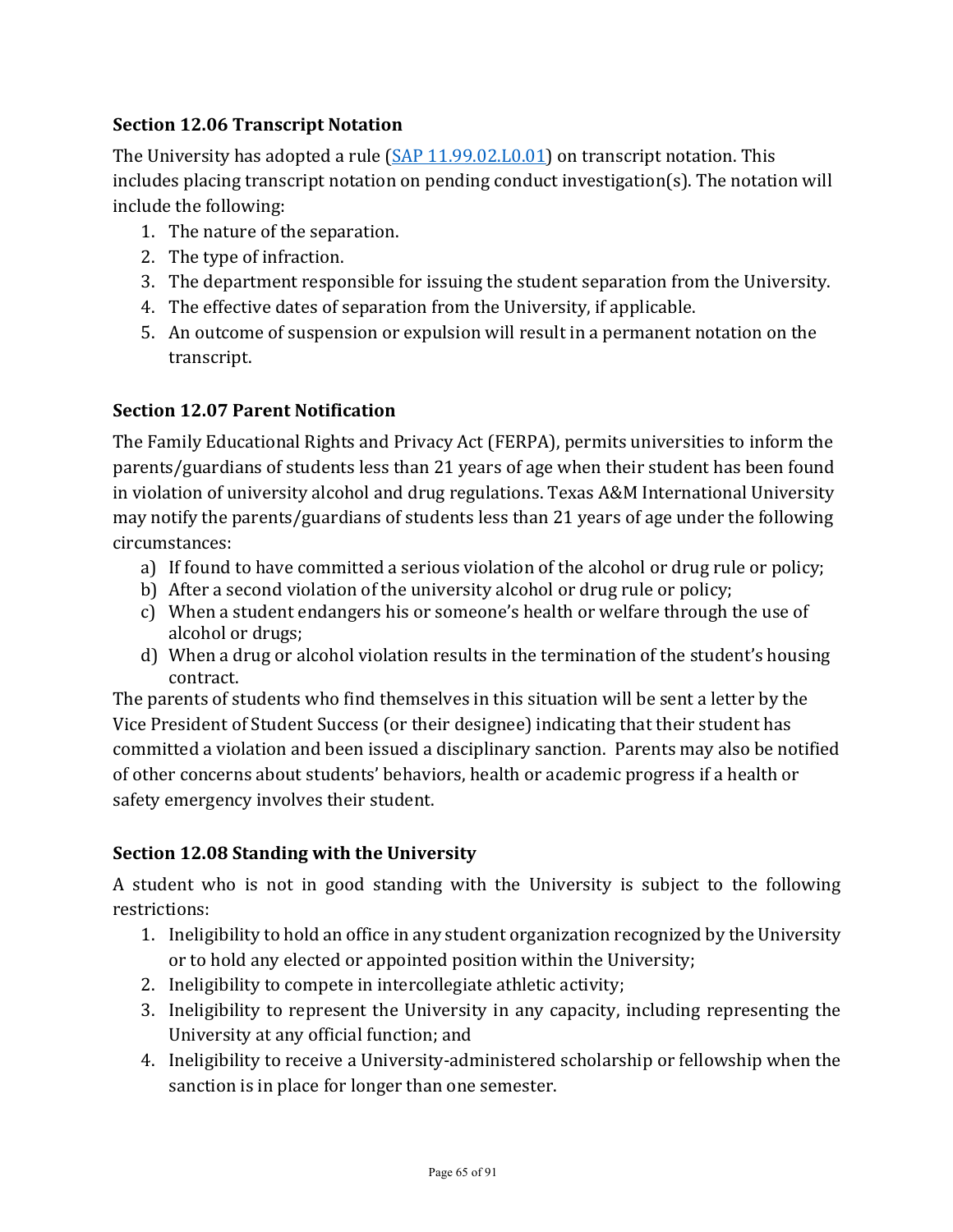### **ARTICLE 13. APPENDICES**

### Appendix A: Attendance Rule

TAMIU views class attendance as a student's individual responsibility. Students are expected to attend class and to complete all assignments. Faculty members are expected to give adequate notice of the dates on which major tests will be given and assignments will be due. Graduate students are expected to attend all examinations required by departments or advisory committees as scheduled formally.

- A. Among the reasons absences are considered excused by the University are the following:
	- 1. Participation in University-sponsored activity at the request of University authorities.
	- 2. Death or major illness to the student or student's immediate family.
	- 3. Illness of a dependent family member.
	- 4. Participation in legal proceedings or administrative procedures that require a student's presence.
	- 5. Religious Holy days/Days of obligation.
	- 6. A pregnant/parenting student must be granted a leave of absence (LOA) for as long as the student's physician deems the absence medically necessary.
	- 7. Illness/Injury that is too severe or contagious for the student to attend class.
	- 8. Required participation in military assignment and duties.
	- 9. Mandatory admission interviews for professional or graduate school, which cannot be rescheduled.
- B. The student is responsible for providing satisfactory evidence (i.e., physician note, medical release, etc.) to the faculty member or as required by the college within seven (7) calendar days of their absence and return to class, to substantiate the reason for absence. If the absence is excused, the faculty member must either provide the student with the opportunity to make up the exam or other work missed or provide a satisfactory alternative to complete the exam or other work missed within thirty (30) calendar days from the date of absence.
- C. Students who miss class due to a University-sponsored activity are responsible for identifying their absences to their faculty member(s) with as much advance notice as possible.
- D. If an off-campus licensed physician provides evidence of a student's illness, the written excuse, orders or documentation must contain the date and time of the doctor's appointment, the prognosis of illness, doctor's opinion and recommendations for the individual student. In addition, the notice should outline whether or not the student is able to attend class. If a physician determines that the student is not ill, the student will not receive an excused absence. If absence is not an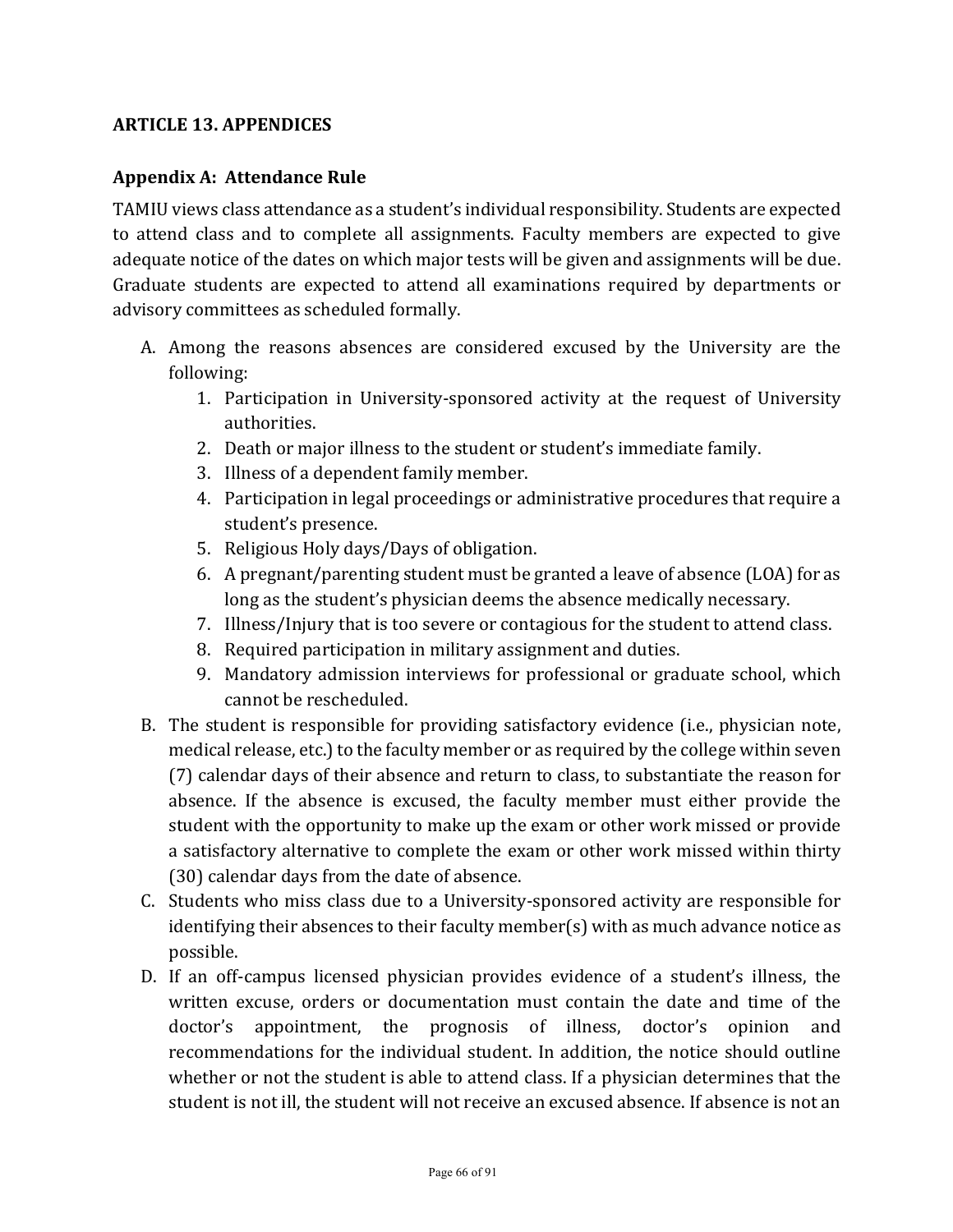excused absence, the faculty member will decide whether makeup work will be allowed.

- E. In some courses, attendance and in-class participation are ongoing requirements and an integral part of the work of the course. In other courses, occasional in-class assessments may occur, sometimes without advance notice. It is the responsibility of the faculty member to inform each class at the beginning of the semester of the inclass participation expected and the effect absences will have on the student's evaluation of work in the course.
- F. Authorized absences are allowed for official University-sponsored activities that are:
	- a. Required due to mandatory participation in a University-sponsored activity.
	- b. Required for an official class.

#### **OFFICE OF RESPONSIBILITY:**

Office of the Provost Revised: April 2018 Approved by Provost: May 2018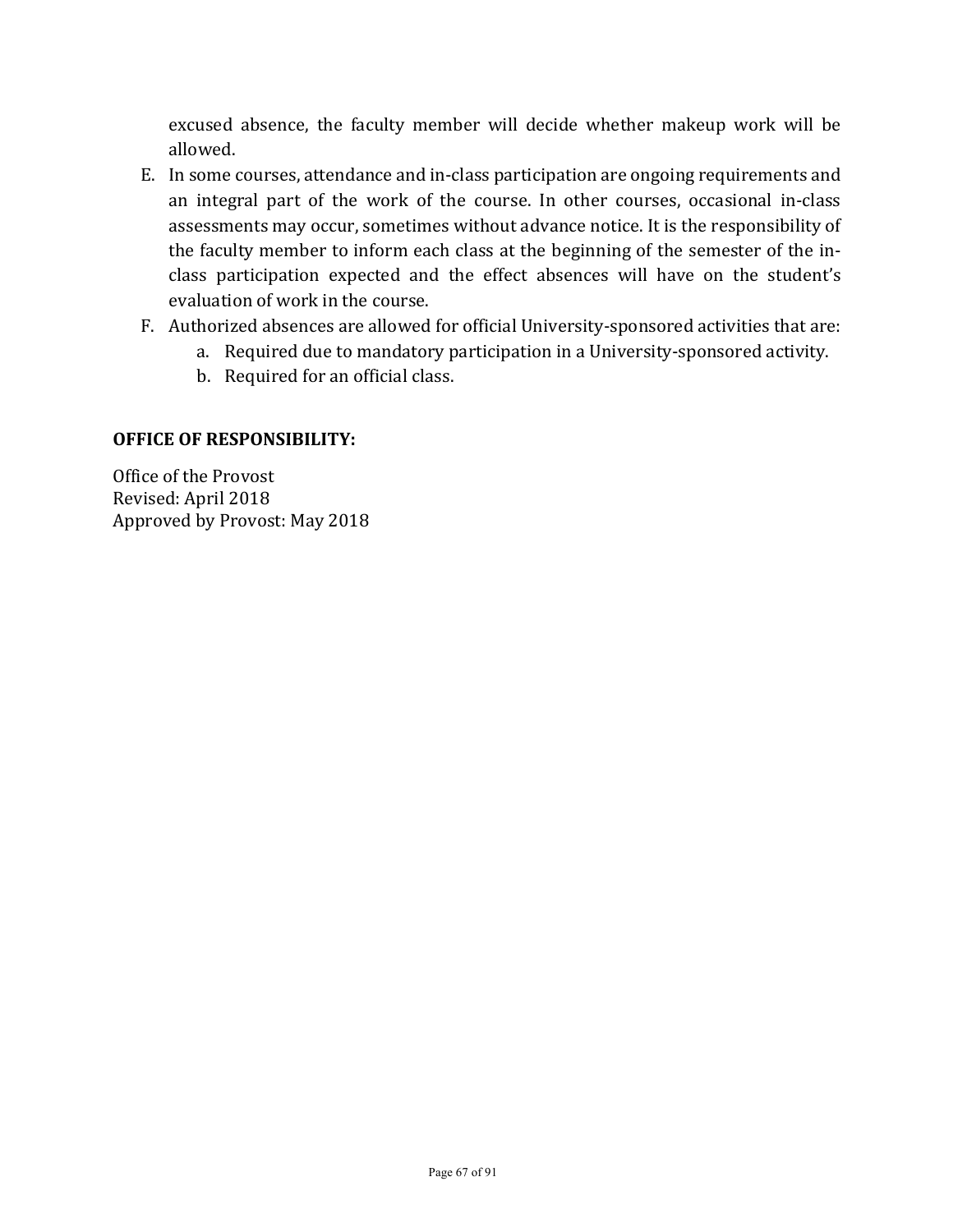### Appendix B: Leave of Absence (LOA) Rule

The Student Leave of Absence (LOA) Rule assists and encourages students to return and graduate after an absence of two or more consecutive long semesters from TAMIU. Absences during summer sessions are excluded, as continuous enrollment is not affected. Eligible students are encouraged to take advantage of the benefits provided by a LOA, e.g., no need to apply for readmission to University and may participate in their regularly scheduled registration/enrollment period upon return. Please note that re-admission to a college program may be required.

#### **Eligibility Requirements**

To be eligible for a LOA, a student must be eligible to register for classes and meet the following criteria:

- 1. Be a degree-seeking student.
- 2. Be registered during the semester immediately prior to the beginning of the LOA:
	- a. A student who was admitted as a new first-time freshman, transfer student, or graduate student, but did not attend will not be eligible for a LOA. Instead, the student should contact the Office of Admissions. Graduate students should contact the Graduate School.
	- b. A student who was readmitted but did not attend will not be eligible for a LOA. Instead, the student should contact the Office of Admissions. Graduate students should contact the Graduate School.
- 3. Be in good academic standing or on academic probation with their college.
- 4. Have no holds (e.g., disciplinary, business, testing, etc.), which would restrict registration. Note: Students with Business Office holds may be given consideration for a LOA if authorized by the Bursar's Office.
- 5. Have submitted any outstanding high school and/or transfer transcripts if prior admission/readmission and continued enrollment was contingent upon receipt of those transcripts.

#### Leave of Absence for Graduate Students

Students should also be aware that they are required to maintain continuous registration during the fall and spring semesters, including registration for thesis, until all requirements for graduation have been met. Interruptions or delays in the course of study which have not been approved in advance by the student's advisory committee chair will interfere with the degree time limits and may result in students having to retake courses and/or apply for re-admission to the program.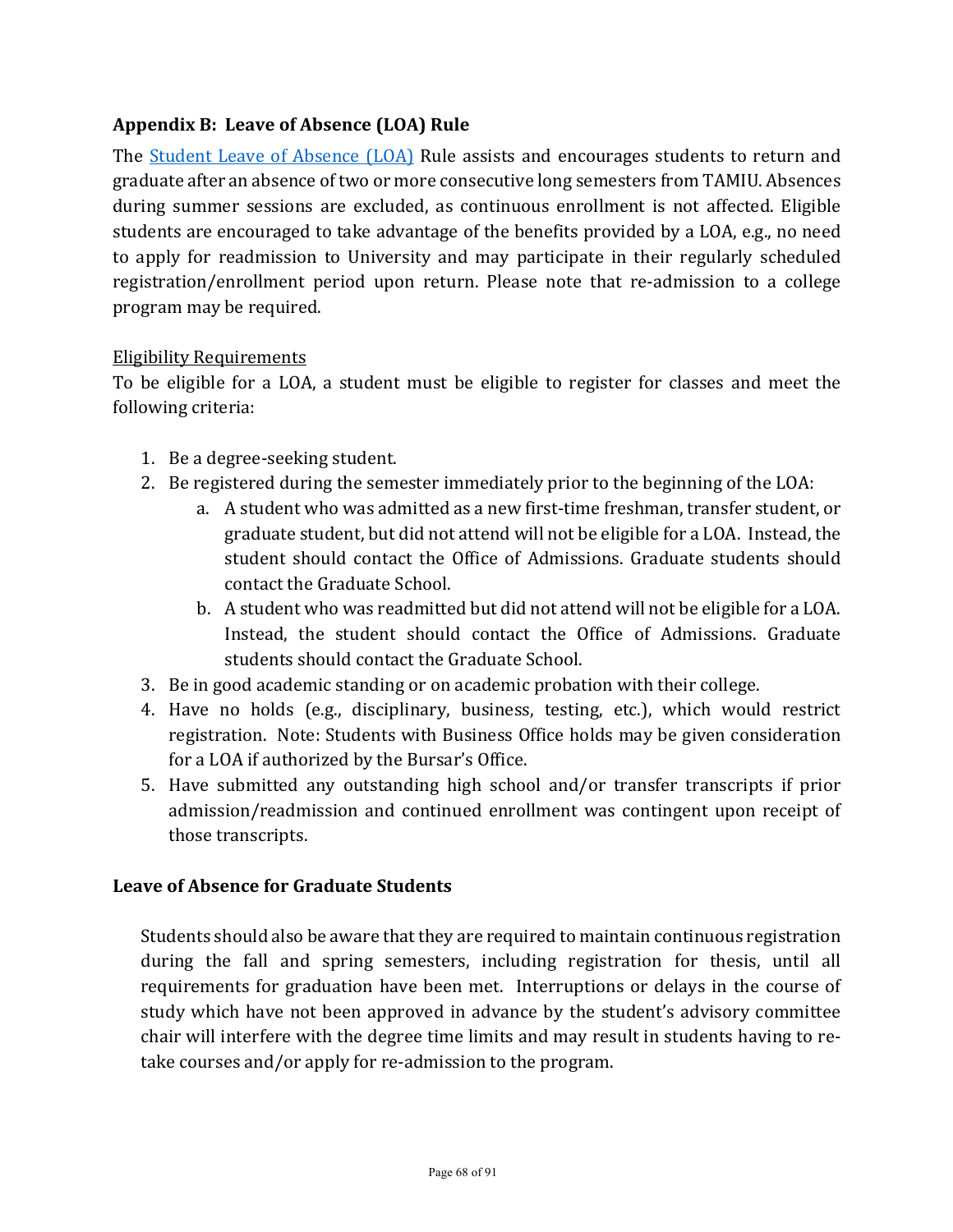#### Leave of Absence Policy for Graduate Students

You must be in good standing (i.e., financial obligations met, no disciplinary action, good academic standing). Requests for Leave of Absence must be submitted to the Dean of Graduate School before the second week of the first semester of absence. The maximum Leave of Absence is two semesters. Any Leave of Absence beyond two semesters must be adequately justified and approved by the Dean of the Graduate School. The maximum number of Leave of Absence requests is two. You must inform the Dean of the Graduate School when you return from your Leave of Absence Unapproved Leaves of Absence may result in the student being required to re-apply to their program.

### **Process for Obtaining a LOA**

Student should do the following:

- 1. Review the rule and complete the Leave of Absence Request form promptly upon first knowledge that a LOA is needed. Form can be downloaded at [http://www.tamiu.edu/gradschool/downloads.shtml.](http://www.tamiu.edu/gradschool/downloads.shtml)
- 2. Schedule appointment with department chair and college/school Dean for review and approval: College/school approval is required for an absence of two or more consecutive semesters to review the LOA application and the following issues:
	- a. Impact on progress toward degree.
	- b. Catalog year and status after LOA.
	- c. Academic standing issues.
	- d. Transfer policies, incomplete grades, agency requirements (e.g., state licensing/certification) and other academic issues, if applicable.
	- e. Possible change of majors to a major within same college or in another college. Process for completing major change prior to LOA is reviewed.
- 3. Contact other offices, if applicable:
	- a. Office of International Engagement International students must receive mandatory advisement, including signature, from the Office of International Engagement to discuss the impact of the LOA to their immigration status. An international student on approved LOA must contact the Office of International Engagement prior to their return to TAMIU to clear visa status and request appropriate immigration documents.
	- b. Office of Financial Aid Students who have received financial aid should request information about loan counseling, program rules that require continuous enrollment, and satisfactory progress. Students who have received scholarships should request information about possible deferment policies.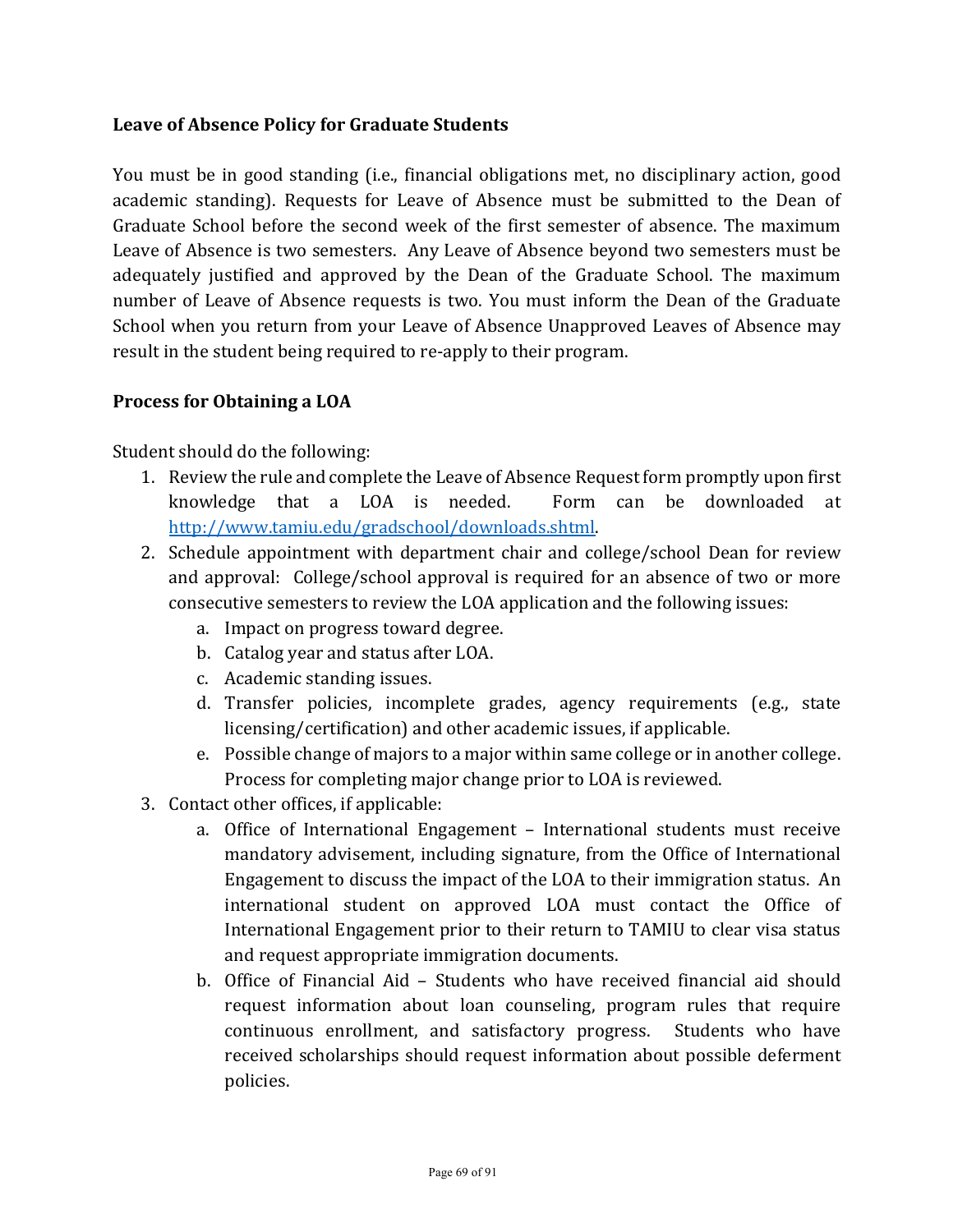- c. Office of Housing & Residence Life Students living on campus must formally petition to be released from their Residential Life License Agreement. If future housing is needed, students must reapply for housing.
- d. Bursar's Office Students should review their online student account and pay all outstanding charges to avoid late charges and possible referral to an outside collection agency. Students requiring assistance with their accounts should visit or call the Bursar's Office. Students with Business Office holds must contact the Bursar's Office in order to setup a formal payment plan. Once a formal payment plan has been created, the Bursar's Office will provide signoff on the LOA which is then returned to the appropriate office for processing.
- e. Veterans Affairs Students who receive veterans' educational benefits and/or students leaving the University due to a military activation should contact the Veteran Affairs Office in the Office of the University Registrar for information and assistance.
- f. Graduate School-Graduate students should submit their leave of absence request to the Dean of Graduate School before the second week of the first semester of absence.
- 4. Submit the Leave of Absence Request form:
	- a. Once the required signatures have been obtained, the application is returned to the Office of the University Registrar. The student may return the form in person.
	- b. The student follows the established procedures for withdrawing if registered for the current term and finds that completely withdrawing mid-semester is necessary, as well as the procedures for canceling any registration already submitted for any future  $term(s)$  during the requested LOA. NOTE: Students receiving financial aid must visit the Financial Aid Office for information on how withdrawal impacts their financial aid.
	- c. Satisfactory evidence (i.e., physician note, medical release, etc.) must be submitted to the instructor or as required by the college.
	- d. The student updates their mailing address on the student information system, if necessary.

## **Additional Conditions of LOA Requests**

#### **LOA Duration**

A LOA may not be granted for more than two consecutive regular semesters. (A regular semester is defined as a fall or spring semester and excludes winter and summer sessions; for example, LOA is granted for fall and spring or spring through fall.)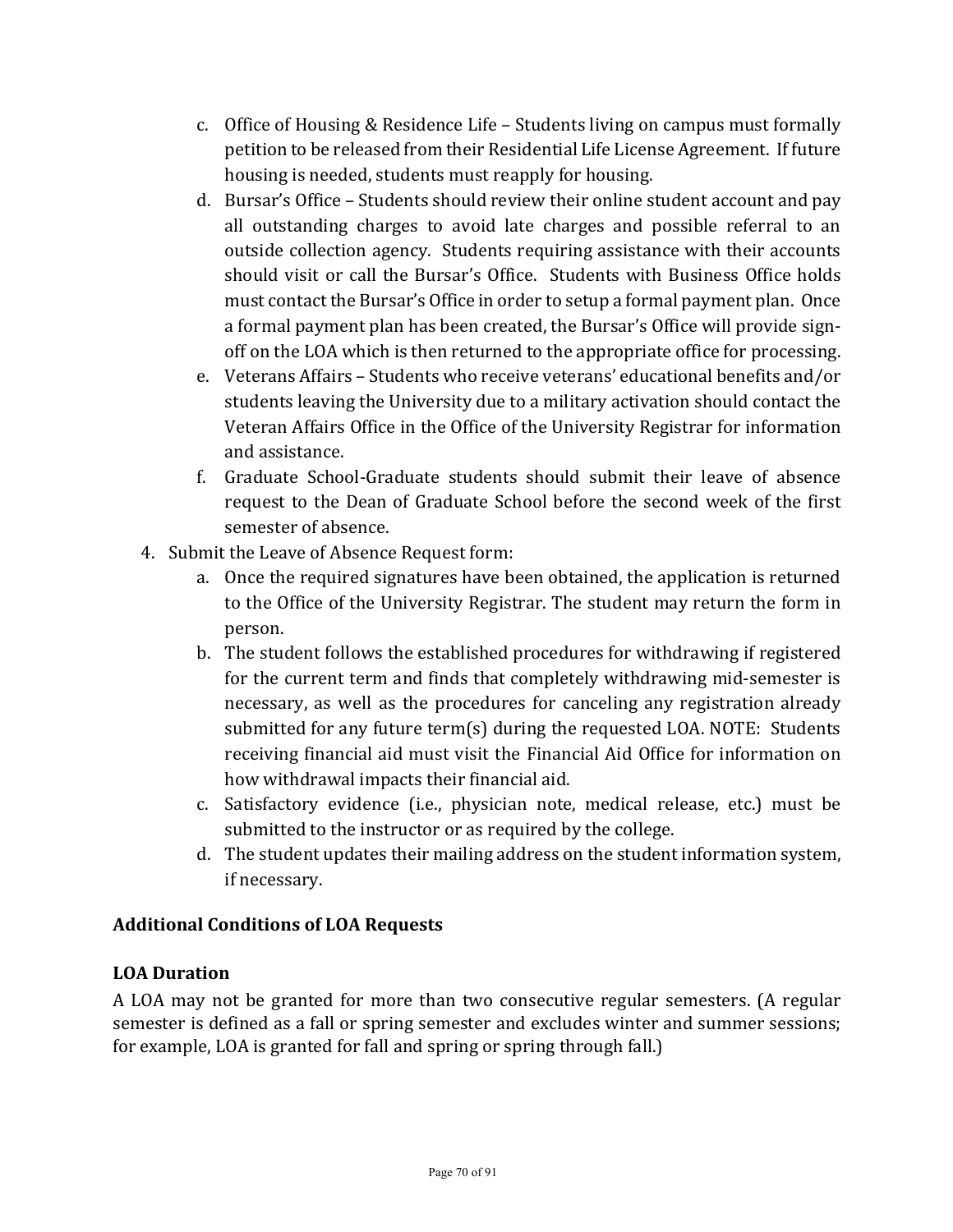If the student does not return at the agreed semester, the student would need to undergo formal readmission to TAMIU, to include submission of a new application and any necessary transcripts.

- 1. A student may request a LOA more than once; however, the cumulative total of such requests may not exceed two years.
- 2. A student may request an extension prior to the scheduled return of a regular semester. Approval consideration will be at the college's discretion, based on the reason of the request. For example, appropriate extensions may result from students leaving for active military duty or religious missions.
- 3. A student may return earlier than the original agreed return date but should provide notice as soon as possible, keeping in mind applicable deadlines, such as advising, registration, financial aid, etc.

# **Student Status during the LOA**

A student granted a Leave of Absence retains their admitted student status. However, the student is not registered and, therefore, does not have all the rights and privileges of a registered student and should be aware of the following consequences:

- 1. Office of Financial Aid A student is not eligible for any financial aid disbursements during the semesters while on LOA. A student on a LOA will be reported to lenders and loan service agencies as "non-attending" and will need to contact their lenders for information on possible repayment requirements.
- 2. Enrollment verification requests Enrollment verifications for other entities, such as parents' health or auto insurance companies, will also be reported as "non-attending."
- 3. Facilities Access:
	- a. Library A student on a LOA will have limited access to library resources. The student may access library resources, including use of electronic databases and journals, while physically present in any campus library. No remote access to proprietary databases and electronic resources is available. Normal borrowing privileges are not retained, but restricted privileges may be available for a fee. A student interested in checking out TAMIU library material should contact any library circulation services.
	- b. Student Health Services and Student Counseling and Disability Services  $A$ student on a LOA for a particular semester is not registered for any credit hours and, therefore, not eligible to use Student Health Services.
	- c. Computing resources A student on a LOA will not have access to computing resources, including computing labs. Students will be able to maintain their TAMIU @dusty accounts.
	- d. Recreational Sports A student on a LOA will lose access to recreational sports.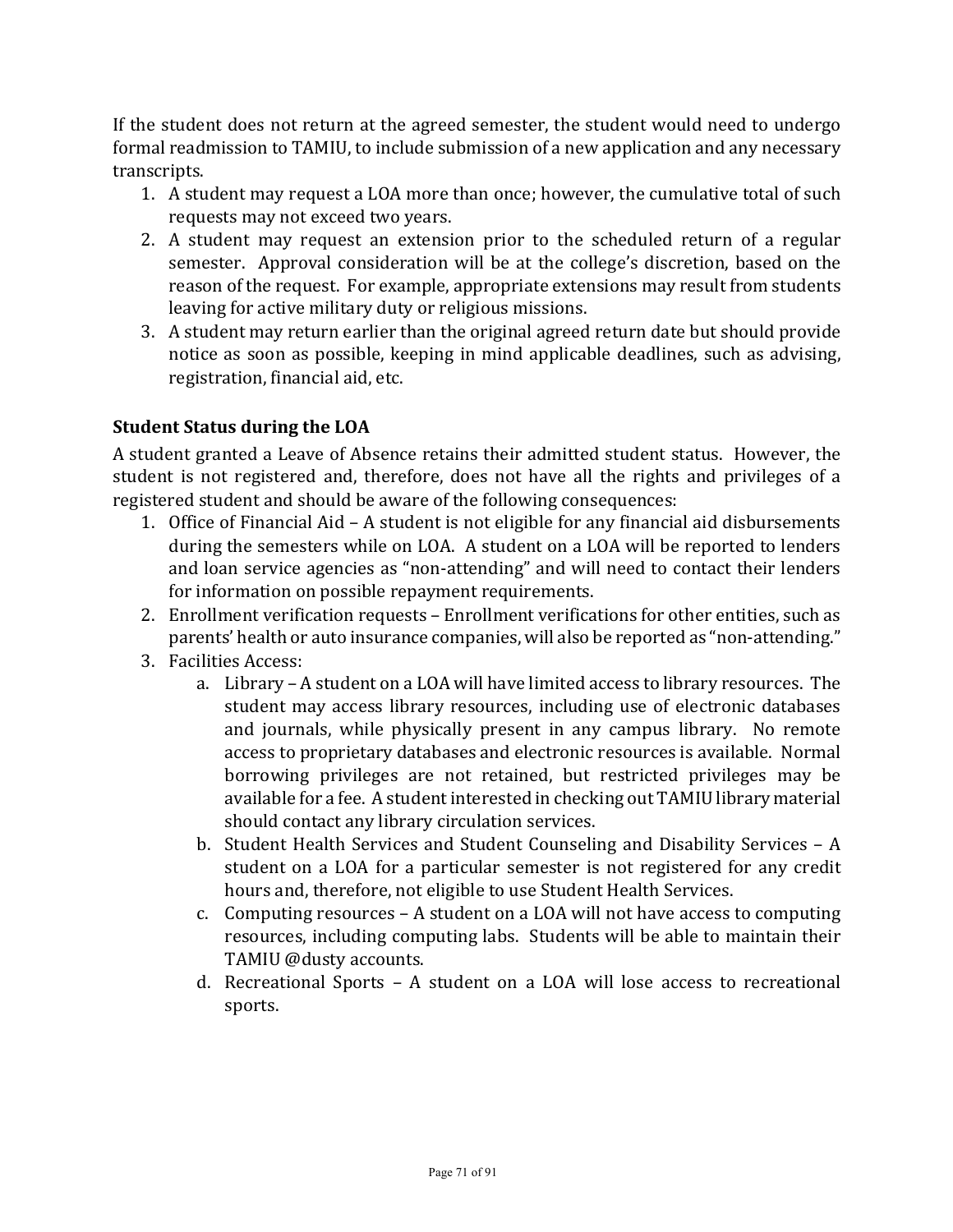#### **Returning from a LOA**

- 1. At the time of return, a student must continue to be eligible to register (i.e., have no enrollment restrictions, such as an account delinquency, disciplinary hold, or academic disqualification).
- 2. A student returning earlier than the original agreed return date should provide notice to the Office of the University Registrar as soon as possible, keeping in mind applicable deadlines, such as advising, registration, financial aid, etc.
- 3. A student must meet all financial aid requirements and deadlines for the academic year of their return.
- 4. The Office of the University Registrar will identify concerns, if any, arising during the student's LOA, which may make the student ineligible for registration and work with the school/college to resolve them, if possible.

Contact Information: Return to: Office of the University Registrar Senator Judith Zaffirini Student Success Center, 121 Laredo, TX 78041-1900 956.326.2250

#### **OFFICE OF RESPONSIBILITY:**

Division for Student Success Office of the Provost Revised and approved: April 2018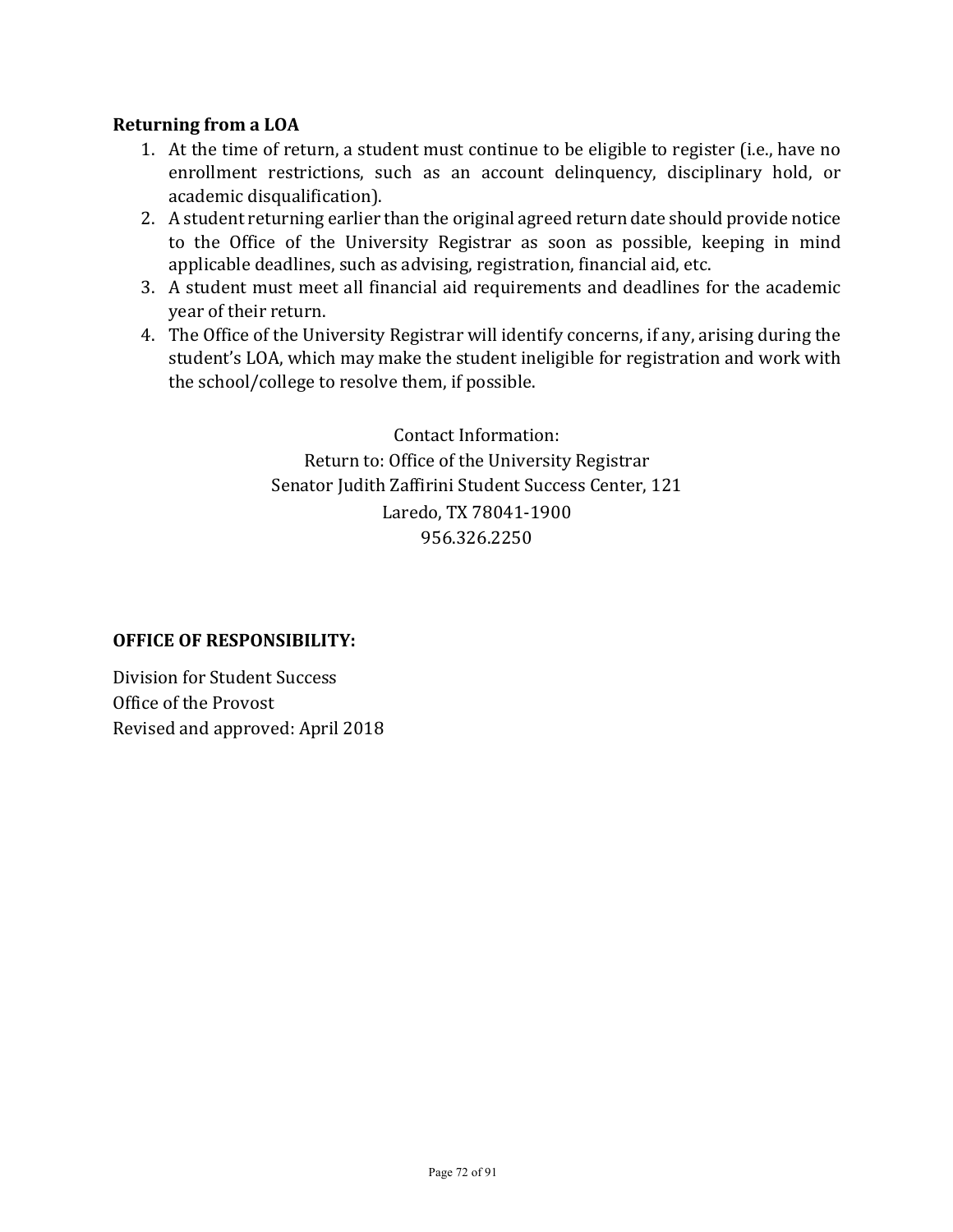## **Appendix C: Student Grievance Process**

As indicated in its mission, TAMIU strives to provide students with the highest quality programs, built on a solid academic foundation in the arts and sciences, and prepares them to lead their chosen professions in an increasingly complex, culturally diverse state, national, and global society. Consistent with our mission, TAMIU welcomes opinion and feedback about rules, procedures, programs and services in order to make changes that contribute to student success, development, and goal attainment. TAMIU is also committed to ensuring that students have access to a complaint process. A student with a complaint that a policy, rule, regulation, or procedure has been improperly applied in a particular case has recourse through complaint and appellate procedures. In registering grievances and filing appeals, TAMIU students must follow the procedures established by the unit where the complaint is filed. 

## **Informal Process**

In most instances, grievances can be resolved through an informal process. Basic steps include:

- Arrange an informal meeting with the staff or faculty member wishing to raise a matter/concern preferably via face-to-face communication, or phone/email.
- Hold an informal meeting, confirming that this informal meeting is aimed at supporting the individual in addressing the specific concern.
- Explain your concern, provide any evidence or information relating to concern and discuss the impact these concerns are having on you.
- Explore how issues can be addressed and what you are seeking in terms of a resolution.
- If applicable, agree any follow up actions to ensure concern does not occur again.

If no resolution is reached, a student may proceed with the formal process as outlined below.

#### **Formal Process**

If the issue is unresolved after following the informal complaint procedures, the student may submit a formal complaint. Formal grievances should be submitted using the Report It form. A complaint must include the name, contact information of the person filing the complaint, and a brief description of the circumstances, including who has been involved, and current status.

Formal grievances are received by the Office of Student Conduct and Community Engagement. On receipt, SCCE will forward grievances to the appropriate department head, Dean, or supervisor within five University business days, except under unusual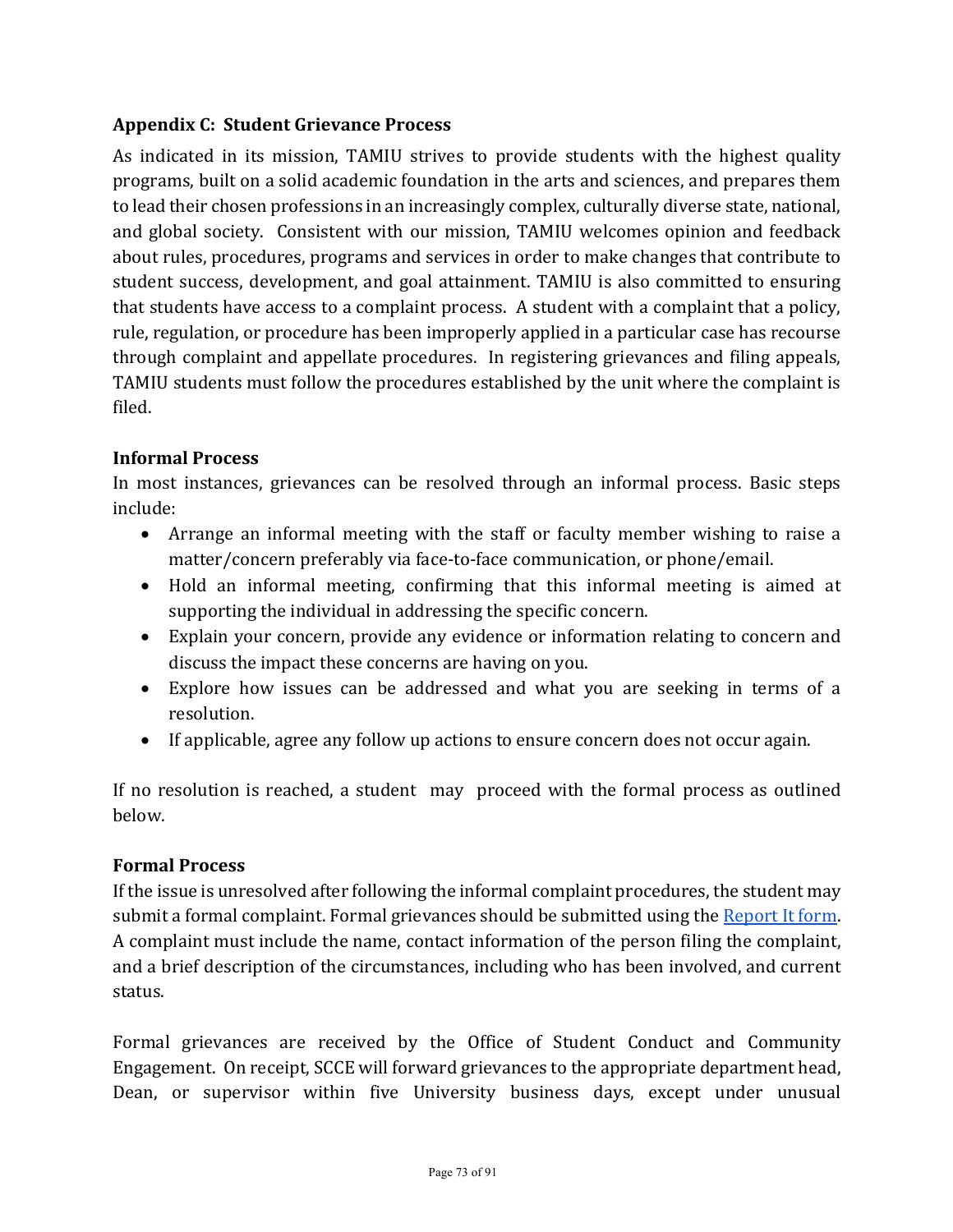circumstance. The receiving department has 10 University business days to contact the student and reach a resolution (extension may be granted upon request). Resolutions must be forwarded to the Office of Student Conduct and Community Engagement for record keeping.

| Type of<br><b>Grievances</b> | <b>Responsible Office(s)</b>                                                                                                            | <b>Type of Concern</b>                                                                                        |
|------------------------------|-----------------------------------------------------------------------------------------------------------------------------------------|---------------------------------------------------------------------------------------------------------------|
| Student-Faculty              | Office of Compliance<br>$\bullet$<br><b>Academic Affairs</b><br>$\bullet$                                                               | Civil right matters<br>Faculty grievances; Fraud,<br>waste, and abuse                                         |
| Student-Staff                | Department<br>$\bullet$<br>supervisor(s) and/or $VP$<br>Office of Compliance<br>$\bullet$                                               | Staff grievances; Fraud, waste,<br>and abuse<br>Civil right matters                                           |
| Student-Student              | Student Conduct &<br>$\bullet$<br><b>Community Engagement</b><br><b>Honor Council</b><br>$\bullet$<br>Office of Compliance<br>$\bullet$ | General disciplinary conduct<br>(non-academic or civil rights)<br>Academic misconduct<br>Civil rights matters |
| Student-Third<br>Party       | VP of Administration (or<br>$\bullet$<br>their designee)<br>Office of Compliance<br>$\bullet$                                           | Fraud, waste, and abuse;<br>contractual personnel<br>grievances<br>Civil rights matters                       |

# **Grade Appeal Process**

Faculty members are authorized to change final grades when they have committed a computational error, and to do so must receive approval of department chair and Dean. To receive that approval, faculty must attach a detailed explanation of the reason for the mistake. Rarely would another reason be entertained as legitimate for a grade change. A student who disputes a grade on an assignment must discuss the situation with the faculty member teaching the course. If students believe that they have been graded improperly, they may follow the grade appeal process defined above (Article 4).

#### **Academic Probation**

Students will be placed on Academic Probation at the conclusion of any long semester (fall or spring) when their institutional cumulative grade point average at Texas A&M International University falls below 2.0. Such students are encouraged to participate to the fullest in **academic support programs** and to seek academic advising. Students who have been placed on academic probation will be allowed to enroll for one additional one semester in an attempt to achieve the required institutional cumulative grade point average of 2.0 or better.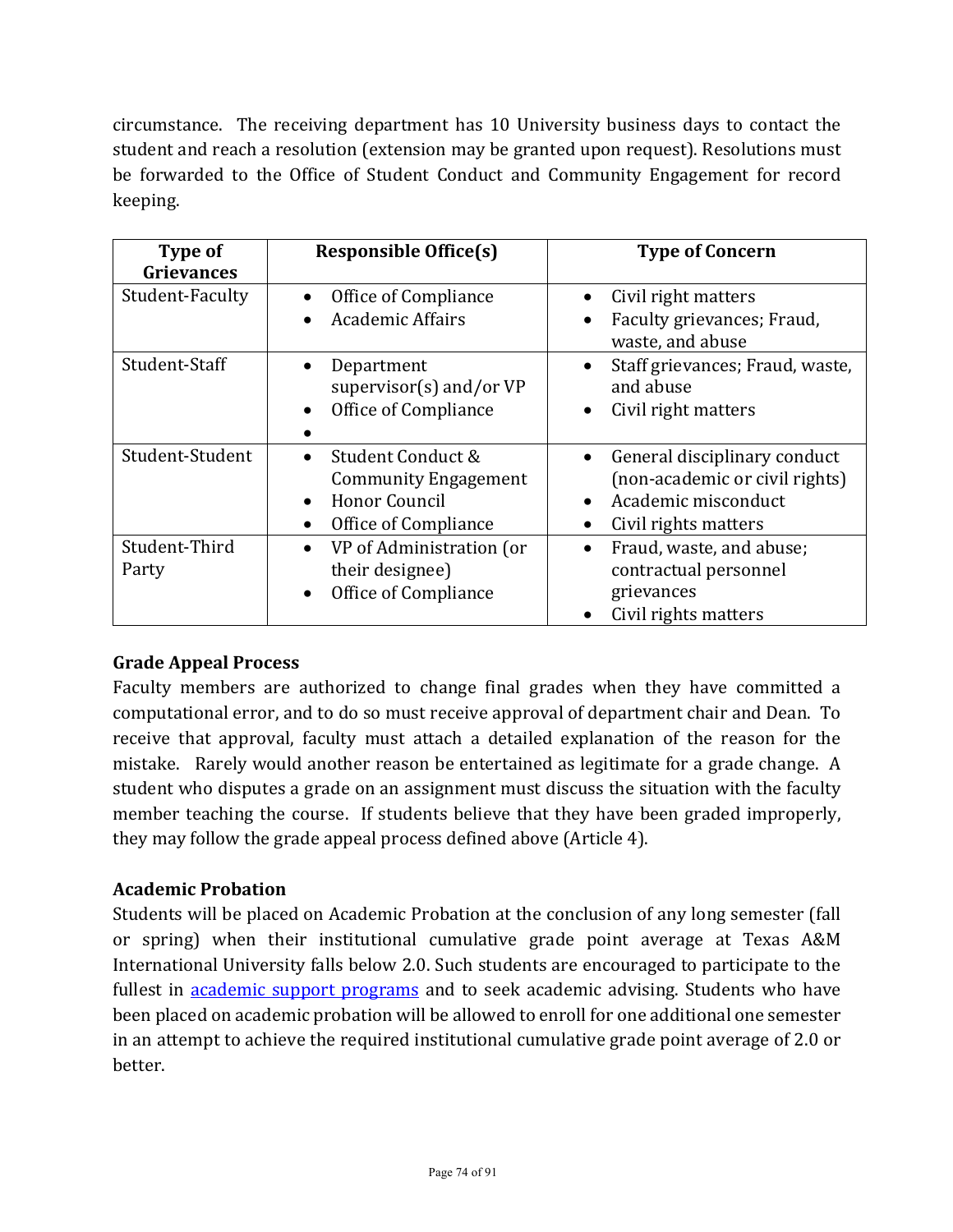#### **Academic Suspension**

Students who have been placed on academic probation and fail to achieve the minimum institutional cumulative grade point average during the next long semester will be placed on academic suspension. Students on academic suspension will be required to sit out one long semester and may re-enroll after such absence under academic probation. Prior to enrolling, the returning student must meet with an academic advisor to develop an academic improvement plan. The advisor will then meet with the student throughout the semester to monitor the student's progress in meeting established goals and determine appropriate subsequent actions.

The student may appeal the Academic Suspension to the Dean of the college/school, or the Dean's designee, in which the student is pursuing a degree by submitting a petition for academic reinstatement and a student self-assessment. If the petition is approved, the student will be permitted to enroll under continued suspension. Prior to enrolling, the returning student must meet with the Dean to develop an academic improvement plan. The Dean (or their designee) will meet with the student throughout the semester to monitor the student's progress in meeting established goals and determine appropriate subsequent actions. 

# **Removal of Academic Suspension Status by Wintermester, Maymester or Summer Study.**

Students placed on academic suspension at the end of the fall or spring semesters are eligible to attend the subsequent Wintermester, Maymester or Summer sessions at TAMIU. If the student achieves an institutional cumulative grade point average of 2.0 or better at the conclusion of the wintermester, maymester or summer terms, the academic suspension status will be removed.

# **Grievances alleging violations of the American with Disabilities Act (ADA)**

TAMIU offers reasonable accommodations for students with disabilities. Students may contact Student Counseling and Disability Services at for policy and procedures for requesting accommodations. If you feel as though you have been discriminated against on the basis of disability status, please contact Director of Equal Opportunity and Diversity at KLM 159B, or call 956.326.2857.

#### **Reporting Risk, Fraud, Waste, Abuse, and Misconduct**

If you have factual information suggestive of unsafe, fraudulent, wasteful, abusive, or inappropriate activities involving any TAMUS member, employee, student, or other affiliate, we want you to report it. Reports can be made using the risk, fraud, and misconduct hotline called *EthicsPoint*. Students can submit an anonymous report via the *EthicsPoint* link (the link is also located at the bottom of all TAMIU webpages) by following the instructions under "Raise a Concern" or by calling toll free 1-888-501-3850. Anonymous reports can also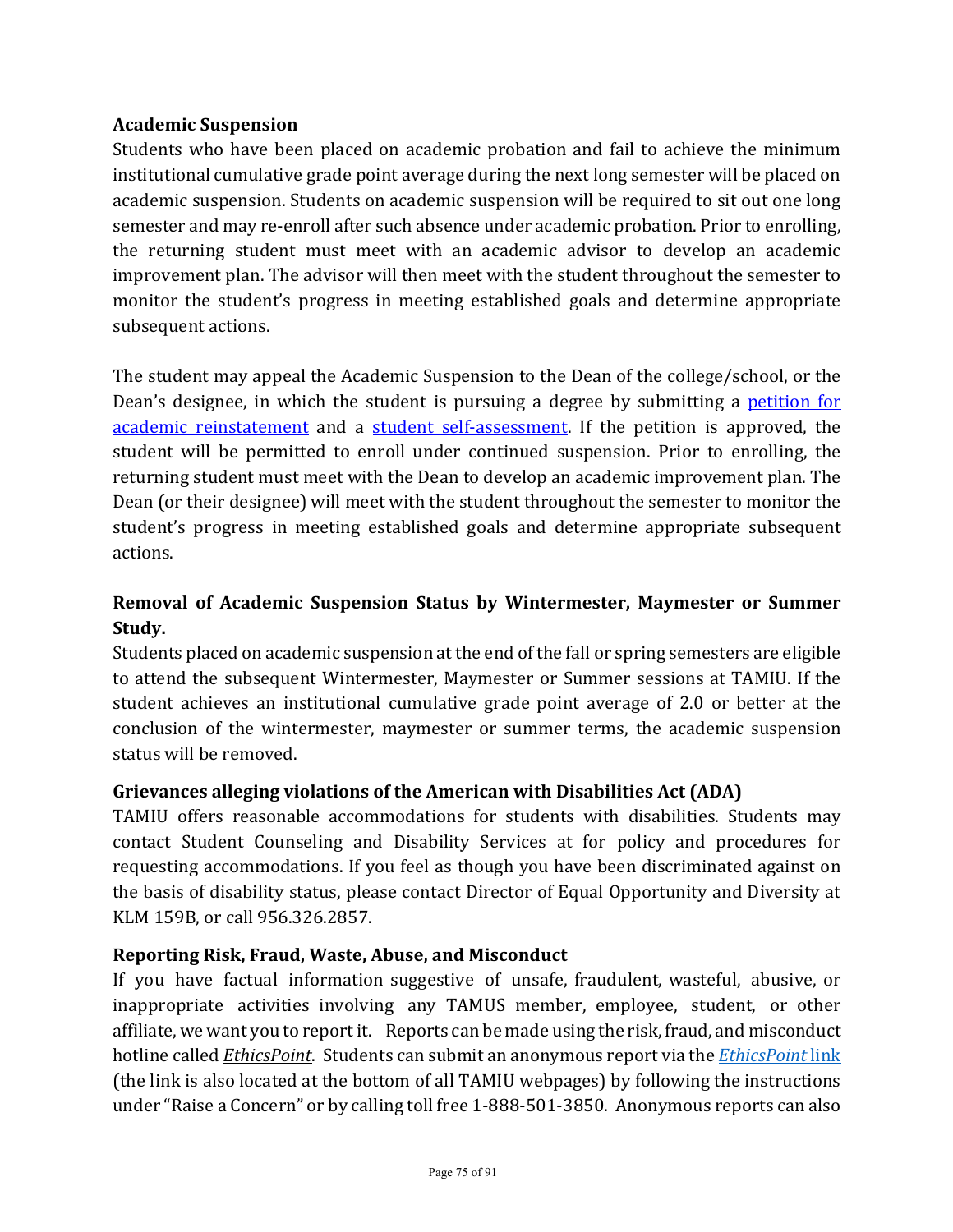be made to the Texas State Auditor's Office by calling 1.800.892.8348 or submitting an online report at https://sao.fraud.texas.gov.

# **Student Conduct Grievance**

Any member of the University community may file a grievance against a student who violates the Student Code of Conduct. Grievances must be filed in writing within fifteen  $(15)$ University business days of the discovery of the alleged infraction to the Office of Student Conduct and Community Engagement at http://www.tamiu.edu/reportit. Timelines for the grievance process may be extended for good cause shown or upon the unilateral discretion of the Office of Student Conduct and Community Engagement.

# **Student Financial Aid Appeal**

A student not meeting SAP standards due to extenuating circumstances may appeal a financial aid suspension by submitting an Appeal of Financial Aid Satisfactory Academic Progress. Examples of extenuating circumstances include a major medical condition or hospitalization of self or immediate family member, death of immediate family member, or victims of violent crimes. Personal or financial issues with family, friends, or roommates are not considered extenuating circumstances.

The Financial Aid Appeal Committee will only evaluate appeals for students who have a complete financial aid folder and are enrolled for the semester of appeal. Students should make payment arrangements with the Bursar's Office while their appeal is being reviewed to ensure that they are not dropped for non-payment. The student will be notified thru official University student email account when the results of the appeal are available. Federal regulations do not allow the decisions of the Committee to be overturned by another institutional office or official.

# **Harassment Grievances**

TAMIU does not discriminate or permit harassment against any individual on the basis of race, color, sex, religion, national origin, age, disability, genetic information, veteran status, sexual orientation or gender identity in admissions, educational programs, or employment. Students who experience or observe alleged or suspected discrimination should report to the TAMIU Director of Equal Opportunity and Diversity/Title IX Coordinator, Lorissa M. Cortez, 5201 University Boulevard, KLM 159B, Laredo, TX 78041, TitleIX@tamiu.edu, 956.326.2857, via the anonymous electronic reporting website, *Report It*, at www.tamiu.edu/reportit, and/or the Office of Civil Rights (Dallas Office), U.S. Department of Education, 1999 Bryan Street, Suite 1620, Dallas, TX 75201-6810, 214.661.9600.

Under Title IX of the Educational Amendments of 1972, sex discrimination includes unwelcome conduct on the basis of sex including sexual harassment, sexual assault, domestic violence, dating violence; definitions for these terms can be found in 6.04 of this Handbook. TAMIU also prohibits all forms of sex-based misconduct which includes, but is not limited to sexual assault, sexual exploitation, dating violence, domestic violence, and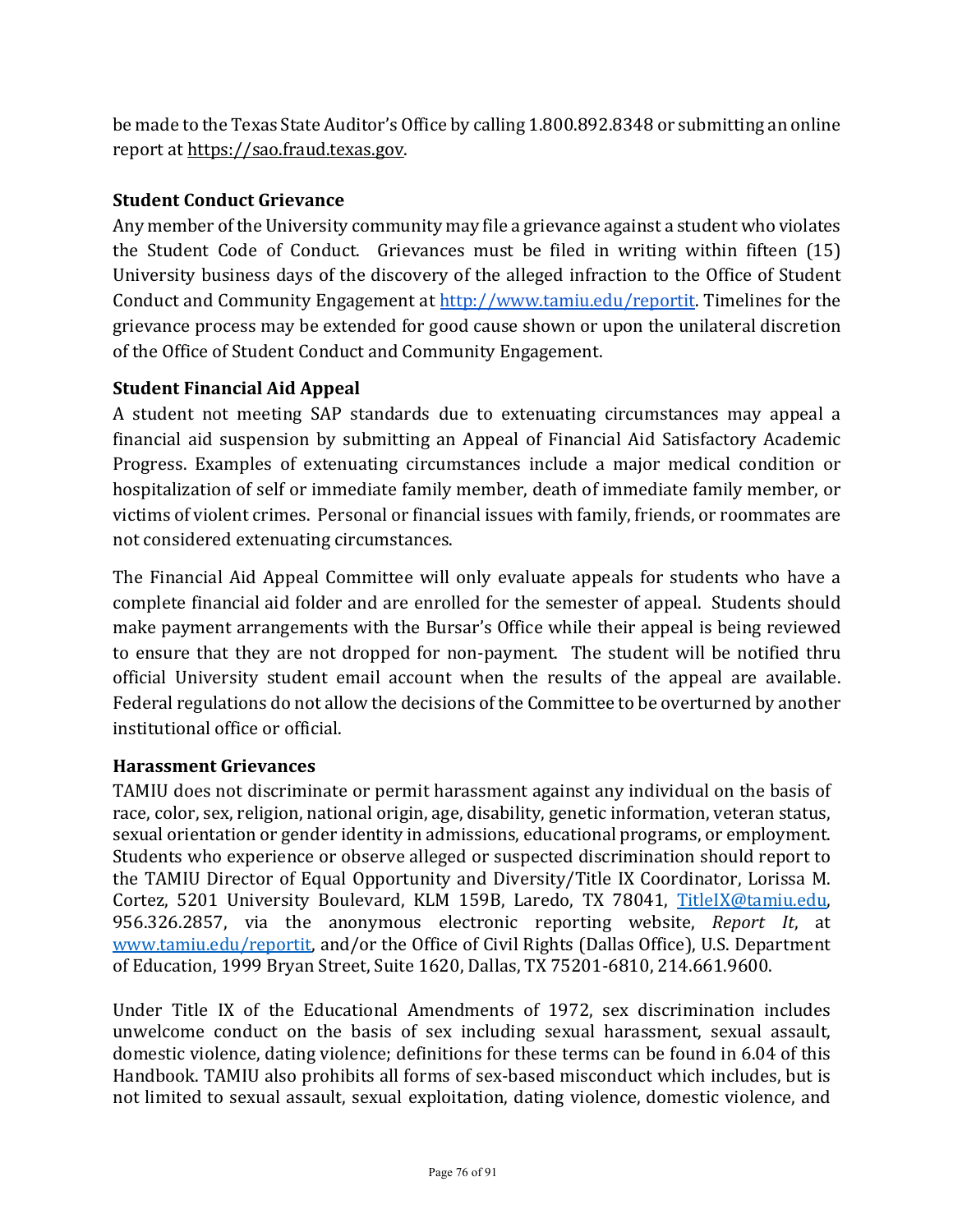stalking based on sex. Further information concerning TAMIU Civil Rights procedures can be found in Appendix E of this handbook and at http://www.tamiu.edu/compliance/Title%20IX.shtml.

#### **Recognized Student Organization Grievances**

The Office of Student Orientation, Leadership and Engagement oversees all recognized student organizations on the TAMIU campus. Individuals who wish to file a complaint against a recognized student organization or a member, or officer, of a recognized TAMIU student group should follow the procedure outlined in The Leader: A Guide for Student Organizations.

#### **Record Keeping Procedures**

Formal grievances will be kept on record in accordance to TAMUS Record Retention Schedule. Individual units are responsible for addressing student grievances and forwarding resolutions to the Office of Student Conduct and Community Engagement for record keeping.

#### **OFFICES OF RESPONSIBILITY:**

Division of Student Success First Approved: Fall 2010 Next Scheduled Review: Fall 2024 Updated: March 2021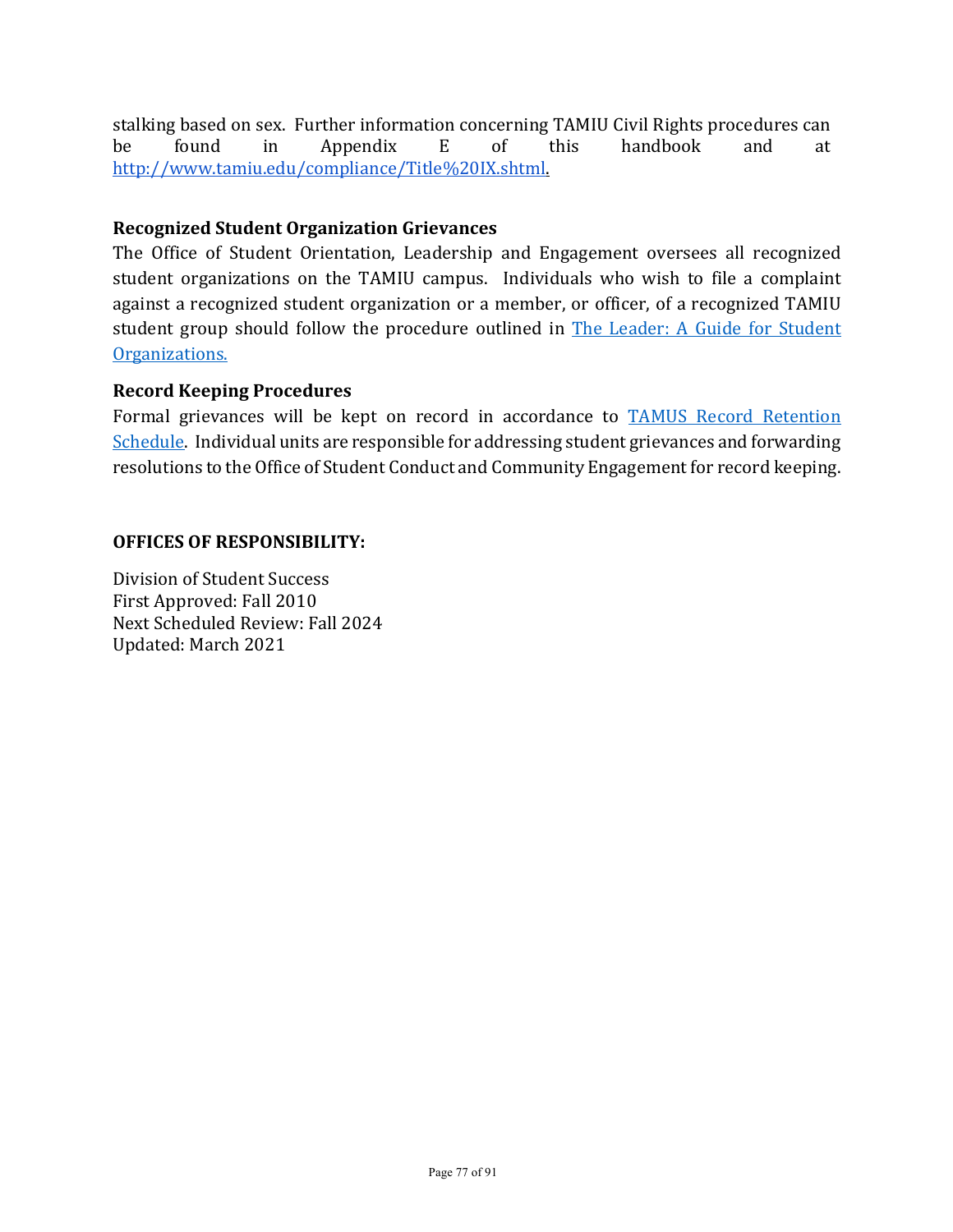## **Appendix D: Amnesty**

#### **Purpose**

The health and safety of our students are of primary concern at TAMIU (TAMIU). TAMIU is committed to ensuring that students obtain timely medical assistance for themselves and fellow Dustdevils in the case of medical emergencies.

As such, the University recognizes that the potential for disciplinary action may discourage students from seeking medical assistance for themselves or others in a time when medical attention is needed. TAMIU's *Amnesty* was developed with the intention to assist those individuals whose judgment or health is affected due to the consumption of alcohol or controlled substances by removing impediments to seeking medical assistance. Students are encouraged to contact the University Police Department, medical emergency professionals, or other University officials when medical assistance is needed.

## **Expectations**

The implementation of *Amnesty* is for TAMIU to continue being an entity which is proactive about the health and safety of its students and to instill in all Dustdevils the moral responsibility to help people in need. At TAMIU, we expect that students will take a proactive role in protecting the safety and well-being of their peers and the University community.

*Amnesty* also serves as educational experience that allows students the opportunity to learn from their decision-making and make healthier decisions in the future. It is the expectation that a student uses *Amnesty* minimally and as a learning experience. Therefore, after being granted amnesty once, the availability of amnesty to the student is at the discretion of the University.

# **Protocol**

*Amnesty* is an approach to reducing the dangerous consequences caused by alcohol or controlled substance emergencies by increasing the likelihood that members of the TAMIU community will call for medical assistance. TAMIU administers *Amnesty* as follows:

- 1. **Victims and Witnesses.** TAMIU provides amnesty to victims and witnesses who may be hesitant to report to University officials because they fear that they themselves may be accused of minor rule violations, such as underage drinking, at the time of the incident. Educational options will be explored, but no student conduct proceedings or conduct record will result.
- 2. **Those Who Offer Assistance.** To encourage students to offer assistance to others, TAMIU applies amnesty for minor violations to students who offer assistance to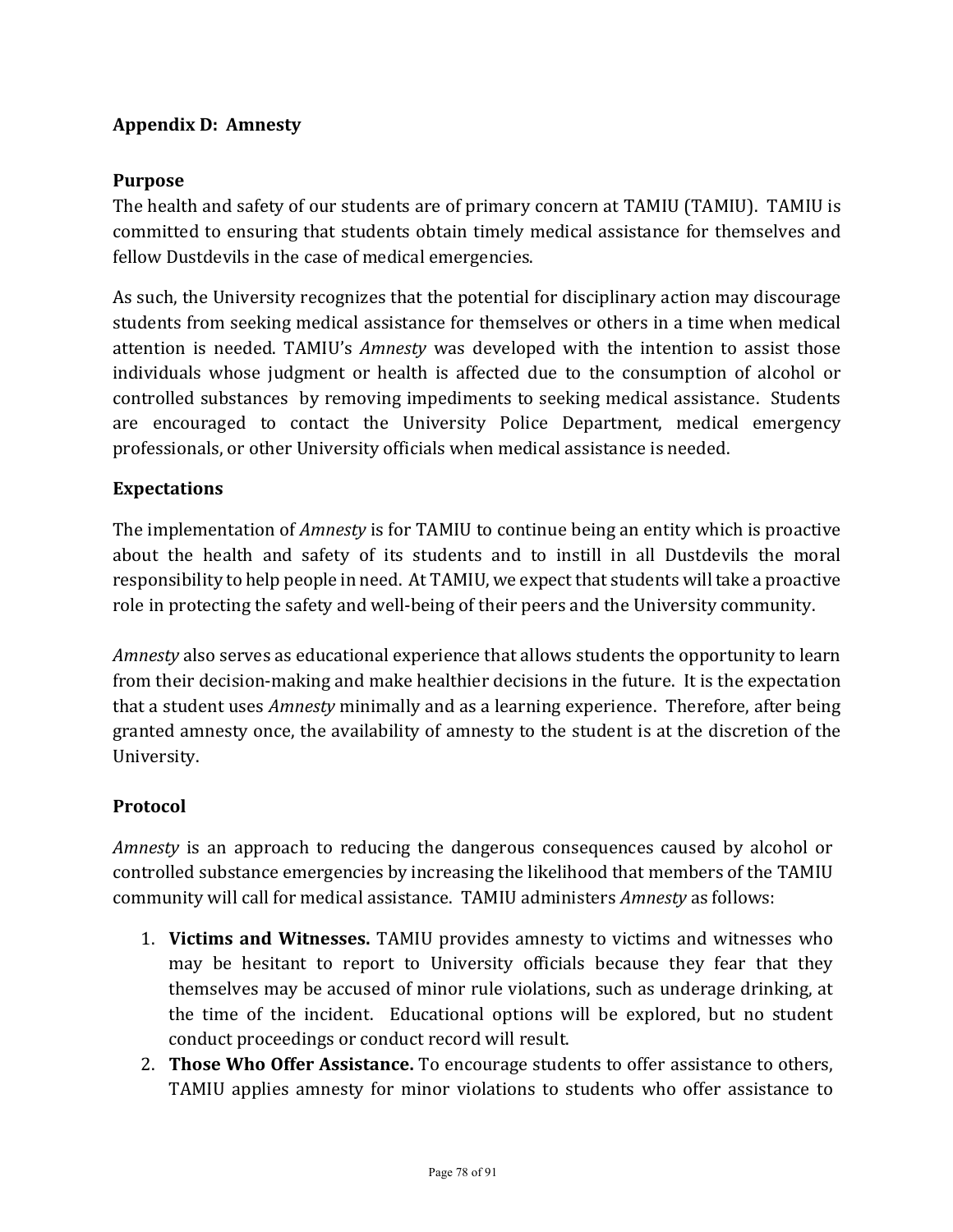others in need. At the discretion of the Director of Student Conduct and Community Engagement (SCCE) (or their designee) and on a case-by-case basis, amnesty may also be extended to the person receiving assistance. Educational options will be explored, but no student conduct proceedings or conduct record will result.

- 3. **Those Who Report Serious Violations.** Students who are engaged in minor violations but who choose to bring related serious violations by others to the attention of the University are extended amnesty for their minor violations. Educational options will be explored, but no student conduct proceedings or record will result. Abuse of amnesty requests can result in a decision by the Director of SCCE (or their designee) not to extend amnesty to the same person repeatedly.
- 4. **Safe Harbor.** TAMIU believes that students who have a drug and/or addiction problem deserve help. If any student brings their own use, addiction, or dependency to the attention of University officials outside the threat of drug tests or student conduct violations/sanctions and seeks assistance, a student conduct complaint will not be pursued. A written action plan may be used to track cooperation by the student with *Safe Harbor* protocols. Failure to follow the action plan will nullify *Safe Harbor* protection and student conduct processes will be initiated.

Amnesty applies only to conduct revealed as a result of the report, and not to unrelated conduct violations.

*Amnesty* does not limit the authority of law enforcement to act as required at the time of an alleged violation of federal, state, or local laws. TAMIU has a responsibility to investigate to determine that a report was made in good faith.

A student eligible for amnesty under *Amnesty* may be required to meet with the Director of SCCE (or their designee) to discuss participation in appropriate educational programs/activities, appropriate alcohol or substance abuse assessments, and/or treatments. Although the student receiving amnesty will not be assigned formal disciplinary sanctions or have a formal disciplinary case, records of all incidents addressed in the process will be maintained by SCCE, including remedies. Any subsequent alcohol or controlled substance incident will prompt a higher degree of concern and will be evaluated by SCCE for the availability of amnesty to the student. Failure to complete educational assignments or recommended treatments issued by SCCE will revoke the eligibility of amnesty and may result in formal disciplinary action.

Based on the entirety of the incident, the Director of SCCE or Director of Equal Opportunity and Diversity/Title IX Coordinator will make the final determination as to the applicability of amnesty.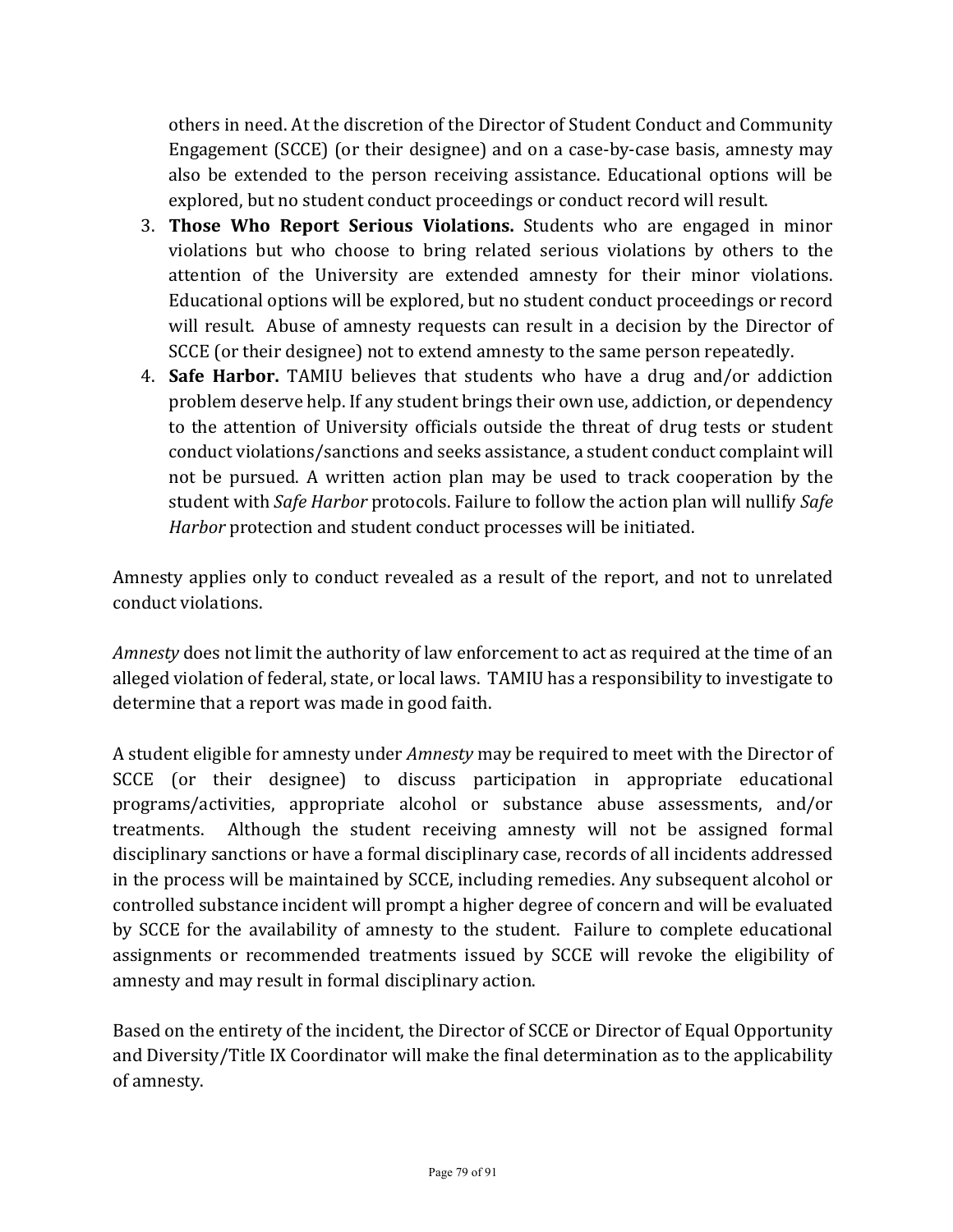## **Qualifications for Amnesty**

The student receiving medical assistance or a student initiating medical assistance in an alcohol or controlled substance emergency qualifies for amnesty if:

- 1. The student requests medical assistance from the Univeristy Police Department, medical emergency professionals, or other University officials on behalf of a student experiencing an alcohol or controlled substance medical-related emergency;
- 2. The student seeking medical attention does so at the time of the incident;
- 3. The student meets with SCCE administration within ten (10) University business days of the incident; and
- 4. The student agrees to timely completion of assigned educational activities, assessments, and/or treatments assigned by SCCE.

If the student completes assignments by SCCE, the incident will not be documented as a formal disciplinary record for the individual.

Criteria for granting amnesty may include but is not limited to the severity of the incident, the student's disposition regarding the incident, whether the student has been granted amnesty in the past, and the student's previous conduct record.

*Students participating in intercollegiate programs (athletics)* who previously invoked the Safe *Harbor Program under the Athletics Department are not eligible to invoke TAMIU's Amnesty.* 

# **Amnesty in Relation to Sexual Harassment, Sexual Assault, Dating Violence, Domestic Violence, and Stalking**

When a student reports, in good faith, being the victim of or a witness to an incident of sexual harassment, sexual assault, dating violence, domestic violence, or stalking, TAMIU will not take disciplinary action against that student for violations of the Student Conduct Code occurring at or near the time of the incident reported. TAMIU may, however, investigate to determine whether a report of an incident of sexual harassment, sexual assault, dating violence, domestic violence, or stalking was made in good faith.

This amnesty will not apply in situations where:

a. A student reports their own commission or complicity in the commission of sexual harassment, sexual assault, dating violence, domestic violence, or stalking [as defined in System Regulation 08.01.01]; or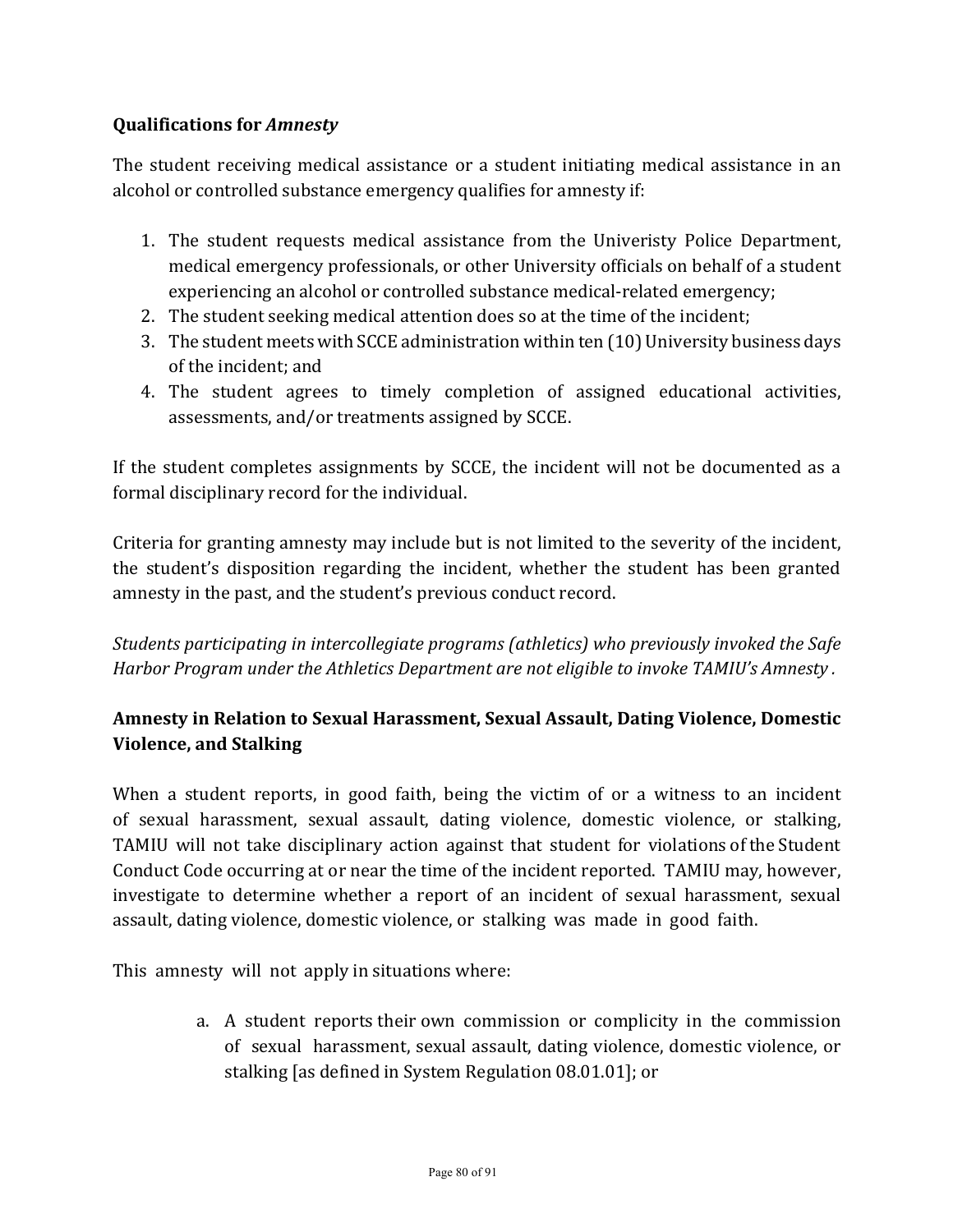b. A student's behavior occurring near or at the time of the incident could result in a suspension, expulsion, or dismissal from TAMIU.

Based on the entirety of the incident, the Director of SCCE or Director of Equal Opportunity and Diversity/Title IX Coordinator will make the final determination as to the applicability of this protocol.

#### **OFFICE OF RESPONSIBILITY:**

Division of Student Success Office of Compliance Last Updated: May 2018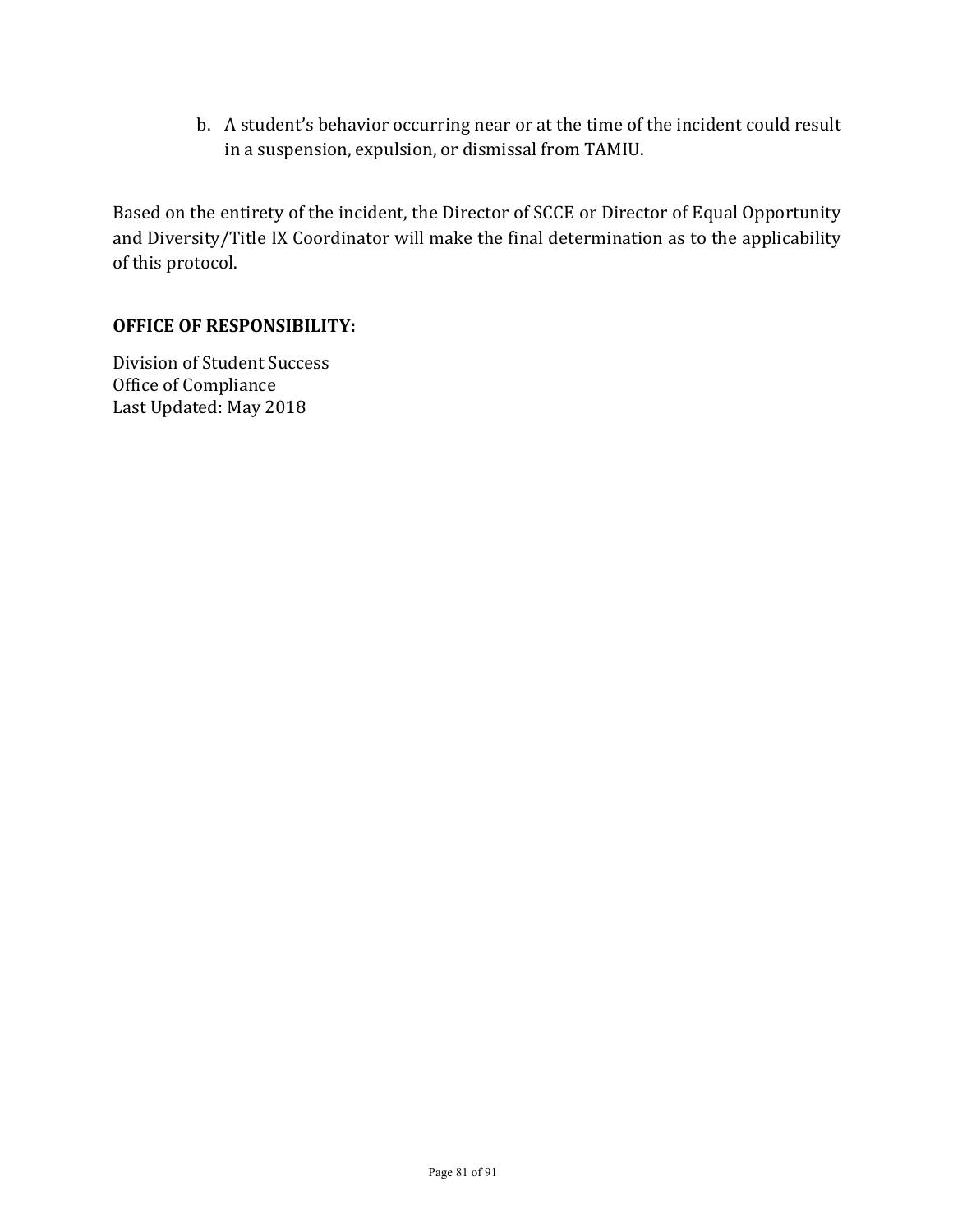# **Appendix E: Civil Rights Procedures and Further Information**

- 1. Conduct that violates TAMIU's civil rights policy should be reported promptly to the Director of Equal Opportunity and Diversity/Title IX Coordinator or Deputy Title IX Coordinator. Grievances against faculty members, non-faculty employees, students, student athletes, or third parties can be made by anyone within the TAMIU community.
	- a. Grievances against faculty members should be directed to the Deputy Title IX Coordinator: Dr. Kevin Lindberg, Associate Provost, 5201 University Boulevard, Killam Library 332B, Laredo, TX, 78041-1900, 956.326.2601, klindberg@tamiu.edu.
	- b. Grievances against non-faculty employees, students, student athletes, or third parties should be directed to the Director of Equal Opportunity and Diversity/Title IX Coordinator: Lorissa M. Cortez, Director of Equal Opportunity and Diversity, 5201 University Boulevard, Killam Library 159B, Laredo, TX, 78041-1900, 956.326.2857, TitleIX@tamiu.edu.
	- c. Reports can also be filed via *Report It*, our anonymous electronic reporting website, at <http://www.tamiu.edu/reportit/> or with the Office of Civil Rights (Dallas Office), U.S. Department of Education, 1999 Bryan Street, Suite 1620, Dallas, TX 75201-6810, 214-661-9600.
- 2. Conduct that violates civil rights policy includes discrimination, harassment, and related retaliation that is based on sex and/or gender, including all types of sexual misconduct, which includes but is not limited to the following. Definitions for these terms can be found in **System Regulation 08.01.01**, *Civil Rights Compliance*.
	- a. Sexual harassment
	- b. Sexual misconduct
	- c. Dating violence
	- d. Domestic violence
	- e. Stalking
	- f. Non-consensual sexual contact
	- g. Sexual exploitation
	- h. Sex-based discrimination
	- i. Related retaliation
- 3. Conduct that also violates civil rights policy is discrimination, harassment, and related retaliation based on race, color, religion, national origin, age, disability, genetic information, veteran status, sexual orientation, or gender identity.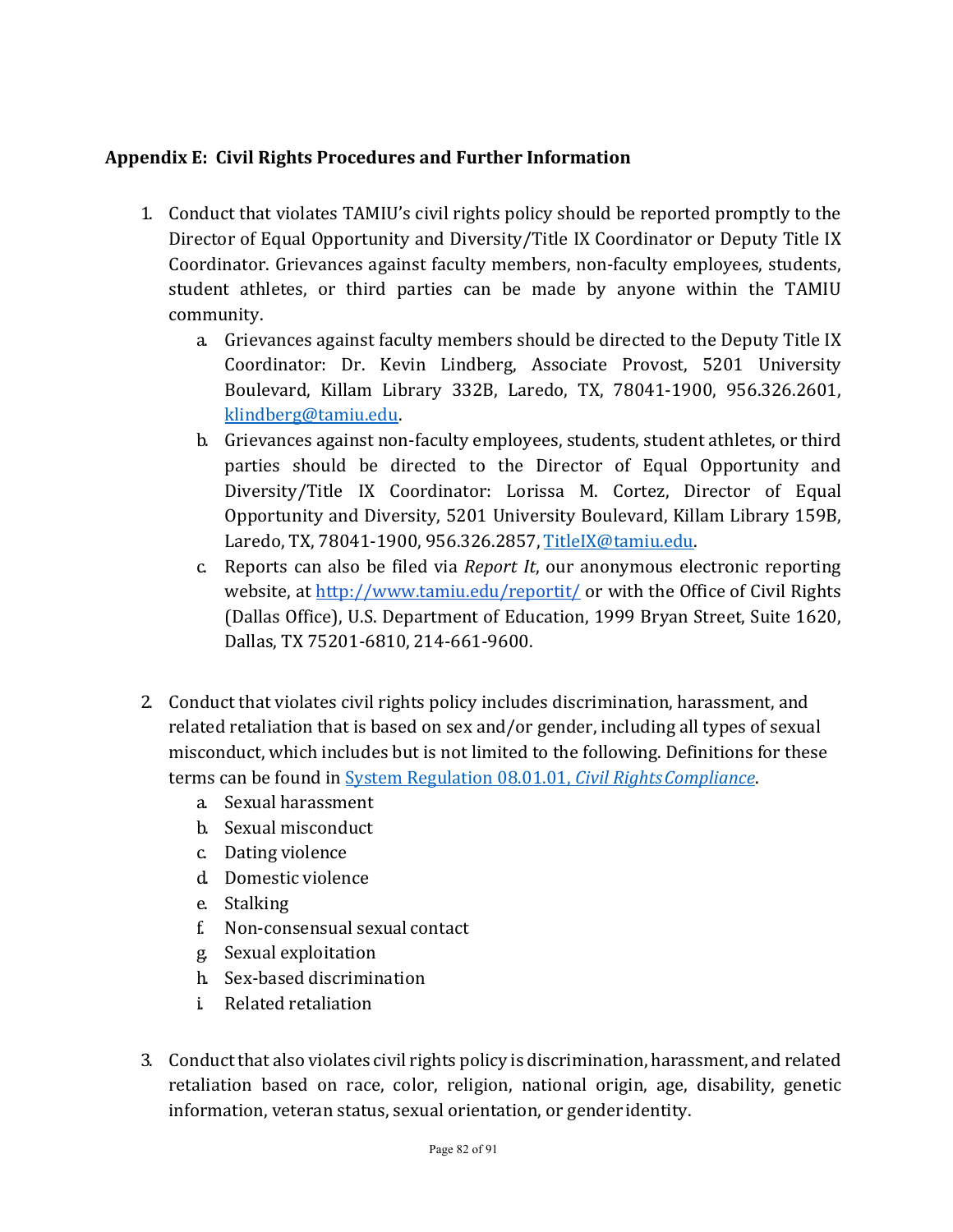4. The Office of Equal Opportunity and Diversity is charged with the investigation and resolution of alleged violations of TAMIU civil rights policy, including Title IX. Please refer to **TAMIU** Rule 08.01.01.L1, *Civil Rights Complaint and Appeal* **Process** and System Regulation 08.01.01, Civil Rights Compliance for more information on policies and the process. For more information and additional resources, please also visit the Office of Equal Opportunity and Diversity website.

# *Office of Responsibility*

Office of Equal Opportunity and Diversity, 956-326-2857 Last Updated: August 12, 2020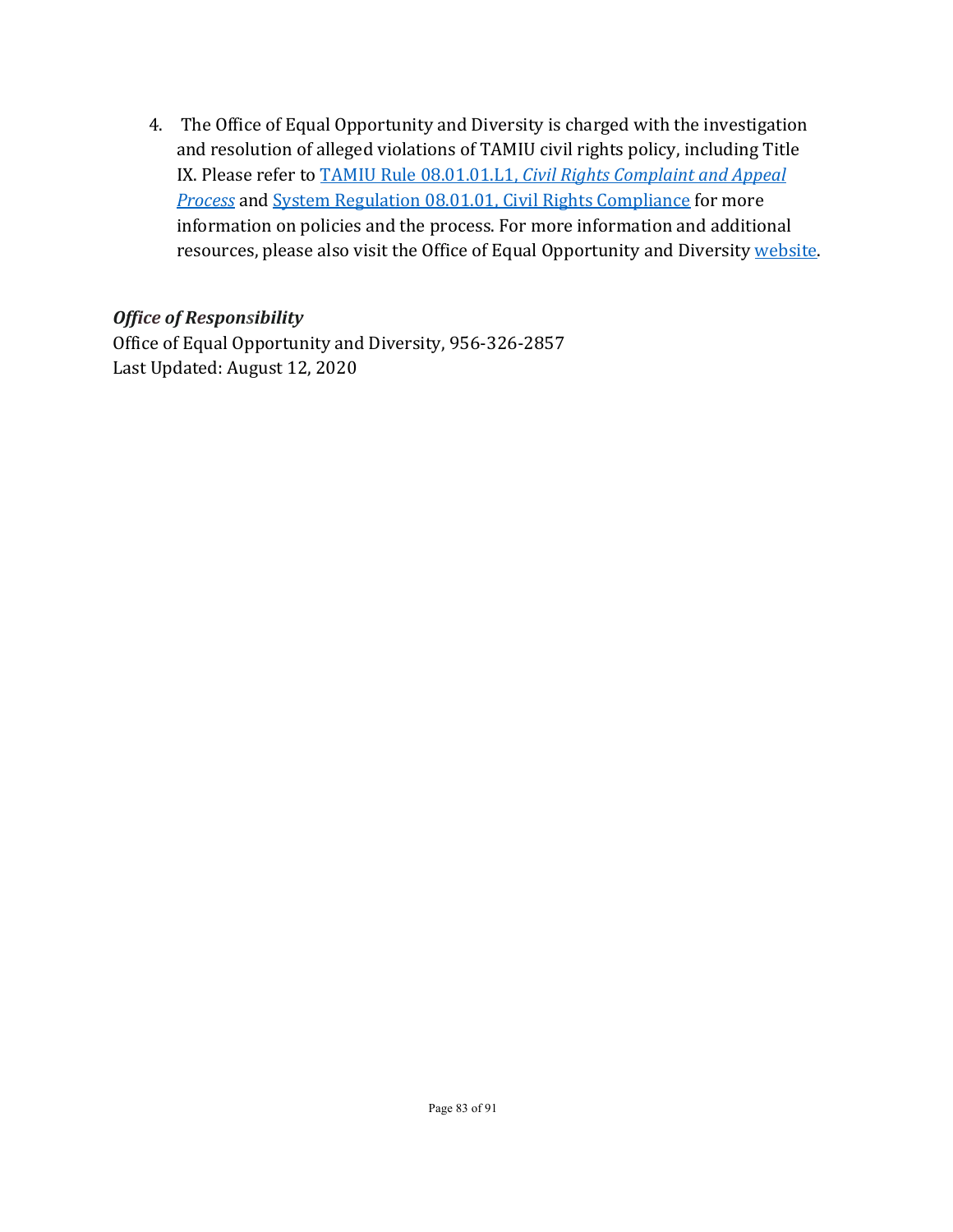# **Appendix F: Administrative Response to Distress or Disruptive Behavior**

TAMIU is committed to the success of all students and recognizes that students may experience general medical or behavior health issues that significantly limit their ability to function successfully or safely. Through the Office of Student Counseling and Disability Services or Student Health Services the University provides assistance and support, including evaluation, treatment, and referral, a within the available resources of the institution, for students experiencing general medical or behavioral problems. If a member of the University community observes conduct that may constitute a threat to the health or safety of the community, individuals should report the conduct. Resources include the Behavioral Intervention Team (http://tamiu.edu/reportit), the Office of Student Success, and other appropriate university resources including, but not limited to, the Student Conduct and Community Engagement.

Students who display distress or disruptive behavior, may be: 1) referred for an individual evaluation and/or 2) administratively withdrawn from the university; in some instances, this withdrawal may be involuntary. Voluntary or involuntary administrative withdrawals permit students to take a break from the demands of the University's rigorous academic environment. The Vice President for Student Success (or their designee) is charged with responsibility for decision making related to this rule.

- 1. Distress or disruptive behavior includes, but is not limited to:
	- a. Instances where a student engages in, or threatens to engage in, behavior which poses a risk of imminent to the health or safety one or more individuals.
	- b. Instances of behavior, which would cause significant property damage, or would directly and substantially impede the lawful activities of others, or that substantially interferes with or impedes the educational experiences of others or would interfere with the educational process and the orderly operation of the University.
	- c. Instances of behavior that constitute an undue burden to the University by substantially interfering with the educational process or the orderly operation of the institution

# **Involuntary Referral for Evaluation**

When it is determined by the Behavioral Assessment and Intervention Team (BAIT) that a student has engaged in one or more of these behaviors, the student will be required to present themselves within one University business day, to a member of the BAIT, for an individualized review. The student will be notified in writing of this by the BAIT.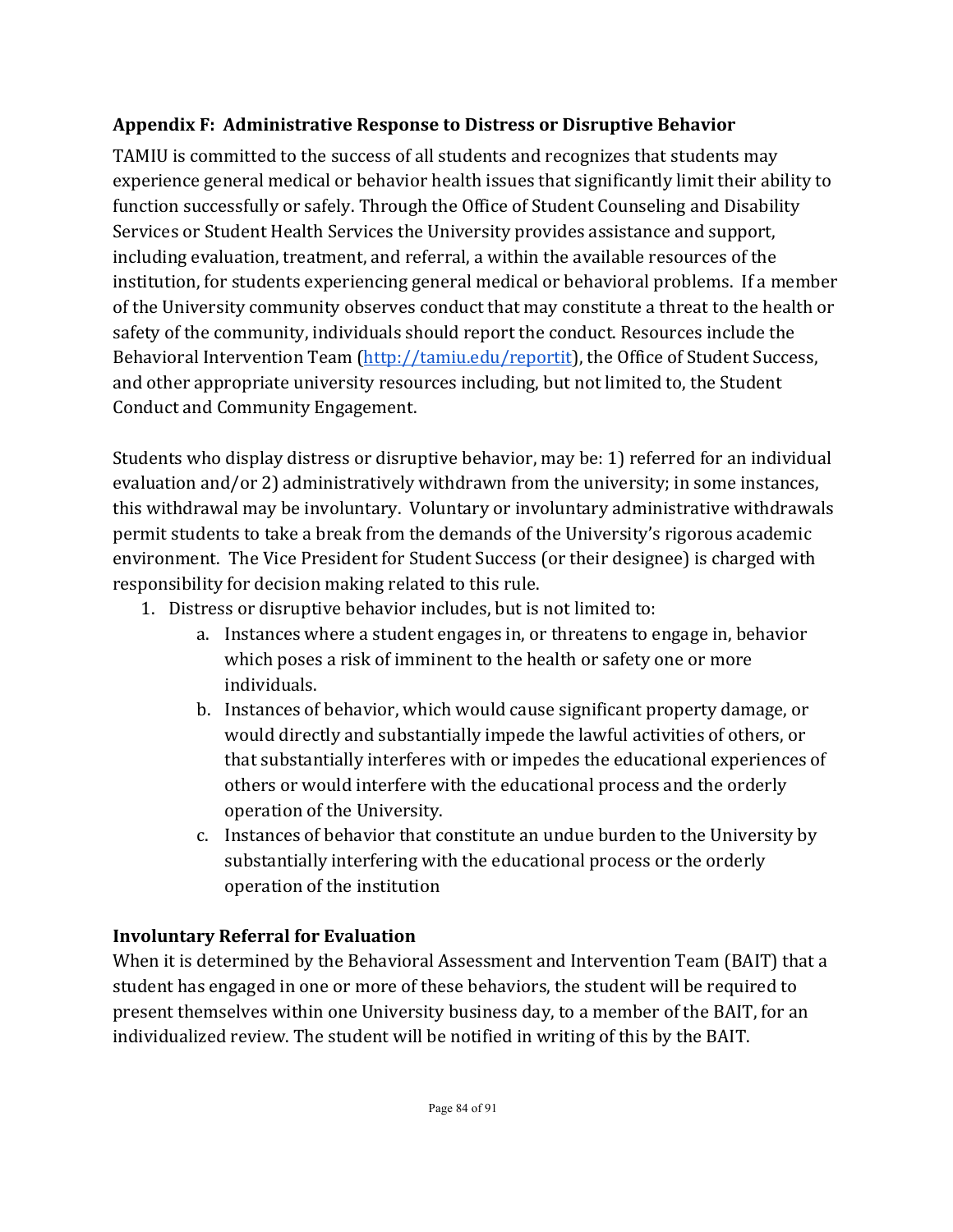# **Withdrawal**

Under this procedure, students may be voluntarily or involuntarily withdrawn from the University. The decision for an involuntary withdrawal shall be made by the BAIT.

The Office of Student Conduct and Community Engagement is responsible for the University disciplinary process. This procedure does not preclude a student's removal from the University, or any unit, class, or program, for disciplinary reasons in accordance with TAMIU Student Code of Conduct. The BAIT will consult with SCCE to determine whether a student accused of violating the Student Code of Conduct should be diverted from the student disciplinary process to the Administrative Response to Distress or Disruptive Behavior.

**Office of Responsibility** Division of Student Success Last Updated: May 2017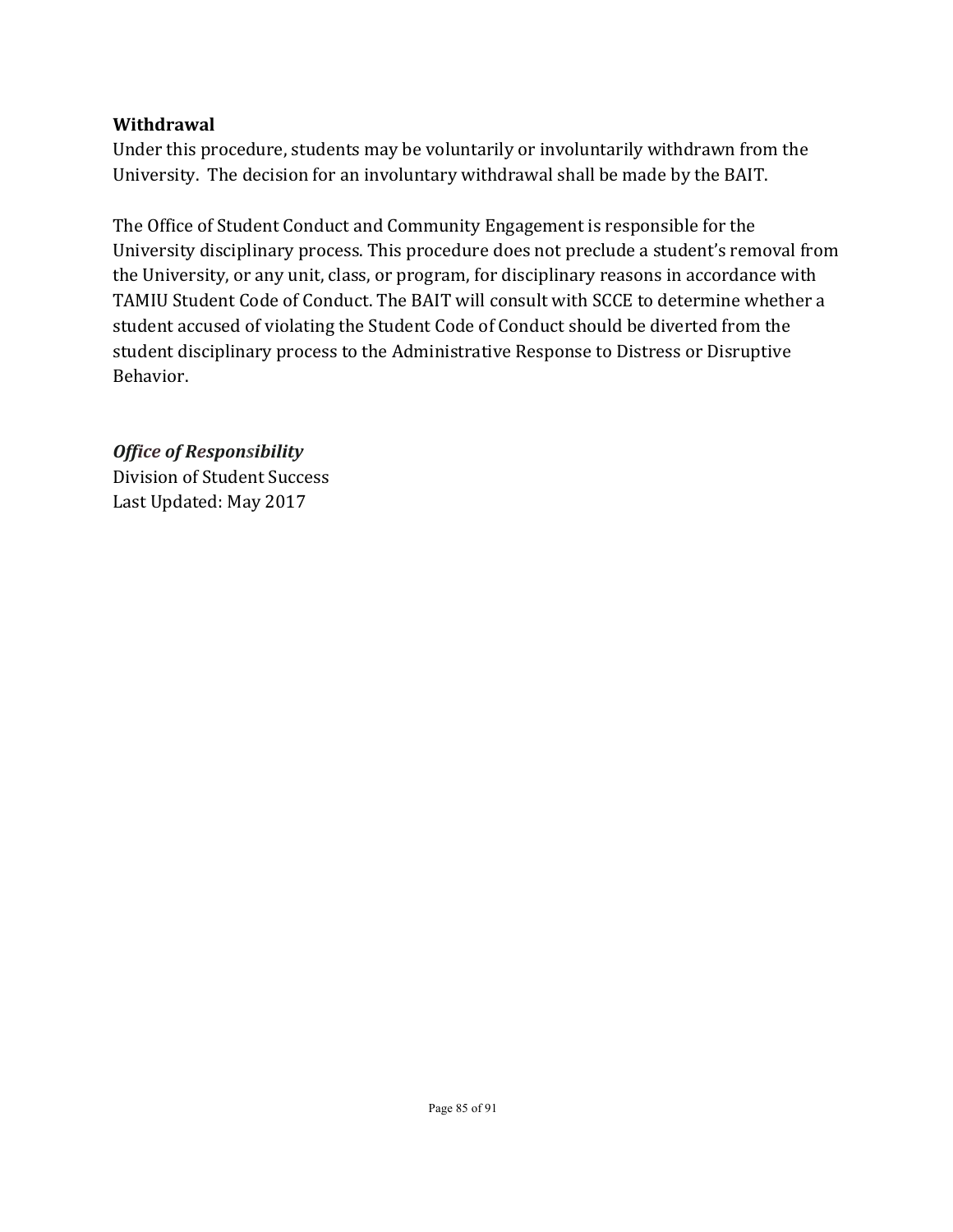# Appendix G: TAMIU Rule 08.99.99.L1, Expressive Activity on Campus

**First Approved: May 14, 2020 Next Scheduled Review: May 14, 2025** 

#### **Rule Statement and Reason for Rule**

In 2019, the 86<sup>th</sup> Texas Legislature passed Senate Bill 18, addressing the protection of campus expressive activities. This new law adds Texas Education Code, Section 51.935, which requires that each public institution of higher education "adopt a policy detailing student's rights and responsibilities regarding expressive activities" on its campus.

As stated in the Preamble to the Bill, "freedom of expression is of critical importance and requires each public institution of higher education to ensure free, robust, and uninhibited debate and deliberations by students enrolled at the institution, regardless of whether the students are on or off campus. It is a matter of statewide concern that all public institutions of higher education officially recognize freedom of speech as a fundamental right." Freedom of speech and assembly is central to the mission of institutions of higher education, and persons (students, student organizations, employees, and third-parties) should be permitted to assemble peaceably on the campuses of institutions of higher education for expressive activities, including listening to or observing the expressive activities of others.

The purpose of this Rule is to establish guidelines and responsibilities for exercising the right to expressive activity on the Texas A&M International University (TAMIU) campus.

#### **Procedures and Responsibilities**

#### 1. EXPRESSIVE ACTIVITY RIGHTS

1.1 Any person is allowed, subject to reasonable time, place, and manner restrictions as determined by TAMIU, to engage in expressive activities on the TAMIU campus, including responding to the expressive activities of others. In general, TAMIU defines **reasonable time** as normal operating business hours as published on the TAMIU website and **reasonable place** as common outdoor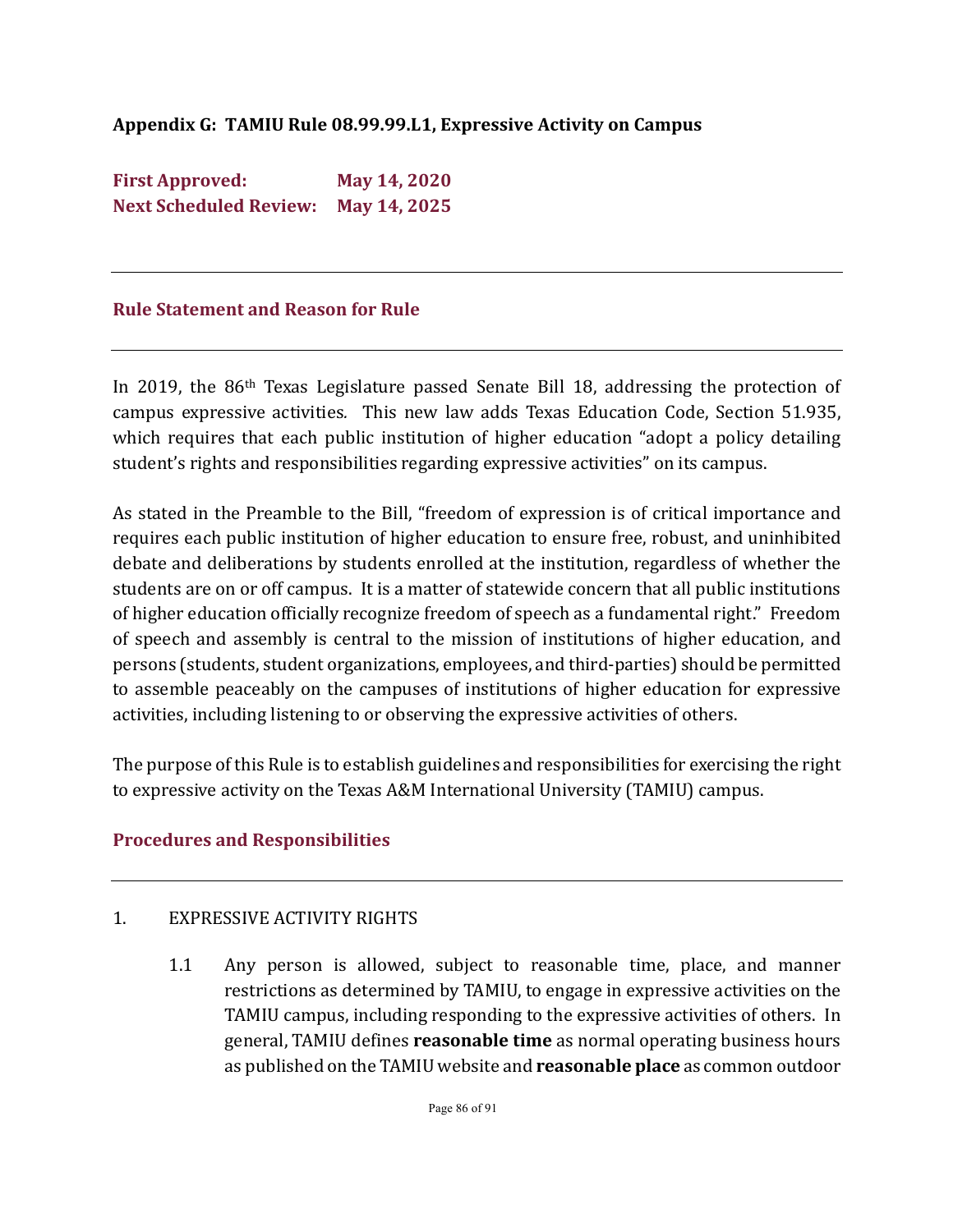areas. Manner restrictions include a prohibition on the use of amplification equipment or noise-generating devices in the academic quad or within 50 feet of classroom buildings outside of the quad any time classes are in session. **Manner** restrictions also encompass setting up any type of personal furnishings on TAMIU property including, but not limited to, tables, chairs, booths, canopies, etc. Tables and chairs are available to rent (which includes set up and tear down) from the Office of Community Relations and Special Events. 

- 1.2 Students, student organizations, and employees are allowed to invite speakers to speak on campus. Third-parties are allowed to rent spaces through the Office of Community Relations and Special Events.
- 1.3 In determining the fee amount to be charged for the use of TAMIU facilities for purposes of engaging in expressive activities, TAMIU may consider only content-neutral and viewpoint-neutral criteria related to the requirements of the event, such as the proposed venue and the expected size of the audience, any anticipated need for campus security, any necessary accommodations, and any relevant history of compliance or non-compliance by the requesting student, student organization, employee, or third-party with this Rule and other relevant rules.
- 1.4 TAMIU may not take action against a student, student organization, or employee or deny them any benefit generally available to other students, student organizations, and employees at TAMIU on the basis of a political, religious, philosophical, ideological, or academic viewpoint expressed or expressive activity.
- 1.5 The **common <u>outdoor</u> areas** of the TAMIU campus are deemed **traditional public forums**. Any person is permitted to engage in expressive activities in these areas freely, as long as the person's conduct:  $(a)$  is not unlawful and  $(b)$ does not materially and substantially disrupt the function and operations of TAMIU. Members of the TAMIU community are allowed to assemble or distribute written material in common outdoor areas without a permit or other permission from TAMIU.
	- 1.5.1 In an effort to ensure safety and to promote an environment conducive to study, advanced reservation for expressive activity is required for events or activities that are promoted in advance, sponsored by student organizations, and/or expected to draw a crowd of more than 25 people. Advanced reservation requests are made to the Office of Community Relations and Special Events.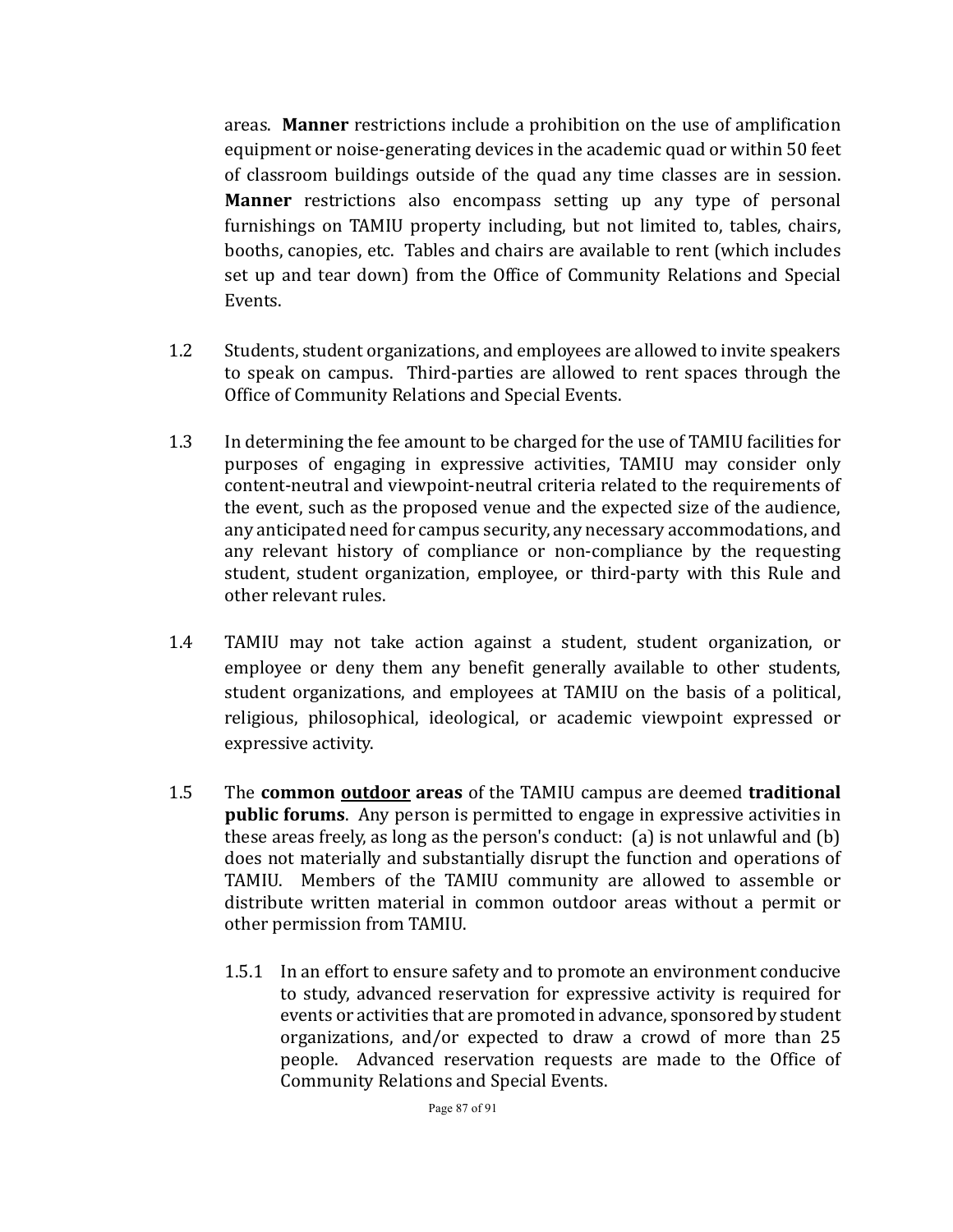1.6 Nothing in this Rule should be interpreted as prohibiting faculty members from maintaining order in the classroom.

# 2. GRIEVANCE PROCEDURE

- 2.1 Any person who believes their campus expressive activity rights, as recognized by this Rule, have been unduly interfered with by a student, student organization, or employee has the right to file a grievance. A student, student organization, or employee who is found to have unduly interfered with another person's expressive activity rights, as recognized by this Rule, is subject to disciplinary action in accordance with applicable System policies/regulations and TAMIU rules and procedures.
- 2.2 Students or student organizations file grievances with the Office of Student Conduct and Community Engagement. Employees (faculty or staff) file grievances with the Office of Compliance.
- 2.3 The Office of Student Conduct and Community Engagement or the Office of Compliance, whichever is applicable, will investigate the grievance and render an investigation report summarizing the findings. The investigation report will be referred to the appropriate VP for adjudication. The appropriate VP will be determined by the status of the offending individual.
	- a) Grievances concerning a student or student organization will be referred to the Office of the VP for Student Success.
	- b) Grievances concerning a faculty member will be referred to the Office of the Provost & VPAA.
	- c) Grievances concerning staff or on-campus vendor employees will be referred to the Office of the VP for Finance and Administration.

# 3. DISSEMINATION

- 3.1 A copy of this Rule shall be included in the TAMIU Student Handbook.
- 3.2 A copy of this Rule shall be provided to new TAMIU students during new student orientation.
- 3.3 A copy of this Rule shall be posted to TAMIU webpage.
- 4. THIRD-PARTY (EXTERNAL CLIENT) EVENTS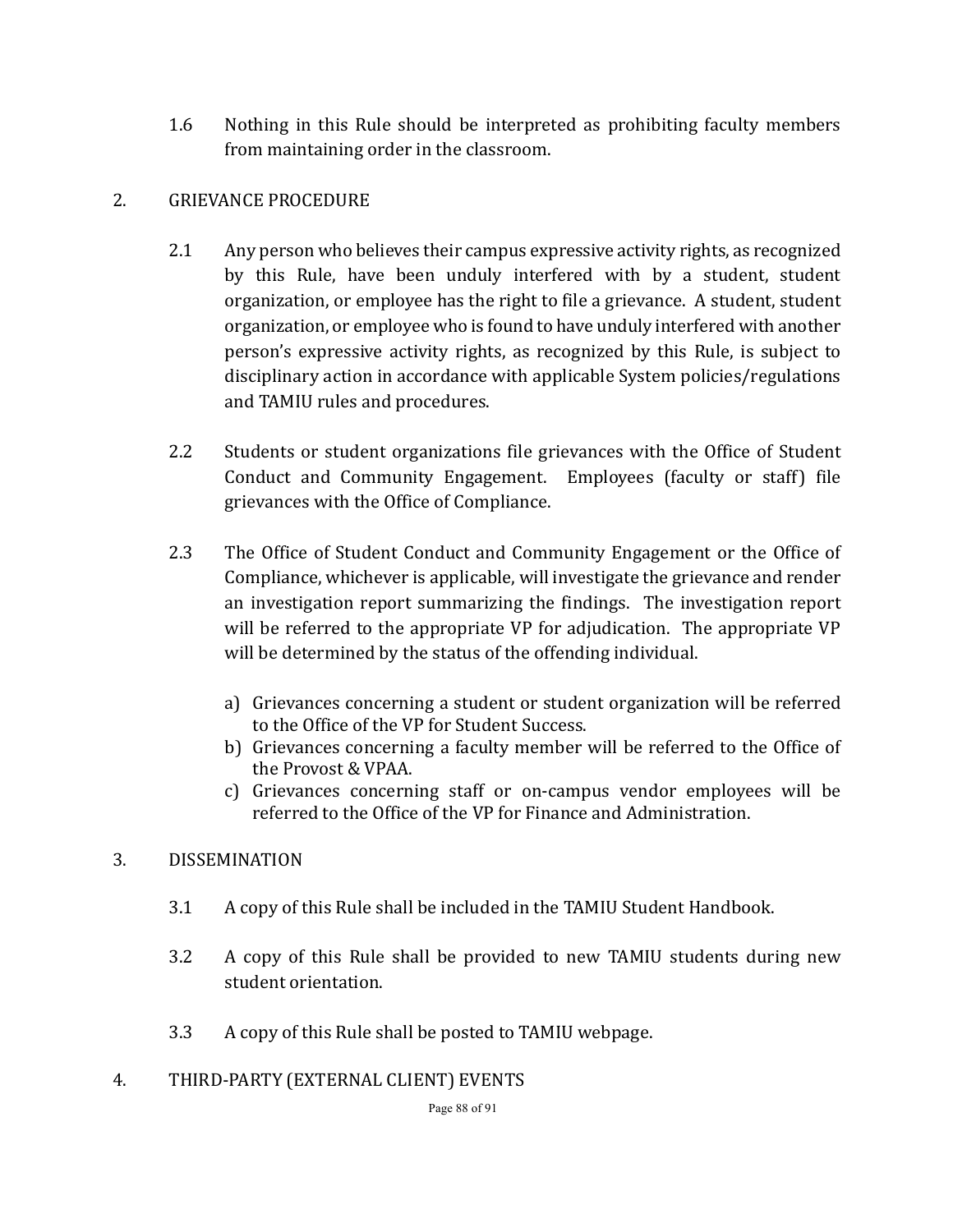Events organized by a third party (external client) and held on campus must be sponsored by a recognized student organization, university academic or administrative unit, or an A&M System member.

## **Related Statutes, Policies, Regulations, or SAP's**

Texas Education Code § 51.935

## **Definitions**

The following are definitions of terms used in this Rule. The definitions includes both the singular and plural version of the term.

**Benefit** – recognized by or registered with TAMIU, the use of TAMIU facilities for meetings or speaking purposes, the use of channels of communication controlled by TAMIU, and funding sources made generally available to student organizations at TAMIU

**Campus** - all land and buildings owned or leased by TAMIU

**Common Outdoor Areas** – places located outside a building or facility that are accessible to the public, such as streets, sidewalks, plazas, lawns, and parks, unless closed by TAMIU for a special event or circumstance (e.g., construction). This term does not include areas immediately adjacent to a private residence, including dormitories and on-campus apartments.

**Disruptive Activity** (TAMIU *Student Handbook* definition) – disruption or obstruction of teaching, research, administration, student conduct proceedings, or other University mission, process, or function including public service functions or other authorized non-University activities when conduct occurs on University premises. Such activities may include, but are not limited to:

(1) Leading or inciting others to disrupt scheduled and/or normal activities on University premises.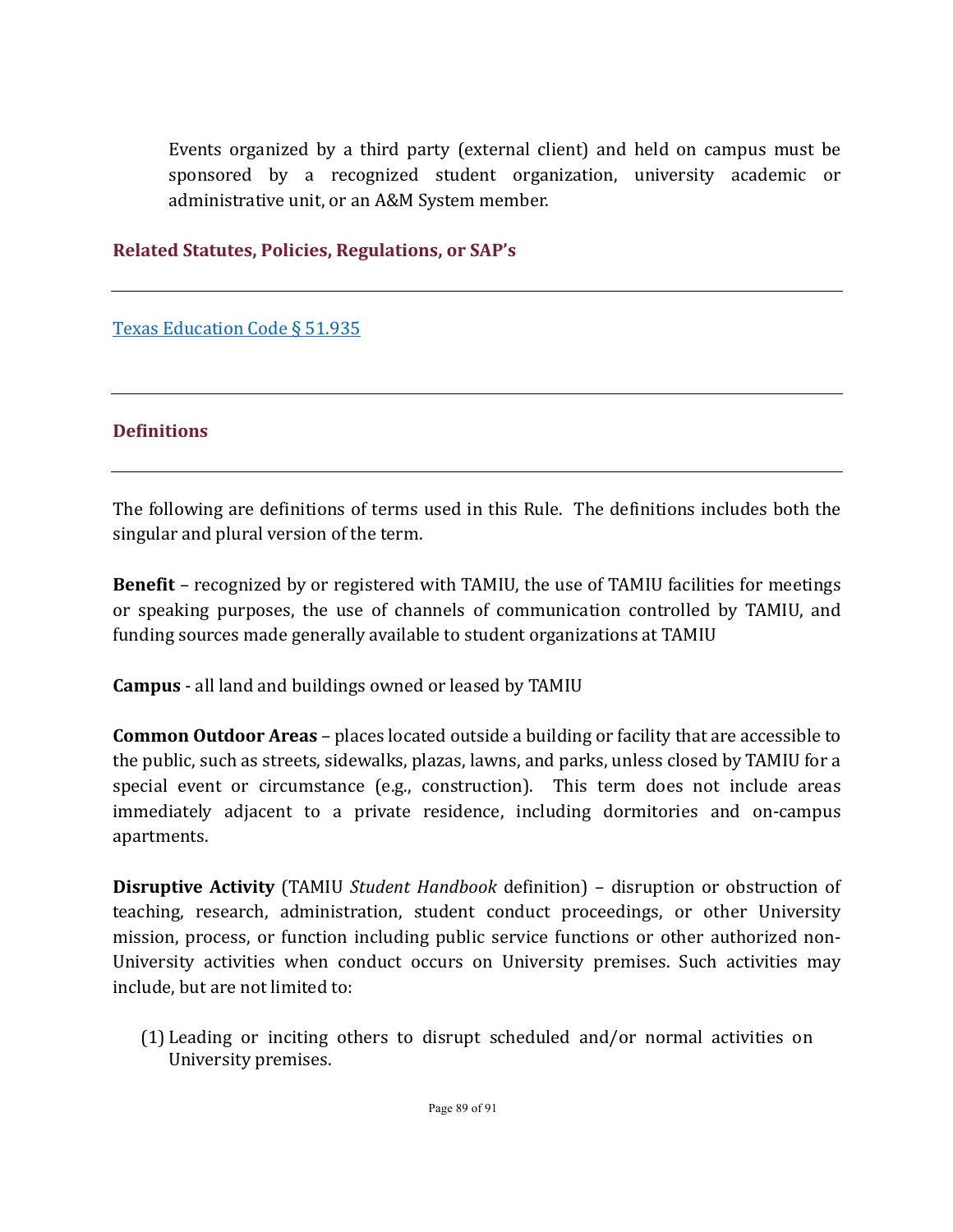- (2) Classroom behavior that seriously interferes with either the faculty member's ability to conduct the class or the ability of other students to profit from the instructional program.
- (3) Any behavior in class or out of class, which for any reason improperly interferes with class work of others, involves disorder, or otherwise disrupts the regular and essential operation of the University.

**Employee** – an individual employed by TAMIU

**Expressive Activity** – any speech or expressive conduct protected by the First Amendment to the United States Constitution or by Section 8, Article I, Texas Constitution, and includes assemblies, protests, speeches, the distribution of written material, the carrying of signs, and the circulation of petitions. The term does not include commercial speech.

**Faculty** – any full or part-time employee of TAMIU holding an academic appointment

**Materially and Substantially Disrupt** – interrupting a program or activity in a significant and consequential manner (e.g., using amplification equipment or noise-generating devices in the academic quad or within 50 feet of classroom buildings outside of the quad any time classes are in session)

**Person** – students, student organizations, faculty, staff, and third-parties

**Reasonable Time, Place, and Manner Restrictions** – limitations that (1) are narrowly tailored to serve a significant TAMIU interest; (2) employ clear, published, content-neutral, and viewpoint-neutral criteria; and (3) provide for ample alternative means of expression

**Staff** – an employee of TAMIU that is not a faculty member

**Student** - an individual currently enrolled at TAMIU, full or part-time, pursuing undergraduate, graduate, or professional studies, including students who were enrolled the previous semester and registered for a future semester

**Student Organization** – any TAMIU-recognized organization that is composed of students enrolled at TAMIU and that receives a benefit from TAMIU

**Third-Party (External Client)** – an individual or entity that is not a student, student organization, or employee of TAMIU

**Traditional Public Forum** – a place, widely recognized in law, which has been intended for the use of the public and has been used for purposes of assembly, communicating thoughts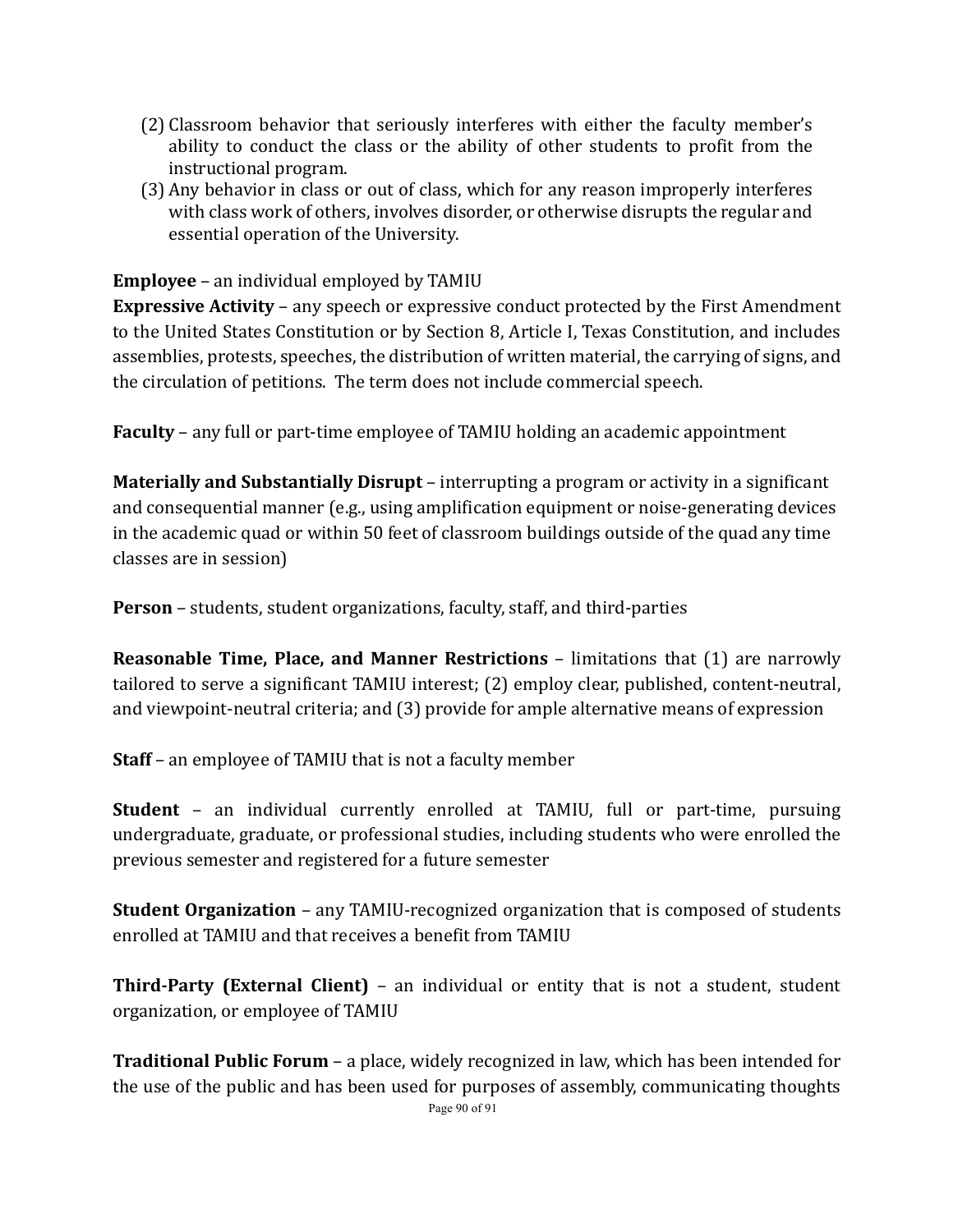between citizens, and discussing public questions when the principal function of the location would not be disrupted by expressive activity. Examples of traditional public forums include public streets, sidewalks, plazas, lawns, and parks.

# **Contact Office**

Office of Compliance, 956-326-2855